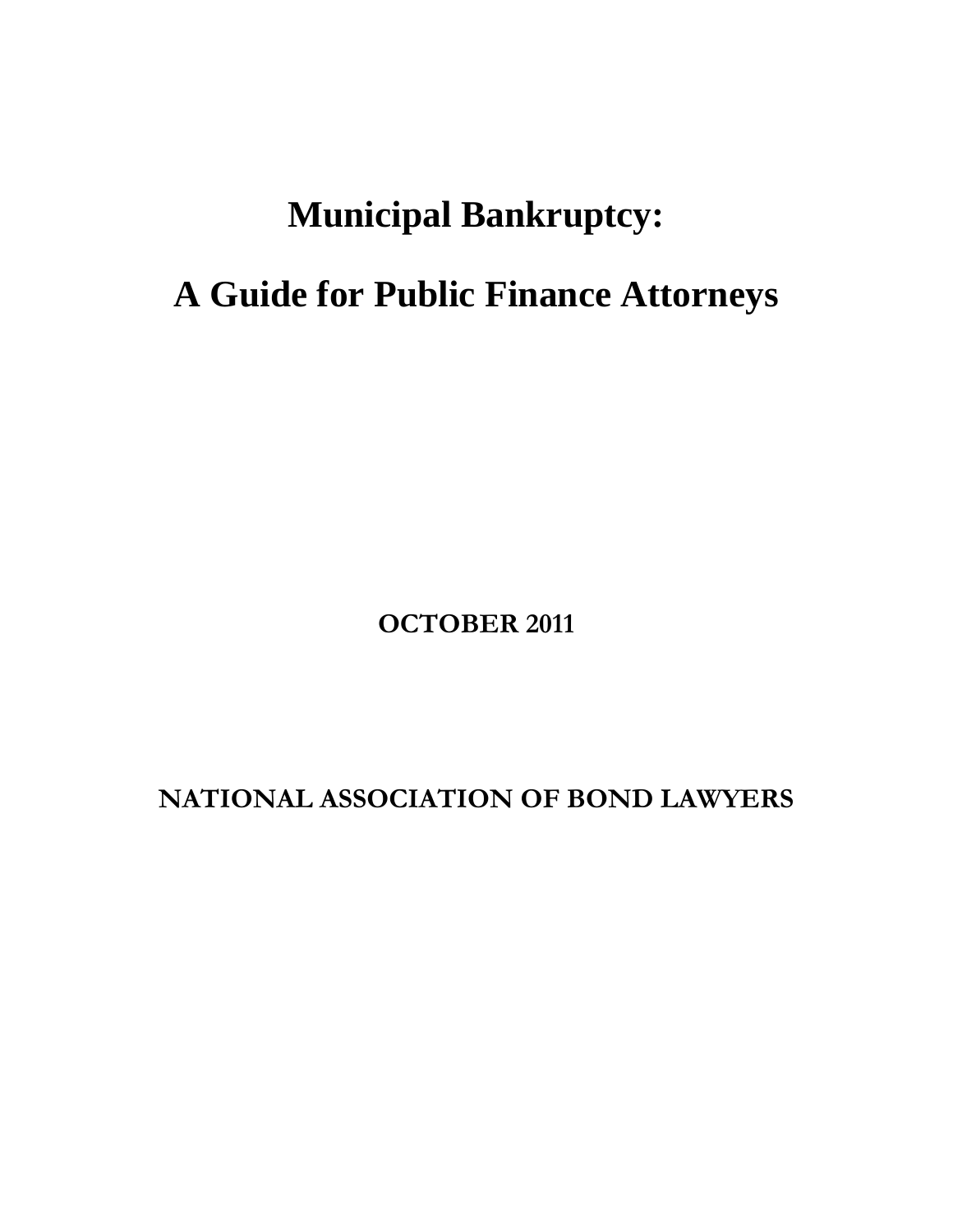#### **NOTICE**

The following is provided to further legal education and research and is not intended to provide legal advice or counsel as to any particular situation. None of the National Association of Bond Lawyers, the Municipal Law Committee or the Bankruptcy Project Subcommittee takes responsibility for the completeness or accuracy of this material. In addition, this publication is introductory in nature and therefore does not address all aspects surrounding the topic of municipal bankruptcy or the related issues summarized or examples given herein. You are encouraged to conduct independent research of original sources of authority. If you discover any errors or omissions, please direct those and any other comments to the President of NABL, the Chair of the Municipal Law Committee or the Chair of the Bankruptcy Project Subcommittee.

> Copyright © 2011 National Association of Bond Lawyers All Rights Reserved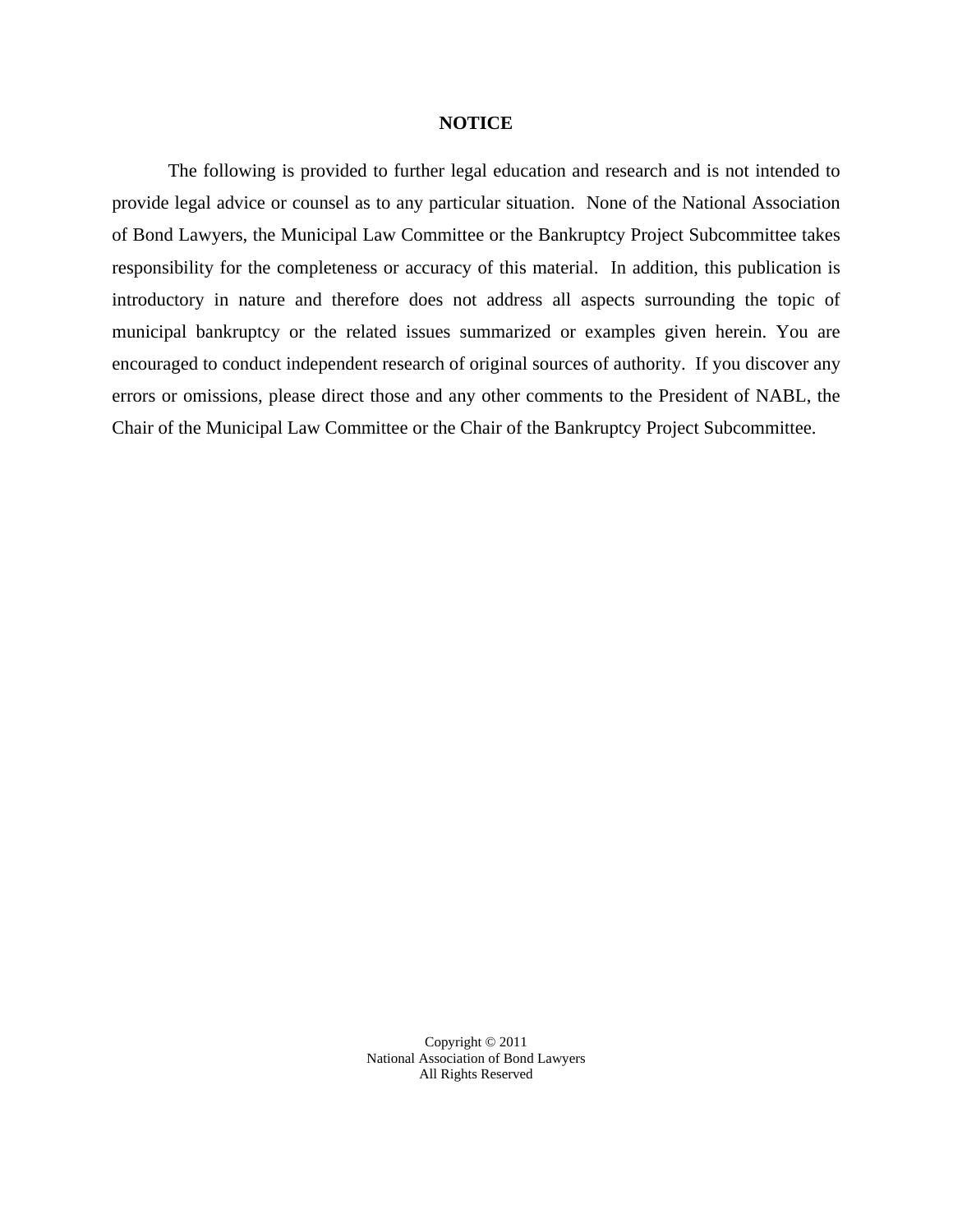# **Municipal Bankruptcy:**

# **A Guide for Public Finance Attorneys**

**National Association of Bond Lawyers** 

**Municipal Law Committee** 

**Bankruptcy Project Subcommittee** 

**October 2011** 

**Authors** 

W. Clark Watson Balch & Bingham LLP Birmingham, Alabama

Ann Fillingham Dykema Lansing, Michigan

George E. Henderson Fulbright & Jaworski L.L.P. Austin, Texas

> Michael P. Coury Butler Snow Memphis, Tennessee

Copyright © 2011 National Association of Bond Lawyers All Rights Reserved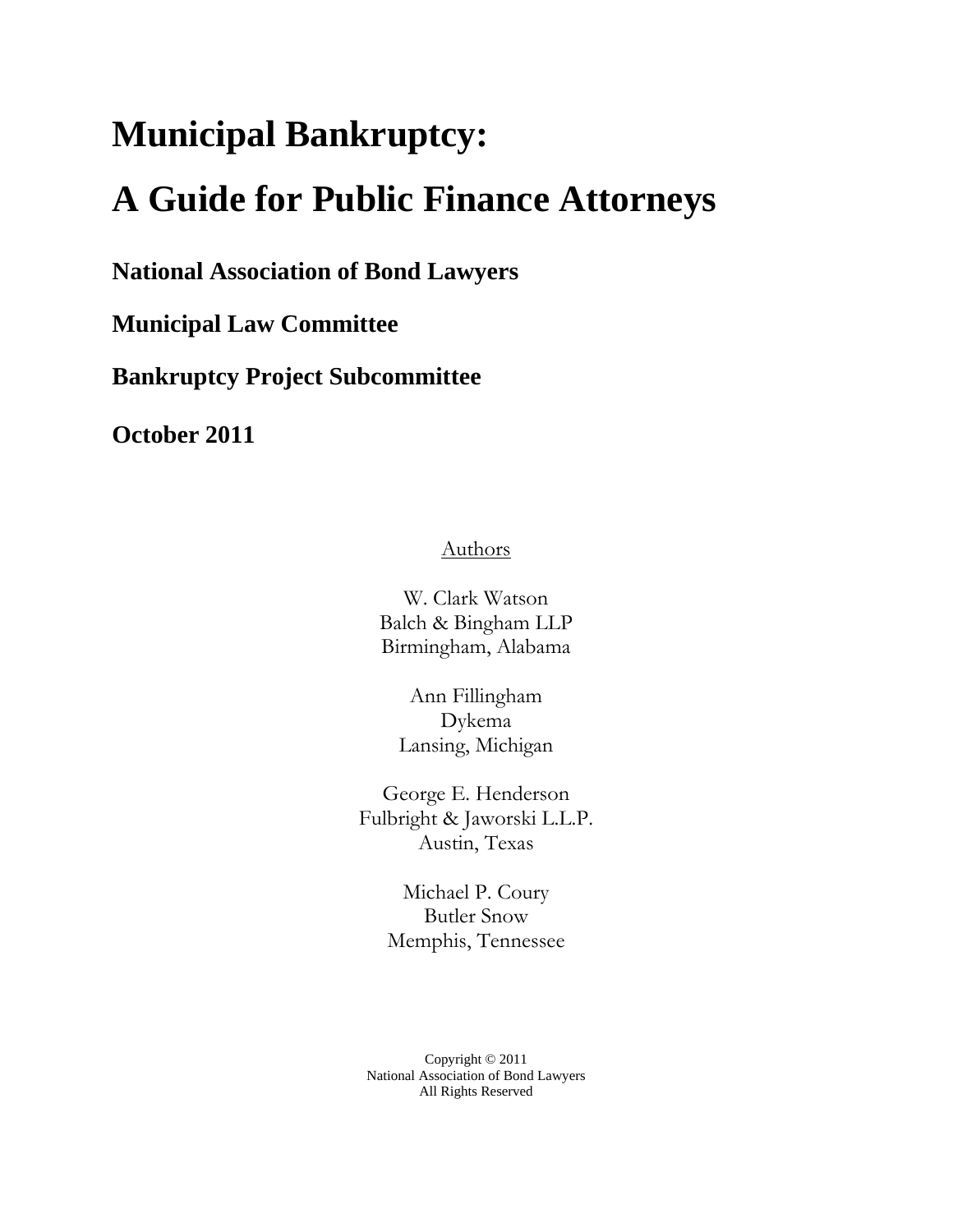# **Table of Contents**

**Page** 

|                |           | CHAPTER 1: MUNICIPAL FINANCIAL DISTRESS AND ALTERNATIVES TO          |
|----------------|-----------|----------------------------------------------------------------------|
| $\mathbf{I}$ . |           | SOURCES OF FISCAL/FINANCIAL PROBLEMS AFFECTING                       |
|                | A.        |                                                                      |
|                | <b>B.</b> |                                                                      |
| II.            |           | OPTIONS FOR MUNICIPALITIES OTHER THAN CHAPTER 9 7                    |
|                | A.        |                                                                      |
|                | <b>B.</b> |                                                                      |
|                | C.        |                                                                      |
|                | D.        |                                                                      |
|                |           | CHAPTER 2: AN OVERVIEW OF THE HISTORY, POLICIES AND STRUCTURE OF THE |
| $\mathbf{I}$ . |           |                                                                      |
| II.            |           | THE DEVELOPMENT OF BANKRUPTCY LEGISLATION FOR NON-MUNICIPAL          |
|                | A.        |                                                                      |
|                | <b>B.</b> |                                                                      |
| III.           |           | BASIC POLICIES OF (NON-MUNICIPAL) BANKRUPTCY LAWS26                  |
|                | A.        |                                                                      |
|                | <b>B.</b> |                                                                      |
|                | C.        |                                                                      |
| IV.            |           |                                                                      |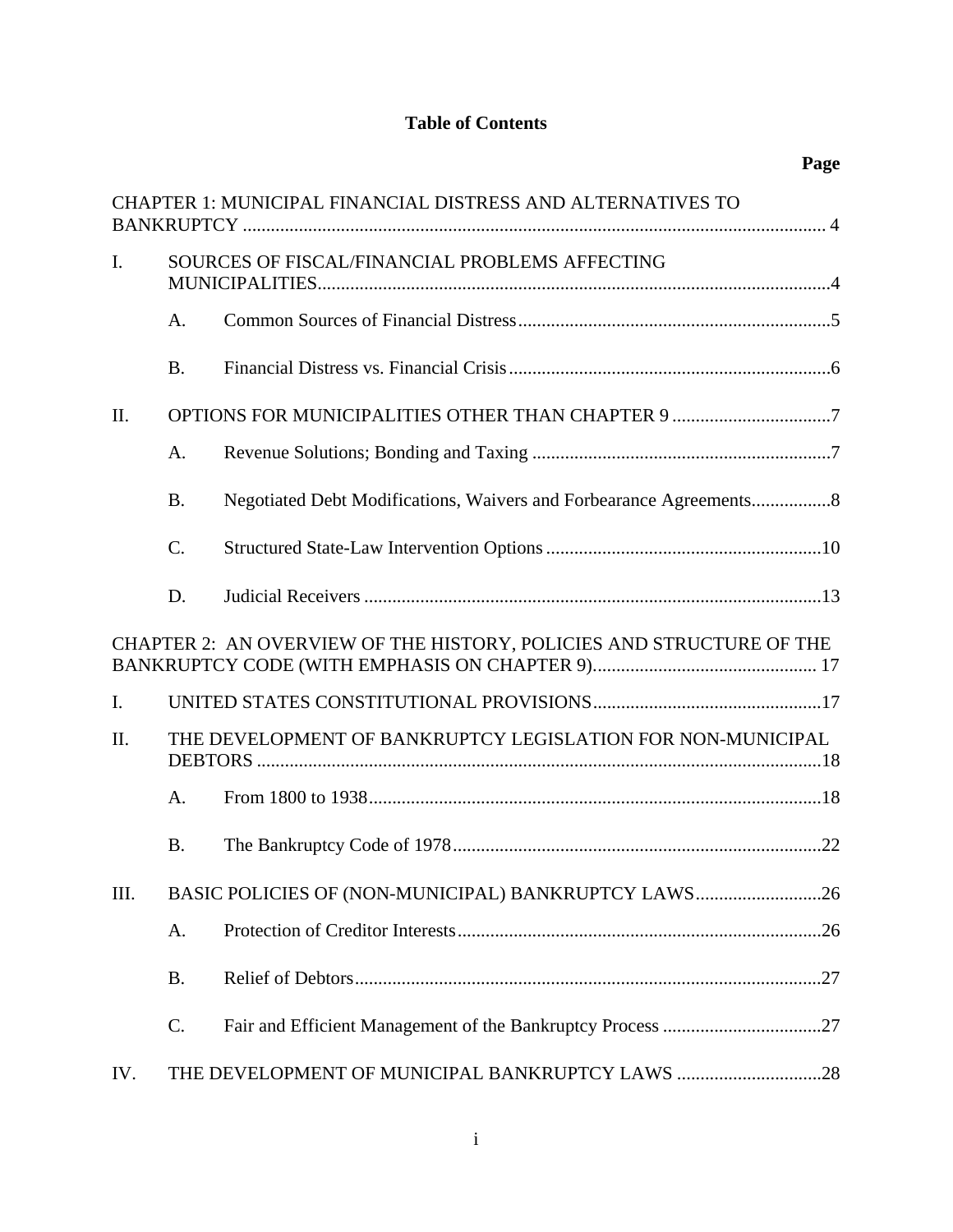|      | A.        | Legislation in the Shadow of the Contract Clause and the Tenth Amendment28 |  |  |
|------|-----------|----------------------------------------------------------------------------|--|--|
|      | <b>B.</b> | Mixing Bankruptcy Policy and Municipal Bankruptcy Policy34                 |  |  |
| V.   |           |                                                                            |  |  |
|      |           | CHAPTER 3: ELIGIBILITY OF MUNICIPALITY FOR BANKRUPTCY PROTECTION 38        |  |  |
| I.   |           |                                                                            |  |  |
| II.  |           |                                                                            |  |  |
|      | A.        |                                                                            |  |  |
|      | <b>B.</b> |                                                                            |  |  |
|      | $C$ .     |                                                                            |  |  |
|      | D.        |                                                                            |  |  |
|      |           |                                                                            |  |  |
| I.   |           |                                                                            |  |  |
| II.  |           |                                                                            |  |  |
| III. |           |                                                                            |  |  |
|      | A.        |                                                                            |  |  |
|      | <b>B.</b> |                                                                            |  |  |
|      | C.        | 55                                                                         |  |  |
|      | D.        |                                                                            |  |  |
|      | E.        |                                                                            |  |  |
|      |           | CHAPTER 5: COMMENCEMENT OF THE CHAPTER 9 CASE AND PRE-                     |  |  |
| I.   |           |                                                                            |  |  |
| II.  |           |                                                                            |  |  |
| III. |           |                                                                            |  |  |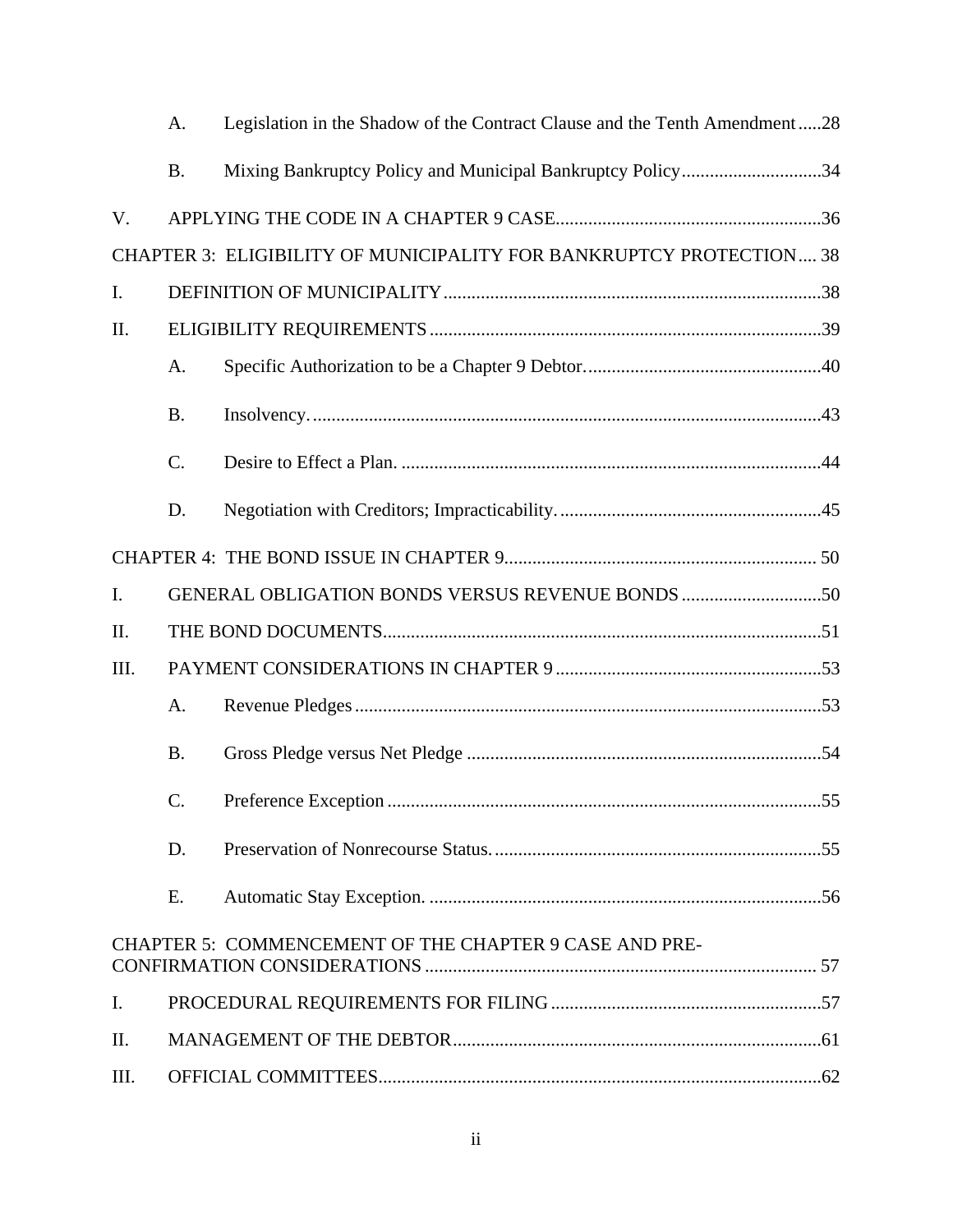| IV.            |                                                               |                                                           |  |  |
|----------------|---------------------------------------------------------------|-----------------------------------------------------------|--|--|
| V.             | PRELIMINARY DISMISSAL ISSUES: BAD FAITH AND INELIGIBILITY  67 |                                                           |  |  |
| VI.            |                                                               |                                                           |  |  |
| VII.           |                                                               |                                                           |  |  |
| VIII.          |                                                               |                                                           |  |  |
| IX.            |                                                               |                                                           |  |  |
| X.             |                                                               |                                                           |  |  |
| XI.            |                                                               |                                                           |  |  |
|                | A.                                                            |                                                           |  |  |
|                | <b>B.</b>                                                     |                                                           |  |  |
| XII.           |                                                               | REJECTION OF COLLECTIVE BARGAINING AGREEMENTS AND PENSION |  |  |
|                | A.                                                            |                                                           |  |  |
|                | <b>B.</b>                                                     |                                                           |  |  |
|                |                                                               |                                                           |  |  |
| $\mathbf{I}$ . |                                                               |                                                           |  |  |
|                | A.                                                            |                                                           |  |  |
|                | <b>B.</b>                                                     |                                                           |  |  |
|                | C.                                                            |                                                           |  |  |
|                | D.                                                            |                                                           |  |  |
|                | E.                                                            |                                                           |  |  |
| II.            |                                                               |                                                           |  |  |
|                |                                                               |                                                           |  |  |
|                | A.                                                            |                                                           |  |  |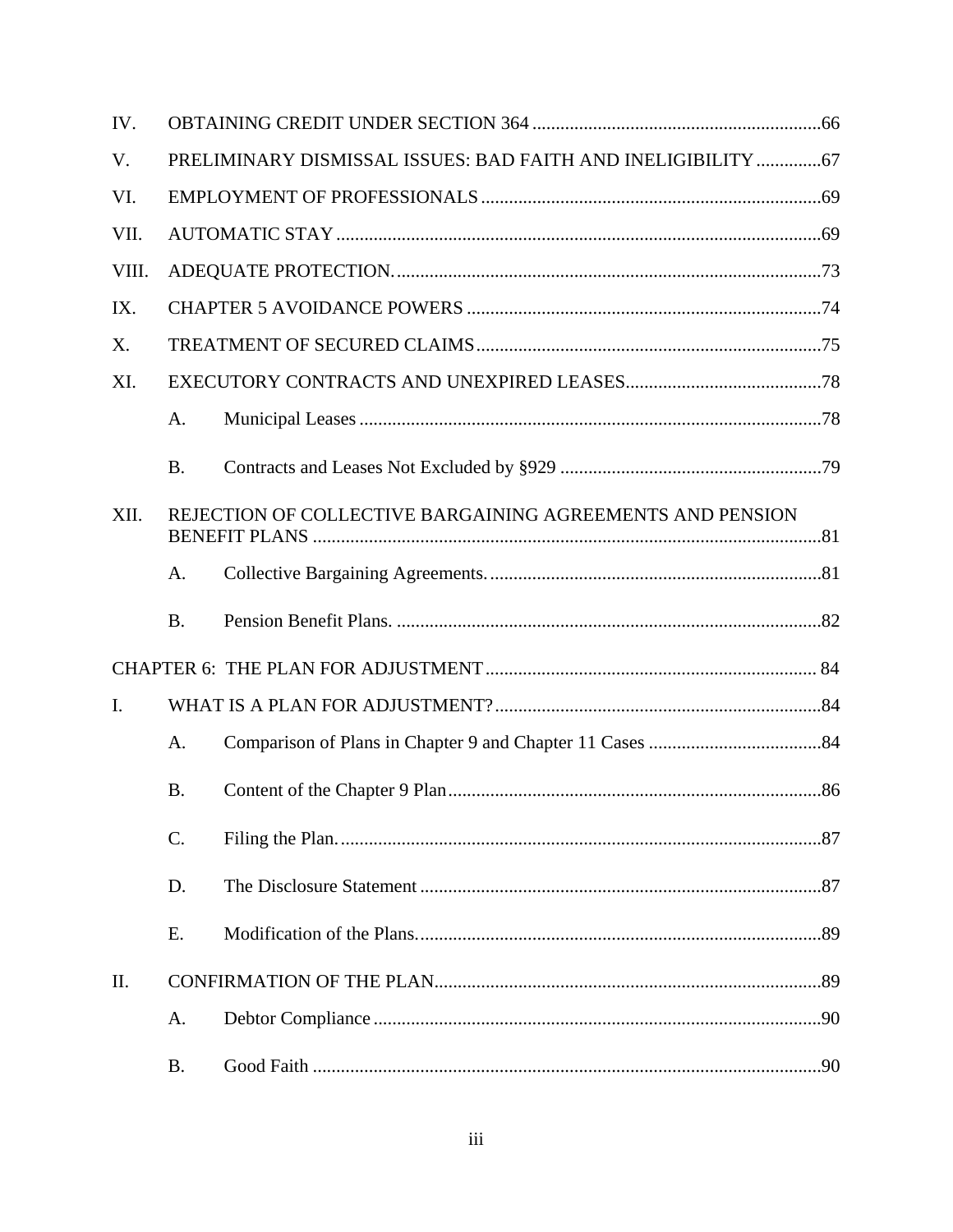|                | C. |  |  |  |  |
|----------------|----|--|--|--|--|
|                | D. |  |  |  |  |
|                | Ε. |  |  |  |  |
|                | F. |  |  |  |  |
|                | G. |  |  |  |  |
|                | H. |  |  |  |  |
|                | I. |  |  |  |  |
|                | J. |  |  |  |  |
| III.           |    |  |  |  |  |
| IV.            |    |  |  |  |  |
|                |    |  |  |  |  |
| $\mathbf{I}$ . |    |  |  |  |  |
| II.            |    |  |  |  |  |
|                |    |  |  |  |  |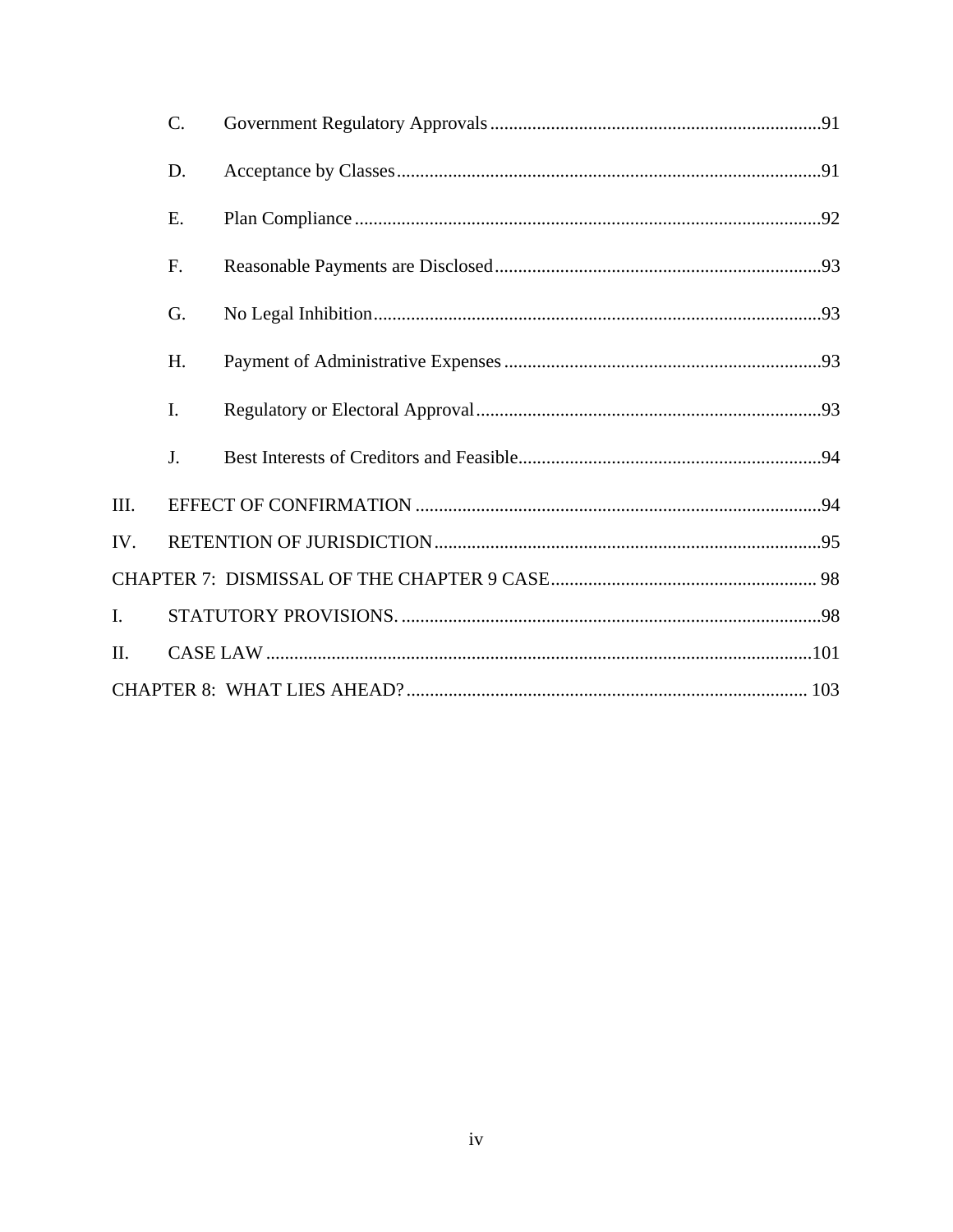#### **INTRODUCTION**

A good plan in writing is to begin at the beginning. With that in mind, we want you to know what this Guide is and what it is not. It is not intended to be either a comprehensive treatise on the United States Bankruptcy Code, a complete compendium of the statutes that exist in all fifty states which comprise the authorization for or the alternatives to federal bankruptcy for municipalities, nor even an exhaustive scholarly work on municipal insolvency.

It is, in a sense, a primer prepared for the bond practitioner in a fashion that we hope is useful and instructive. Nevertheless, to enhance value to bond lawyers and other attorneys, and contrary to the proverbial "fifty thousand foot view" afforded by many primers, we have provided footnotes and references to additional materials that may be of interest to the reader seeking more information than is provided here.

The material is organized so that the more general information is contained at the front of the volume, with additional details in the chapters that follow. We begin in Chapter One with a summary of state law alternatives to federal bankruptcy protection. This is intended to ensure that information on Chapter 9 is not presented in a vacuum, but rather in appropriate context with respect to our clients' options, alternatives and perhaps precursors to a Chapter 9 filing. Moreover, consideration of these alternatives is always the appropriate prologue to a decision to proceed under Chapter 9. This information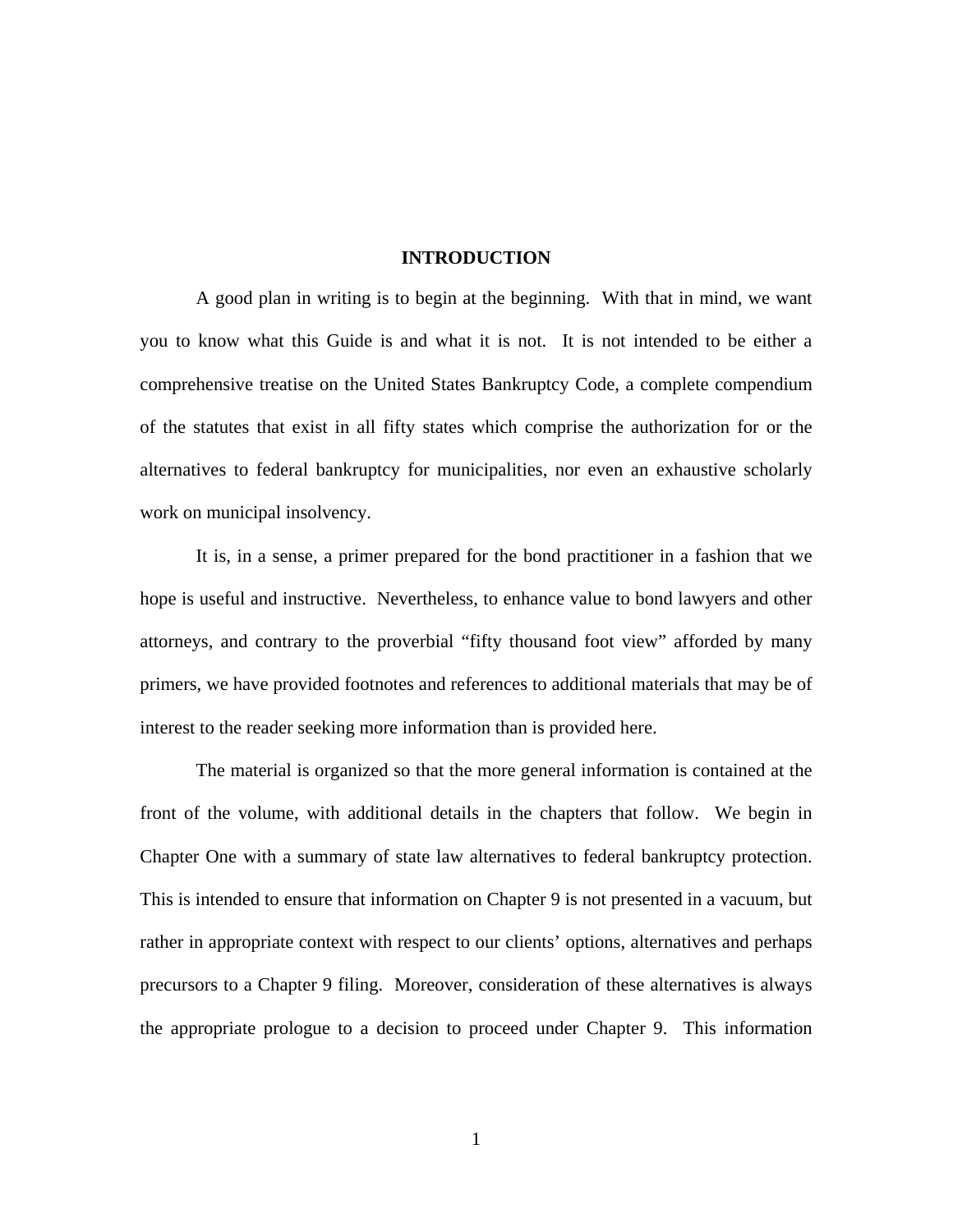should assist readers in preparing for and facilitating what could be somber discussions on the advantages and disadvantages of a municipal bankruptcy case.

Chapter Two will appeal to the historian in all of us. It includes a brief overview of the Bankruptcy Code (with emphasis on Chapter 9), its history and policies. We hope this provides a flavor of the Code to those lawyers who do not practice within it on a regular basis.

Next, we begin to address the specifics of municipal bankruptcy in Chapter Three, which covers the eligibility of a municipality to be a debtor under Chapter 9. This begins with the Code's definition of "municipality" and the five criteria that it must satisfy in order to qualify as a Chapter 9 debtor. These eligibility standards are much more complex, and often more contentious, than the eligibility requirements for other chapters of the Code.

Chapter Four deals with items of particular interest to bond lawyers, *i.e.,* the treatment of a bond issue in a Chapter 9 proceeding. After a general description of the principal documents in a public finance transaction, the Guide addresses the very important issue of how bonds collateralized by revenue pledges are treated more favorably in Chapter 9 than are general obligation bonds. Moreover, important Chapter 9 provisions affecting preferences, the automatic stay and Section 1111(b) of the Code are also addressed in this portion of the Guide.

The procedures for commencing a municipal bankruptcy case and many of the important case management aspects of the Chapter 9 case are described in Chapter Five of the Guide. These materials delve into some of the issues that are unique to Chapter 9 such as debtor operations during the course of the case: official committees, post-petition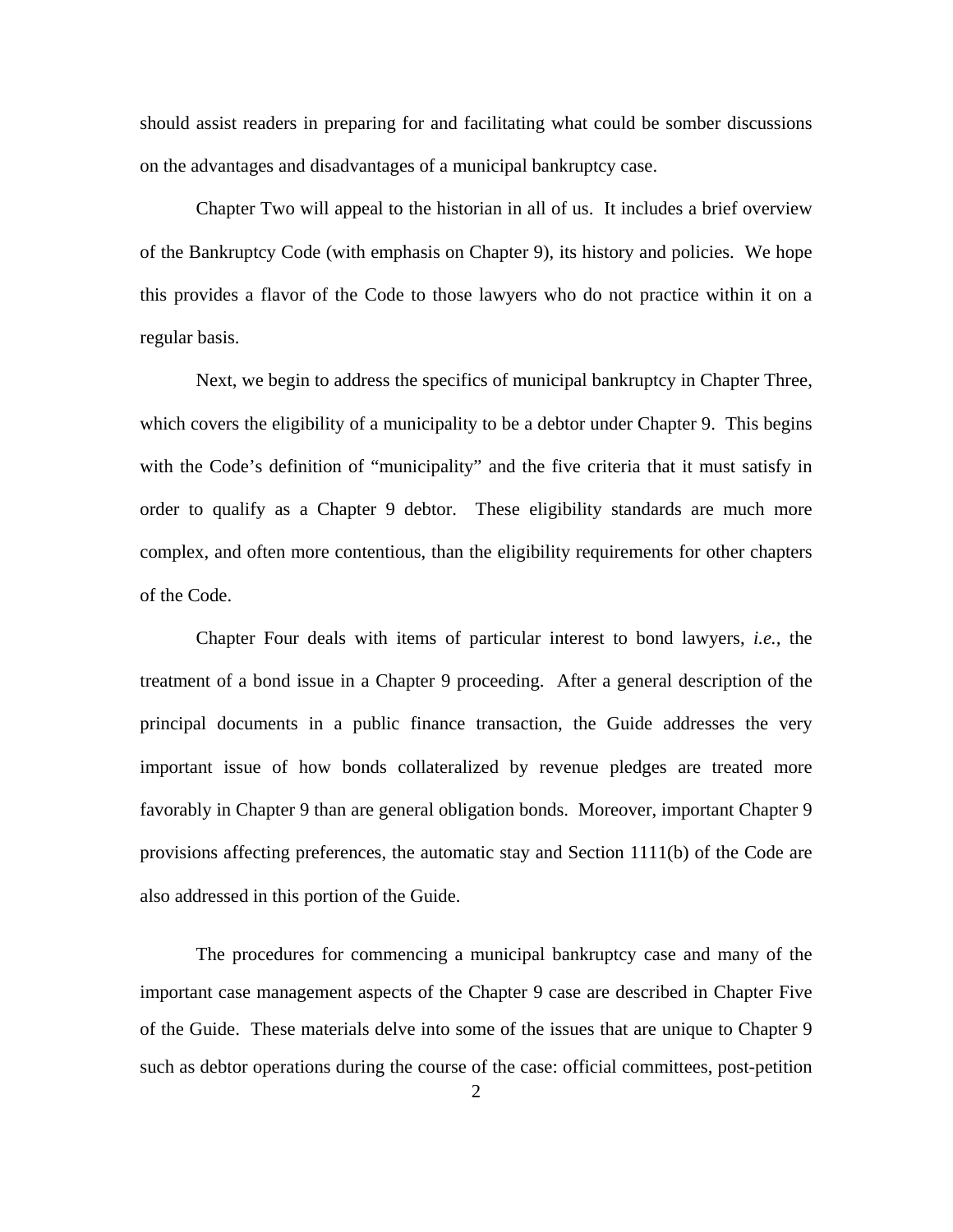credit, the automatic stay, treatment of secured claims, executory contracts and collective bargaining agreements. As is more specifically addressed, important Constitutional considerations give bankruptcy courts and creditors significantly less influence on the operations of a municipal debtor as compared to debtors under other chapters of the Code.

The plan of adjustment, which is the goal of the municipal debtor, is the subject of Chapter Six. The plan of adjustment is first compared to a Chapter 11 plan of reorganization to further highlight some of the distinctions between Chapter 9 and traditional bankruptcy reorganizations. This is followed by an overview of the substantive and procedural requirements for the confirmation of the Chapter 9 plan and the effect of such a confirmation order.

Finally, dismissal of the Chapter 9 case is covered in Chapter Seven of this work. Since the Chapter 9 case can not be converted to a case under another chapter of the Code, this can be a particularly important and relevant issue.

We close with some parting thoughts and our recommendations for further reading that you may find instructive if your intellectual appetite is not yet satiated. Also we note some of the significant issues of Chapter 9 that will likely be addressed in the days and years ahead by both courts and Congress. We do not intend for you to digest this volume in one sitting, or read it from cover to cover (though if you do, we are flattered, if not a little worried) but hope that it proves a helpful introduction to municipal bankruptcy law for public finance lawyers.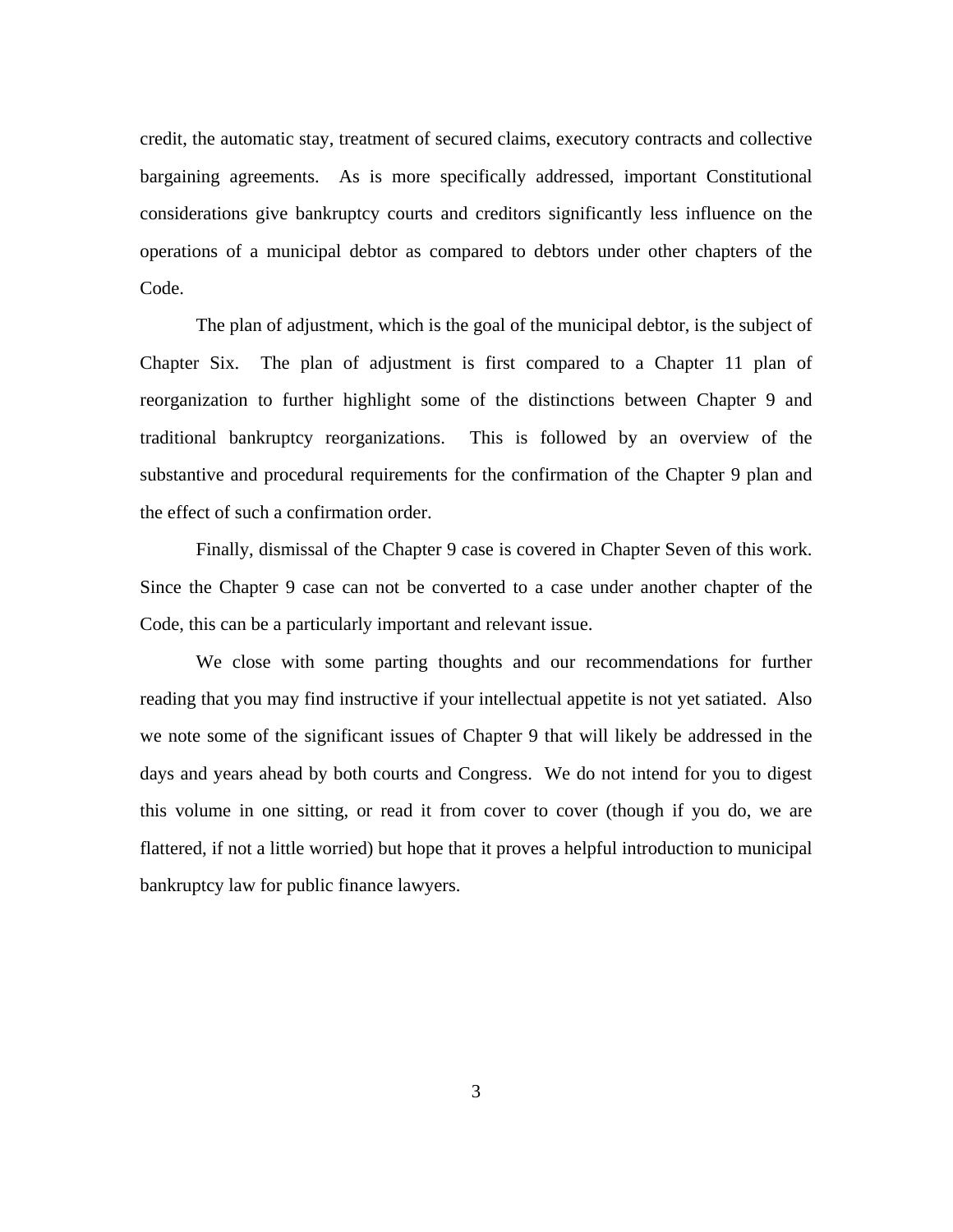#### **CHAPTER 1**

## **MUNICIPAL FINANCIAL DISTRESS AND ALTERNATIVES TO BANKRUPTCY**

While the primary focus of this work is Chapter 9 municipal bankruptcy, any effort to describe the availability, mechanics, advantages and disadvantages of Chapter 9 would fall short of its goal if it did not also address some of the most common reasons that require municipalities to undertake a Chapter 9 analysis, including consideration of alternatives to a bankruptcy filing. Bankruptcy "alternatives" are, almost by definition, creatures of state law and accordingly vary significantly from state to state. The intent of this chapter is not to address each and every one of these state laws, but rather to give you a flavor of the types of remedial options that may be viable alternatives of a Chapter 9 filing.

## **I. SOURCES OF FISCAL/FINANCIAL PROBLEMS AFFECTING MUNICIPALITIES**

Municipal bonds, at least general obligation municipal bonds, are generally considered the second safest category of investments by the nationally recognized rating agencies, following securities issued by the United States government.<sup>1</sup> Municipalities, however, are not immune to the impact of national and regional economic downswings and their associated fiscal stressors. The three largest rating agencies each prepare

<u>.</u>

<sup>&</sup>lt;sup>1</sup> U.S. Municipal Rating Transitions and Defaults, 1986-2008, Standard & Poor's Ratings Services, a division of McGraw Hill Companies, March 20, 2008.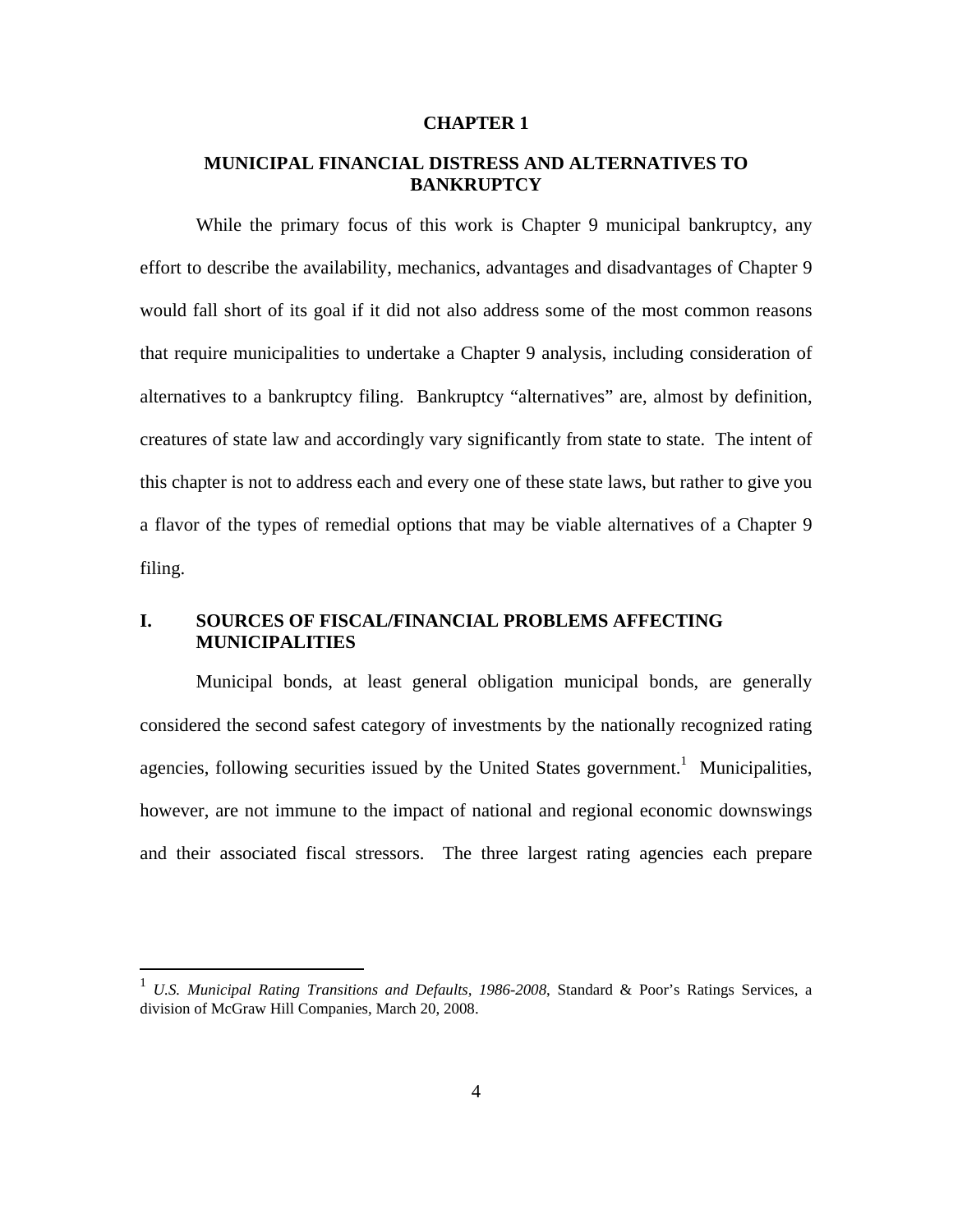reports on U.S. municipal bond ratings and defaults.<sup>2</sup> As detailed in the Standard & Poor's 2008 report, a study by Enhance Reinsurance Co. of municipal bond defaults from the 1800's to the 1980's concluded that municipal defaults usually follow downswings in business cycles and are more likely to occur in high growth areas that borrow heavily. The study attributed defaults to the following factors: fluctuating land values, commodity booms and busts, cost overruns, financial mismanagement, unrealistic projections of the future and private purpose borrowing. The same factors contribute to current or recent examples of municipal financial distress. Citizens Research Council of Michigan recently prepared an in-depth 74 page study of the current financial position of the City of Detroit<sup>3</sup> identifying many similar factors that have contributed to its declining financial position. While clearly not representative of all large urban areas, the factors highlighted by the study are illustrative of the challenges faced by municipal entities.

#### **A. Common Sources of Financial Distress**

 $\overline{a}$ 

On the revenue side, it is difficult to increase revenues during periods of economic crisis. Diminishing property tax values, statutory and constitutional property tax caps, increasing unemployment and declining manufacturing and construction activity each lead to decreasing property, income and excise tax revenues, even in communities which are politically able to increase the notional rate of these taxes. Areas with

<sup>&</sup>lt;sup>2</sup> Ibid.; Default Risk and Recovery Rates on U.S. Municipal Bonds, Fitch Ratings, January 9, 2007; and Moody's Municipal Bond Rating Scale, November 2002.

<sup>3</sup> *The Fiscal Condition of the City of Detroit,* Report 361, Citizens Research Council of Michigan, April 2010.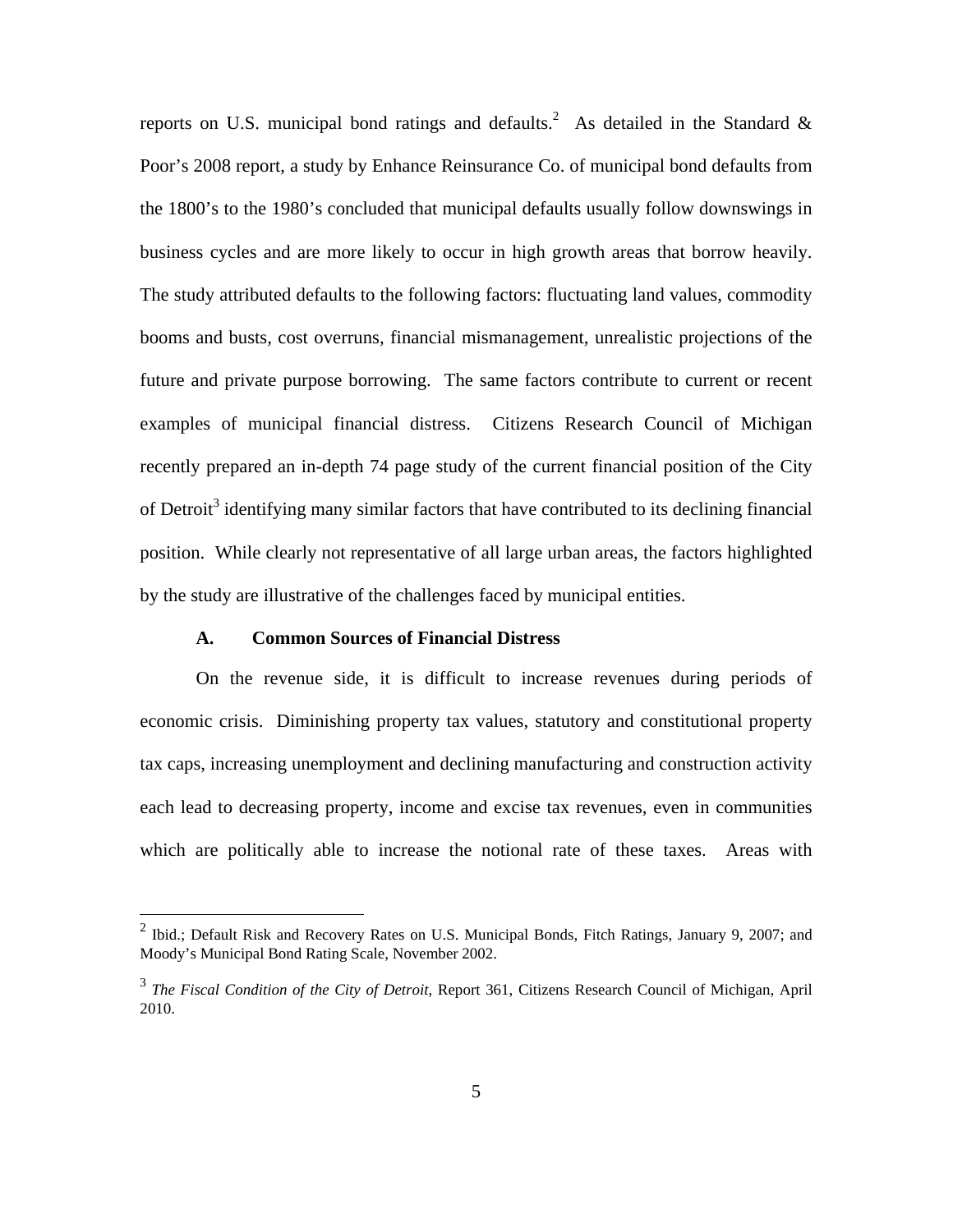shrinking populations face further shortfalls in per capita shared revenues. On the expense side, the same economic factors lead to increasing per capita costs of government. States and municipalities toil under the burden of annual cost increases for negotiated health care benefits for employees and retirees. The budgets of governmental units that are bound by long term negotiated labor contracts that may have been negotiated utilizing unrealistically rosy projections, or with unsustainable wage or benefit provisions, are under unprecedented stress. Pension obligations, and in some states, constitutional protection of those obligations, can limit a municipality's attempts to contain expenses. Finally, unanticipated one-time expenses, frequently associated with failed projects, projects with significant cost-overruns, adverse legal judgments or environmental remediation create fiscal challenges for governments that can not be readily resolved with existing or accessible revenue sources.

#### **B. Financial Distress vs. Financial Crisis**

1

Financial distress is a common theme among almost all municipalities today. When, however, does distress become crisis, and what can be done about it? Insolvency is often defined as an inability to meet debts as they become due.<sup>4</sup> Accurately addressing actual or potential insolvency, once identified, requires an understanding of the particular causes of such insolvency for the municipality involved, as well as an understanding of potential solutions.

<sup>&</sup>lt;sup>4</sup> See 11 U.S.C. §101(32) which defines "insolvent" with respect to a municipality as "a financial condition such that the municipality is (i) generally not paying its debts as they become due unless such debts are the subject of a bona fide dispute; or (ii) unable to pay its debts as they become due."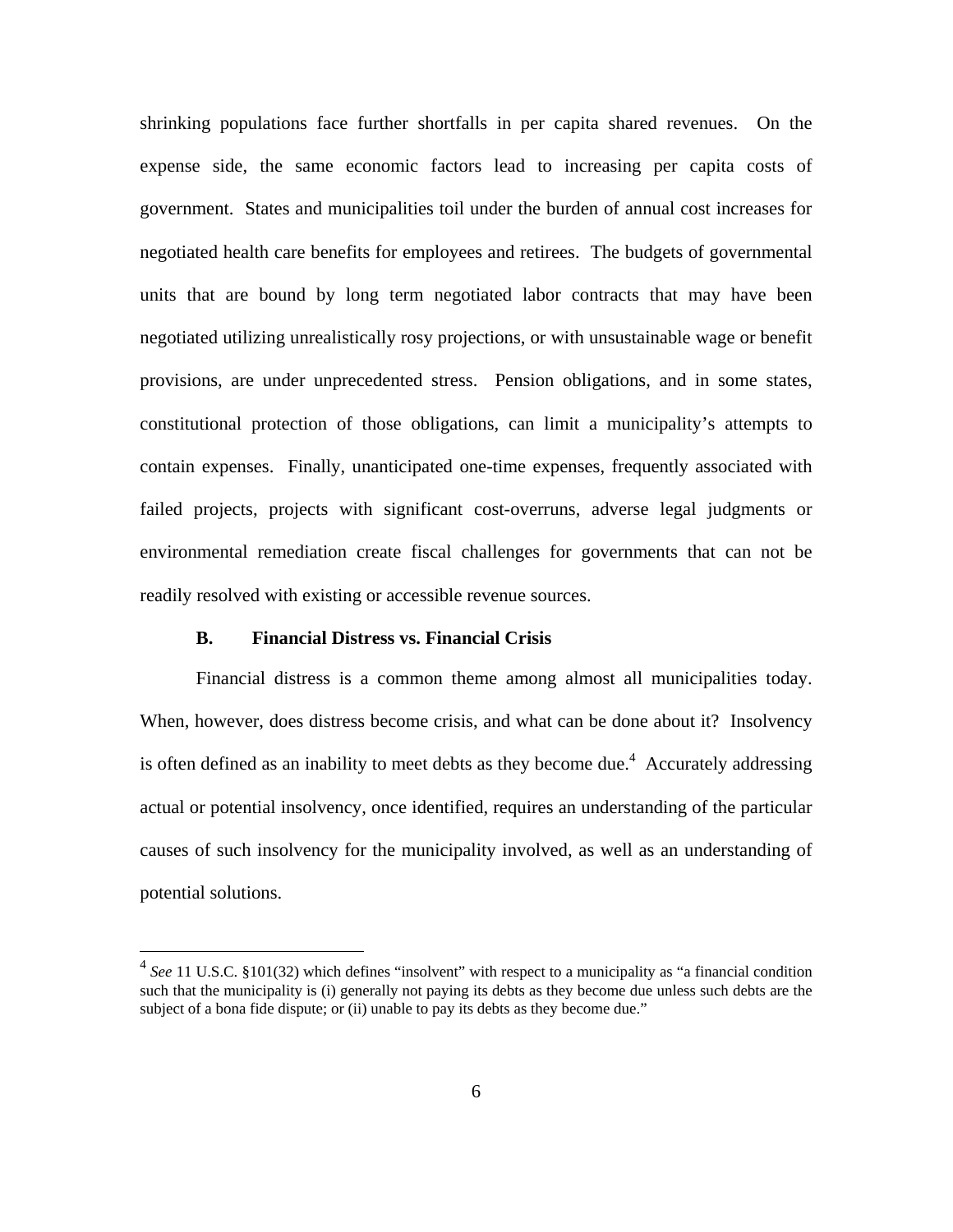#### **II. OPTIONS FOR MUNICIPALITIES OTHER THAN CHAPTER 9**

As described in more detail in Chapter Two, the remedies available to states in their legislative approaches to financial intervention are limited by the Contract Clause of Article I, section 10 of the United States Constitution. Municipalities in some states, including those with structured financial oversight laws, have argued that state law remedies are not adequate in cases of extreme financial emergency.<sup>5</sup> These materials do not take a position on the wisdom of any particular municipality pursuing a state law remedy or a Chapter 9 bankruptcy case. Rather, we intend to provide bond practitioners with some basic information regarding these proceedings, so that they may further research any proceeding that may enable their clients to successfully persevere through any particular financial stresses they may be encountering.

#### **A. Revenue Solutions; Bonding and Taxing**

 $\overline{a}$ 

Solutions to a single budget stressor, such as an unexpected one-time expense, are generally available to municipalities and may consist of financing or tax solutions. With appropriate approvals (which vary from state to state), municipalities are often permitted to issue long term working capital financings under various scenarios. In addition, many state laws provide authorization for the imposition of taxes to fund a court ordered writ of

<sup>5</sup> The City of Hamtramck, Michigan (which previously emerged from a "financial emergency" during which time it had an Emergency Financial Manager under state law) has recently, and as of the date of this writing, unsuccessfully petitioned the State of Michigan to allow the city access to federal bankruptcy, having determined that its other remedies could not adequately address its particular financial situation. The *Report of the State Receiver in the Matter of the Receivership of Central Falls, Rhode Island, issued by* the State-appointed receiver of Central Falls on December 14, 2010, similarly posits that in the absence of state action, the state receiver would need to utilize a Chapter 9 bankruptcy to restructure the city's obligations.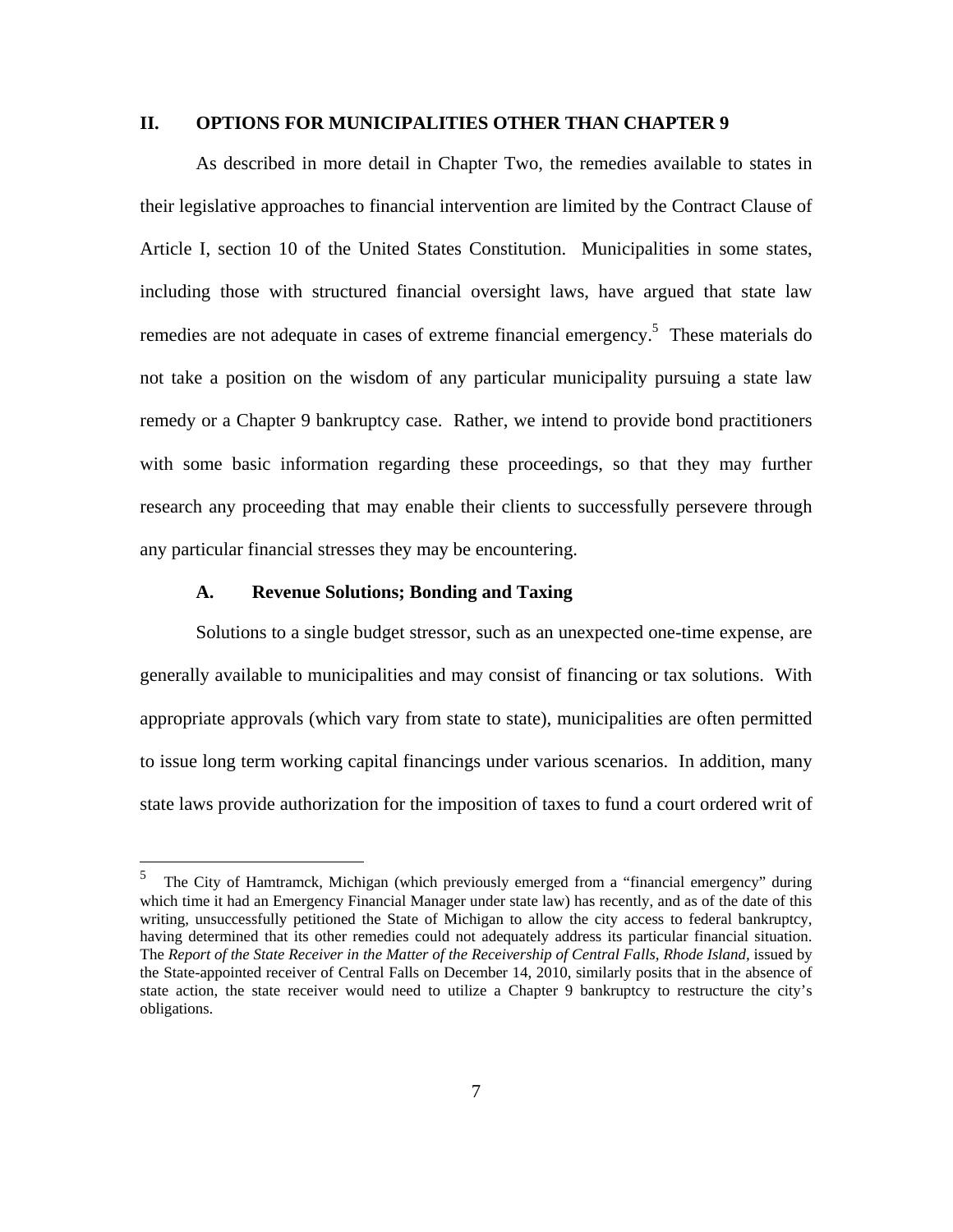mandamus to address certain financial crises. For example, a creditor filing suit against a municipality may be entitled a writ of mandamus that not only directs the governmental unit to pay its debt, but also to levy and collect taxes in an amount sufficient to pay the judgment.<sup>6</sup> Under such a judgment levy system, a municipality may be able to assess taxes it otherwise could not, in order to fund the judgment levy, thereby addressing in part the revenue shortfall. Pennsylvania's Municipalities Financial Recovery Act, Act 47 of 1987, as amended, provides additional taxing authority to municipalities declared fiscally distressed, and brought within the Act 47 coordinator system.<sup>7</sup>

# **B. Negotiated Debt Modifications, Waivers and Forbearance Agreements**

Before true cash insolvency is reached, a municipality will often default (with a lower case "d") on one or more covenants in its bond documents. This may or may not result in a payment default or other Event of Default (with a capital "D") under the bond documents. It will almost inevitably result, however, in the need for frank discussions with bondholders, indenture trustees, rating agencies, bond insurers and/or swap providers regarding the causes of the default and the municipality's plans for dealing with the situation.

If the crisis is expected to be short-lived, or a sustainable plan of resolving the crisis can be agreed upon, the parties to a bond transaction can generally enter into either

<sup>6</sup> *See, e.g.,* Michigan Revised Judicature Act of 1961, as amended, Public Act 236 of 1961, MCL 600.101 *et seq.*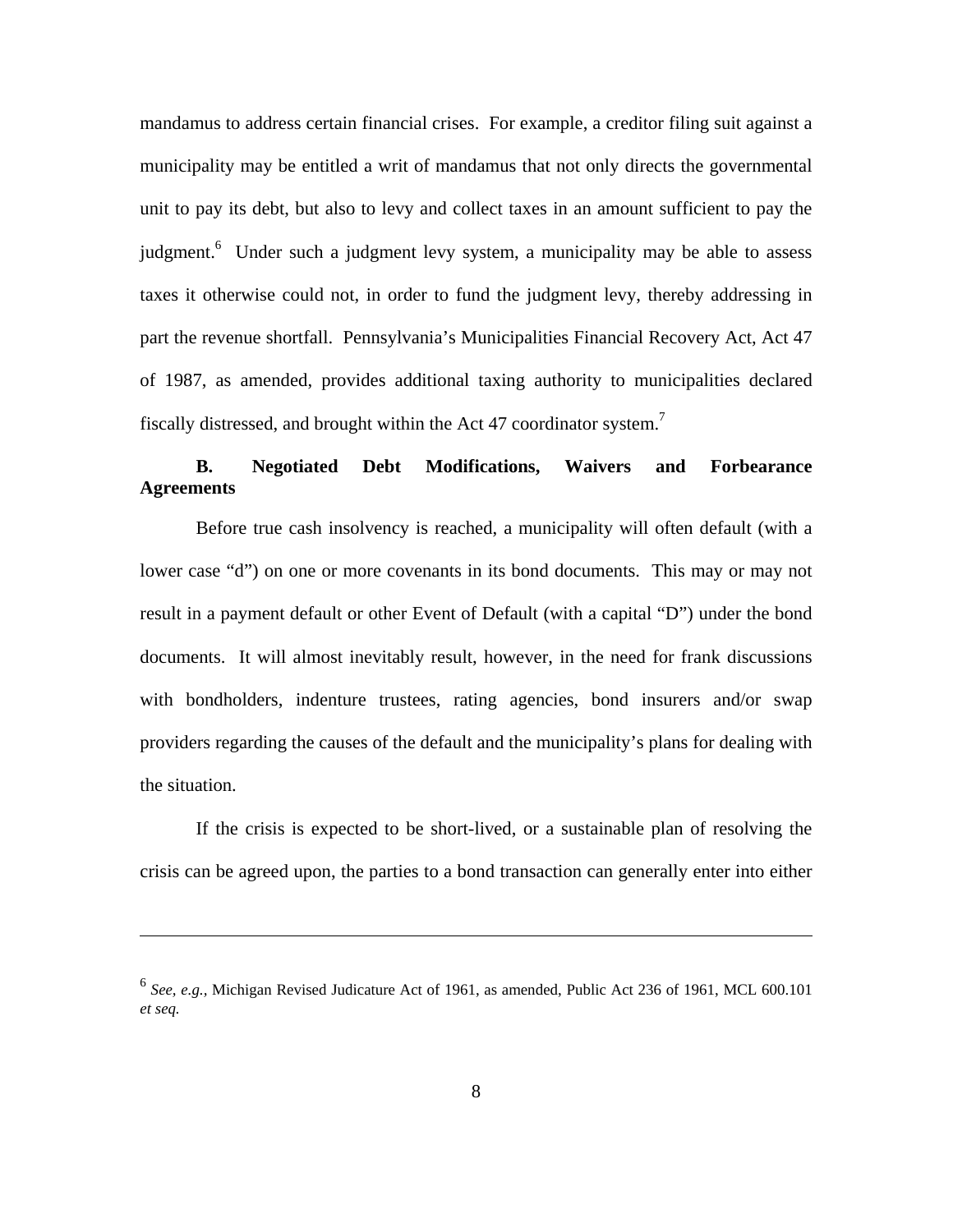a simple waiver agreement (most often used for a one-time covenant breach) or a more detailed forbearance and reservation of rights agreement, such as the ones entered into by Jefferson County, Alabama, with interested parties to certain of its financial transactions.<sup>8</sup>

Forbearance agreements on the municipal side, like their corporate kin, are generally heavily negotiated, and vary significantly from deal to deal. They often provide that during the specified forbearance period, creditors will forbear from their pursuit of any actions against the issuer, the collateral or other remedies provided under the bond documents, as long as the issuer achieves certain agreed-upon milestones. The forbearance agreement will typically include a "reservation of rights," whereby the creditors and/or the bond trustee expressly reserve all rights and remedies that they may have against the issuer and others under the bond documents or applicable law, with a recognition of the creditors' right of enforcement should the forbearance agreement milestones not be met, or if the forbearance period expires without resolution of the default.

A forbearance agreement can be (but is not always) an interim step to the workout or restructuring of one or more of an issuer's outstanding bond deals. Debt modifications can include changes to interest rates, principal forgiveness, changes in

 $\frac{1}{7}$ The Financially Distressed Municipalities Act, Pennsylvania Act 47 of 1987, P.L. 246, No. 47.

<sup>&</sup>lt;sup>8</sup> Jefferson County, Alabama Swap Forbearance Agreement and Standby Purchase Forbearance Agreements dated March 31, 2008 and subsequent amendments thereto found on the Jefferson County, Alabama "Investor Relations" webpage: **http://jeffconline.jccal.org/investorrelations**.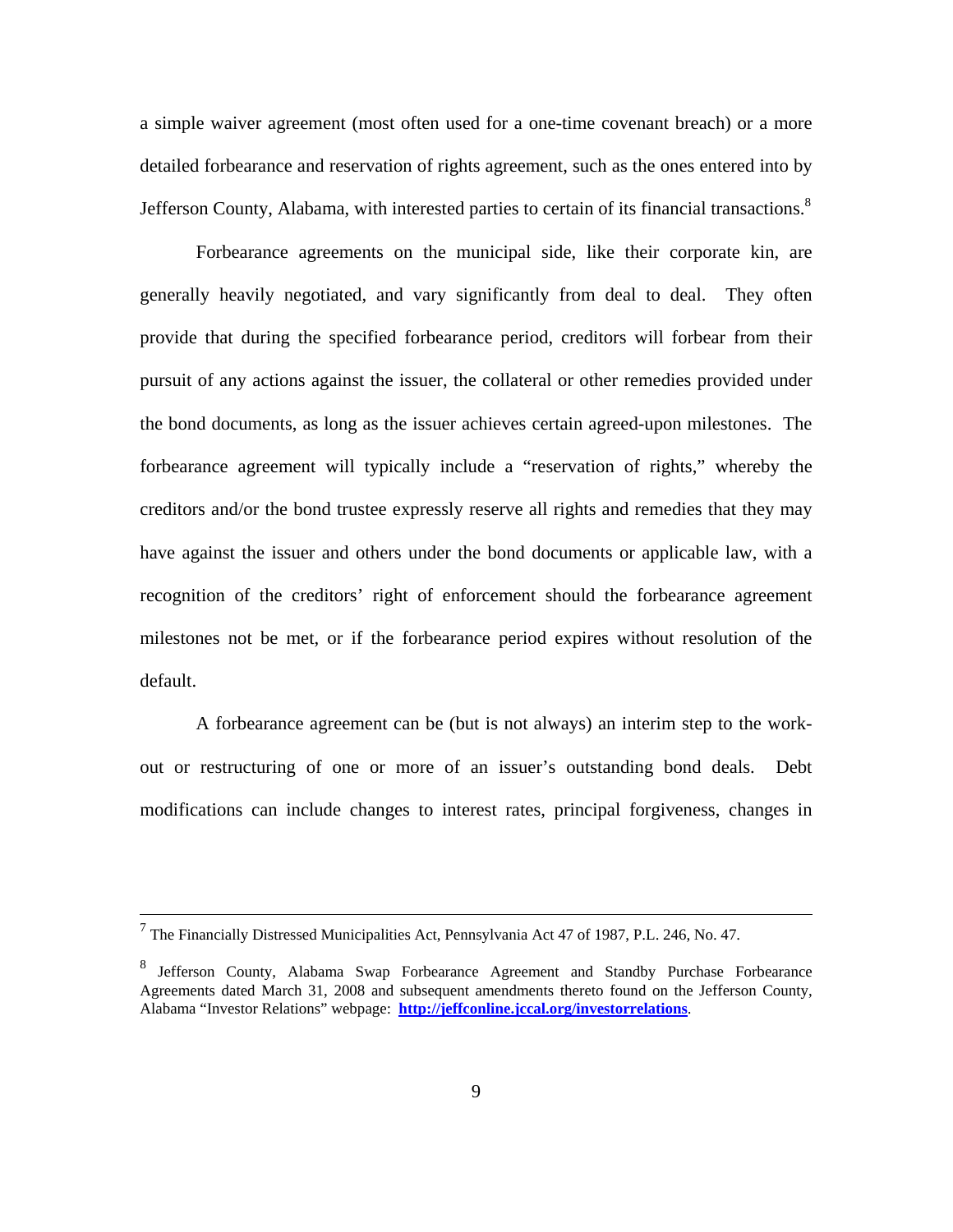amortization, or early repayment and restructured reissuance. As noted below, creditors cannot force municipalities into bankruptcy. Similarly, liquidation of a public issuer through the bankruptcy process is not an option for either the debtor or the creditor. Also, a variety of statutory or case law impediments may limit a creditor's enforcement of a remedy, even if that remedy might be available against a non-municipal debtor.

Accordingly, a municipality often has more negotiating leverage (or at least its creditors have less) than might originally be presumed, in connection with negotiation of a work-out or restructuring. Nevertheless, it will likely be difficult, painful and expensive under any scenario.

#### **C. Structured State-Law Intervention Options**

#### 1. General State Imposed Oversight Mechanism

As described later in greater detail, a Chapter 9 municipal bankruptcy case may be duly commenced only upon the filing of a voluntary petition of a municipality that is authorized by state law. As more fully discussed in Chapter Three,  $10$  many states require some form of state or court-imposed oversight as either an alternative to, or a precursor of, authority to file a Chapter 9 petition. These statutes vary in the breadth of power given to the person or authority overseeing the municipality. For instance, under Pennsylvania's Municipalities Financial Recovery Act or Act 47, once a fiscally

<sup>&</sup>lt;sup>9</sup> All of these modifications and a multitude of other arrangements raise complex questions under federal income tax laws applicable to municipal debt. That is an important, perhaps critical, element in evaluating modifications and restructuring options. It is also beyond the scope of these materials.

<sup>&</sup>lt;sup>10</sup> See Chapter Three, Part II.A, Eligibility Requirements – Specific Authorization to be a Chapter 9 Debtor.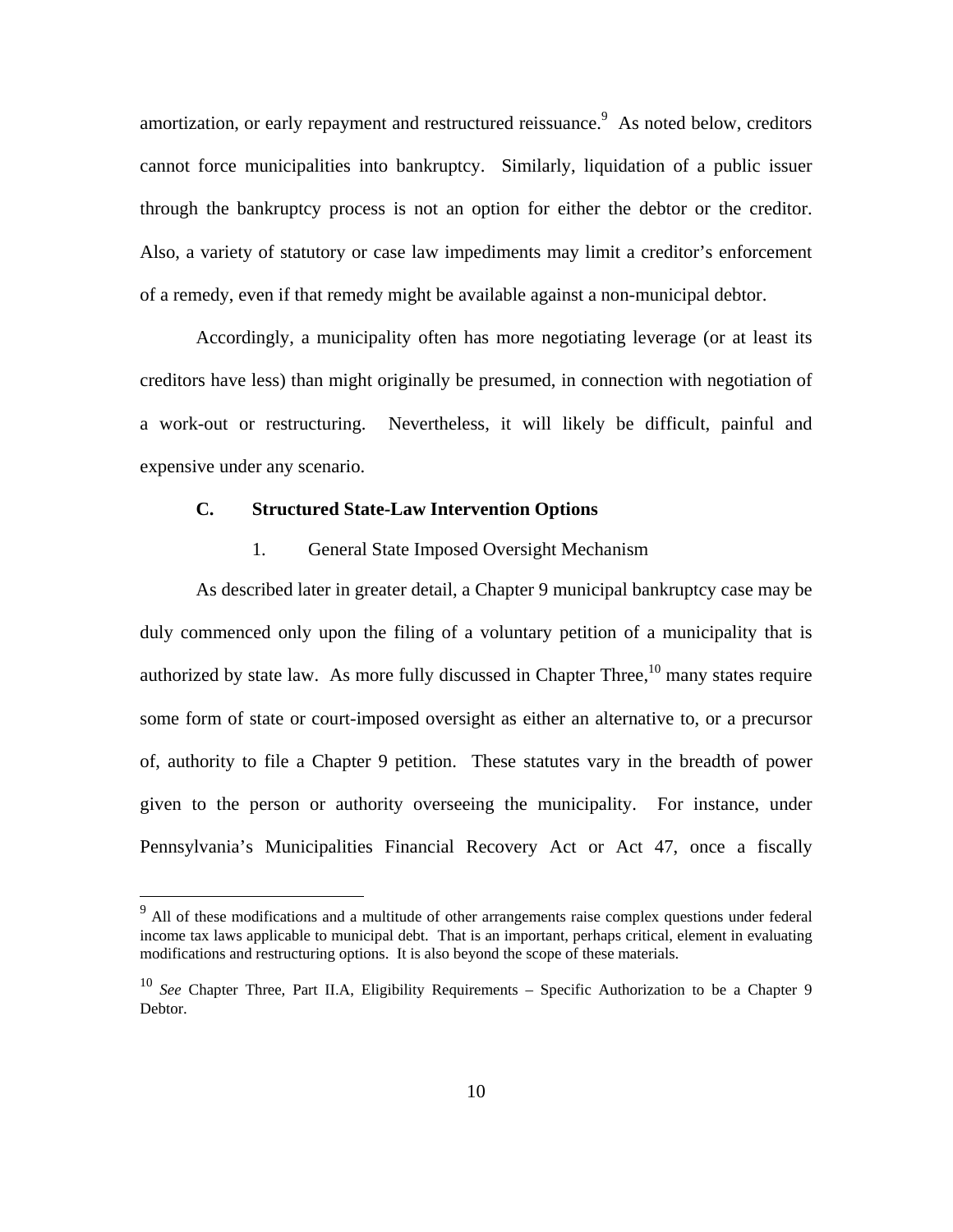distressed community is identified, an Act 47 coordinator is appointed and paid by the state. The Act 47 coordinator has general powers and authority to assist the community and require development of a recovery plan enabling it to remedy its fiscal distress. Contracts negotiated by the municipality prior to the commencement of the Act 47 proceeding are unaffected, but those negotiated under Act 47 cannot violate the terms of the recovery plan. The coordinator assists with implementation of the plan, but the governmental unit continues to be responsible for day to day operations. As of the date of this writing, five of the ten largest cities in Pennsylvania are in some type of Act 47 or related oversight. On December 15, 2010, the City of Harrisburg entered the Act 47 program, making it the twentieth Pennsylvania municipality to be subject to this program.

A similar system exists in Michigan, where the Governor can appoint an Emergency Manager (EM) for a municipality or school district with a "financial emergency."<sup>11</sup> The EM assumes the power and duties of the chief administrative officer and legislative body, and in addition, is the sole person authorized under state law to commence a Chapter 9 bankruptcy case for a municipality. EMs were recently operating three Michigan municipalities and one Michigan school district.

#### 2. State Imposed Control Schemes for Specific Municipalities

In some instances, the financial distress of a city or other state instrumentality is more severe than can be remedied with the type of oversight described above. For example, the 1975 financial crisis of the City of New York caused the State of New York

<sup>11</sup> Michigan Local Government and School District Fiscal Accountability Act, Public Act 4 of 2011, MCL 141.1501 *et seq.*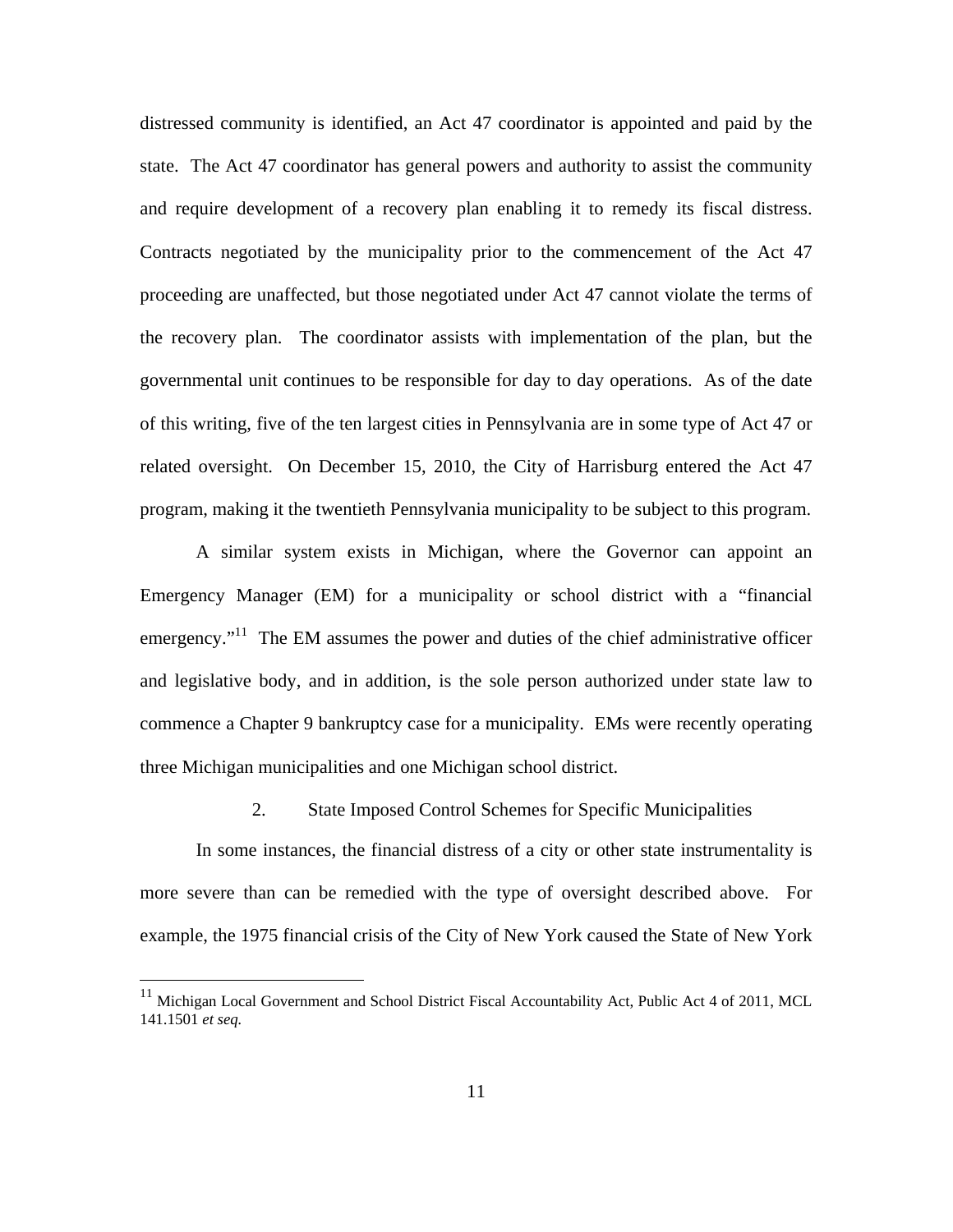and the federal government to become involved in debt restructuring, changes to wage and pension obligations and tax revisions. This intervention resulted in the creation of the Municipal Assistance Corporation (MAC) that was authorized to issue debt on behalf of the city, and the Financial Control Board (FCB), which assumed oversight of the city's financial matters. The FCB remains in place today. Similarly, in 1991, Philadelphia, Pennsylvania faced a severe financial crisis which led the Pennsylvania legislature to adopt the Pennsylvania Intergovernmental Cooperation Authority Act for Cities of the First Class,  $12$  creating a five member authority to oversee the city's financial management.

#### 3. State Appointed Receivers

Many states have some statutory authorization or requirement for the appointment of municipal receivers. Sometimes the legislation is specific to a particular community. In 1991, the State of Massachusetts adopted special legislation removing the City of Chelsea's mayor from office and appointing a receiver for the city. Other times, as in Pennsylvania, Michigan and Rhode Island, the law provides for the discretionary appointment of a receiver following a determination of a certain level of financial distress or emergency. Such legislative measures are of particular interest in those states that do not authorize a municipality to pursue a Chapter 9 filing.

<sup>12 53</sup> P.S. §§12720.101 *et seq.*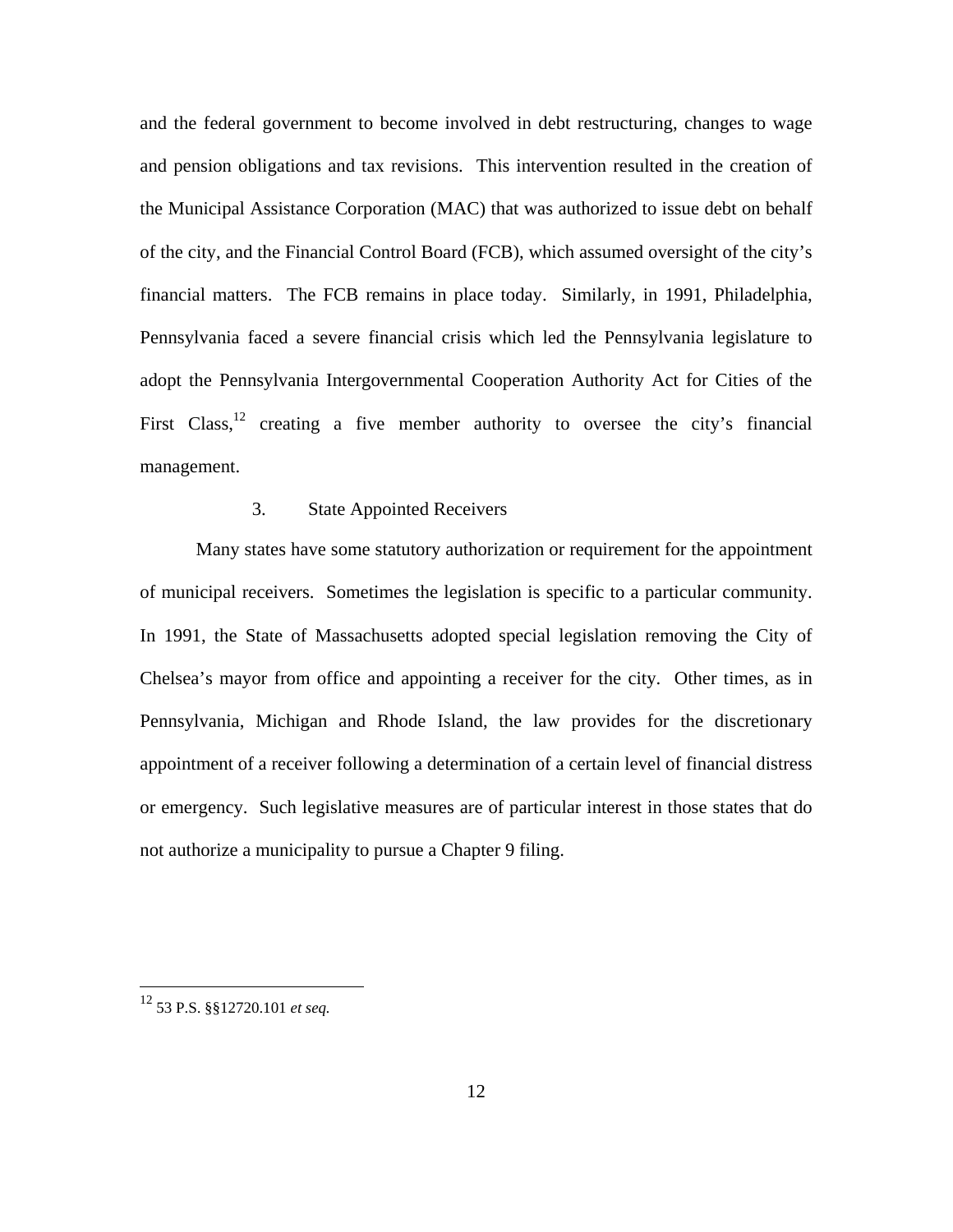#### **D. Judicial Receivers**

1

#### 1. Judicial Appointment of System or Project Receivers

Outside of the financing context, courts have long used the equitable remedy of the appointment of a receiver to reform public institutions such as schools and housing agencies.

Within the financing context, bond indentures for the financing of revenue producing projects such as sewer or water systems frequently provide, upon the occurrence of an event of default, for the right to request the appointment of a receiver to administer and operate the underlying system. This is generally a discretionary equitable remedy. In one recent example involving Jefferson County, Alabama, the indenture trustee sought the appointment of a receiver pursuant to court's equity powers based not only on applicable state statutes but on a specific provision in the indenture providing that the trustee was entitled following an event of default "as a matter of strict right, upon the order of any court of competent jurisdiction, to the appointment of a receiver." In that case, events of default occurred and continued under an outstanding bond indenture, as supplemented, causing the trustee to request the appointment of a receiver for the county sewer system. The Circuit Court of Jefferson County, Alabama granted the request and in September 2010, appointed a receiver to operate and administer the sewer system, with "full power and authority to effectively administer, operate and protect the System."<sup>13</sup> These powers expressly include the right to fix rates and charges, hire and fire system

<sup>&</sup>lt;sup>13</sup> Order of the Circuit Court of Jefferson County, Alabama dated September 22, 2010, in 01-CV-2009-02318.00.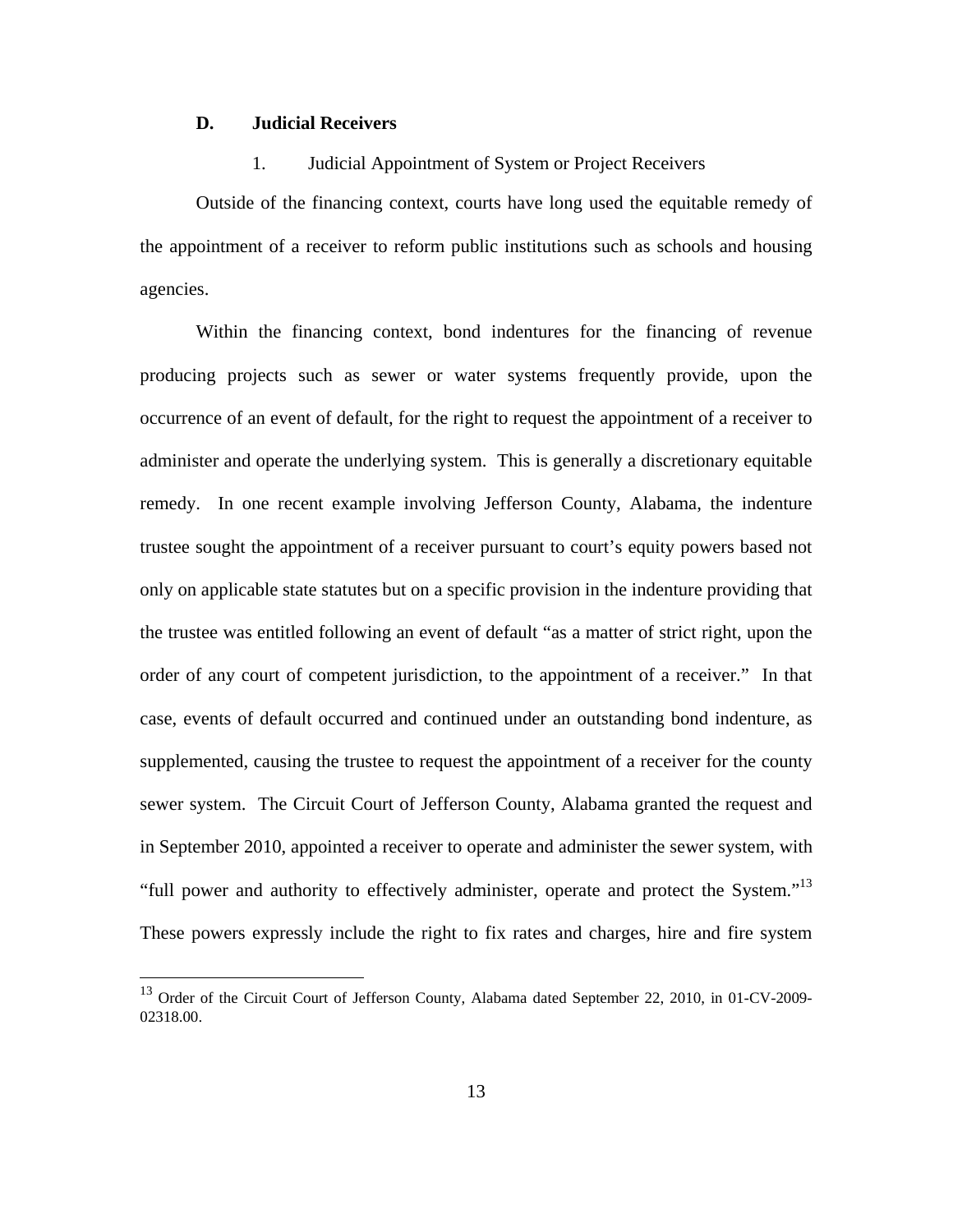staff, and terminate or modify outstanding system contracts and enter into new ones. In issuing its order, the court opined that bankruptcy was not a feasible alternative for Jefferson County, as it needed access to the capital markets in order to progress, which access, in the court's opinion, would be denied in the event of a bankruptcy.

### 2. Judicial Appointment of General or "Equitable" Receivers

Some states do not have statutory authorization for state law receiverships, but permit judicial or "equitable" receiverships to address situations of extreme municipal financial distress. In Michigan, prior to the adoption of a predecessor  $14$  to its current Local Government and School District Fiscal Accountability Act,<sup>15</sup> the Wayne County Circuit Court in 1986, ordered the appointment of a receiver for the City of Ecorse, and granted that receiver significant authority to address and resolve the financial distress that existed in that community.

More recently, in May of 2010, Central Falls, Rhode Island filed a petition (which was initially granted) with the Rhode Island Providence County Superior Court for appointment of a judicial receiver to oversee the affairs of the city. A temporary receiver was appointed, with broad oversight powers, including the authority to re-negotiate municipal contracts. The bond markets reacted negatively to this development, and state officials worried about the ripple effects that the receivership might have on other Rhode

<sup>&</sup>lt;sup>14</sup> Mich. Public Act 101 of 1988, as amended.

<sup>&</sup>lt;sup>15</sup> Mich. Public Act 4 of 2011, as amended.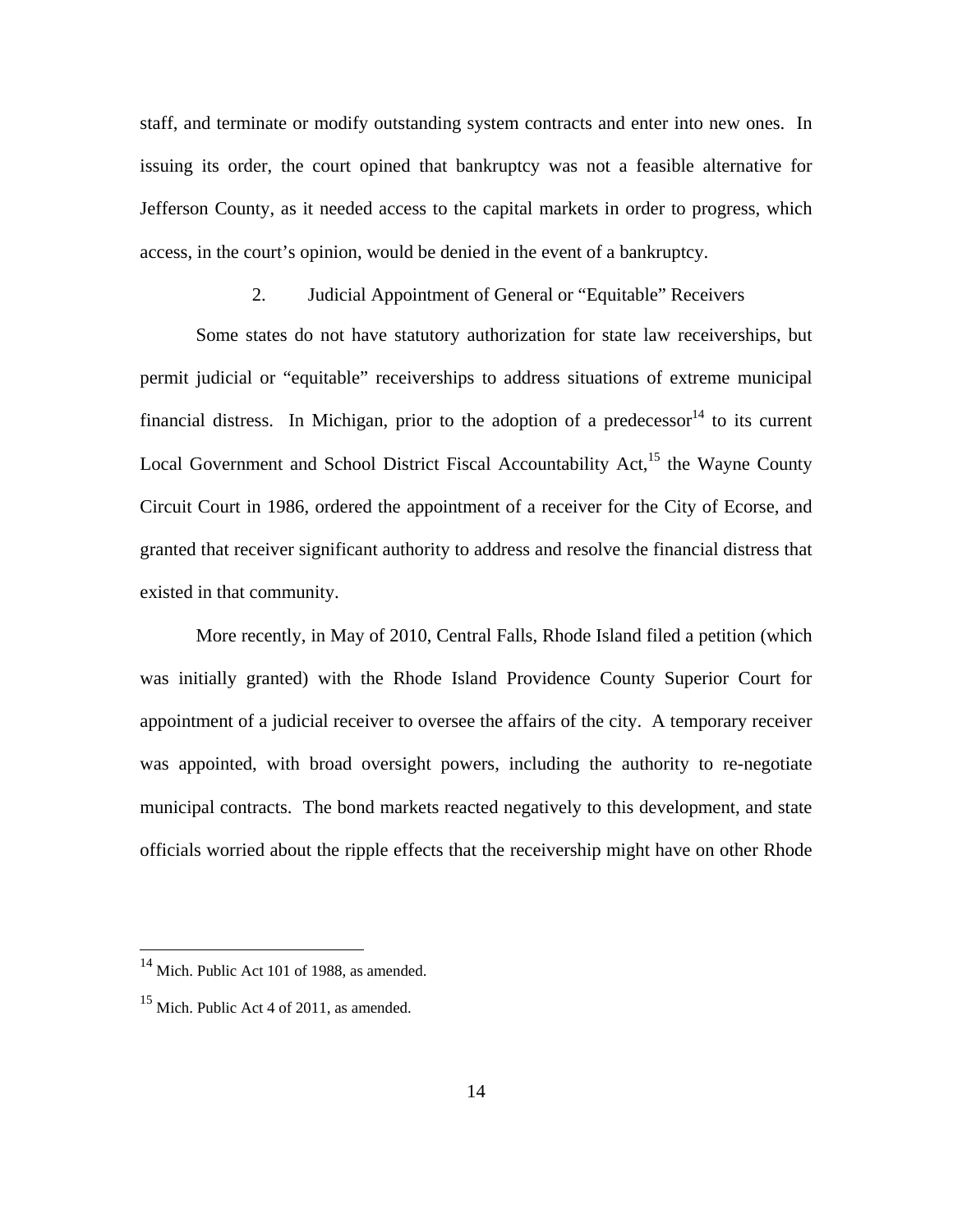Island communities. Accordingly, the Rhode Island legislature adopted legislation<sup>16</sup> in June of 2010 prohibiting municipalities from seeking judicial receivership, and instead, prescribing a statutory mechanism of differing levels of fiscal oversight and, where appropriate, a state-appointed receiver. The Rhode Island statute applied retroactively to Central Falls, and therefore, the city withdrew its motion for appointment of a judicial receiver and the Rhode Island Director of Revenue appointed a statutory receiver for the city in July of 2010. In October of 2010, a Rhode Island judge upheld the constitutionality of the state legislation and its applicability to Central Falls.<sup>17</sup>

As the foregoing examples illustrate, the availability and scope of judicial receiverships for financially troubled communities is not entirely clear. Appointment of a receiver by a court is an equitable remedy, although in some instances a state statute may specifically govern the appointment of a receiver for a municipality. As a general rule, equitable remedies are permissible only when legal remedies are inadequate. Bondholder legal remedies include those provided in the bond documents. These remedies may include specific performance, contractual remedies, a money judgment and a writ of mandamus (to force tax levies or other payment of claims). They may also include the right to request the appointment of a system receiver like the one in Jefferson County, Alabama. In states that have adopted some type of statutory fiscal oversight system, bondholders may or may not have rights under such laws. Moreover, in states that

<sup>16</sup> The Act Relating to Cities and Towns: Providing Financial Stability, G.L. 1956 §45-9-1 *et seq.* 

<sup>&</sup>lt;sup>17</sup> Decision of the State of Rhode Island and Providence Plantations Superior Court filed October 18, 2010 in C.A. No. PB 10-5615, Consolidated with C.A. No. PB 10-5672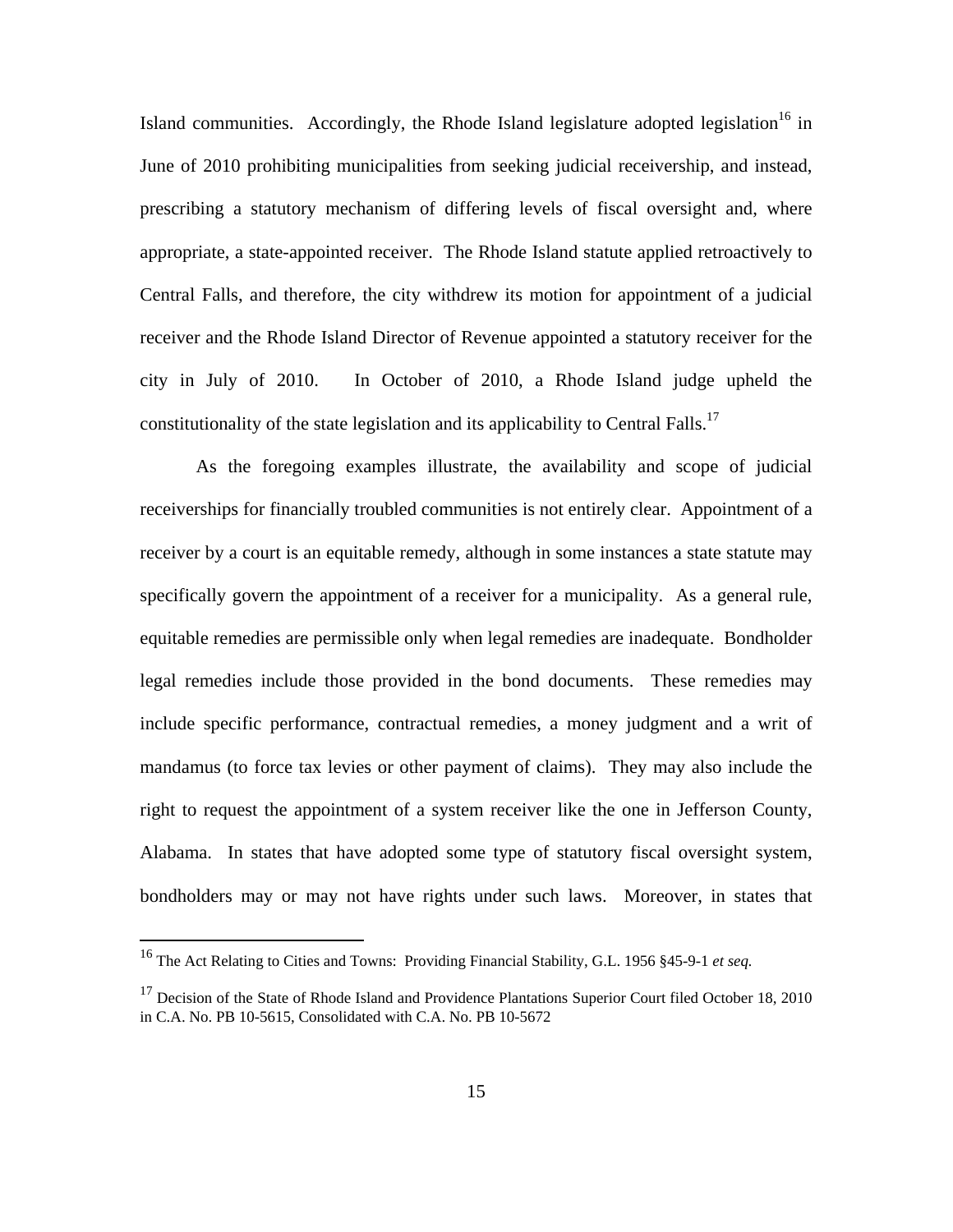authorize issuers to commence a Chapter 9 case, bondholders have rights in receiverships pursuant to the bond documents or governing state law that may not be enforceable under the Code. A court's decision to either grant or deny an equitable remedy, such as appointment of a receiver, will vary significantly by state and be largely dependent upon the facts and circumstances of each case. In some states, such as Rhode Island, it may in fact not be available at all.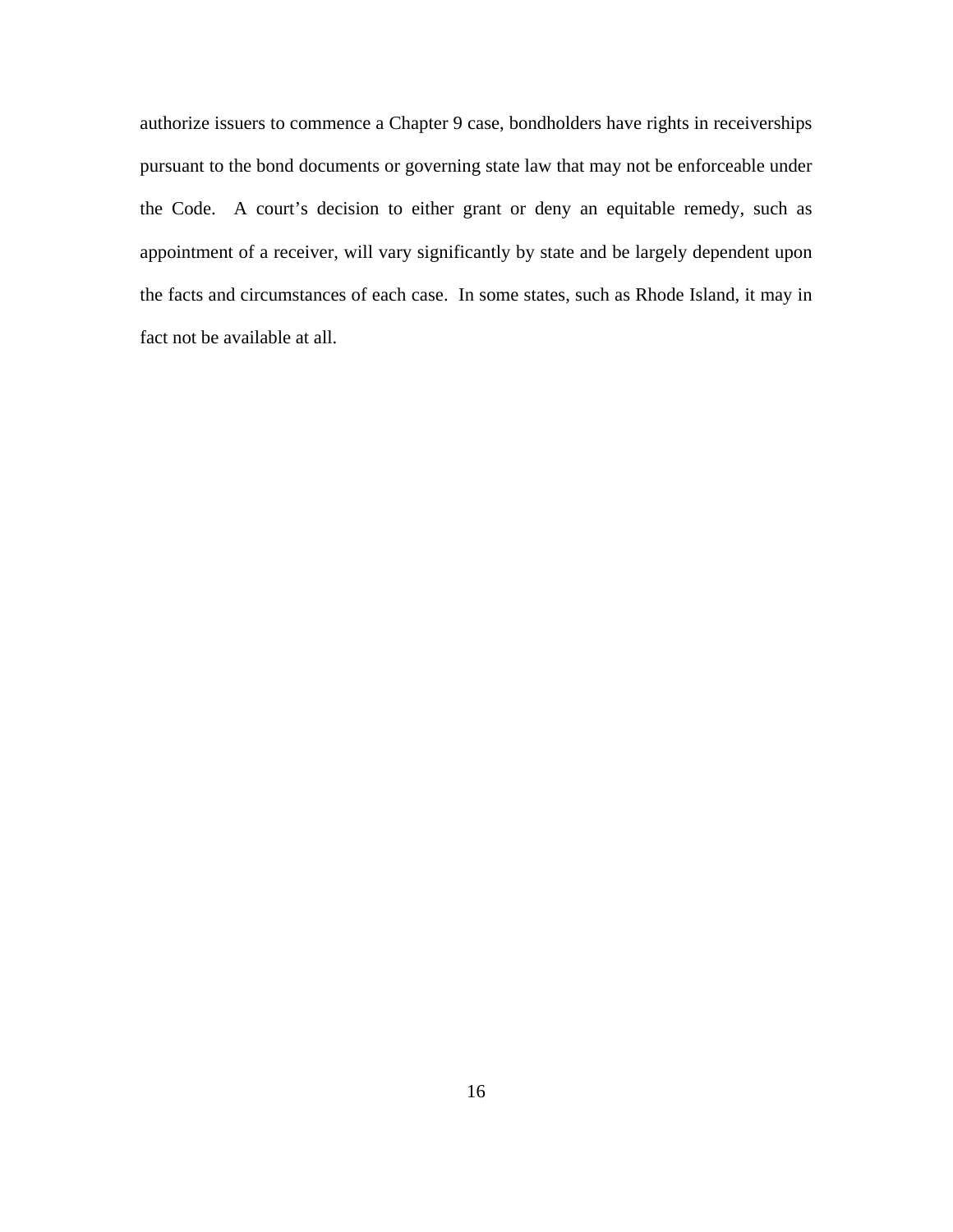#### **CHAPTER 2**

## **AN OVERVIEW OF THE HISTORY, POLICIES AND STRUCTURE OF THE BANKRUPTCY CODE (WITH EMPHASIS ON CHAPTER 9)**

#### **I. UNITED STATES CONSTITUTIONAL PROVISIONS**

Three federal constitutional provisions are critical in the operation, and indeed the existence, of the current version of Chapter 9 of the Bankruptcy Code. The most obvious is Article I, section 8, clause (4): "Congress shall have Power . . . To establish . . . uniform Laws on the subject of Bankruptcies throughout the United States.  $\ldots$ <sup>18</sup> This power, which has such far reaching effects in the American economy in the Twenty-first Century, "was added late in the proceedings of the Constitutional Convention, after very little debate" and for almost a century was exercised by Congress only sporadically.<sup>19</sup>

For municipal bankruptcy legislation, two other constitutional provisions play important roles. First is the "Contract Clause" of Article I, section 10: "No State shall . . . pass any . . . Law . . . impairing the Obligation of Contracts . . . .<sup>20</sup> Second is the Tenth Amendment: "All powers not delegated to the United States by the Constitution, nor prohibited by it to the States, are reserved to the States, respectively, or to the People."<sup>21</sup>

Among its other consequences, the Contract Clause has meant that a *state* could not constitutionally enact laws for the discharge of the contractual liabilities (arising prior

<u>.</u>

 $^{18}$  U.S. CONST. art. I, §8, cl.4.

<sup>&</sup>lt;sup>19</sup> Charles Jordan Tabb, The History of Bankruptcy Legislation in the United States, 3 Am. Bankr. Inst. L. J. 5, 13 (1995) (hereinafter, Tabb, *History of Bankruptcy*).

<sup>20</sup> U. S. CONST. art. I, §10.

 $21$  U.S. CONST. amend. X.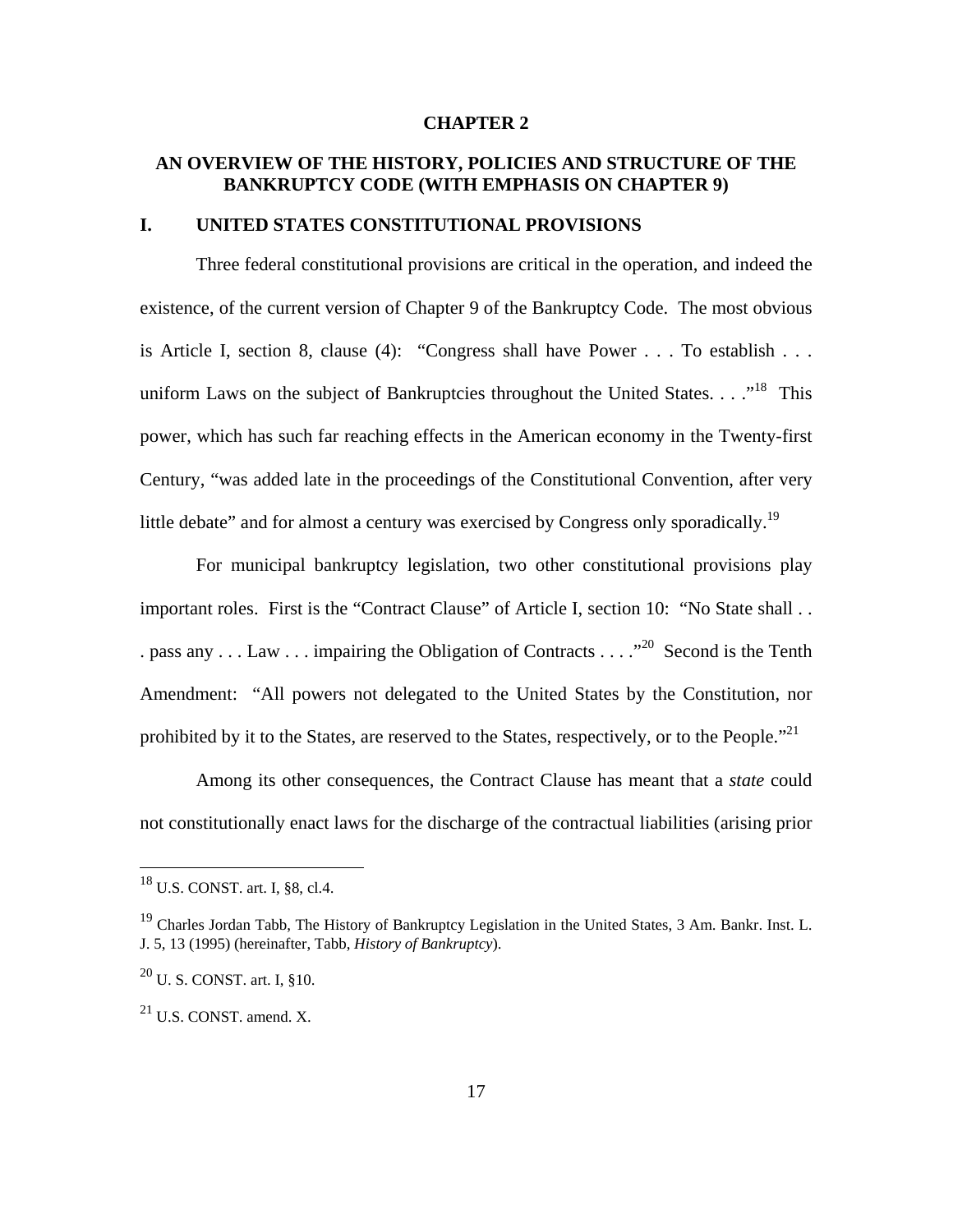to enactment of the law) of an insolvent person. In 1819 *Sturges v. Crowninshield* held unconstitutional, under the Contract Clause, an 1811 New York law that "liberate[d] the person of the debtor, and discharge[d] him from all liability for any debt previously contracted, on his surrendering his property in the manner it prescribes."<sup>22</sup> Conversely, the Tenth Amendment has, sometimes in mysterious ways, also applied to *federal* legislation that affects, or could affect, states and municipalities. $^{23}$ 

#### **II. THE DEVELOPMENT OF BANKRUPTCY LEGISLATION FOR NON-MUNICIPAL DEBTORS**

#### **A. From 1800 to 1938**

 $\overline{a}$ 

In 1819, *Sturges* considered the power of a state to provide relief to debtors by way of a discharge of liability for debts incurred prior to the enactment of the state law, at a time when a federal bankruptcy statute was not in effect. The Court held New York's law was not a defense to a suit against the debtor on his note, as the law impaired the obligation of the debtor's contract under the Contract Clause.<sup>24</sup> Federal inaction on

<sup>22</sup> *Sturges v. Crowninshield,* 17 U.S. 122, 197 (1819). A state law permitting discharge of a debt contracted by a citizen of the state after the adoption of the law would not be invalid under the Contract Clause, as that state law would be part of the contract under which the debt arose, at least insofar as applied to debts owed to another citizen of the same state. *Ogden v. Saunders*, 25 U.S. (12 Wheat.) 213 (1827).

<sup>23</sup> *See,* David L. Dubrow, *Chapter 9 of the Bankruptcy Code: A Viable Option for Municipalities in Fiscal Crisis* ?, 24 Urb. Law. 539 (1992) (hereinafter, Dubrow, *A Viable Option)* at 553. "It is not at all clear after *South Carolina* and *Garcia* that sections 903 and 904 [of Chapter 9 of the Bankruptcy Code], which are designed to protect state sovereignty, are constitutionally mandated."

<sup>24</sup> *Sturges,* 17 U.S. at 208. *Sturges* also commented on state laws modifying remedies for breach of contract: "Without impairing the obligation of the contract, the remedy may certainly be modified. . . . Imprisonment [for non-payment] is no part of the contract, and simply to release the prisoner does not impair its obligation." *Id.* at 201. Emergency legislation temporarily modifying redemption periods and requiring payment to the mortgagee of (at least a part of) the rental or income value of collateral was upheld as an exercise of state police powers in *Home Building & Loan Assn. v. Blaisdell*, 290 U.S. 398 (1934). And more recent decisions of the Supreme Court "have not relied on the remedy/obligation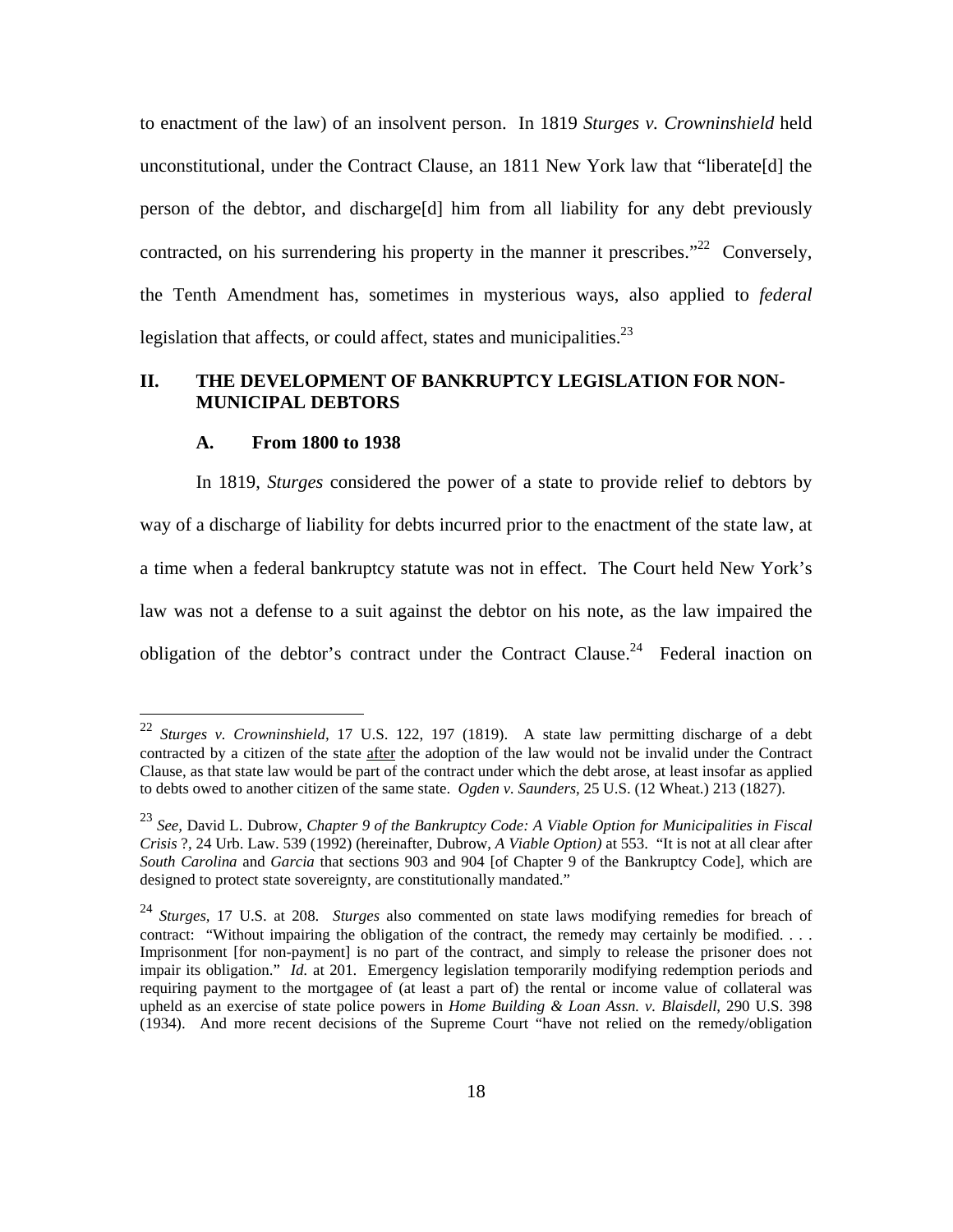bankruptcy legislation and the enactment of peripheral state laws on insolvency, but not extending to a discharge of liabilities, set the basic pattern for about a century after the adoption of the Constitution, as Congress only sporadically enacted bankruptcy laws, usually in the wake of an economic crisis.<sup>25</sup> The first federal bankruptcy law was adopted in 1800 in response to the financial panic of 1797 and was from the outset intended to be a temporary measure (with an expiration date in 1805), but was actually repealed in  $1803<sup>26</sup>$  The 1800 act was principally a "creditors' remedy" bill, with proceedings initiated by creditors and applying to a limited class of debtors. The act did allow for discharge of the debtor upon consent of a substantial proportion of the creditors – both in number and in amount of claims.<sup>27</sup>

The Panic of 1837 produced the Bankruptcy Act of 1841, also short-lived.<sup>28</sup> The

1841 Act included a then-startling innovation – the debtor could voluntarily seek relief.<sup>29</sup>

26 Act of April 4, 1800, c. 19, 2 Stat. 19; *repealed* Dec. 19, 1803, ch. 6, 2 Stat. 248.

27 Tabb, *History of Bankruptcy*, at 14. This summary of the history of "general" bankruptcy legislation draws on Tabb*, History of Bankruptcy*, and the historical review set out by Justice Sutherland in *Cont'l. Ill. Nat. Bk. v. Chicago, R.I., & Pac. Ry. Co.,* 294 U.S. 648 (1935) at 668-70. The *Rock Island* case upheld the constitutionality of the 1933 amendments that added §77 for railroad reorganizations to the 1898 Bankruptcy Act.

28 Ch. 9, 5 Stat. 440 (1841), *repealed by* Act of March 3, 1843, ch. 82, 5 Stat. 614. *See,* Tabb, *History of Bankruptcy,* at 16-17.

distinction, primarily because it is now recognized that obligations as well as remedies may be modified without necessarily violating the Contract Clause." *United States Trust Company v. New Jersey*, 431 U.S. 1 (1977), n. 17 at 19.

<sup>25</sup> *See generally*, Tabb, *History of Bankruptcy*, at 12-21.

<sup>&</sup>lt;sup>29</sup> "[T]he act of 1841 took what then must have been regarded as a radical step forward by conferring on the debtor the right by voluntary petition to relieve himself of all future liability in respect of past debts. . . . [T]he act of 1841 and the later [federal bankruptcy] acts proceeded on the assumption that he might be honest but unfortunate. One of the primary purposes . . . was to 'relieve the honest debtor from the weight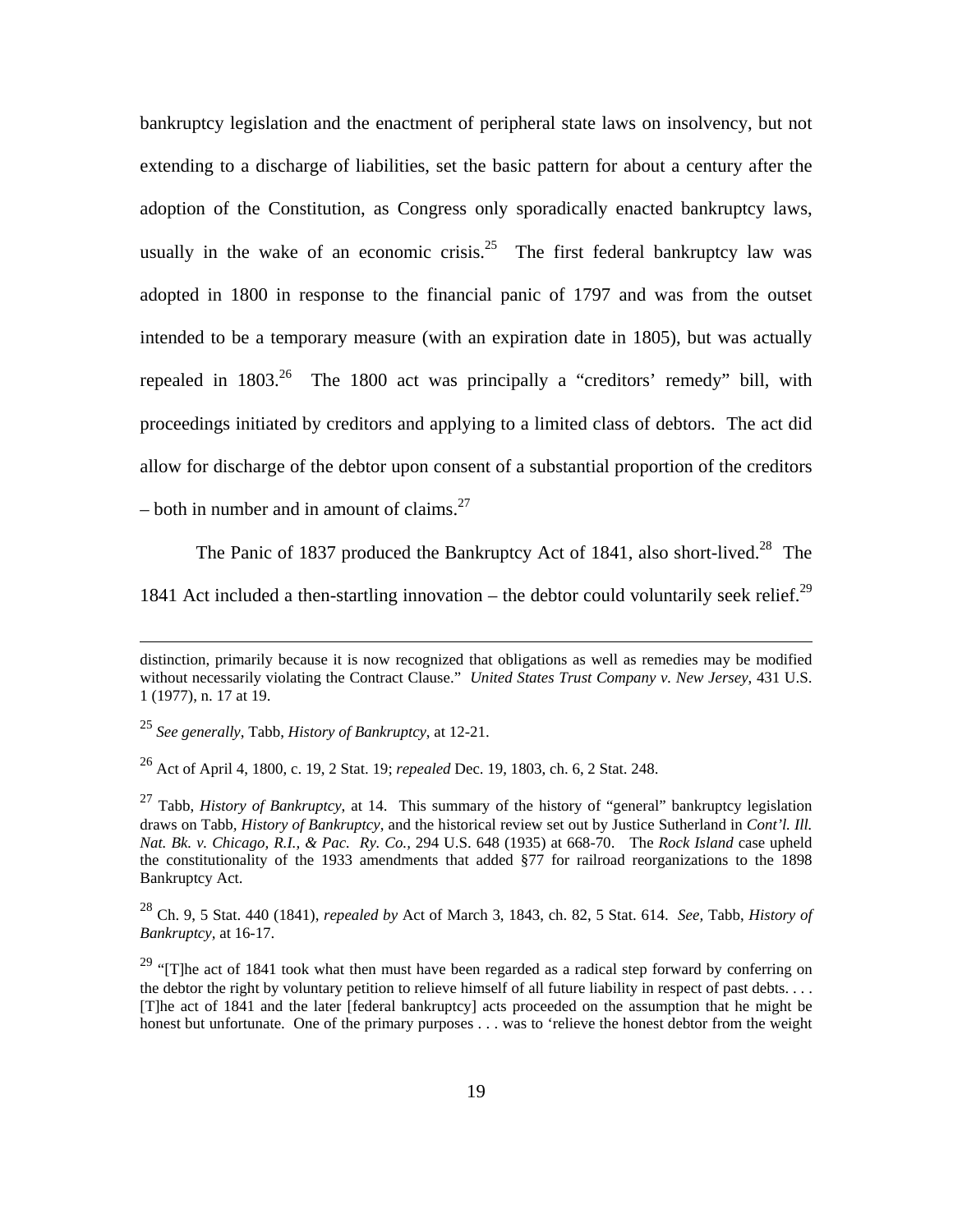And in 1867, Congress enacted a third federal bankruptcy law, one that lasted just over ten years.<sup>30</sup> By an amendment in 1874, the debtor, for the first time, could "propose terms of composition to his creditors to become binding upon their acceptance by a designated majority and confirmation by the judge.<sup>"31</sup> These three early federal bankruptcy laws encountered, and substantially survived, constitutional challenges that asserted the laws were beyond the scope of the congressional power to enact laws "on the subject of bankruptcies," but each encountered opposition from a variety of political and business interests with the result that no "permanent" legislation was enacted. $32$ 

Then, in 1898, Congress finally assembled a long term bankruptcy statute that, with substantial revisions beginning in the 1930s, remained in effect until the enactment of the 1978 Bankruptcy Code.<sup>33</sup> This long-term success came after "[t]he panics of 1884 and 1893 clearly exposed the need for some form of federal bankruptcy law. State laws were simply incapable of dealing with the financial problems created by these widespread calamities."34 Not only did the 1898 Act enjoy a long legislative life, it also "ushered in

of oppressive indebtedness and permit him to start afresh'. . . . *Cont'l. Ill. Nat. Bk. v. Chicago, R.I., & Pac. Ry. Co*.*,* 294 U.S. at 670. The 1841 Act also permitted involuntary petitions, as had been the standard procedure before then for commencing a bankruptcy case.

<sup>30</sup> Ch. 176, 14 Stat. 517, *repealed by* Act of June 7, 1878, ch. 160, 20 Stat. 99 (1878).

<sup>31</sup> *Cont'l. Ill. Nat. Bk. v. Chicago, R.I., & Pac. Ry. Co*., 294 U.S. at 671. And *see* Tabb, *History of Bankruptcy*, at 21-22.

<sup>32</sup> *See generally*, Tabb, *History of Bankruptcy*, at 19-20.

<sup>33</sup> Bankruptcy Act of July 1, 1898, c. 541, 30 Stat. 544, as amended; *repealed* by P.L. 95-598, Nov. 6, 1978, eff. October 1, 1979.

<sup>34</sup> Tabb, *History of Bankruptcy*, at 23.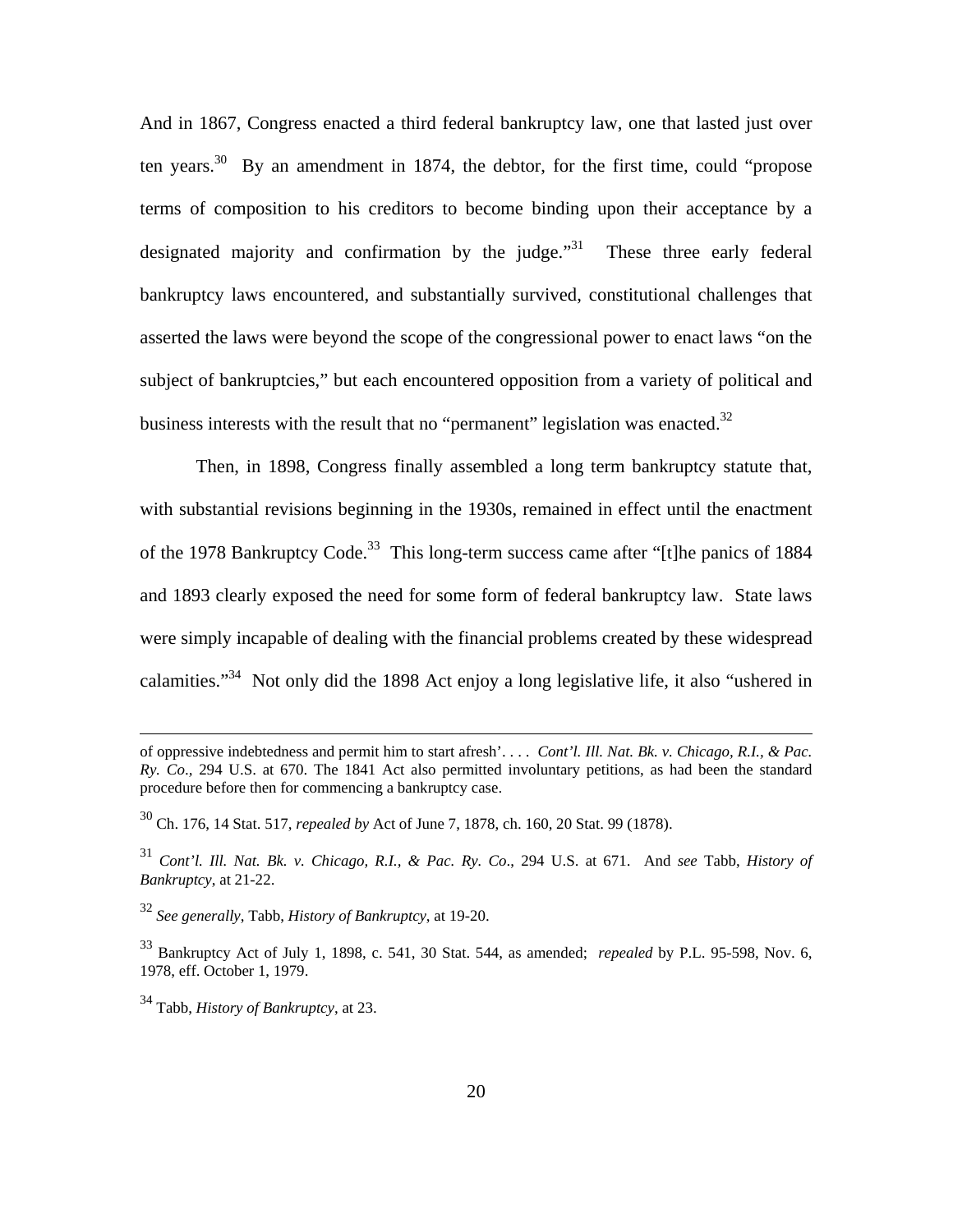the modern era of liberal debtor treatment in United States bankruptcy laws."<sup>35</sup> In addition to the historic legislative purposes of enforcing creditors' claims and (in varying degrees) providing for relief of the "honest but unfortunate debtor," the 1898 Act also reflected concern, from a number of quarters, with the fair and efficient administration of the bankruptcy court system:

Much of the 1898 Act was directed not at debtor relief, but rather at facilitating the equitable and efficient administration and distribution of the debtor's property to creditors. . . . Creditors exercised significant control over the bankruptcy process through the power to elect the "trustee" . . . and creditors' committees.<sup>36</sup>

The *Rock Island* opinion of 1935 captured the development of federal bankruptcy

legislation into the early 1930s, when it observed:

The fundamental and radically progressive nature of these extensions becomes apparent upon their mere statement; but all have been judicially approved or accepted as falling within the power conferred by the bankruptcy clause of the Constitution. Taken altogether, they demonstrate in a very striking way the capacity of the bankruptcy clause to meet new conditions as they have been disclosed as a result of the tremendous growth of business and development of human activities from 1800 to the present day. And these acts, far-reaching though they be, have not gone beyond the limit of congressional power; but rather have constituted extensions into a field whose boundaries may not yet be fully revealed.<sup>37</sup>

As the Great Depression of the 1930s brought dramatic changes to the business world of

the 1920s, Congress – and the states<sup>38</sup> - adopted a multitude of laws to alleviate the

<sup>35</sup> *Id.* at 24.

<sup>36</sup> *Id.* at 25.

<sup>37</sup> *Cont'l. Ill. Nat. Bk. v. Chicago, R.I., & Pac. Ry. Co*., 294 U.S. at 671.

 $38$  In early 1934, the Supreme Court upheld the Minnesota Mortgage Moratorium Law against a challenge based on the contract clause and the due process and equal protection clauses of the Fourteenth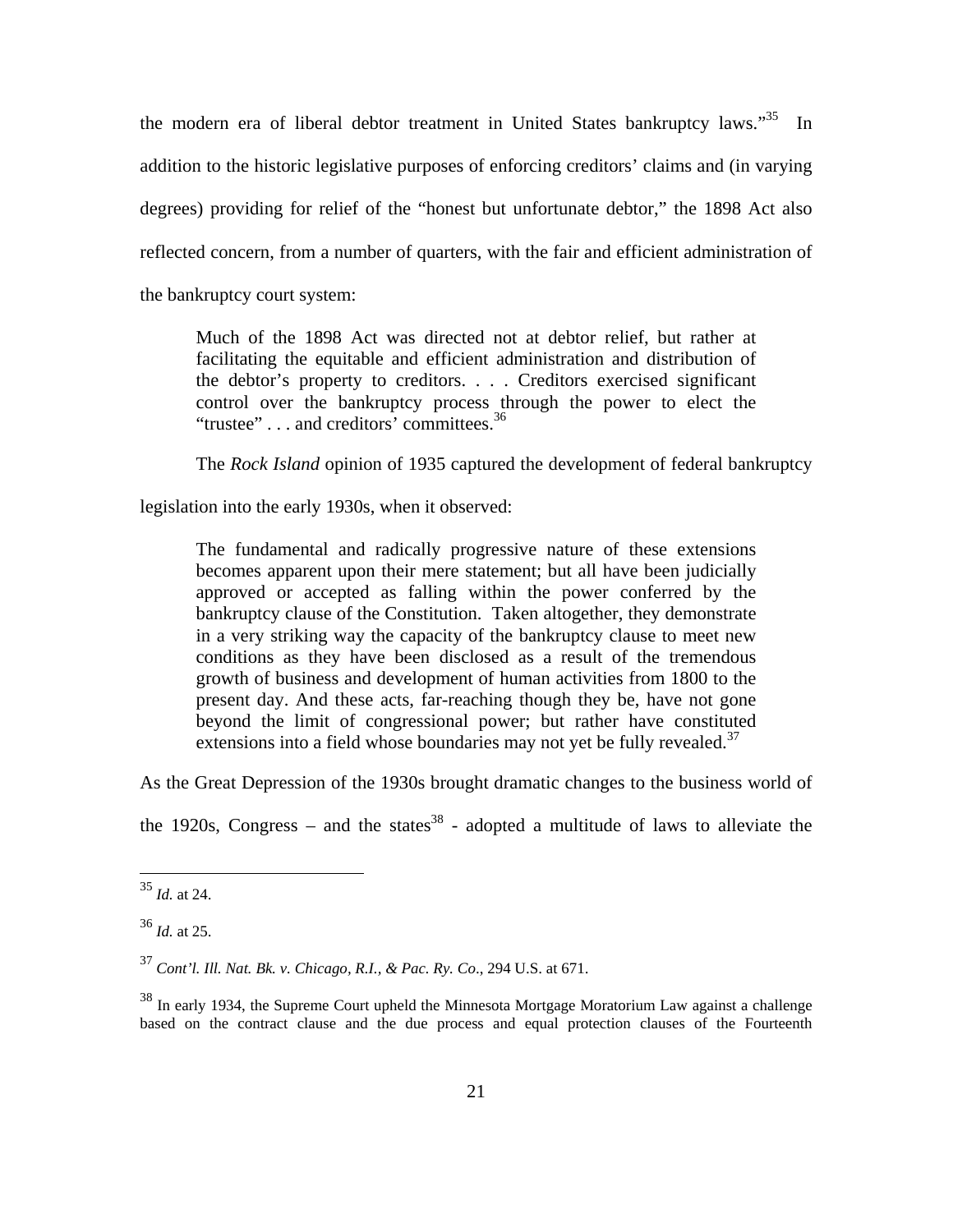economic crisis. During the early 1930s, Congress amended the Bankruptcy Act by expanding protections for debtors both generally and in specific industry sectors.<sup>39</sup> At the end of the decade, the Chandler Act of 1938<sup>40</sup> rewrote, revised and updated the 1898 Act and provided the basic framework that lasted until 1978.

#### **B. The Bankruptcy Code of 1978**

The changes made to the Bankruptcy Code and to the Rules of Bankruptcy Procedure in 1978 were extensive and substantially altered the practice of bankruptcy law.<sup>41</sup> One of the major changes was an expansion of jurisdiction and powers of the bankruptcy court. Longstanding concerns about the role of bankruptcy judges in both the administration of bankruptcy estates and in the adjudication of disputes affecting those

40 Chandler Act, Act of July 22, 1938, c. 575, 52 Stat. 883.

Amendment. *Home Building & Loan Ass'n v. Blaisdell,* 290 U. S. 398 (1934). Reaching back to *Sturges v. Crowninshield*, the Court distinguished the obligation of contracts, which a state could not alter, from the remedies, which could be modified so long as the change did not impair substantial rights. *Id.* at 430. *But cf.* United States Trust Co., *supra* n. 24, on case law recognizing "that obligations as well as remedies may be modified without necessarily violating the Contract Clause." 431 U.S. at 19, n. 17.

<sup>&</sup>lt;sup>39</sup> "The legislative onslaught began in 1933 with a law that made compositions more readily and widely available, authorized agricultural compositions, and permitted railroads to reorganize. Corporate reorganizations were sanctioned just a year later. Also in 1934, Congress introduced a reorganization law for municipalities. The Supreme Court overturned this law in 1936. Congress passed yet another version in 1937, which then was upheld by the Court. The Frazier-Lemke Act was passed in 1934, giving farmers greater ability to keep their farms. In 1935, the Supreme Court struck down this act on the ground that it violated the Fifth Amendment property rights of mortgagees. In just a few weeks Congress responded by passing a revised [Frazier-Lemke] amendment, which then survived judicial review. The railroad reorganization law was amended in 1935, as was the corporate reorganization section. In a crucial decision, the Supreme Court upheld the constitutionality of §77, the railroad reorganization section." Tabb, *History of Bankruptcy*, at 28.

<sup>&</sup>lt;sup>41</sup> The details of the changes made in 1978 are beyond this Primer. J. Ronald Trost & Lawrence P. King, *Congress and Bankruptcy Reform Circa 1977,* 33 Bus. Law. 489 (1977) gives a review of changes made and also changes dropped in the course of developing the Bankruptcy Code. The enactment process is covered, conversationally, in G. Ray Warner, et al, *Roundtable Discussion: Bankruptcy Reform: Then and Now,* 12 Am. Bankr. Inst. L. Rev. 299 (2004) and also in Klee, *Legislative History*. A practitioner's look is in Robert Chatz, et al, *An Overview of the Bankruptcy Code,* 84 Com. L. J. 259 (1979).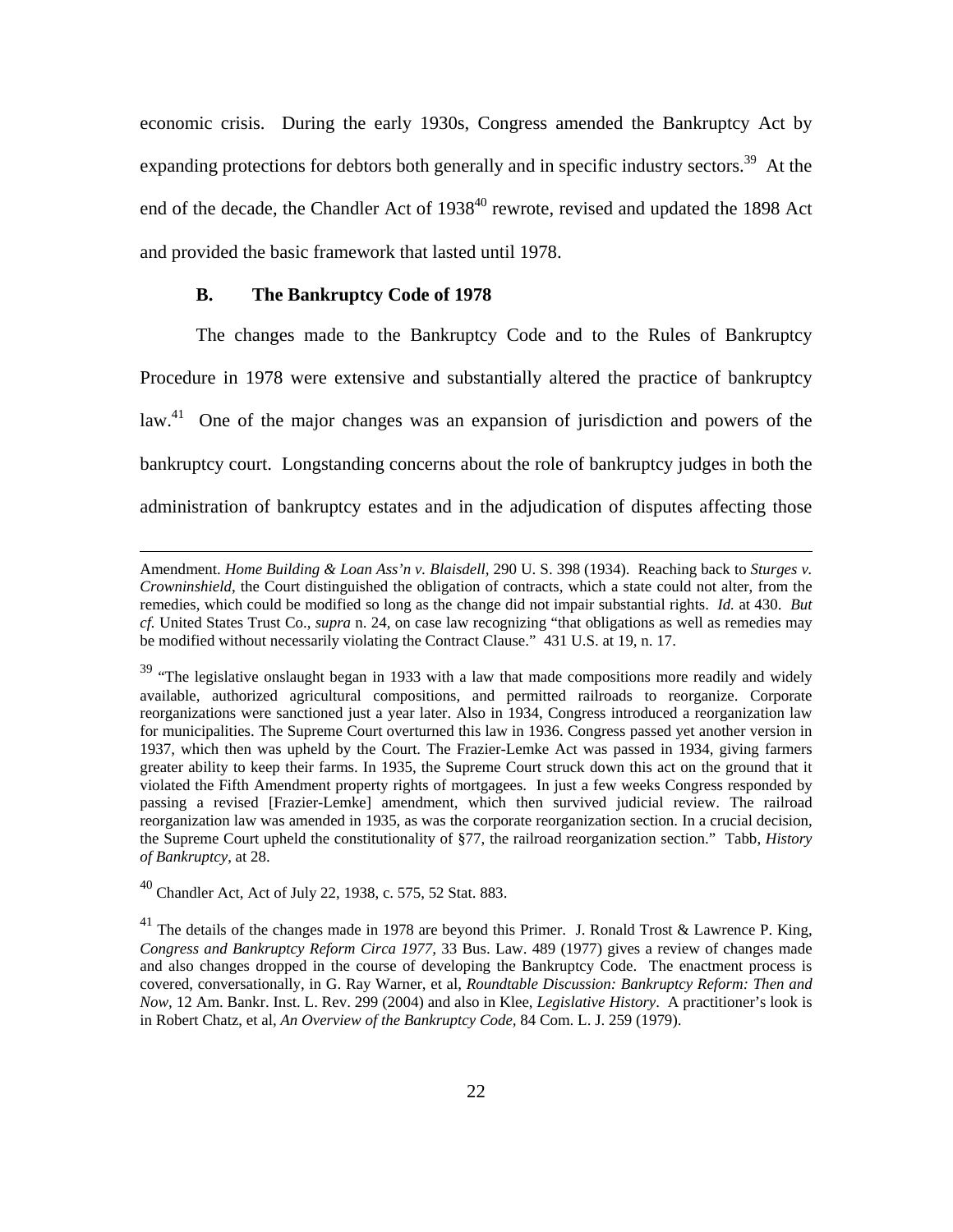estates resulted in a change in the structure of bankruptcy courts and expanded jurisdiction for those courts. Much of the expanded jurisdiction for bankruptcy judges was later determined to be unconstitutional. The 1978 amendments also began a pilot program for what is now the "United States Trustee" system within the Department of Justice to deal with administrative and oversight matters.

Some of the bankruptcy concepts under the 1898 Act remained in place: The new Bankruptcy Code retained "straight bankruptcy" in its Chapter 7 – Liquidation. The "reorganization chapters" (former Chapters X, XI, and XII) became Chapter 11 - Reorganization, and a new Chapter 13 was the successor to former Chapter XIII governing "wage earner plans." The statutory definitions moved, generally, into Chapter 1, and administrative provisions and avoidance power provisions applying to multiple types of cases appear in Chapters 3 and 5.

The Bankruptcy Code prescribes the types of "debtors" that can obtain relief under its various chapters. To proceed under Chapter 7 (liquidation) a "person"<sup>42</sup> must *not be* a railroad, an insurance company, a bank, a savings bank, or another of a long list of excluded entities (generally of a "financial" character).<sup>43</sup> A Chapter 11 debtor must be a "person" eligible to proceed under Chapter 7 *or* a railroad *or* a multilateral clearing

<sup>42</sup> *See* 11 U.S.C. §101 for the definition of "person" and 11 U.S.C. §109 for other limits on persons eligible to be debtors in Chapter 7 as well as in other Chapters. A "person" under §101(41) "includes individual, partnership, and corporation, but does not include governmental unit [defined in §101(27)]", except that for service on a creditors committee under §1102 certain governmental units are considered to be "persons." *See* 11 U.S.C. §101(41).

<sup>&</sup>lt;sup>43</sup> *See* 11 U.S.C. §109(b) for the list of "persons" that may not proceed in Chapter 7. Sections 109(g) and (h) set out further restrictions on eligibility to be a debtor tied to instances of dismissal of a prior case and to required pre-petition credit counseling.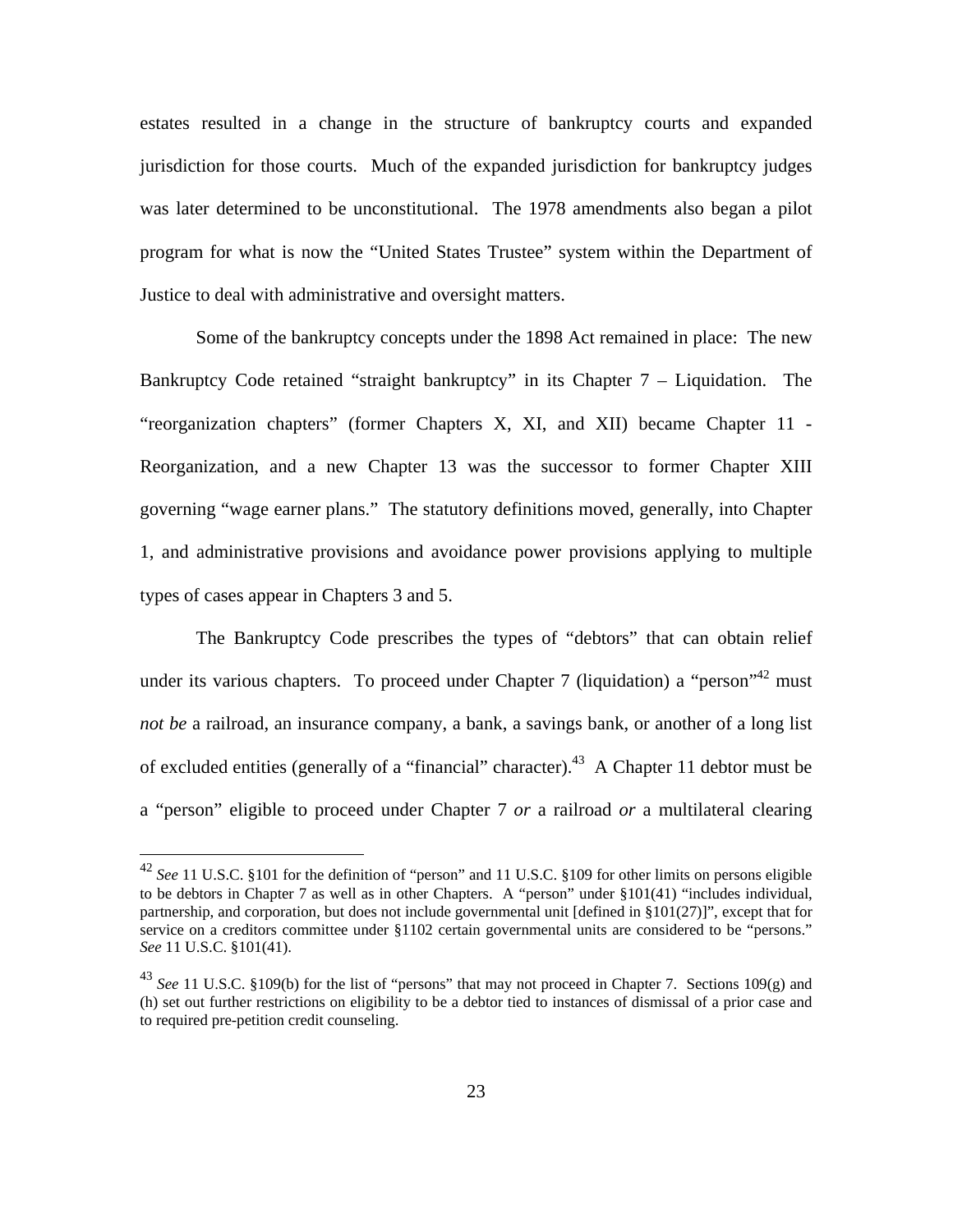organization.44 A debtor under Chapter 13 must be an individual *with regular income* (or an individual with regular income and that individual's spouse) having debts and assets within a specified range.<sup>45</sup> A separate Chapter 12, enacted in 1986, is now available to a family farmer or family fisherman with regular income, and Chapter 15 now applies to international bankruptcy proceedings.<sup>46</sup> The "core operational provisions" of Chapters 1, 3 and 5 generally apply to cases under any of the particular other chapters for a "type" of bankruptcy relief, but exceptions abound.

Since 1978 the Bankruptcy Code has been the subject of various amendments. One of the most important, because it addressed the constitutional infirmity over jurisdiction that had arisen during enactment of the Code in 1978, was the Bankruptcy Amendments and Federal Judgeship Act of 1984 ("BAFJA").<sup>47</sup> The Supreme Court had, in a complex set of opinions in *Northern Pipeline Construction Co. v. Marathon Pipe* 

<u>.</u>

 $^{44}$  11 U.S.C. §109(d). This section excludes stockbrokers and commodity brokers from Chapter 11, even though those persons are eligible to be debtors in Chapter 7.

 $^{45}$  11 U.S.C. §109(e), again with an exclusion for stockbrokers and commodity brokers.

<sup>&</sup>lt;sup>46</sup> Chapter 12 is principally codified at 11 U.S.C. Chapter 12,  $\S$ §1201, et seq., and Chapter 15 at 11 U.S.C. Chapter 15, §§1501, *et seq*.

 $^{47}$  The Bankruptcy Amendments and Federal Judgeship Act of 1984, Pub. L. No. 98-353, 98 Stat. 333. A "practical perspective" on the Article I – Article III judicial debate is reported in Arthur Miller, et al, *Roundtable Discussion Bankruptcy Reform : Then and Now,* 12 Am. Bankr. Inst. L. Rev. 299, 307 (2004) (Comments of Robert Feidler): "Our main goal was to get the [federal] judgeship bill. And who was our [Senate Judiciary] Chairman? Sen. James Eastland of Mississippi. Who did he hate most in life? Federal judges. He had one word of advice to his subcommittee Chairman, my boss, and that was this, 'you will not return from the bankruptcy conference with the House with any more Article III judgeships-I won't let such a bill pass.' There was no thoughtful jurisdictional [and] no constitutional theory applied. Simply, we will not, in addition to 155 Article III judgeships, add 250 bankruptcy Article III judgeships. End of story. That's how we got to that point over the status of bankruptcy judges with the House."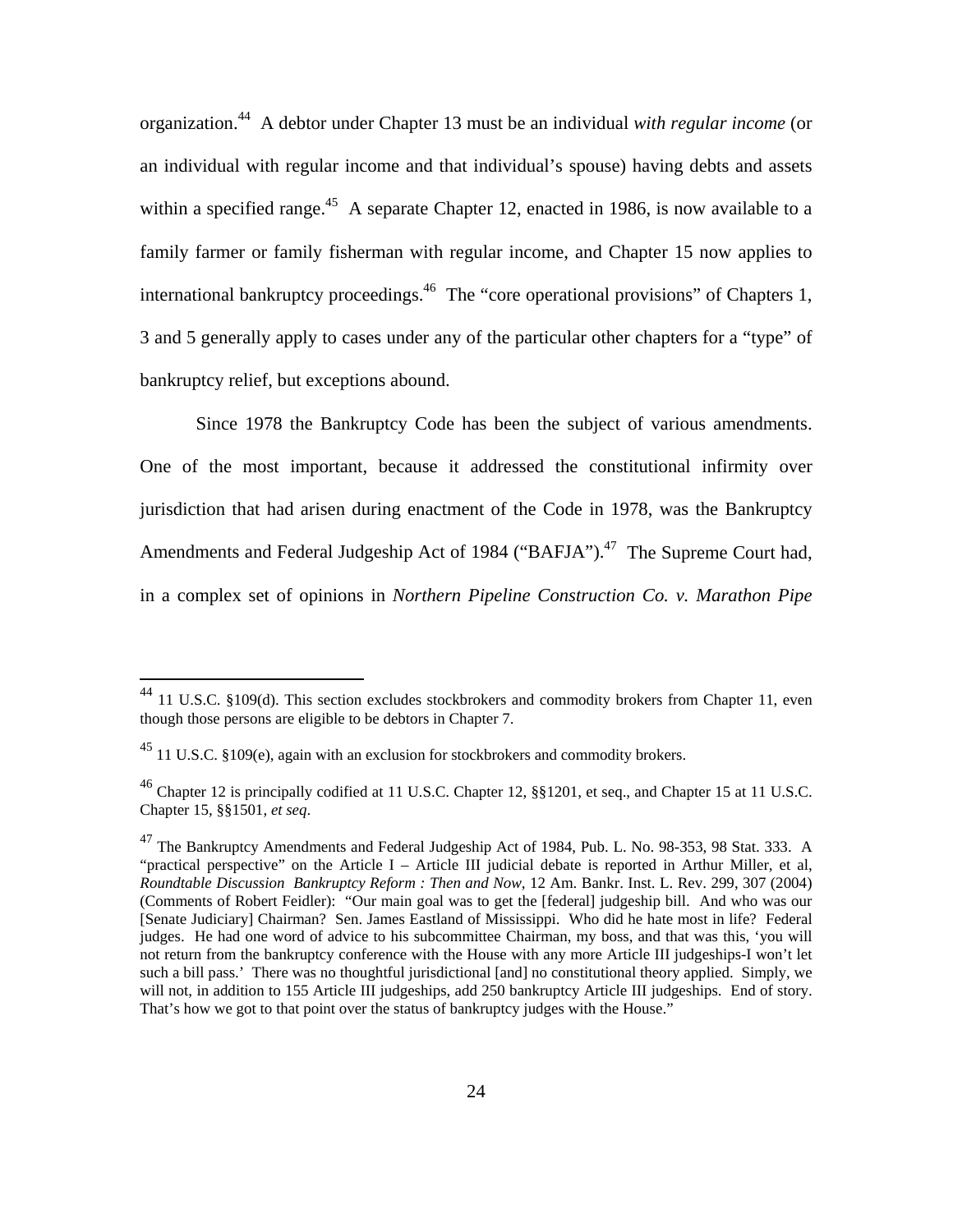Line Co.<sup>48</sup> undone the jurisdictional structure of bankruptcy courts and bankruptcy judges under the 1978 Bankruptcy Code. In short, the Court concluded that the Code unconstitutionally gave Bankruptcy Judges Article III jurisdiction without appointment as Article III judges having life tenure, and also applied that conclusion to the entire jurisdictional structure of Bankruptcy Courts of the Code, based on the view that Congress would (or should) rethink jurisdiction in the Bankruptcy Code comprehensively, rather than deal with only the specific jurisdictional dispute in *Marathon Pipe Line*.<sup>49</sup> After *much* political and constitutional juggling, Congress enacted BAFJA to place jurisdiction of bankruptcy cases with the federal district court, and then permitted all bankruptcy cases and proceedings within the district court's bankruptcy jurisdiction to be referred to the bankruptcy court.<sup>50</sup> To deal with the constitutional limitations on the exercise of jurisdiction by bankruptcy judges as non-Article III judges, the BAFJA amendments next set out a potentially difficult-to-draw line between "core" and "non-core" proceedings to define the extent of the bankruptcy court's jurisdiction and powers over a referred bankruptcy case and proceedings in that case.<sup>51</sup>

<u>.</u>

<sup>48 458</sup> U.S. 50 (1982).

<sup>49</sup> Walter J. Taggart, *The New Bankruptcy Court System,* 59 Am. Bankr. L.J. 231, 235: "[Justice Brennan] held the entire delegation of jurisdiction to the bankruptcy judges was unconstitutional. This unusual result was justified on the ground that Congress would prefer to redo the entire bankruptcy court system than to have bankruptcy courts operating with less than the pervasive jurisdiction the Congress had attempted to confer."

<sup>50</sup> *See Id., 5*9 Am.Bankr. L. J. at 239; and *see* Miller, et al., *Roundtable Discussion*, 12 Am. Bankr. Inst. L. Rev. 299.

<sup>51 28</sup> U.S.C. §157(a) permits the referral of bankruptcy cases and proceedings in those cases to the bankruptcy judges for a district, and subsection (b) of §157 describes the powers of the bankruptcy judge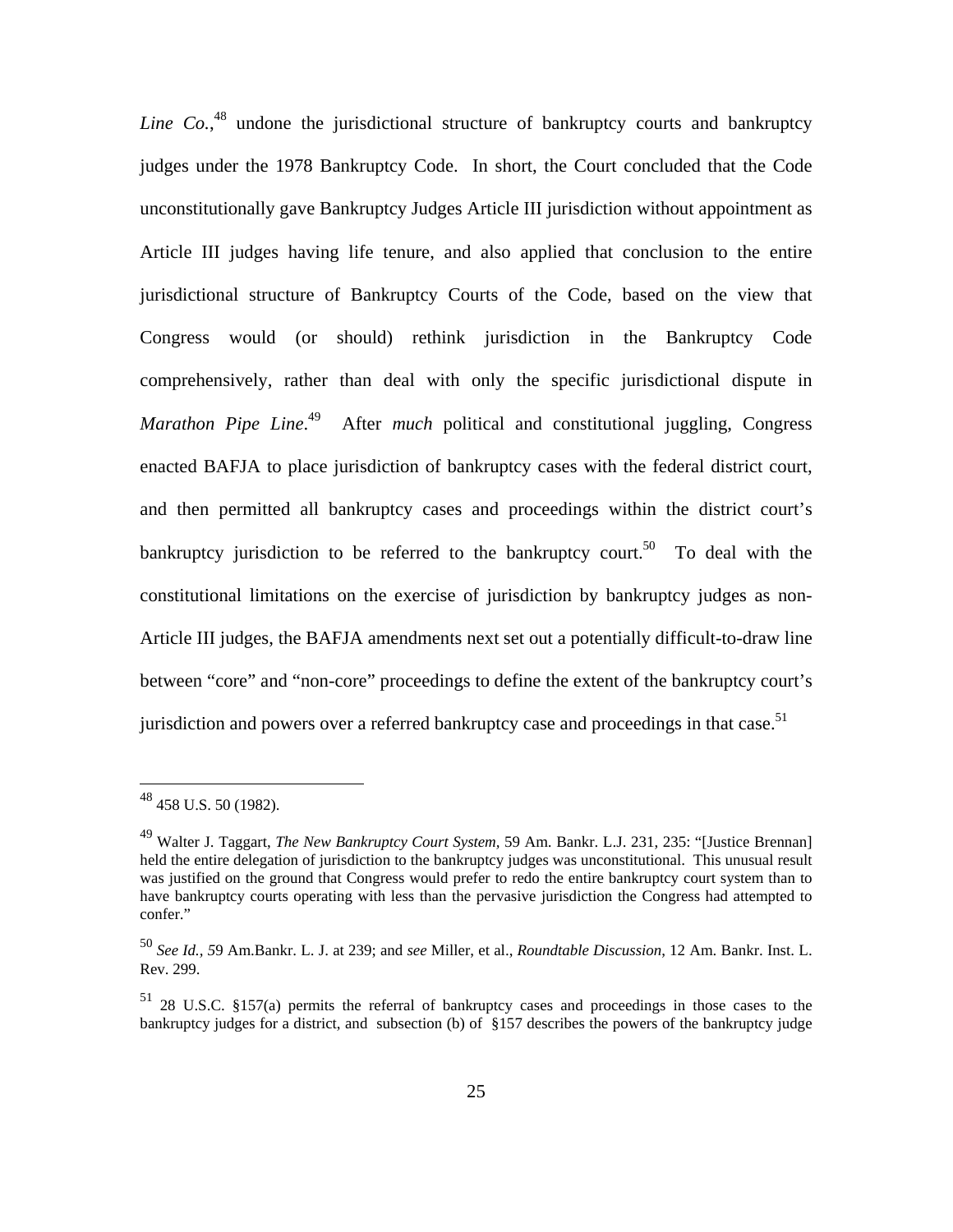Following the 1984 amendments, Congress made other substantive revisions of general application in The Bankruptcy Reform Act of  $1994^{52}$  and the 2005 Bankruptcy Abuse Prevention and Consumer Protection Act.<sup>53</sup> Congress added Chapter 12, for family farmers and family fishermen, in 1986, and Chapter 15 on cross-border insolvency cases was part of the 2005 "BAPCPA" amendments.<sup>54</sup>

#### **III. BASIC POLICIES OF (NON-MUNICIPAL) BANKRUPTCY LAWS**

To oversimplify, we can identify several policies or goals that federal bankruptcy laws, as enacted from 1800 forward, have served in the case of non-municipal debtors:

#### **A. Protection of Creditor Interests**

In the early enactments, the protection of creditor interests took precedence.

Cases were commenced only upon the petition of the creditors as an "involuntary proceeding" against the debtor, the granting of a discharge might require consent of

52 Pub. L. 103-394, Oct. 22, 1994.

53 Pub. L. 109-8, Apr. 14, 2005.

in such a referred case over "core proceedings" and over those that are other than core proceedings. This distinction is reminiscent of the "summary-plenary" distinction used to define jurisdiction under the 1898 Bankruptcy Act. Municipal bankruptcy cases under Chapter 9 may offer some unusual issues as to core and non-core status of proceedings in a bankruptcy case. In *Stern v. Marshall*, \_\_ U.S. \_\_\_ (2011) (No. 10-179, June 23, 2011), the Supreme Court again applied Article III principles to limit a bankruptcy court's jurisdiction to render final decisions on a debtor's state law counterclaims to a creditor's claim (against the debtor) that was filed in bankruptcy court. These constitutional and statutory intricacies of bankruptcy court jurisdiction are well beyond the scope of this guide, but present issues that bond lawyers should be mindful of.

<sup>&</sup>lt;sup>54</sup> The original enactment of Chapter 12 was in the Bankruptcy Judges, U.S. Trustees, and Family Farmer Bankruptcy Act of 1986, Pub. L. 99-554, but it then had a sunset date of October 1, 1993; after numerous extensions or re-enactments, the 2005 BAPCPA amendments made Chapter 12 a permanent part of the Code. The Chapter 15 international bankruptcy provisions were enacted as Title VIII of the 2005 BAPCPA amendments.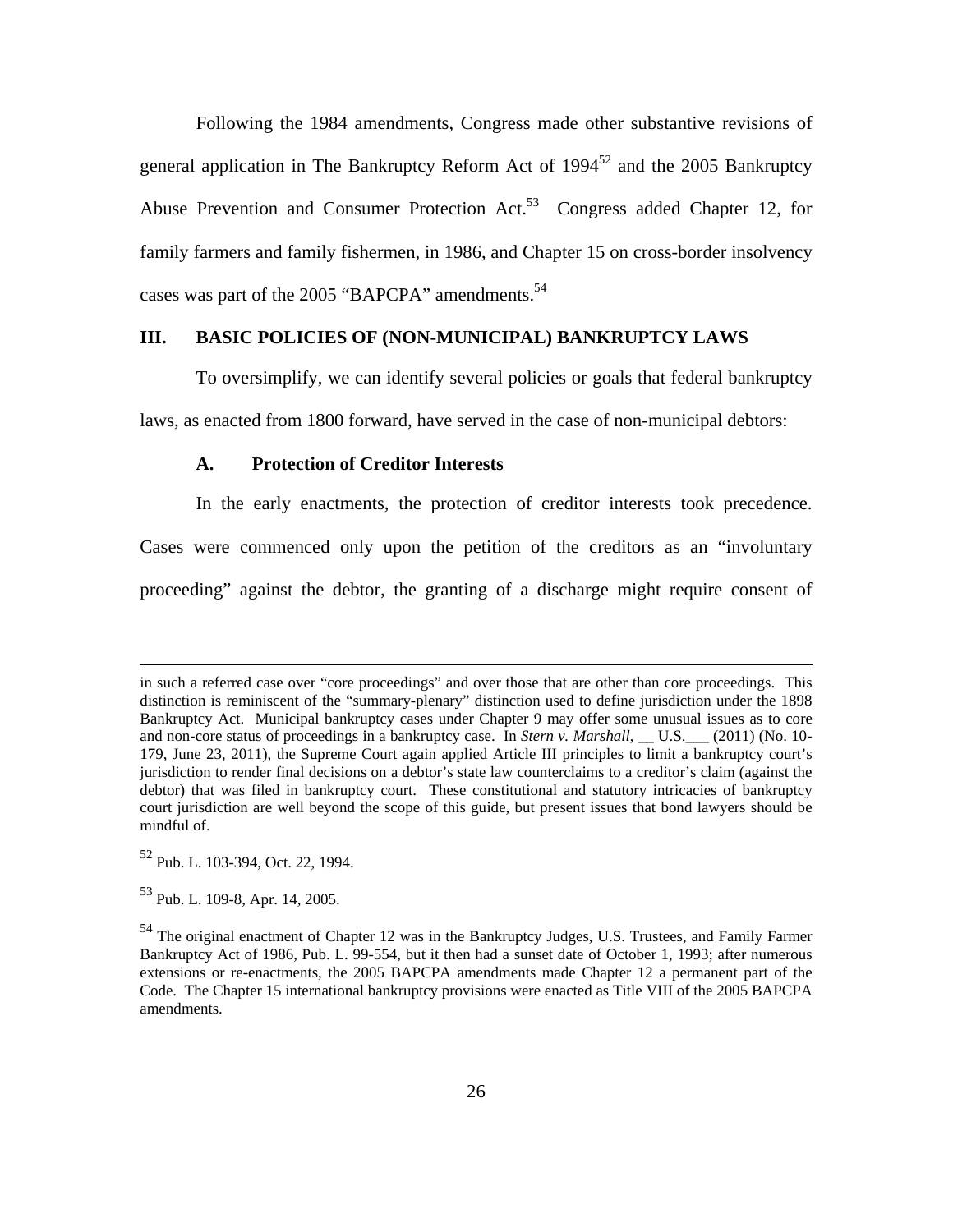creditors (by super-majority, if not unanimous, action), and grounds for denial of a discharge were often numerous.

#### **B. Relief of Debtors**

 $\overline{a}$ 

Over time, the relief of debtors became an increasingly significant element of bankruptcy laws and policy. Concern for the relief of the "honest but unfortunate debtor" from the burden of oppressive debt is seen in the allowance of voluntary petitions, in the development of a composition process as an alternative to liquidation, and in the incremental reduction of grounds on which a discharge may be denied. The experience of the Great Depression in the 1930s also produced an expansion of bankruptcy relief to include reorganizations of large corporations (initially the railroads under §77 of the 1898 Bankruptcy Act as amended in 1933). Chapters 11, 12, and 13 now carry forward the reorganization and composition policies, as developed over time.

#### **C. Fair and Efficient Management of the Bankruptcy Process**

From the time of the 1898 Act, Congress has sought ways to provide all participants in the bankruptcy process, debtors and creditors alike, with as fair and efficient a system as possible, reducing the costs borne by all and avoiding the opportunity for misconduct. These goals motivated, in part, the changes in the "stature" of bankruptcy courts seen in the 1978 Code and the implementation of the United States Trustee program.<sup>55</sup>

<sup>55</sup> *See,* as an example of reforms made earlier to the "referee system," the comments of Gerald Smith in *Roundtable Discussion Bankruptcy Reform: Then and Now*, 12 Am Bankr. Inst. L. Rev. 299 at 306 (2004).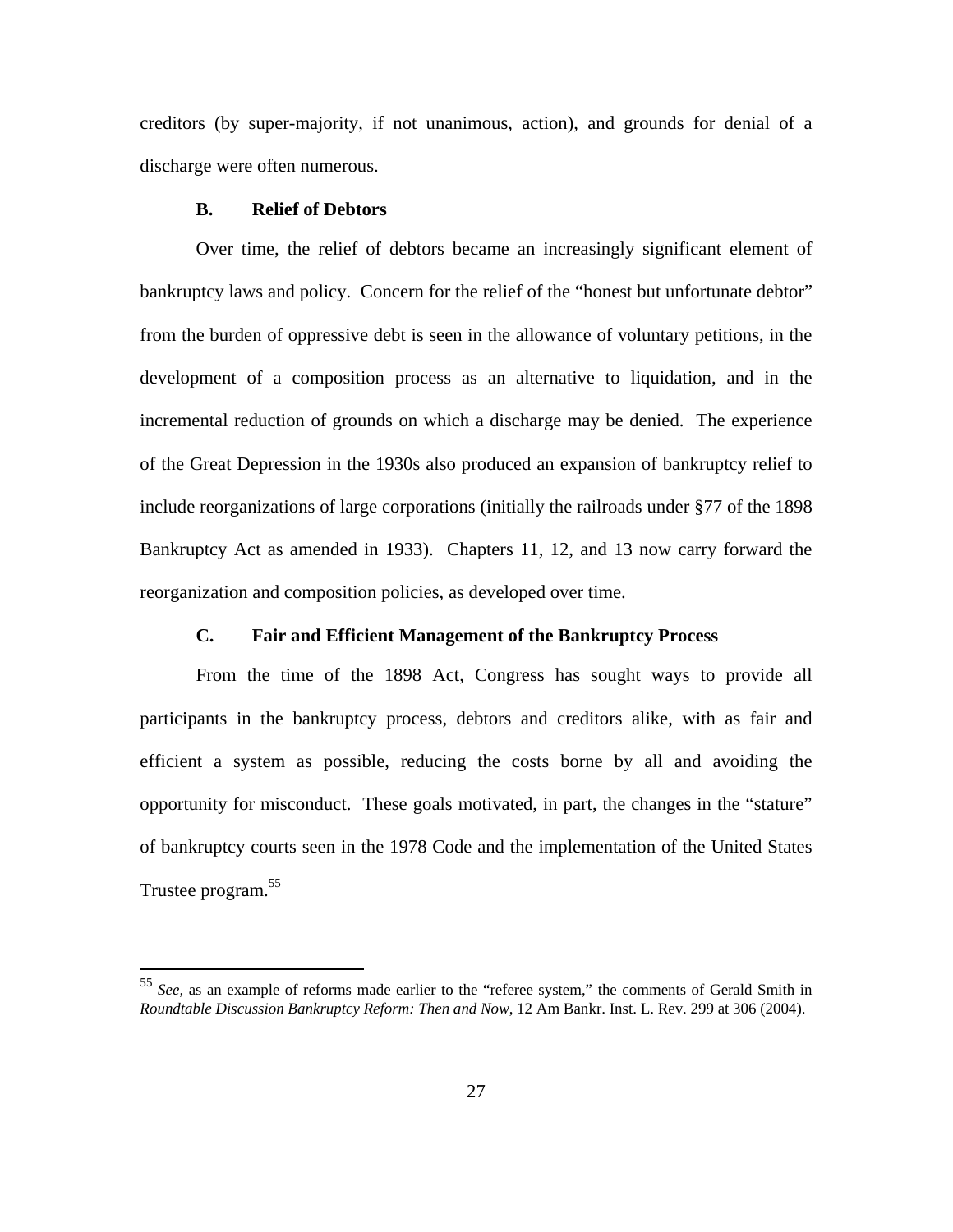Certainly these policies operate in a state of tension, and the relative emphasis among the policy options can be changed by Congress over time. And as we will note below, somewhat different constitutional principles and policy considerations operate in municipal bankruptcies.

#### **IV. THE DEVELOPMENT OF MUNICIPAL BANKRUPTCY LAWS**

# **A. Legislation in the Shadow of the Contract Clause and the Tenth Amendment**

#### 1. The Short Journey from *Ashton* to *Bekins*

We have seen that the Contract Clause curtails *state* action to provide for a discharge of debts or to do more than is a "permissible (however slippery that slope may be) modification." Hence, a state law that attempted to modify directly, and without bondholder consent, payment terms of outstanding bonds would face a federal constitutional challenge based on the Contract Clause.<sup>56</sup> The outcome of such a challenge would depend on a host of facts and constitutional analyses that we need not fully plumb.

<sup>56</sup> *Compare Faitoute Iron & Steel Co. v. City of Asbury Park*, 316 U. S. 502 (1942), upholding the binding effect on non-consenting bondholders of a plan proposed under New Jersey state law and confirmed with approval from over 85% of bondholders and a state court, where the refunding bonds did not reduce the principal amount of the "unsecured" refunded bonds but extended payment periods and reduced interest, *with United States Trust Company v. New Jersey*, 431 U.S. 1 (1977), holding that legislative repeal of covenant protecting holders of bonds issued by the Port Authority of New York and New Jersey violated the Contract Clause. *Faitoute* suggests that state laws could constitutionally affect more than "just remedies," at least with respect to unsecured municipal obligations, through the exercise of state police powers in an emergency situation. *United States Trust* shows some of the limits to the *Faitoute* position. For a careful look at the *Faitoute* and *United States Trust* decisions and their (in)consistencies, *see* Thomas R. Hurst, Municipal Bonds and the Contract Clause : Looking Beyond *United States Trust Company v. New Jersey*, 5 Hastings Const. L. Q. 25 (1978).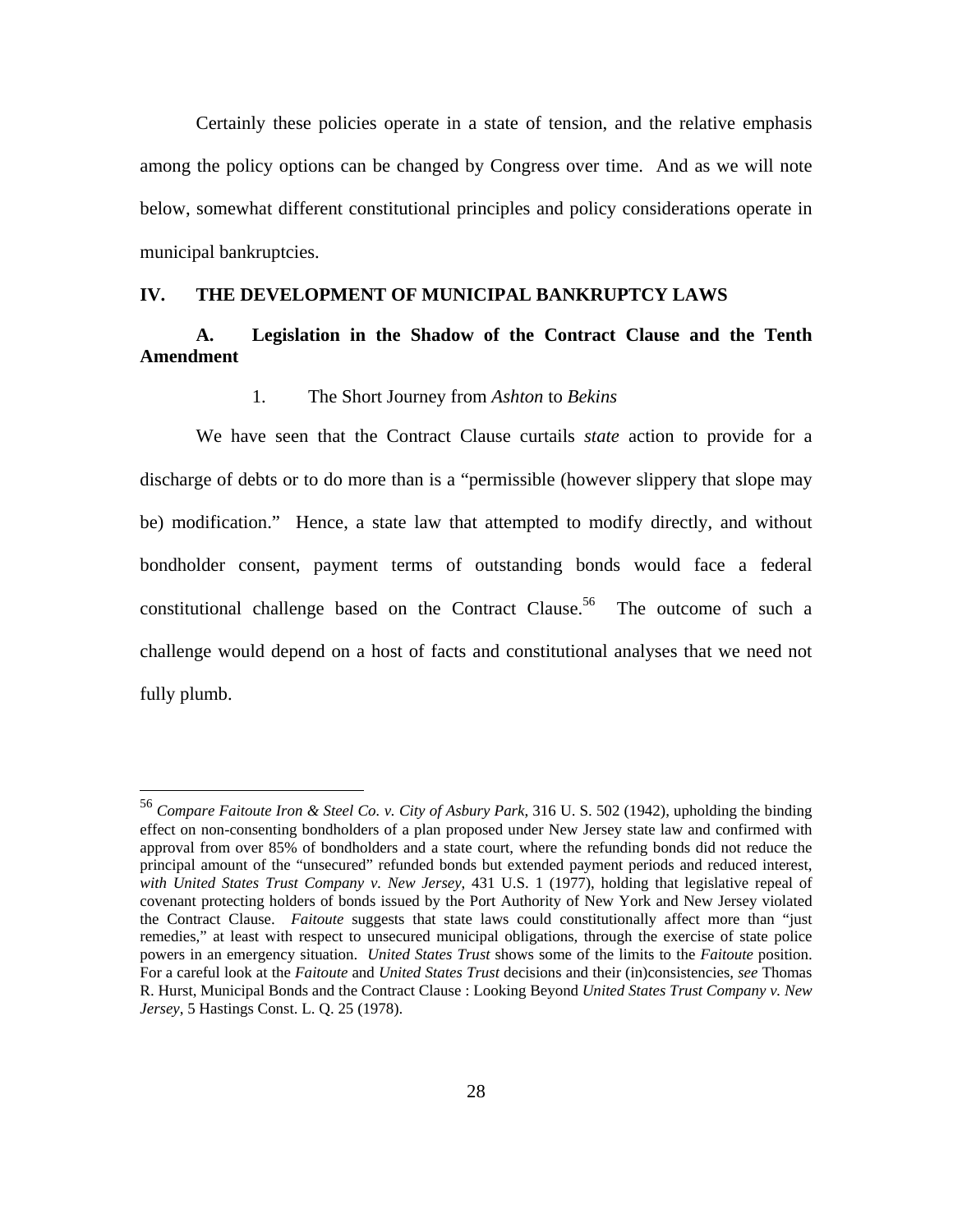In considering the constitutional boundaries of laws that attempt to alter contractual performance, modifications of secured and of unsecured bonds may present different concerns.<sup>57</sup> Also, the extent of the financial crisis facing the municipal issuer or the enacting state would bear on the degree to which that state could exercise its police power, and the extent of the "modification" would bear on the validity of the exercise of that power. *United States Trust*, which found the repeal of the statutory covenant at issue there to be invalid, observed that Supreme Court decisions "eschewed a rigid application of the Contract Clause to invalidate state legislation," and accepted the general principle for public contracts and debts that, "[a]s with laws impairing the obligations of private contracts, an impairment may be constitutional if it is reasonable and necessary to serve an important public purpose."58 More pointedly, Section 903 of Chapter 9 establishes a statutory bar to the use of state law compositions to bind non-consenting bondholders to modifications of municipal debts.<sup>59</sup>

1

<sup>57</sup> Justice Frankfurter in *Faitoute Iron & Steel Co. v. City of Asbury Park*, 316 U.S. 502 (1942) at 509, described an unsecured municipal bond as "merely a draft on the good faith of the municipality in exercising its taxing powers."

<sup>58</sup> *United States Trust*, 431 U.S. at 25.

<sup>59 11</sup> U.S.C. §903(1)-(2). What now appears as clauses (1) and (2) in §903 began as a response enacted in 1946 to the prospect of state law composition law following *Faitoute. See* 6 *Collier on Bankruptcy (15th ed. Rev.)* (Alan N. Resnick & Henry J. Sommer, eds.) at 903-10 - 12, and H. R. Rep. 94-686 (1975) at 20 (quoting H. R. Rep 2246 (1946) at 4): "Only under a Federal law should a creditor be forced to accept such an adjustment without his consent." Lawrence P. King, *Municipal Insolvency: Chapter IX, Old and New; Chapter IX Ruler*, 50 Am. Bankr. Co. Rev. 55 (1976) commented on the predecessor of §903 (1) and (2) in relation to *Faitoute*, with the observation that absent such a provision states could enact their own versions of Chapter IX (now Chapter 9). The application of a federal bankruptcy provision outside the bankruptcy context of course raises other questions of statutory construction.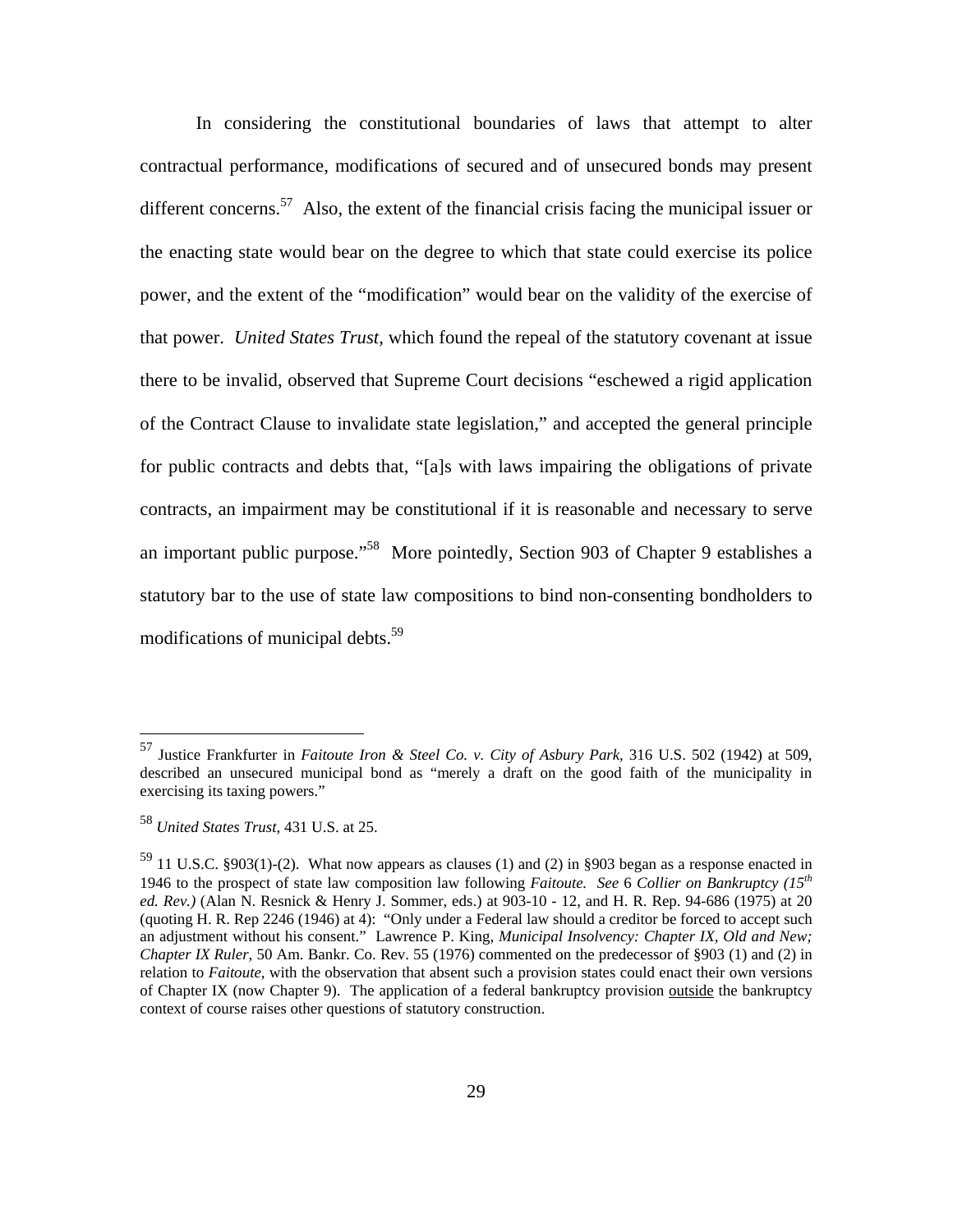The Tenth Amendment presents other concerns about the use of federal bankruptcy law to affect municipal obligations. In 1936, the Supreme Court relied on the Tenth Amendment to hold the first federal municipal bankruptcy law, passed in 1934, to be unconstitutional in *Ashton v. Cameron County Water Improvement District No. One*. 60 The Court then distinguished *Ashton* away two years later in *United States v. Bekins*, 61 holding a second Congressional effort in 1937 at municipal bankruptcy legislation to be constitutional when again challenged on Tenth Amendment grounds. The crucial issue, on which *Ashton* and *Bekins* diverged, was whether a federal bankruptcy law permitting a state-created district or municipality, through a voluntary case commenced with the consent (consent being measured in various ways over the years) of the affected state, to modify its obligations without consent of the holders of the obligations, constituted federal interference with sovereign powers that the states hold under the Tenth Amendment. $62$ 

The 1934 municipal bankruptcy statute, invalidated in *Ashton*, included provisions that targeted the Tenth Amendment issues, expressly limiting powers of the bankruptcy court and permitting state control of political or governmental powers of the

 $^{60}$  298 U.S. 513 (1936).

 $^{61}$  304 U.S. 27 (1938).

 $62$  We can set aside for now the differences among types of entities such as political subdivisions, municipalities, agencies, and instrumentalities of a state, as the debtors in *Ashton* and *Bekins* were clearly within the coverage of the Acts of 1934 and 1937. That question does come back into play, for example, in the dismissal of one of the debtors in the Orange County bankruptcy case. *See In re County of Orange*, 183 B. R. 594, 599 (C. D. Cal. 1995), and note 85 below.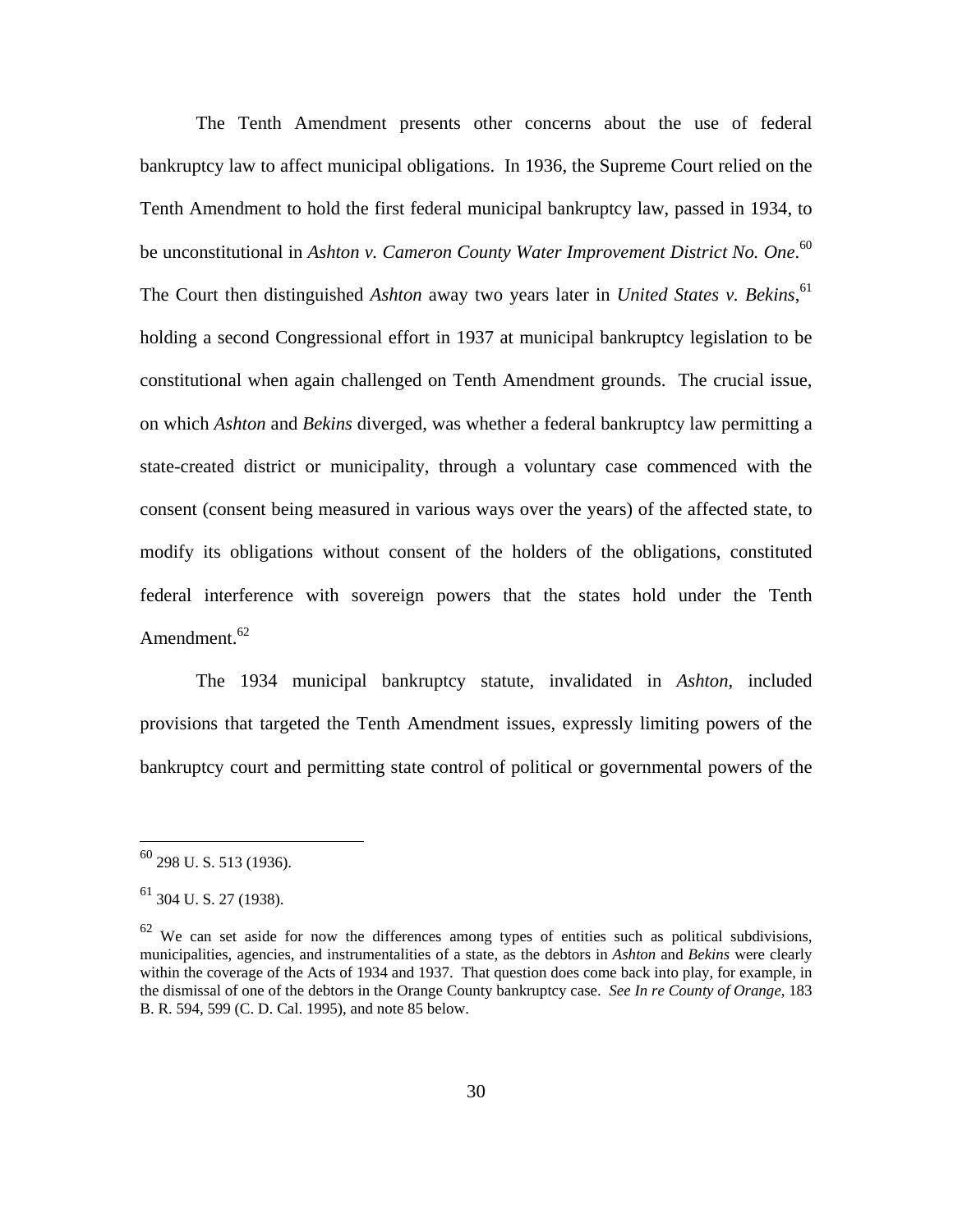municipality.<sup>63</sup> In keeping with the federal invitation for state authorization of a municipal entity's filing, the State of Texas, where the Cameron County District was located, had adopted its own legislation declaring that "municipalities, political subdivisions, taxing districts, etc., might proceed under the Act of Congress approved May 24, 1934."<sup>64</sup>

The Supreme Court held that the 1934 Act did not satisfy the standard of the Tenth Amendment. It concluded that a federal law authorizing a federal judicial proceeding to alter the terms of municipal obligations (in that case, issued by a special purpose district), even with statutory provisions limiting interference in the bankruptcy proceedings with governmental and political powers and coupled with actual consent by the State of Texas for the district to proceed with the bankruptcy case, was inconsistent with the sovereignty reserved to the states by the Tenth Amendment.<sup>65</sup> The *Ashton* opinion has been criticized on its own federalism terms,  $66$  and, in a spirited response to that opinion, Congress promptly passed a new statute in 1937 doing exactly what it had done before, although with a somewhat less explicit statement as to the need for

<sup>63</sup> Act of May 24, 1934, c. 345, §80, quoted in *Ashton,* 298 U.S. at 525-26. These provisions are essentially replicated in the Bankruptcy Code, 11 U.S.C. §§903 and 904.

<sup>64</sup> *Ashton,* 298 U.S. at 527.

<sup>65</sup> *See Id.* at 531-32. "The power 'to establish . . . uniform Laws on the subject of Bankruptcies' can have no higher rank . . . than the power 'to levy and collect taxes.' . . . We find no reason for saying that the one [taxation] is impliedly limited by the necessity of preserving the independence of the States, while the other [bankruptcy] is not. Accordingly, as application of the statutory provisions . . . might materially restrict respondent's control over its fiscal affairs, the trial court rightly declared them invalid." 298 U. S. at 530.

<sup>66 &</sup>quot;[T]he federalism-based reasoning of Ashton is impossible to defend." McConnell & Picker, *When Cities Go Broke,* 60 U. Chi. L. Rev. at 452.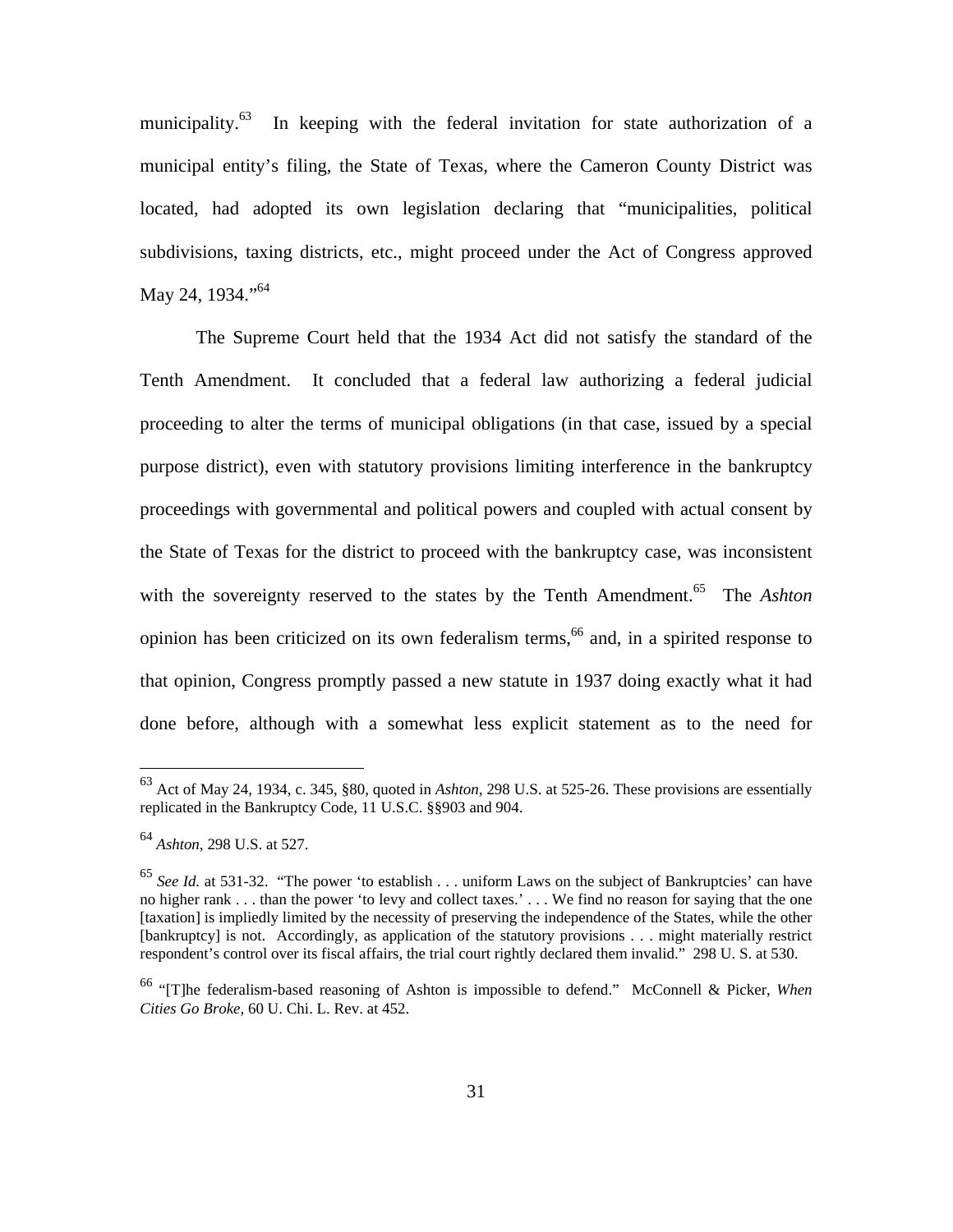authorization by the state for the debtor to commence the case and with an exclusion (no longer in the law) of counties as eligible debtors.<sup>67</sup> In *Bekins*, the Court reversed the result in *Ashton* and upheld the validity of the 1937 law against the same challenge under the Tenth Amendment. With respect to the second law (virtually identical to the first passed in 1934), in support of its conclusion that the new statute met the requirements of the Tenth Amendment, the Court stated that, "Congress was especially solicitous to afford no ground for this objection" under the Tenth Amendment. Although the Court did not expressly overrule it, *Ashton* was no longer controlling.<sup>68</sup> The 1937 statute permitting voluntary municipal bankruptcy proceedings remained substantially unchanged (although renumbered to again be Chapter IX) until 1976.

2. The 1976 Upgrade to Chapter IX; Adoption of the Code

And so things remained, untouched for several decades. Even the revision projects looking toward the 1978 Bankruptcy Code paid little attention to then Chapter IX.<sup>69</sup> That is, according to Professor King, until 1975 when "[a]ll heads turned to New York City and some even read Chapter IX."<sup>70</sup> In April of 1976, just ahead of the 1978

<sup>70</sup> *Id*. at 57.

1

<sup>67</sup> Act of August 16, 1937, 50 Stat. at L. 653, chap. 647, 11 U. S. C. 401. *See* McConnell & Picker, *When Cities Go Broke*, *supra* n.17, at 453. *See also*, Statements of Solicitor General Jackson, reproduced in *United States v, Bekins* at 1938 U.S. LEXIS 1094, p.5: "He [Representative Sumners, Chairman of the House Judiciary Committee] felt, however, it was not only the right, but the duty of Congress to present the question once more to this Court, since the decision, if allowed to stand, threatened grave impairment to the powers of the States, in that it forbade them to authorize their political subdivisions to enter into bankruptcy proceedings."

<sup>68 304</sup> U.S. at 51-52.

<sup>69</sup> See Lawrence P. King, *Municipal Insolvency: Chapter IX, Old and New; Chapter IX Rules*, 50 Amer. Bankr. L. J. 55 (1976).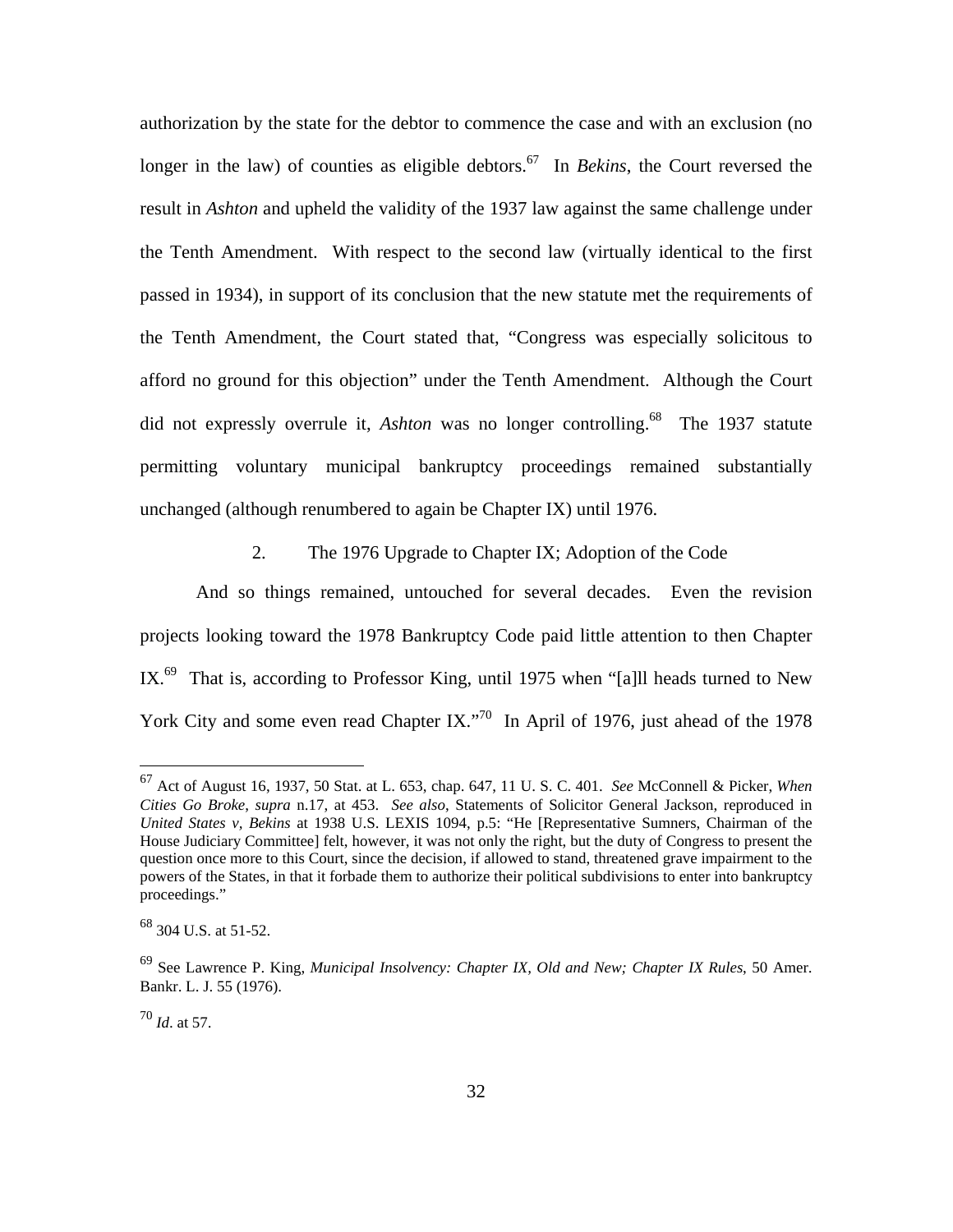Bankruptcy Code, new amendments to the long standing municipal bankruptcy law were enacted. "The amendment to Chapter IX was necessitated by a recognition that the version in existence did not serve the purposes for which it was intended. The fiscal crises in New York and other cities arising during the summer and fall of 1975 showed clearly that Chapter IX, as it existed in the Bankruptcy Act, was not realistically available to major public entities."<sup>71</sup> With such an upgrade to municipal bankruptcy law having been made in 1976, the 1978 Bankruptcy Code understandably incorporated into the new Code, by and large, the recently revised Chapter IX, but without adjustment of that existing framework to accommodate substantive changes the Code made to the other bankruptcy provisions that were "made applicable in Chapter 9", and thereby created further problems.<sup>72</sup>

## 3. The 1988 Municipal Bankruptcy Amendments

Problems arising out of merging the 1976 municipal amendments into the 1978 Code were noticeable during the late 1970s and early 1980s, as practitioners recognized that several provisions that were functional in the "business bankruptcy" world of Chapters 7 and 11 would have unintended consequences in municipal cases. The Senate Report accompanying the 1988 amendments identified several examples, including the effect of Section 552 (limiting the post-petition extent of a security interest) on a pledge

<sup>71</sup> Lawrence P. King, *Municipal Insolvency: The New Chapter IX of the Bankruptcy Act,* 1976 Duke L. J. 1157 (1976), 1158. *See also,* H. R. Rep. 94-686, Dec. 1, 1975, and H. R. Conf. Rep. 94-938, Mar. 22, 1976, for more explanation of the 1976 amendments.

<sup>72</sup> *See,* S. Rep. 100-506 (1988), *Report to Accompany S. 1863*, reprinted in App. F, *Collier on Bankruptcy*   $(15<sup>th</sup>$  ed. Rev.) (Alan N. Resnick & Henry J. Sommer, eds.), App. Pt.  $41(g)(ii)(A)$ , at  $41-113$ .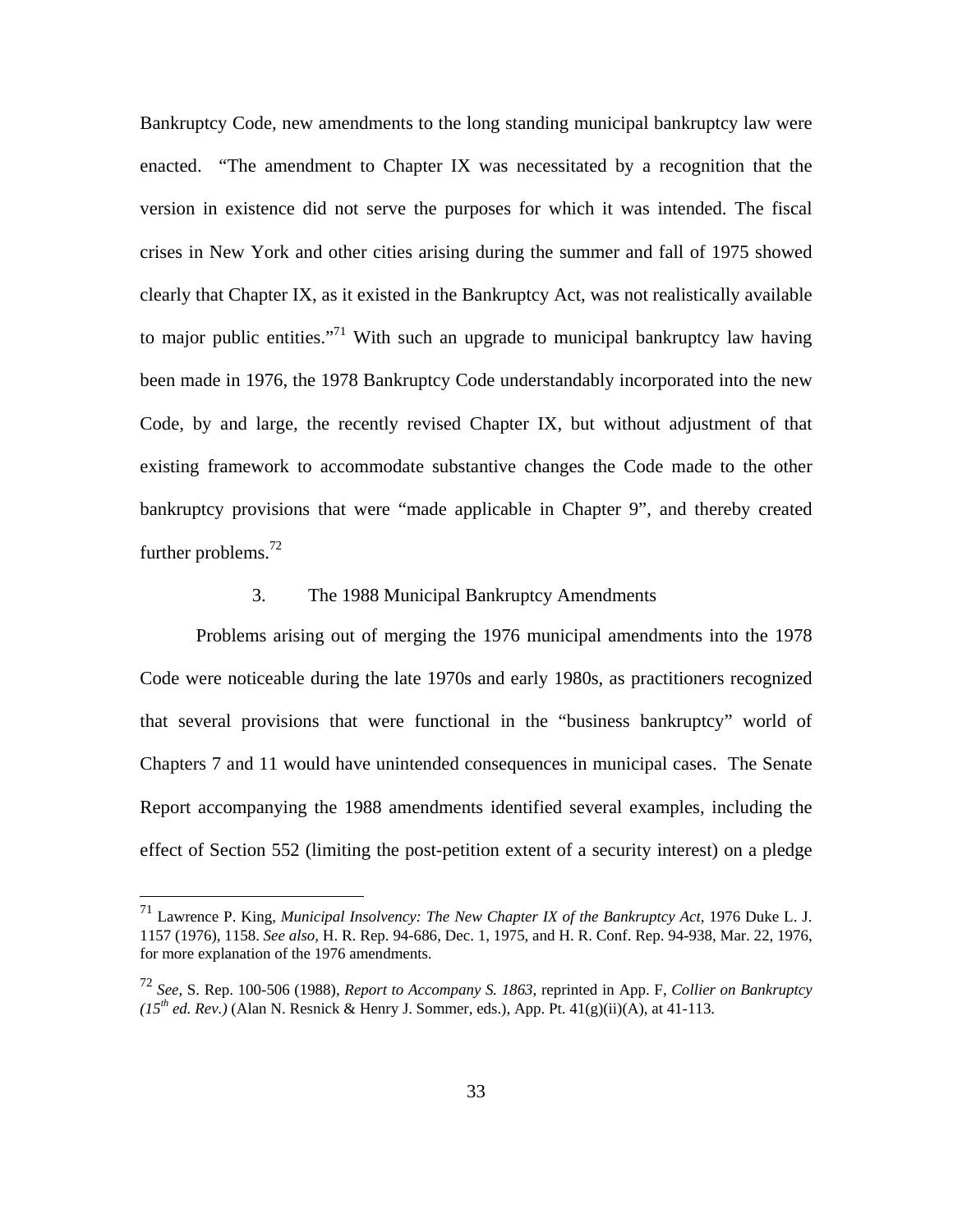of revenues that secured a revenue bond issue, and the operation of new Section 1111(b)(2) on "deemed recourse" of secured debt, which could transform revenue bonds into general obligation bonds.<sup>73</sup> There were other logistical problems with the manner in which Chapter 9 would operate when linked to provisions of "general application," and the repeated credit crises for municipal and public issuers across the country made substantive revision necessary. In 1979, the city with the precipitating financial crisis was not New York. Cleveland, Ohio "needed additional financing, but lenders were unwilling to lend for a variety of reasons, including the incorporation into Chapter 9 of the general [b]ankruptcy concept of Section 552 of the Bankruptcy Code.<sup> $74$ </sup> Substantive revisions were finally enacted in 1988, producing substantially the current Chapter 9.

# **B. Mixing Bankruptcy Policy and Municipal Bankruptcy Policy**

As noted earlier in this chapter, two of the principal policies of bankruptcy law are the enforcement of creditors' remedies and, in tension with that, the relief of the debtor from financial burdens which may take the form of reorganization and continuation of the debtor and the modification of its obligations. In Chapter 1, we outlined some of the state law remedies available to the creditors of municipal issuers and

<sup>&</sup>lt;sup>73</sup> *Id.* at 41-116, -119: "... Section 552(a) may permit general creditors of the municipality to seek payment from pledged revenues and prohibit the specified payment of pledged revenues to the bondholders. . . . Section 1111(b) can be interpreted as converting revenue bondholders from creditors with rights to certain specific revenues into general creditors with a claim against the full faith and credit of the municipality."

<sup>74</sup> *Id.* at 41-144.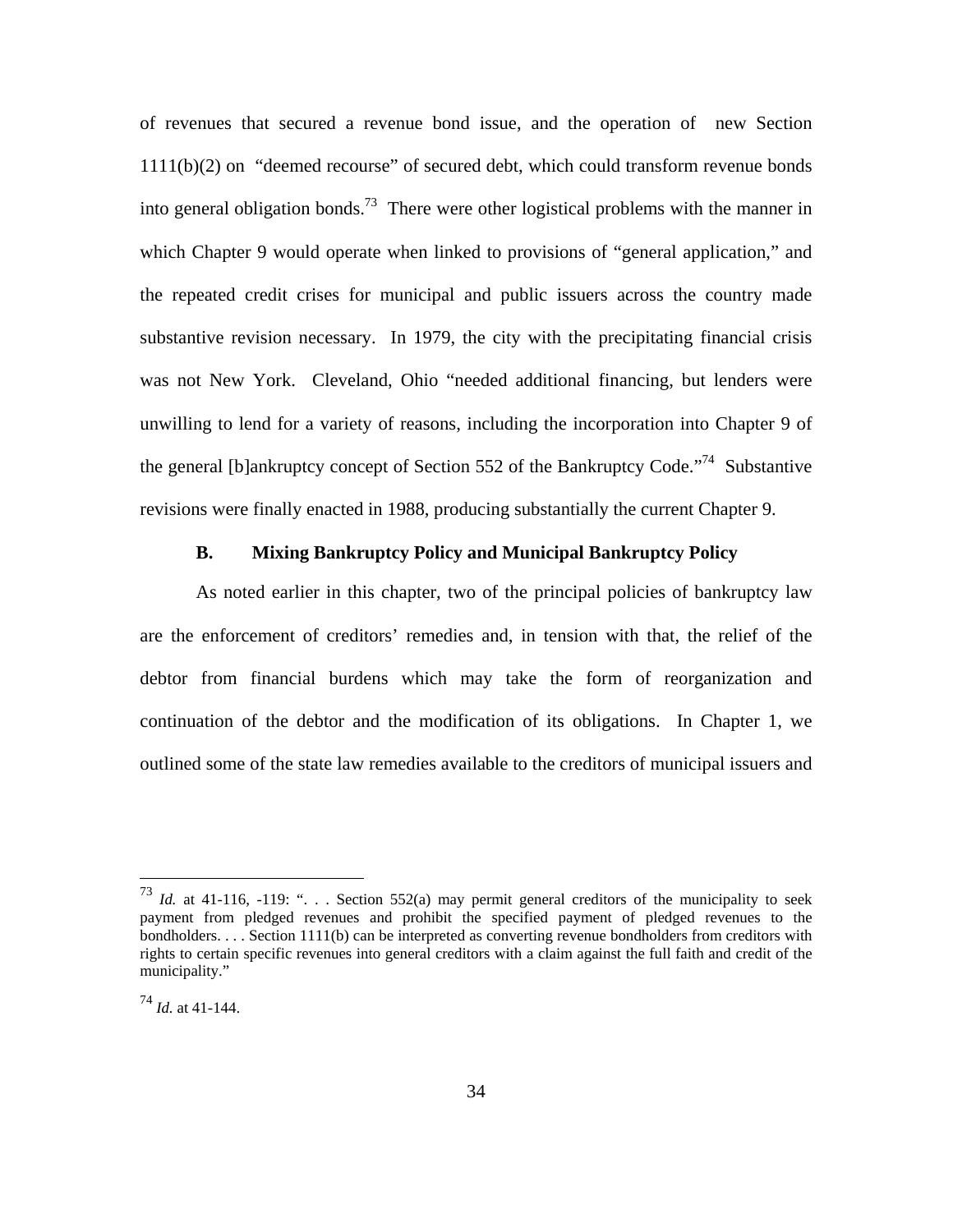also covered some of the legal and practical limits of those remedies under state law.75 Put another way, the general bankruptcy policy of enforcing (or perhaps better stated, respecting) creditors' remedies will be less influential in municipal bankruptcy law if those remedies are of limited utility in the first instance, when applied in a state lawsuit against the municipality, than if those remedies were highly effective and creditors would have reason to strongly oppose any displacement of them.<sup>76</sup> This is reflected in the assessment of municipal bankruptcy policies in some articles on the topic.

What is the goal of the municipal bankruptcy laws? Although cities are legally classified as municipal corporations, the purposes of federal municipal bankruptcy laws resemble individual bankruptcy more than corporate bankruptcy: municipal bankruptcy is based on the idea of the fresh start rather than the efficient reconfiguration of assets. The theory of Chapter 9 is that the burden of debt service, if sufficiently high, will affect the taxpayers of a city as it would a debt-ridden individual: it will sap initiative and depress money generating activity. The debt-ridden individual will cease to work if all the gains go to the creditor; the taxpayers of a city will cease to pay taxes if rates are too high and the citizens get none of the benefit. In both contexts, bankruptcy is premised on the idea that the debtor will become more productive if freed from the burden of debt, but the law presumes that the debtor will survive bankruptcy in essentially the same form that it went in.<sup>77</sup>

 $75$  Indeed, the lack of effective state law remedies was one of the factors that led to the 1934 and 1937 municipal bankruptcy bills and from there to the current Chapter 9. *See*, Dubrow, *A Viable Option,* 24 Urb. Law. at 547-48: "In essence, the [House] Committee saw a mutuality of interest between creditors and an insolvent municipality. Without a federal law, creditors and the debtor were at an impasse to neither's advantage," citing H. R. Rep No. 517,  $75<sup>th</sup>$  Cong., 1<sup>st</sup> Sess., relating to the 1937 municipal bankruptcy bill.

<sup>76</sup> *See* Dubrow, *supra* n. 23, 24 Urb.Law. at 539, quoting H. R.Rep. 517: "This bill is intended to remove an impasse and the committee believes that it will be welcomed by debtors and creditors alike." *And see* Omer Kimhi, *Reviving Cities: Legal Remedies to Municipal Financial Crises*, 88 B. U. L. Rev. 633 (2008), 647: "In the municipal context, however, even if the creditors receive a favorable judgment against a locality, their ability to enforce the judgment is very limited." *See also,* Robert H. Frelich, *Municipal Debt Adjustment: Historical Perspectives on a Current Crisis,* 7 Urb. Law. ix (1978).

<sup>77</sup> McConnell & Picker, *When Cities Go Broke*, 60 U. Chi.L. Rev. at 469.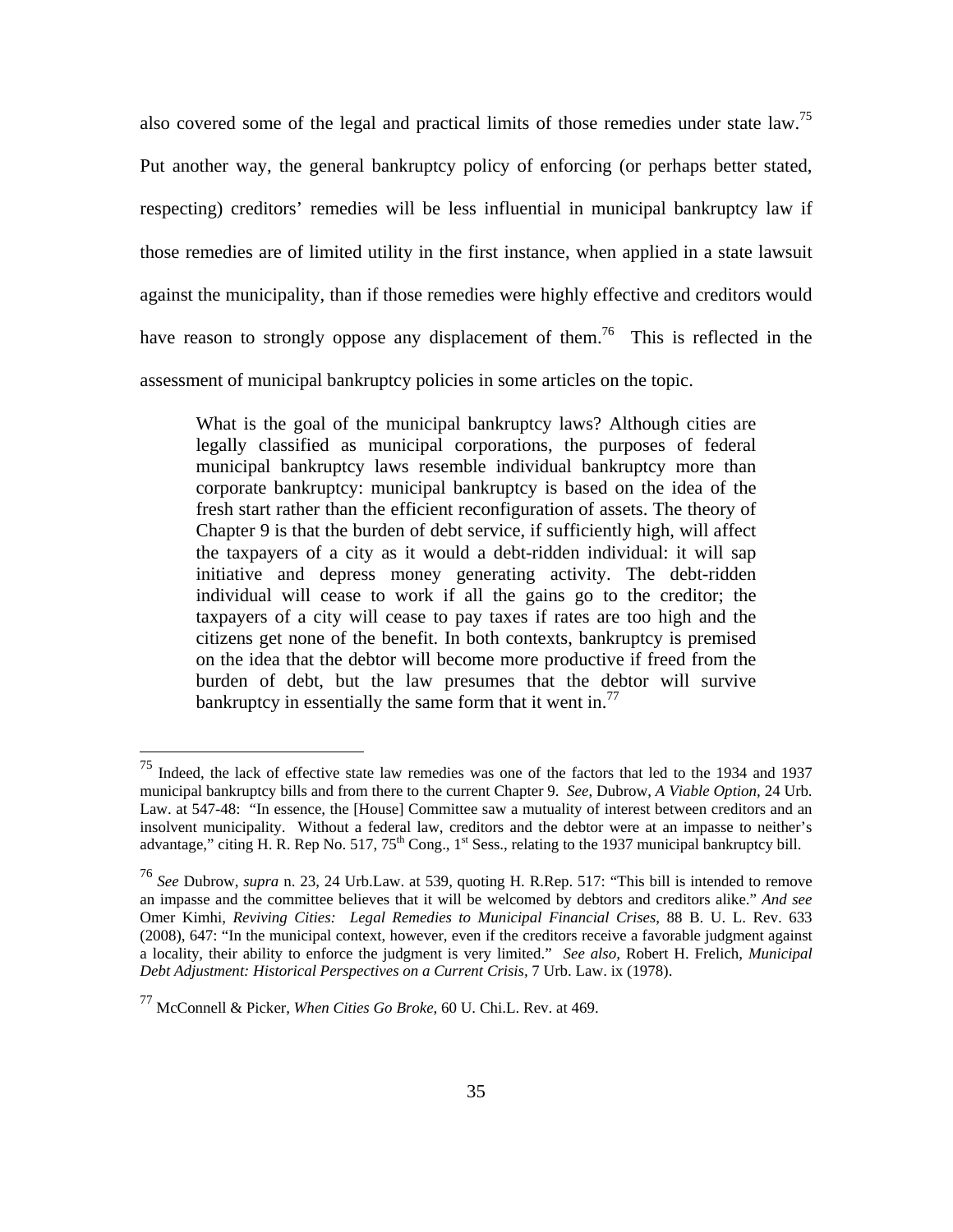- - - - - - -

The underlying policy justification for Chapter 9 is different than the justification for bankruptcy law regulating corporations due to the fundamental differences between corporations and municipalities . . . . [L]iquidation is not an option for a municipality. Municipalities must continue to operate to provide essential services to the public. Consequently the policy justification pertaining to the liquidation of corporations does not generally apply to the adjustment of municipal debt. . . . The role of the market is not to put "unprofitable" municipalities out of business.

The fundamental policy goal underlying municipal bankruptcy law is to provide a legal context for distressed municipalities to be able to address their financial problems in a manner with enables them to provide essential public services rather than to collapse. [M]unicipal bankruptcy law is primarily designed to aid the debtor in its efforts to resolve its financial problems so as to be able to effectively serve the public. . . [U]nder Chapter 9 creditors have fewer tools to intervene in the reorganization process than do creditors under Chapter 11.78

# **V. APPLYING THE CODE IN A CHAPTER 9 CASE**

Now that we know where Chapter 9 came from, how does it work? How does the

Bankruptcy Code carry out the principles of providing a federal "adjustment of debts" that state laws could not accomplish under the Contract Clause, while preserving state control over the affected municipalities and without otherwise violating the Tenth Amendment (or at least not raising paralyzing concerns)?<sup>79</sup> How does the Bankruptcy Code use provisions and definitions of general application in a Chapter 9 case, and what special rules are in place for Chapter 9 cases given the complexities of public finance law and the various ways public borrowings are structured?

1

<sup>78</sup> Dubrow, *A Viable Option,* 24 Urb. Law. at 546-47, footnotes omitted.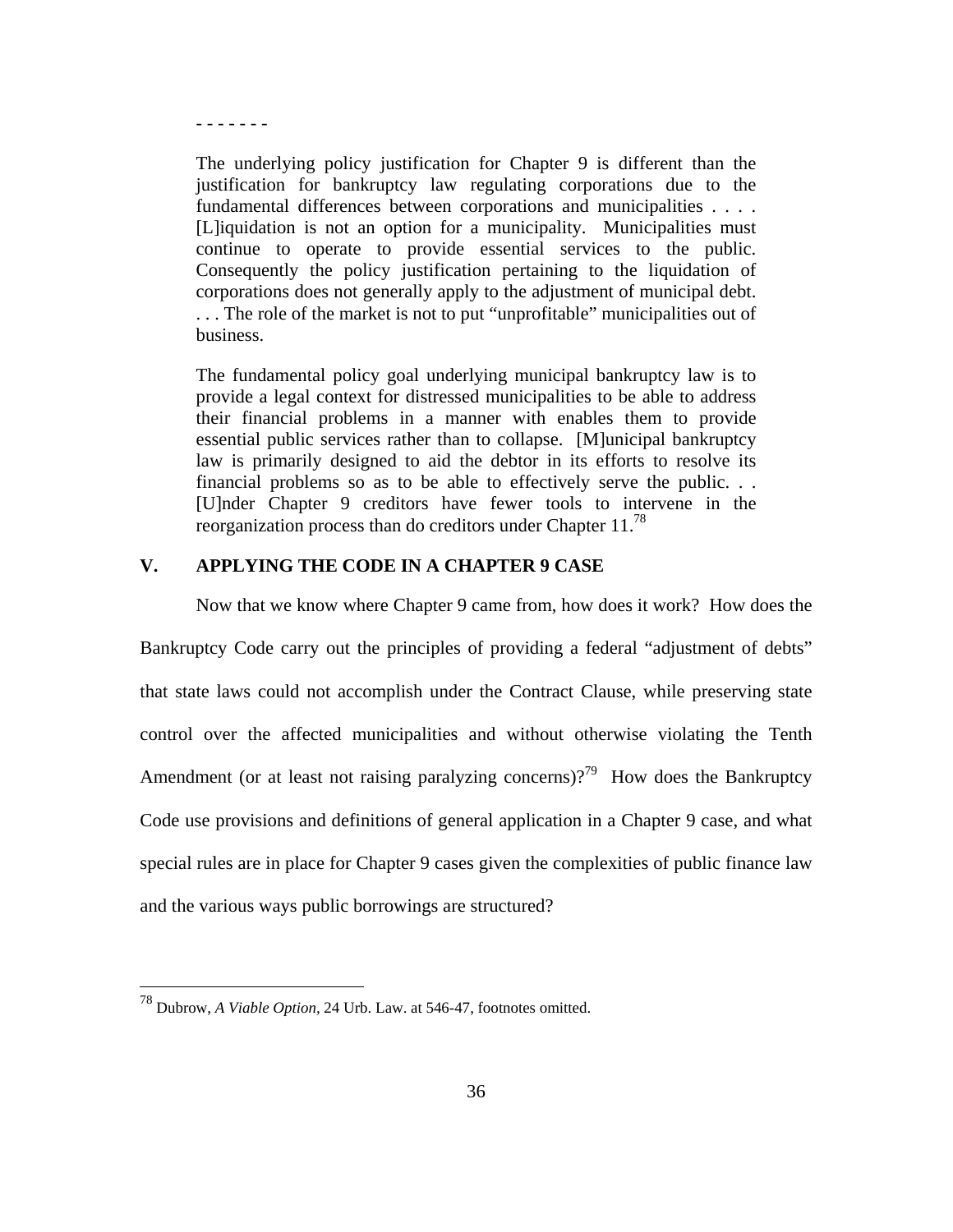The issues previously addressed require that many provisions of the Code that are designed for general application may not be applied in a Chapter 9 case. To determine what "general" provisions apply in Chapter 9, we first look to paragraphs (f) and (g) of Section 103 entitled "Applicability of chapters." Those provisions state (i) that "[e]xcept as provided in section 901 of this title" only Chapters 1 and 9 apply in a case under Chapter 9, and further (ii) that subchapters I, II, and III of Chapter 11 apply only to a case under Chapter 11 "[e]xcept as provided in section  $901 \ldots$ ."<sup>80</sup> Put another way, Chapters 1 and 9 do apply in a Chapter 9 case - some of Chapter 11 may apply in a Chapter 9 case. Section 901(a) is a specific list of the provisions of Chapters 3, 5, and 11 that apply in Chapter 9 cases. <sup>81</sup> For ease of reference, we will look at the "incorporated" provisions applicable to Chapter 9 cases substantially in our discussion of the specific Chapter 9 provisions where they operate. From this general overview, we will turn to the specifics of Chapter 9 in the following chapters.

 <sup>79</sup> *Id.,* 24 Urb. Law. at 553. "It is not at all clear after *South Carolina* and *Garcia* that sections 903 and 904, which are designed to protect state sovereignty, are constitutionally mandated."

<sup>80 11</sup> U.S.C. §103 (f) and (g).

<sup>&</sup>lt;sup>81</sup> Sections 301, 344, 347(b), 349, 350(b), 361, 362, 364(c), 364(d), 364(e), 364(f), 365, 366, 501, 502, 503, 504, 506, 507(a)(2), 509, 510, 524(a)(1), 524(a)(2), 544, 545, 546, 547, 548, 549(a), 549(c), 549(d), 550, 551, 552, 553, 555, 556, 557, 559, 560, 561, 562, 1102, 1103, 1109, 1111(b), 1122, 1123(a)(1), 1123(a)(2), 1123(a)(3), 1123(a)(4), 1123(a)(5), 1123(b), 1123(d), 1124, 1125, 1126(a), 1126(b), 1126(c), 1126(e), 1126(f), 1126(g), 1127(d), 1128, 1129(a)(2), 1129(a)(3), 1129(a)(6), 1129(a)(8), 1129(a)(10), 1129(b)(1), 1129(b)(2)(A), 1129(b)(2)(B), 1142(b), 1143, 1144, and 1145 of this title apply in a case under this chapter.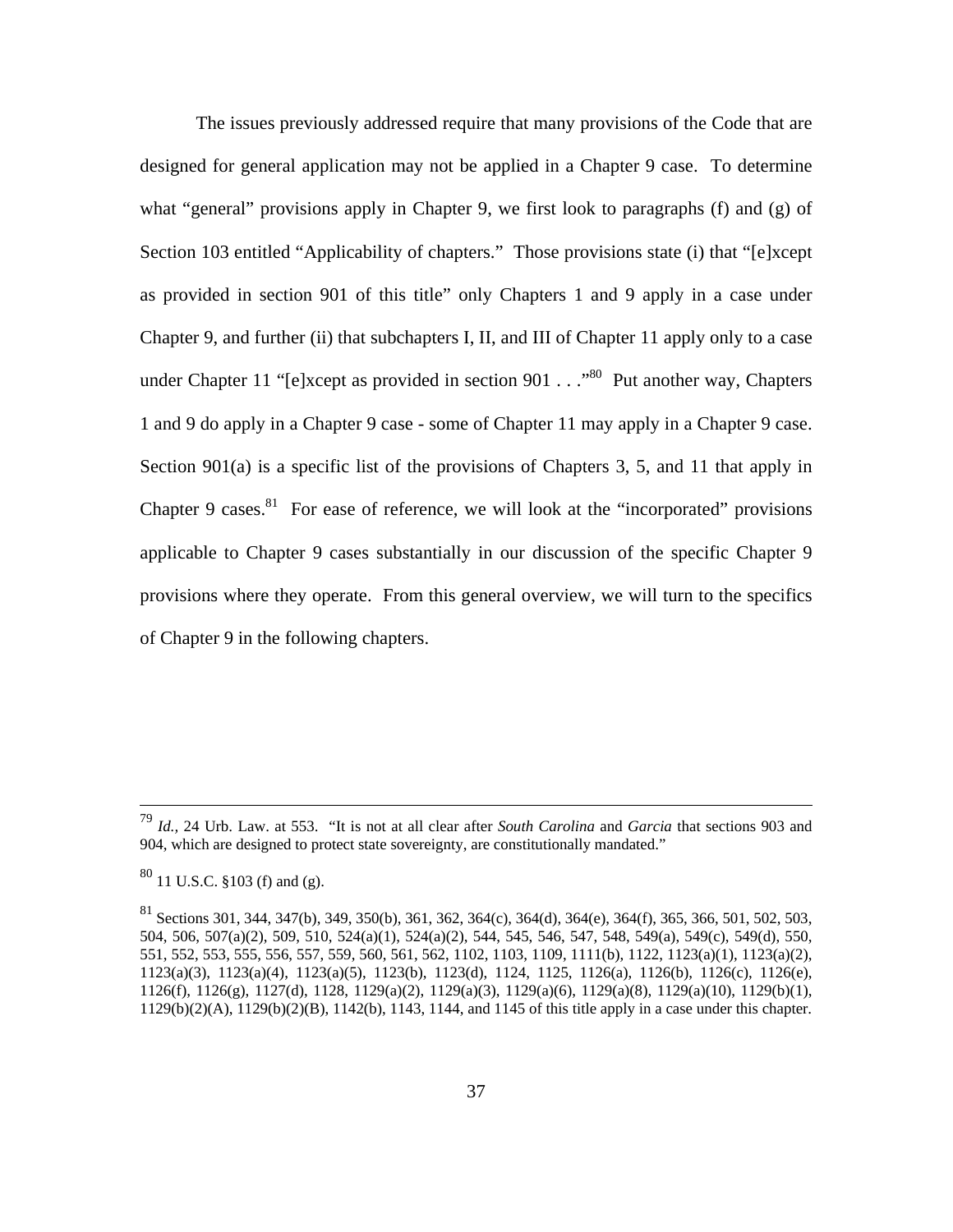#### **CHAPTER 3**

## **ELIGIBILITY OF MUNICIPALITY FOR BANKRUPTCY PROTECTION**

### **I. DEFINITION OF MUNICIPALITY**

Municipalities may voluntarily<sup>82</sup> file petitions under Chapter 9 of the Bankruptcy Code. This is the only source of bankruptcy relief for municipalities. The Bankruptcy Code broadly defines a "municipality" as a "political subdivision or public agency or instrumentality of a State."<sup>83</sup> Political subdivisions can include counties, parishes, cities, townships, towns and villages. Public agencies or instrumentalities are "state-sponsored or controlled" authorities, boards, commissions, districts, and independent corporations that raise revenues through taxes (*e.g.*, public improvement districts, school districts) or user fees  $(e.g.,$  public utility boards and bridge and highway authorities).<sup>84</sup> Applying the definition of municipality requires care in analysis of the statutory definition and of the character of the particular debtor seeking to proceed under Chapter 9. This is particularly illustrated in three bankruptcy court decisions. The court in the 1995 *Orange County* case found that one of the debtors, an investment pool operated by the county, did not meet the "municipality" definitional requirements of Section 101(40), a decision that has received criticism.85 The debtor in *In re New York Off-Track Betting Corp*., a public

1

<sup>82 11</sup> U.S.C. §§109(c)(1), 303, 901(a); *see also United States v. Bekins*, 304 U.S. 27, 51 (1938).

 $83$  11 U.S.C. §101(40).

<sup>84</sup> H. Slayton Dabnay, Jr., *Municipalities in Peril: The ABI Guide to Chapter 9,* 15 (2010).

<sup>85</sup> *Compare, In re County of Orange*, 183 B. R. 594, 599 (C. D. Cal. 1995), *with* 2 *Collier on Bankruptcy*   $(16<sup>th</sup> ed.)$  (Alan N. Resnick & Henry J. Sommer, eds.),  $[109.04[3][b], p. 109-26$ , and fns. 20-22. Also note the definition of "governmental unit" found in 11 U.S.C. §101(27).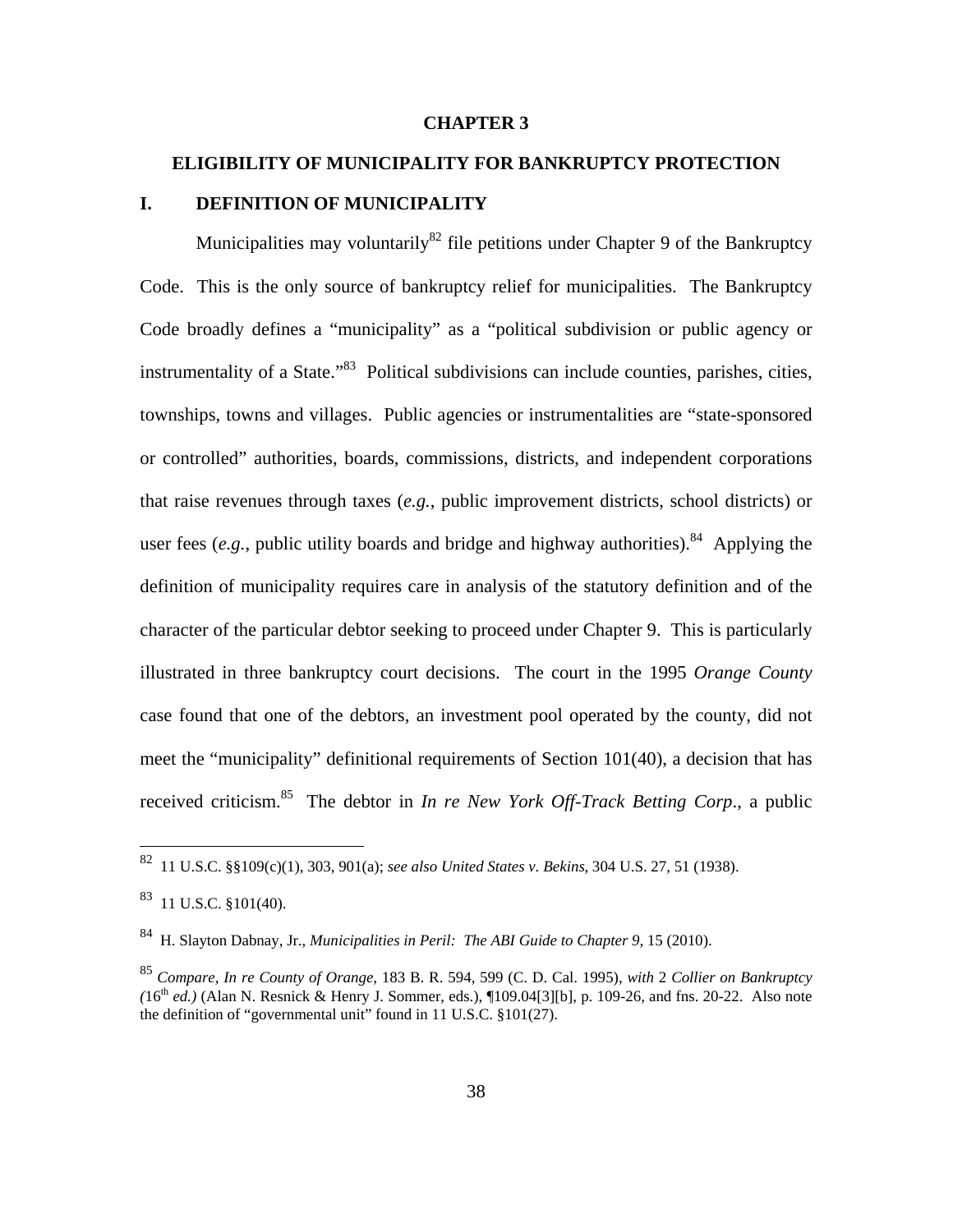benefit corporation operating a pari-mutuel betting system, was determined by the court, and conceded by creditors, to be a "municipality" that could proceed in Chapter 9.<sup>86</sup> And finally, after a thorough review of cases on the meaning of "municipality" in *In re Las Vegas Monorail Company*, the court held that the debtor was *not* a municipality for purposes of Chapter  $9.87$ 

States are not municipalities by definition; they are neither included nor contemplated in the definition of a municipality.<sup>88</sup> "State" is defined to expressly include the District of Columbia and Puerto Rico, except for the purpose of defining who may be a debtor under Chapter 9 of this title."<sup>89</sup> Thus, a State may not be a debtor in a Chapter 9 case.

# **II. ELIGIBILITY REQUIREMENTS**

Section 109(c) prescribes five eligibility standards for a Chapter 9 debtor.<sup>90</sup> An entity<sup>91</sup> qualifies as a Chapter 9 debtor if it:

<sup>86 427</sup> B.R. 256, 265-66 (Bankr. S.D.N.Y. 2010).

<sup>87 429</sup> B.R. 770 (Bankr. D. Nev. 2010).

<sup>88</sup> Two hearings were held by subcommittees in the U.S. House of Representatives in February, 2011, on the question of adding "state" to the definition of "municipality." *See*, *e.g.,* NABL Government Affairs News of February 4, 2011 at http://www.nabl.org/newsroom/1103.

<sup>89 11</sup> U.S.C. §101(52). *2 Collier on Bankruptcy (16<sup>th</sup> ed.)* (Alan N. Resnick & Henry J. Sommer, eds.), ¶ 101.52 at p. 101-205 observes, "The inclusion of the District of Columbia and Puerto Rico within the meaning of state does not apply for purposes of determining eligibility for a Chapter 9 bankruptcy. This limitation has the effect of preventing political subdivisions, agencies and instrumentalities of the District of Columbia and Puerto Rico from being debtors in Chapter 9 cases."

<sup>90</sup> The debtor bears the burden of proof on proving eligibility. *In re New York City Off-Track Betting Corp*., 427 B.R. 256, 264 (Bankr. S.D.N.Y. 2010).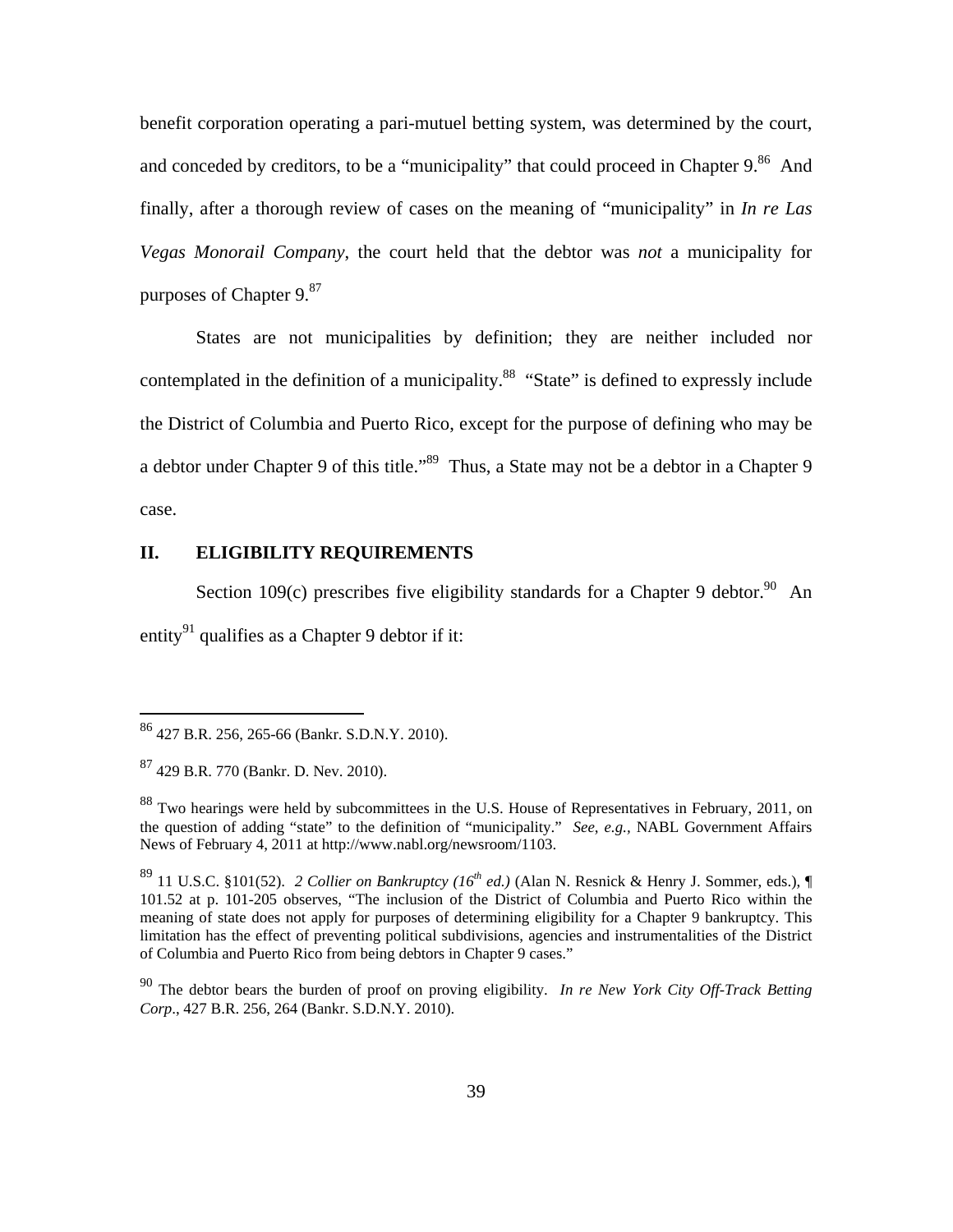1. is a municipality;

2. is specifically authorized, in its capacity as a municipality or by name, to be a debtor under such chapter by State law, or by a governmental officer or organization empowered by State law to authorize such entity to be a debtor under such chapter;

- 3. is insolvent;
- 4. desires to effect a plan to adjust such debts; and
- 5. [the municipality]

(a) has obtained the agreement of creditors holding at least a majority in amount of the claims of each class that such entity intends to impair under a plan in a case under such chapter;

(b) has negotiated in good faith with creditors and has failed to obtain the agreement of creditors holding at least a majority in amount of the claims of each class that such entity intends to impair under a plan in a case under such chapter;

(c) is unable to negotiate with creditors because such negotiation is impracticable; or

(d) reasonably believes that a creditor may attempt to obtain a transfer that is avoidable under section 547 of this title.<sup>92</sup>

## **A. Specific Authorization to be a Chapter 9 Debtor.**

State law must specifically authorize a municipality to file for bankruptcy.<sup>93</sup>

States take different approaches as to how they authorize a municipality to file for

 <sup>91 &</sup>quot;Entity" is defined at 11 U.S.C. §101(15), and that term includes a "governmental unit," defined in 11 U.S.C. §101(27). A municipality is a governmental unit, but not all governmental units are municipalities.

<sup>&</sup>lt;sup>92</sup> 11 U.S.C. § 109. "A chapter 9 petitioner must satisfy each of the mandatory provisions of § 109(c)(1)-(4), and one of the requirements under §109(c)(5) to be eligible for relief under the Code." *In re Boise County*, 2011 WL 3875639\*6 (Bankr. D. Idaho) (Sept. 2, 2011); *see also Int'l Ass'n of Firefighters, Local 1186 v. City of Vallejo (In re City of Vallejo)*, 408 B.R. 280, 289 (9<sup>th</sup> Cir. BAP 2009).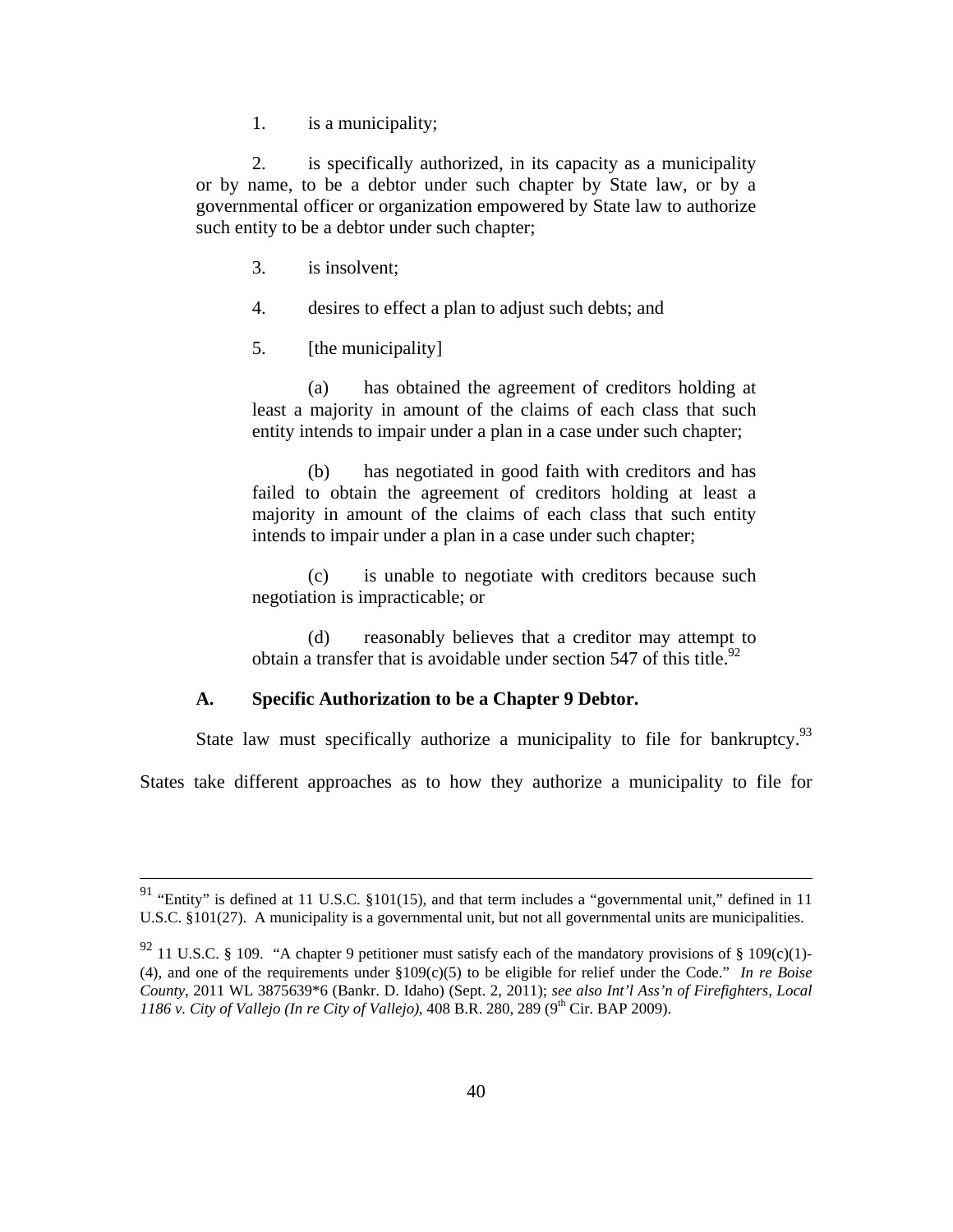bankruptcy.<sup>94</sup> Some states, like California, grant a municipality direct access to bankruptcy protection and do not place restrictions on its filing. California's authorization statute generally provides all municipalities the ability to file for bankruptcy.<sup>95</sup> To commence a bankruptcy case, a municipality's governing body must authorize the filing of a bankruptcy petition in accordance with local law.<sup>96</sup>

Many states place preconditions on its authorization of a Chapter 9 filing. They may only allow particular municipalities to file or allow filing only in certain circumstances. Montana, for example, allows a "local entity" to file for bankruptcy, but specifically excludes counties from this definition.<sup>97</sup> Some states give a state appointed official or body the power to approve a filing. In Connecticut, a municipality cannot file without the governor's prior consent.<sup>98</sup> A Pennsylvania municipality must obtain the written approval of the State Department of Internal Affairs.<sup>99</sup>

 $93$  11 U.S.C. §109(c)(2). Some courts have held "that the authorization must be written, 'exact, plain, and direct with well-defined limits so that nothing is left to inference or implication.'" *In re New York City Off-Track Betting Corp*., 427 B.R. 256, 267 (Bankr. S.D. N.Y. 2010).

<sup>&</sup>lt;sup>94</sup> See the appendix at the end of this Primer for a survey of state laws authorizing municipal bankruptcy.

<sup>&</sup>lt;sup>95</sup> Cal. Gov't Code §53760.

<sup>96</sup> Slayton Dabney, Jr. *et al*., *Municipalities in Peril,* 43 (2010).

<sup>97</sup> Mont. Code. Ann. §7-7-132.

<sup>98</sup> Conn. Gen. Stat. Ann. §7-566.

<sup>99 53</sup> P.A. Cons. Stat. Ann. §5571.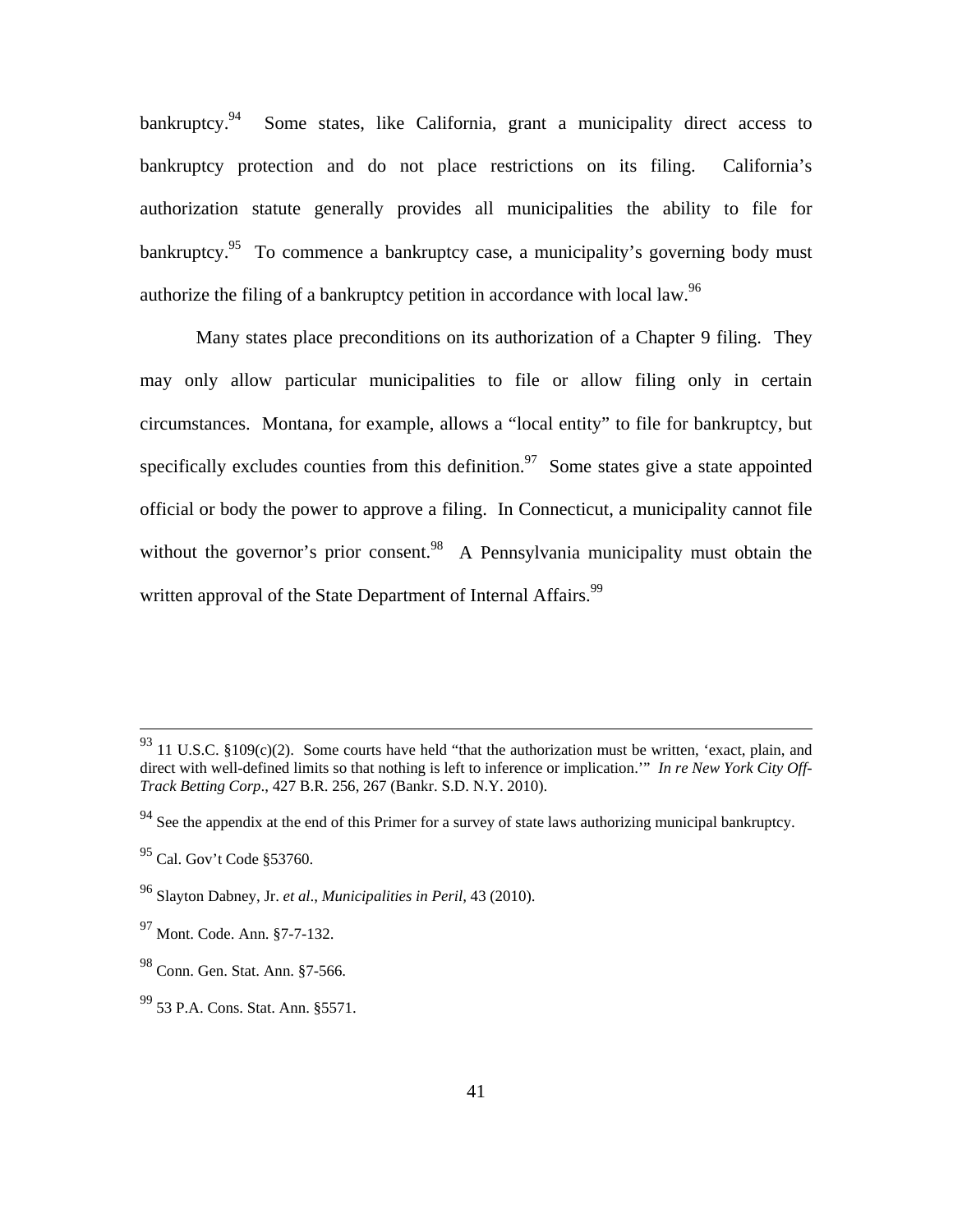Lastly, some states have enacted "municipal distress statutes" containing "bankruptcy" procedures that parallel federal bankruptcy laws.<sup>100</sup> New York and Pennsylvania both have municipal distress statutes. New York's statute created an Emergency Financial Control Board and authorizes the municipality or the board to file a petition in the New York Supreme Court for approval of a repayment plan.<sup>101</sup> Pennsylvania's Municipalities Financial Recovery Act<sup>102</sup> provides:

- The criteria for identifying distress;
- The powers and duties of the Department of Community and Economic Development in assisting a community to alleviate its distressed status;
- A procedure for declaring a municipality as distressed and subsequently authorizing the appointment of a distressed municipality coordinator;
- A requirement that a distressed municipality develop a fiscal plan to remedy its distress status;
- The option for a distressed municipality to formulate its own fiscal plan;
- A requirement that the state withhold all nonessential state funds when a distressed municipality refuses to adopt a fiscal solvency plan; and
- Authorization for a distressed municipality to file under Chapter  $9.103$

Twenty-five states prevent filing either by statute or the absence of an authorizing

statute. Georgia is currently the only state to expressly prohibit a municipality from

<sup>100</sup> Public Law Research Institute, *Municipal Bankruptcy: State Authorization Under the Federal Bankruptcy Code*, http://w3.uchastings.edu/plri/fal95tex/muniban.html (last visited May 23, 2010).

<sup>101</sup> N.Y. Local Fin. Law §§85.00–85.90, Title 6-A, Art. 11, Ch. 33-A, N.Y. Cons. Laws.

<sup>102 53</sup> P.S. §§11701.101 et seq.

<sup>103</sup> Pennsylvania General Assembly, Local Government Commission, Pennsylvania Legislator's Municipal Deskbook 185–86 (3rd ed. 2006).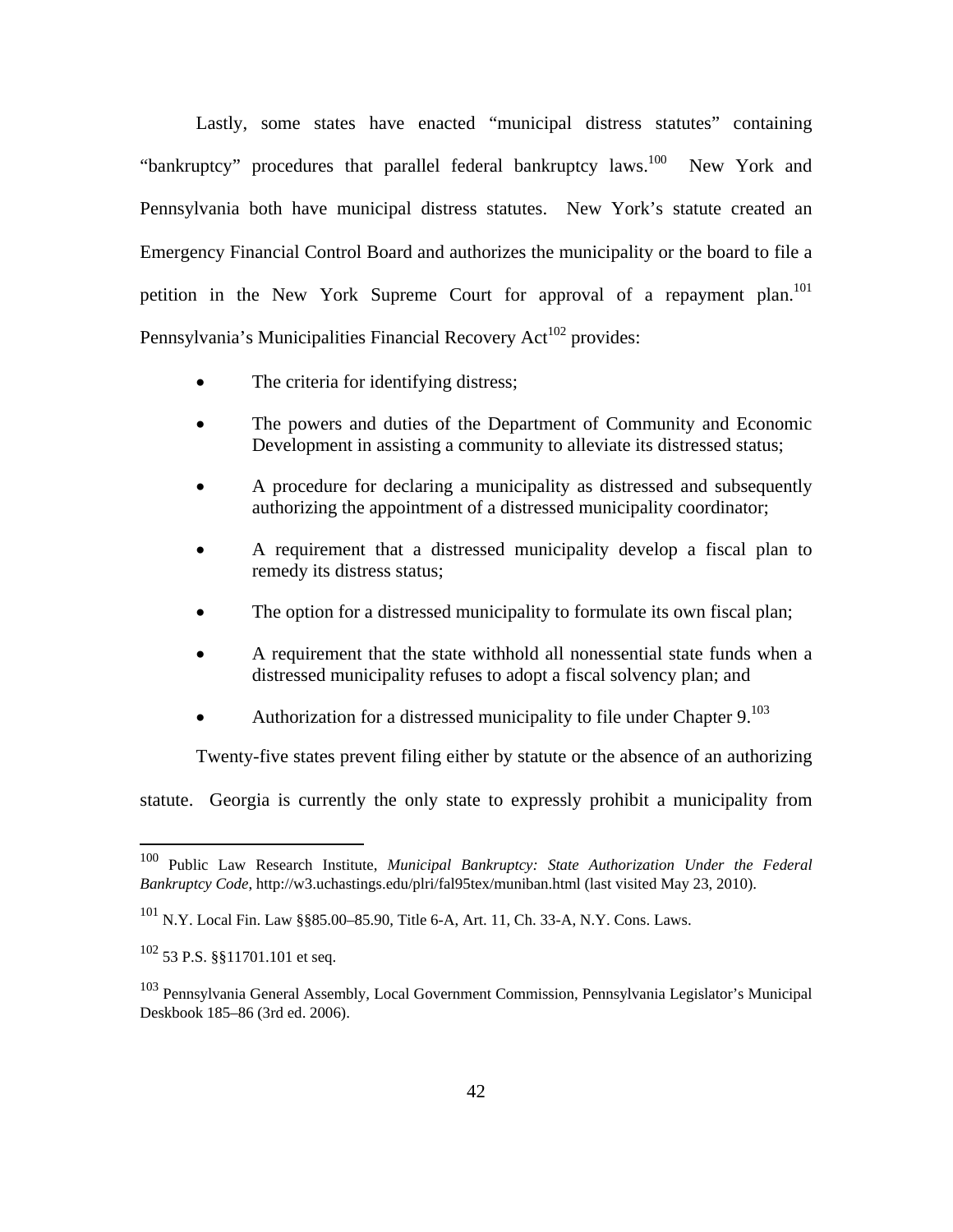filing for bankruptcy.<sup>104</sup> Municipalities in the twenty-four states without an authorization statute must seek the enactment of a statute specifically authorizing that particular municipality to file for bankruptcy. This is a difficult and time-consuming process that puts a major roadblock in front of a municipality's ability to seek bankruptcy protection.

## **B. Insolvency.**

The term "insolvent" as used in Section 109(c) is defined in 11 U.S.C. §101(32).

That definition for municipalities differs from the "balance sheet tests" of insolvency applied, when the term is relevant, to most other entities and partnerships. Municipal insolvency is defined as a "financial condition" in which a municipality is:

1. generally not paying its debts as they become due unless such debts are the subject of a bona fide dispute; or

2. unable to pay its debts as they become due.<sup>105</sup>

Part one of the definition looks to current, general nonpayment of debts as they become due.<sup>106</sup> Part two of the definition is an equitable, prospective test looking to inability to pay in the near future.<sup>107</sup> A municipality's projections of insolvency must be based on the current or upcoming fiscal year*.* <sup>108</sup>Merely an anticipated inability to pay debts in

<sup>107</sup> *Id*.

 $104$  GA. CODE ANN. §36-80-5.

<sup>105 11</sup> U.S.C. §101(32)(C). The insolvency tests are applied as of the time of the filing. *In re Hamilton Creek Metro. Dist.*, 143 F.3d 1381, 1384 (10th Cir. 1998).

<sup>106</sup> *Hamilton Creek*, 143 F.3d at 1384; *see also In re Town of Westlake, Texas*, 211 B.R. 860, 864 (Bankr. N.D. Tex. 1997).

<sup>108</sup> *In re Pierce County Housing Authority*, 414 B.R. 702, 711 (Bankr. W.D. Wash. 2009); *In re City of Vallejo*, 408 B.R. 280 (B.A.P. 9th Cir. 2009); *In re City of Bridgeport*, 129 B.R. 332 (Bankr. D. Conn. 1991).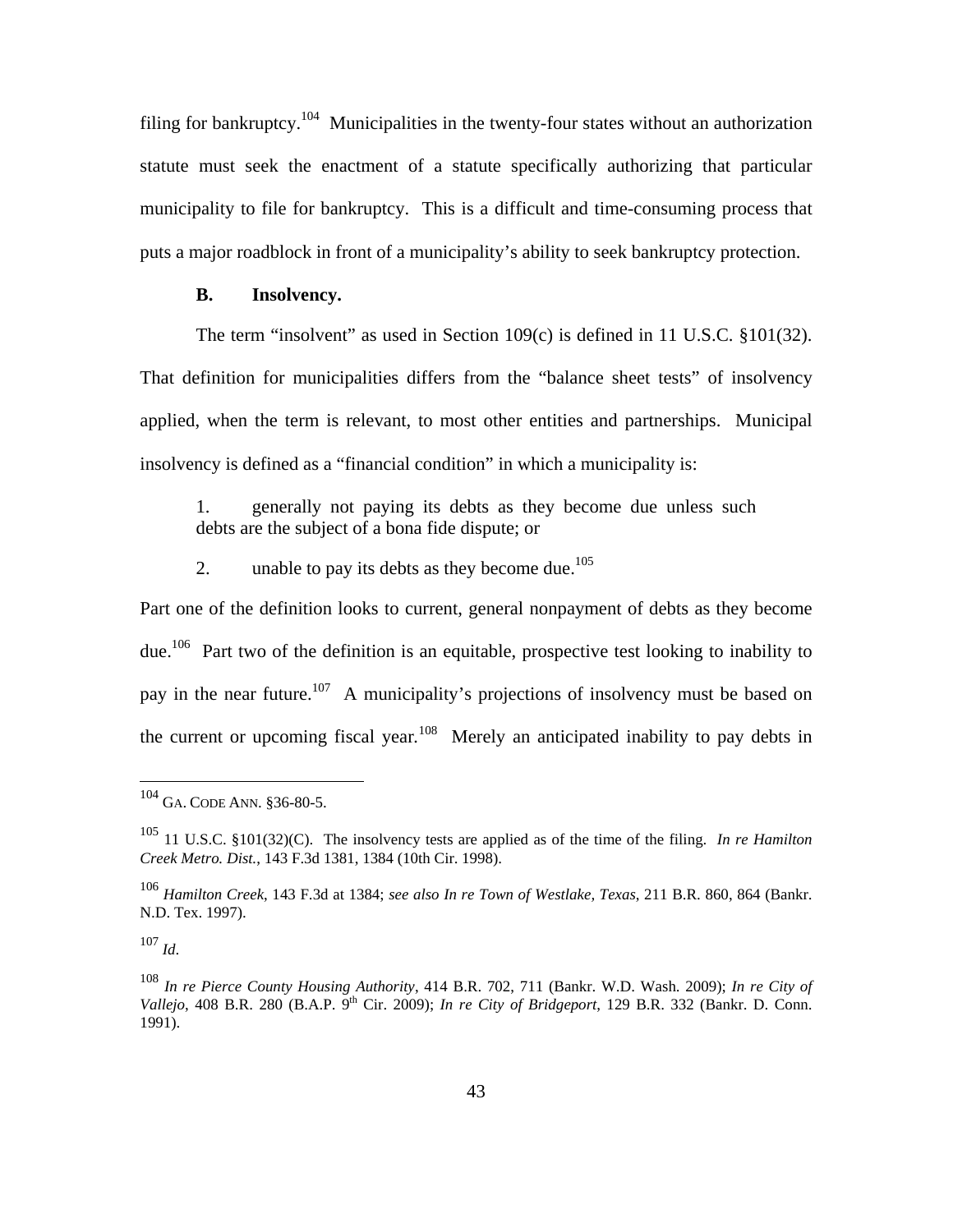later years does not satisfy the definition of insolvency. Furthermore, bankruptcy courts have found that a municipality does not meet the insolvency requirement if it is merely economically distressed or, although distressed, remains in a favorable cash position.<sup>109</sup> Upon the filing of an objection to a Chapter 9 petition, Section 921(c) provides that the municipality bears the burden to prove its insolvency.<sup>110</sup> Under both components of the definition, insolvency should be determined as of the petition date.<sup>111</sup>

## **C. Desire to Effect a Plan.**

A municipality must "desire to effect" a debt adjustment plan.<sup>112</sup> There is no specific test that a municipality must fulfill to satisfy this requirement.<sup>113</sup> This is essentially a good faith requirement—the municipality must demonstrate it wants to put a plan in place through Chapter 9. Having such a plan in place is not a precondition to filing. In determining whether this requirement is met, the bankruptcy court will not look "behind the petition" for an improper purpose.<sup>114</sup> Rather, it will look at the financial

<sup>109</sup> *In re Hamilton Creek Metro Dist.*, 143 F.3d 1381, 1386 (10th Cir. 1998); *In re City of Bridgeport*, 129 B.R. 332, 337 (Bankr. D.Conn.1991). *See also In re City of Vallejo*, 408 B.R. 280, 290-291 (B.A.P. 9th Cir.), analyzing funds available for municipal use where restrictions apply to use of certain funds.

<sup>110 11</sup> U.S.C. §109(c)(3). *See In re Valley Health Sys*., 383 B.R. 156, 161 (Bankr. C.D. Cal. 2008) ("The burden of establishing eligibility under § 109(c) is on the debtor.")

<sup>111</sup> *See In re Slocum Lake Drainage Dist. Of Lake City*, 336 B.R. 387, 391 (Bankr. N.D. Ill. 2006).

 $112$  11 U.S.C. §109(c)(4).

<sup>113</sup> *In re New York City Off-Truck Betting Corp*., 427 B.R. at 272; *In re City of Vallejo*, 408 B.R. 280, 295  $(B.A.P. 9<sup>th</sup> Cir. 2009).$ 

<sup>114</sup> *In re Sullivan County Reg'l Refuse Disposal Dist*., 165 B.R. 60, 81 (Bankr. D. N.H. 1994).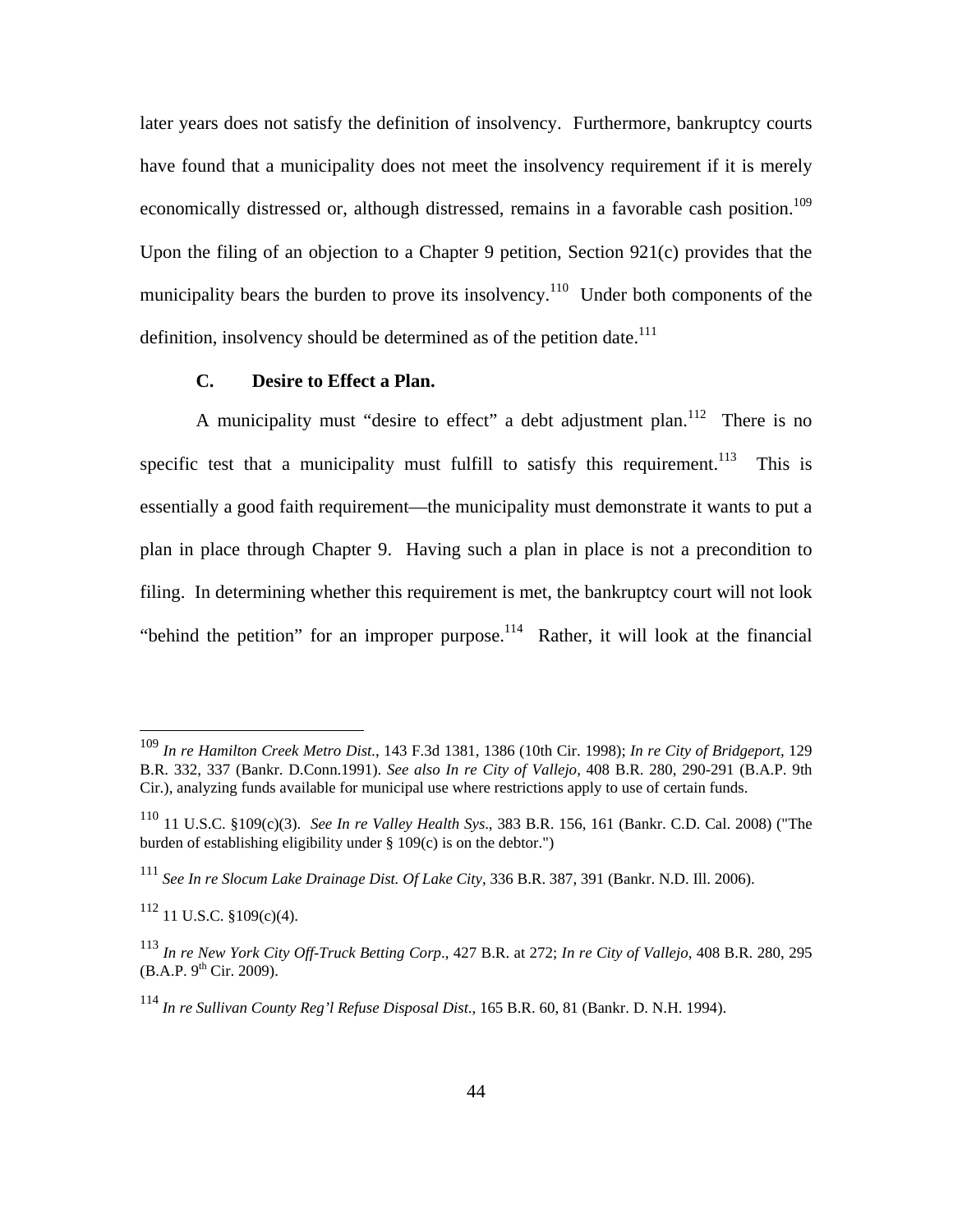situation of the debtor and whether the case serves the purpose of Chapter  $9$ .<sup>115</sup> A court will find that a municipality does not, in good faith, seek to adjust its debts if it filed only to "buy time or evade creditors."<sup>116</sup> Courts that have analyzed this requirement have held that a written declaration of the debtor stating its intent to affect a plan, combined with actual efforts to negotiate and prepare a plan, fulfill this requirement.<sup>117</sup>

# **D. Negotiation with Creditors; Impracticability.**

The municipality must show that it satisfies at least one of the "creditor negotiation" tests of Section  $109(c)(5)$ , which include requirements that the municipality has made efforts to negotiate with its creditors regarding the impairment of their claims or that such an effort is impracticable.<sup>118</sup> The purpose of this requirement is to show that the municipality has attempted to find ways to avoid filing for bankruptcy and that Chapter 9 is its last resort.<sup>119</sup> Courts have read this section in conjunction with the "desire to effect a plan" requirement to conclude that a municipality must actually engage in negotiations concerning the possible terms of the plan.<sup>120</sup> Nevertheless, " $[c]$ ourts agree

<sup>115</sup> *Id.*

<sup>116</sup> *See In re City of Vallejo*, 408 B.R. 280, 295 (9th Cir. B.A.P. 2009).

<sup>117</sup> *See e.g. In re Pierce County Housing Auth*., 414 B.R. 702, 710 (Bankr. W.D. Wash. 2009).

 $118$  11 U.S.C. §109(c)(5), (A) – (D).

<sup>119</sup> *Sullivan County*, 165 B.R. at 82.

<sup>120</sup> *In re Cottonwood Water and Sanitation Dist*., 138 B.R. 973, 975 (Dist. Colo. 1992); but cf. 2 Collier on Bankruptcy ¶109.04[3][(e)][ii] (To require that pre-filing negotiations include a proposed plan "is an overly restrictive view").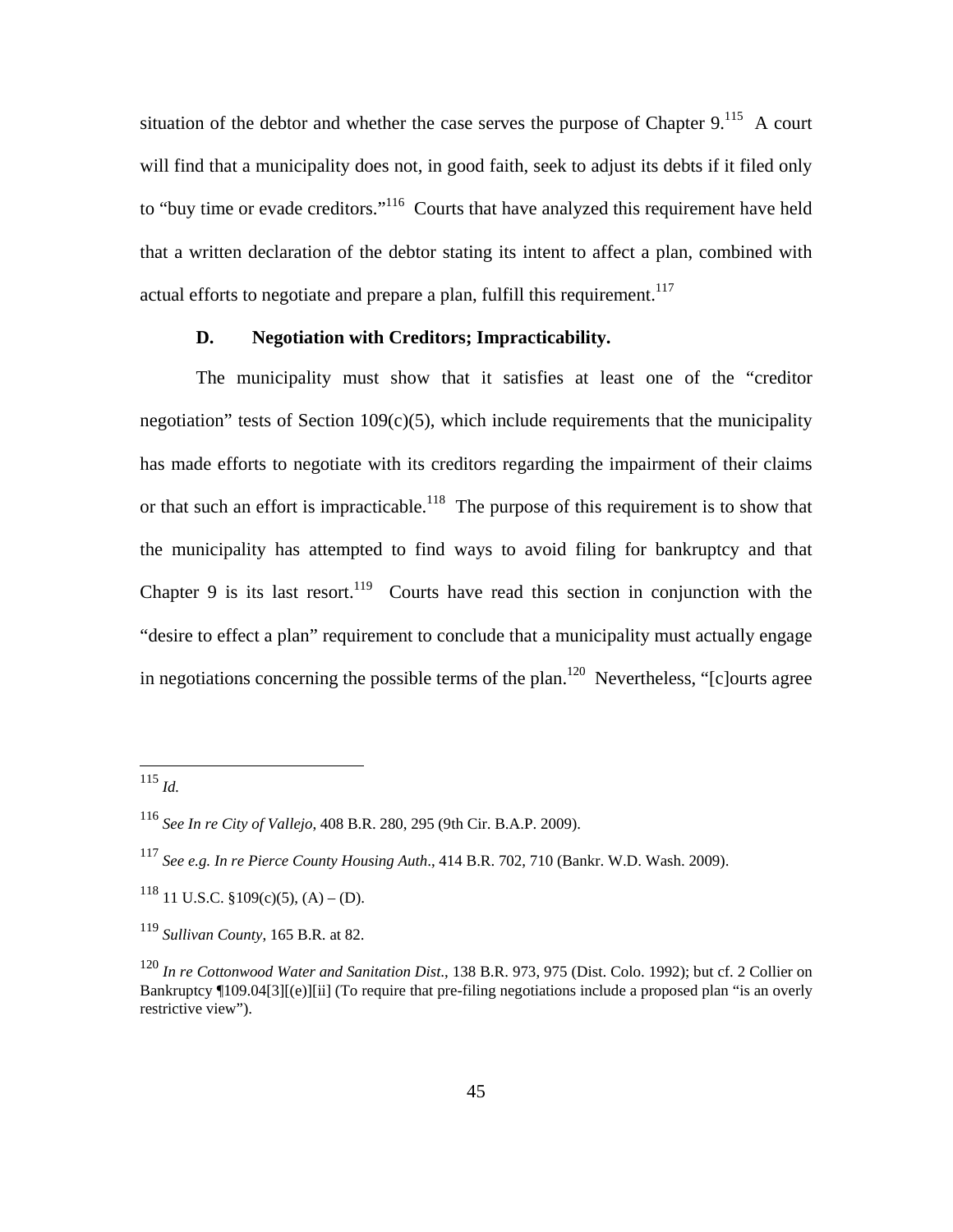$\dots$  that no formal complete plan is required for negotiations."<sup>121</sup> An outline, term sheet or similar writing is satisfactory.<sup>122</sup>

There are four alternative ways to satisfy these requirements of Section  $109(c)(5)$ . First, the debtor may obtain the agreement to a plan for adjustment from a majority of the creditors that the debt adjustment plan will impair.<sup>123</sup> Second, it may demonstrate that it attempted to negotiate terms of a plan with the creditors in good faith and was unable to reach an agreement.<sup>124</sup> When a municipality did not acknowledge all of its creditors and liabilities in its plan, never utilized its assessment powers, and failed to present a realistic repayment plan in a timely manner, this requirement was not met.<sup>125</sup> The mere presentation of a "take-it-or-leave-it" plan to creditors without discussing the material terms is insufficient to meet this requirement.<sup>126</sup> The municipality must express a willingness to compromise and make a good-faith effort to use available revenues to resolve its financial crisis.<sup>127</sup>

<sup>121</sup> *In re New York Off-Track Betting Corp*. 427 B.R. at 274 *quoting In re City of Vallejo*, 408 B.R. at 297.

<sup>122</sup> *See In re City of Vallejo*, 408 B.R. at 297 ("[W]e emphasize that while a complete plan is not required, some outline or term sheet of a plan which designates classes of creditors and their treatment is necessary").

 $123$  11 U.S.C.  $$109(c)(5)(A)$ .

 $124$  11 U.S.C. § 109(c)(5)(B).

<sup>125</sup> *Sullivan County*, 165 B.R. at 78.

<sup>126</sup> *In re Ellicott School Building Authority*, 150 B.R. 261, 266 (Dist. Colo. 1992).

<sup>127</sup> *Id.*; *Sullivan County*, 165 B.R. at 83.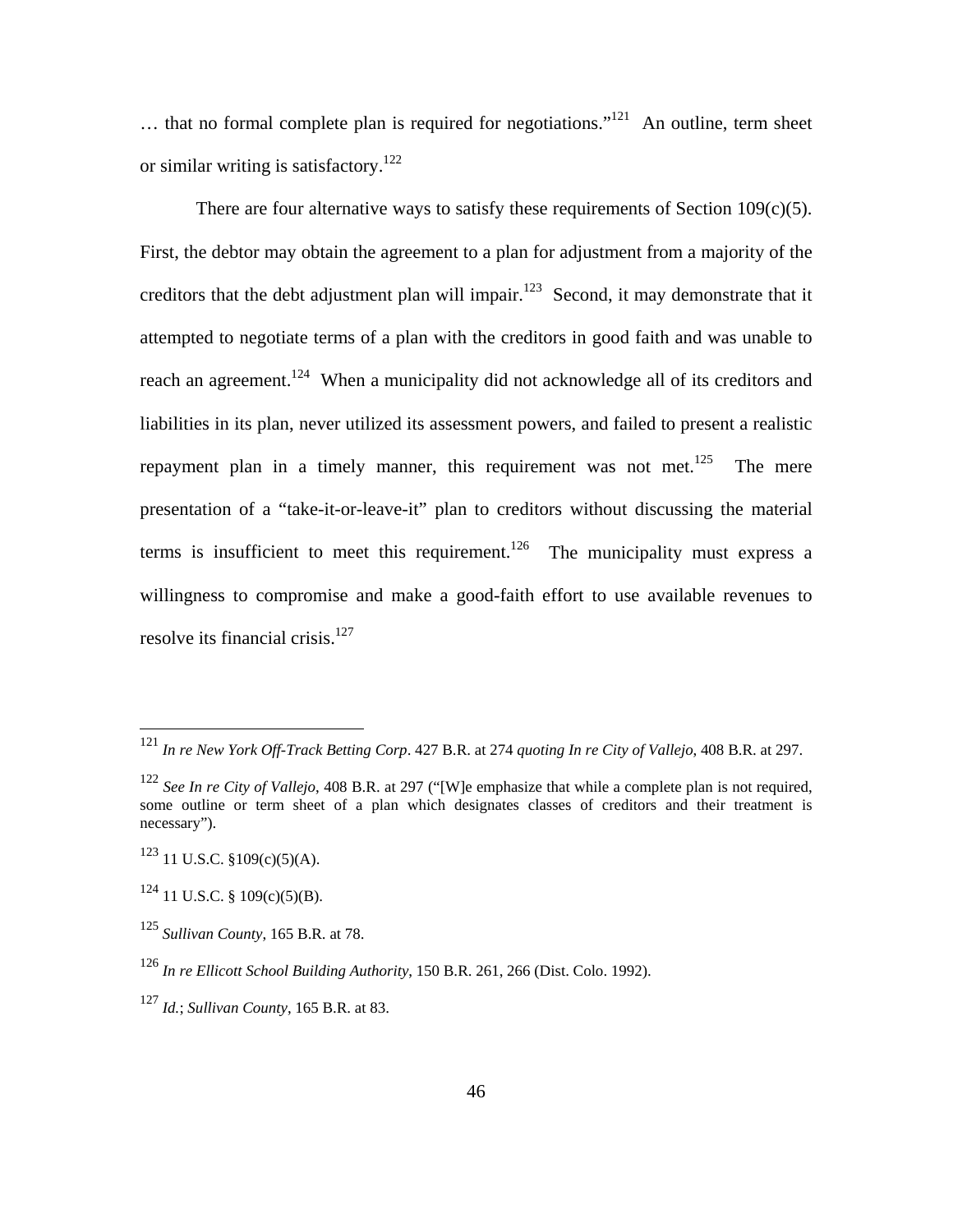Third, the municipality may demonstrate that negotiations are impracticable.<sup>128</sup> One way to prove this is by demonstrating that there are a large number of claimants and no practical way to negotiate with them individually or through a representative.<sup>129</sup> In *In re Villages at Castle Rock Metropolitan District No. 4*, for example, the debtor had four classes of bondholders but negotiated only with one class.<sup>130</sup> The court found that the "creditor negotiation" requirement was met because negotiating with all of the classes of bondholders would have been impracticable.<sup>131</sup>

Negotiations might also be impracticable because a municipality must act to preserve its assets.<sup>132</sup> In *In re County of Orange*, local agencies deposited their excess funds in the debtor county's treasury, which were commingled in an investment fund.<sup>133</sup> The fund had hundreds of participants and accounts.<sup>134</sup> The fund could not meet the lenders' demand for additional collateral. Liquidation of the lender's portfolio was threatened, thus prompting the Chapter 9 filing.<sup>135</sup> Negotiations were impracticable as

<sup>&</sup>lt;sup>128</sup> 11 U.S.C. §109(c)(5)(C). Impracticality of negotiations requires a fact-sensitive analysis that must be addressed on a case-by-case basis. *In re City of Vallejo*, 408 B.R. at 298.

<sup>129</sup> *In re City* of *Vallejo*, 408 B.R. at 297–98.

<sup>130</sup> *In re Villages at Castle Rock Metro Dist. No 4*, 145 B.R. 76, 85 (D. Colo. 1990).

<sup>131</sup> *Id*.

<sup>132</sup> *In re Valley Health Syst.*, 383 B.R. 156, 163 (Bankr. C.D. Cal. 2008).

<sup>133</sup> *In re County of Orange*, 183 B.R. 594, 607 (Bankr. C.D. Cal. 1995).

 $^{134}$  *Id.* at 608.

<sup>135</sup> *Id*.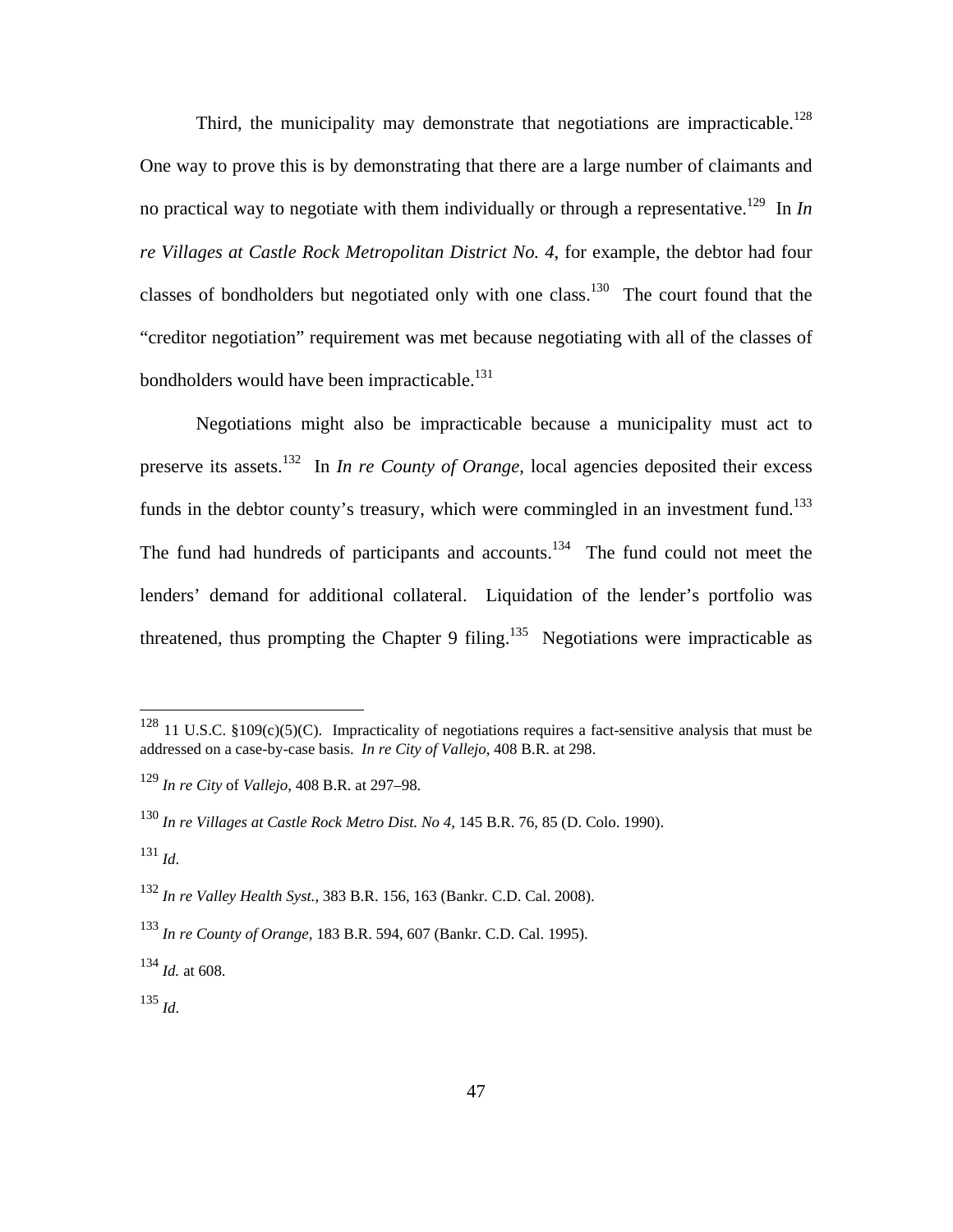the fund "had no time to enter into negotiations with its participants before acting to protect its portfolio assets."<sup>136</sup>

Finally, a municipality can satisfy the fifth requirement by proving a creditor may attempt to gain a transfer of assets that would be avoidable as a preference.<sup>137</sup> Such a situation may exist when a municipality demonstrates that a creditor is seeking a payment that would unfairly disadvantage other creditors. Examples include a demand for collateral or a setoff of funds. A municipality can file for Chapter 9 without negotiations to prevent this from occurring.

Not all municipalities will meet the eligibility requirements for a Chapter 9 debtor. In extreme instances, it has taken a year or more for a municipality to establish it is eligible for Chapter  $9.138$  Other cases have only taken a few months.<sup>139</sup> If a creditor objects to the filing, the municipality bears the burden of proving it is eligible by a preponderance of the evidence.<sup>140</sup> In making this determination, the court should

<sup>136</sup> *Id*.

 $137$  11 U.S.C. §109(c)(5)(D).

<sup>138</sup> *Vallejo, supra; Hamilton Creek, supra*.

<sup>139</sup> *Valley Health Syst., supra; In re New York City Off-Track Betting Corporation*, [Case No. 09-17121] (Bankr. S.D. N.Y. 2010); *City of Bridgeport, supra*.

<sup>140</sup> *See Valley Health Syst.*, 383 B.R. at 161; *Vallejo*, 408 B.R. at 289, 289 n.14; *Sullivan County*, 165 B.R. at 75.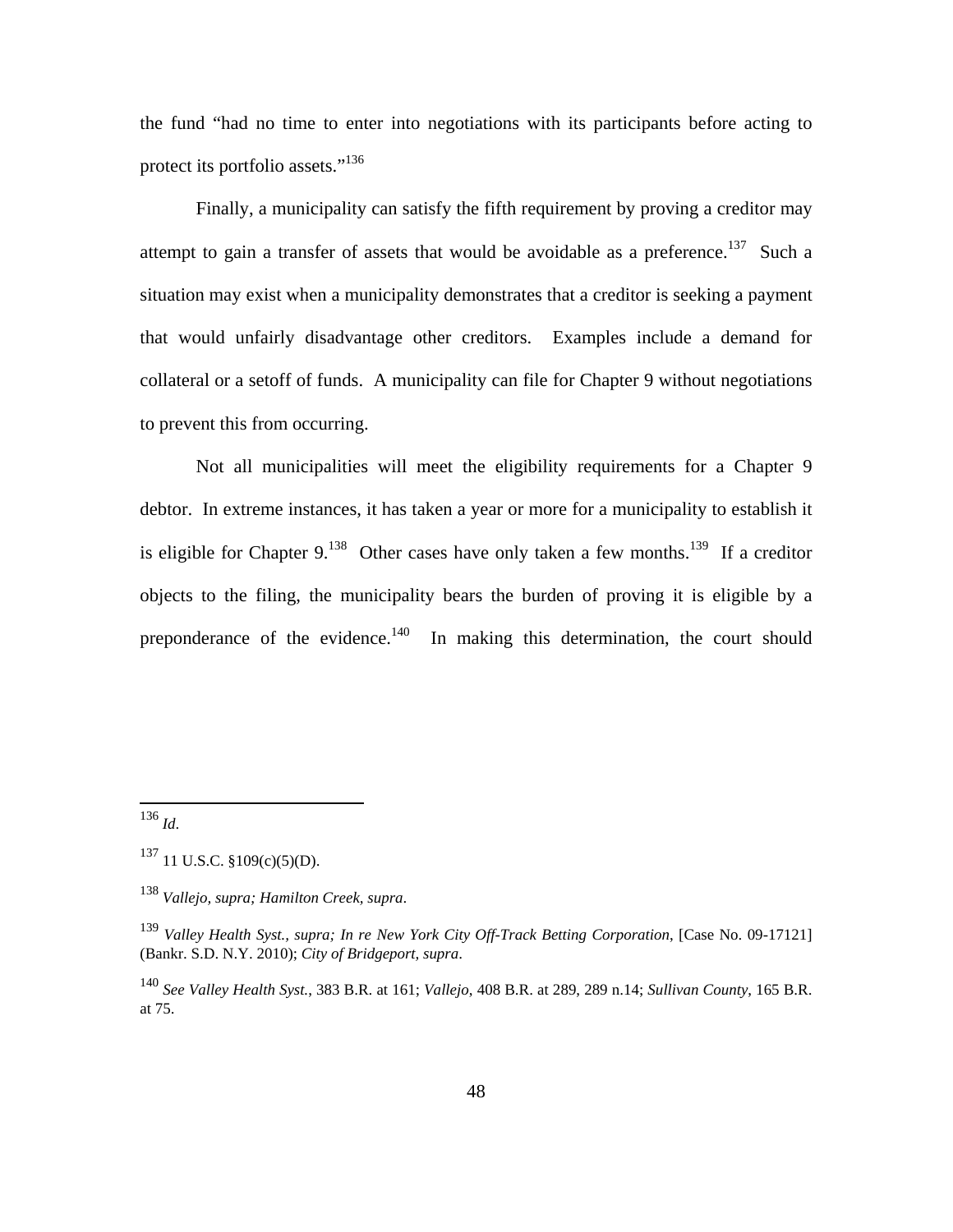"provide access to relief in furtherance of the Code's underlying policies."<sup>141</sup> If the court concludes that the filer is ineligible, it must dismiss the case.<sup>142</sup>

A case may also be dismissed if the petition is not filed in good faith, so the municipality should be prepared to prove it filed the petition in good faith, apart from the good faith negotiation component of the eligibility requirements.<sup>143</sup> The "good faith" requirement for a municipality's petition is not defined by the Code and there is no Legislative history for Section  $921(c)$  on this issue.<sup>144</sup>

<sup>141</sup> *Vallejo*, 408 B.R. at 289 (quoting *Valley Health Sys.*, 383 B.R. at 161).

<sup>142</sup> *See County of Orange*, 183 B.R at 599.

<sup>143 11</sup> U.S.C. § 921(c). Dismissal for lack of good faith is permissive, but not mandatory. *In re Pierce County*, 414 B.R. at 714. Chapter 9 is the only chapter of the Code that expressly imposes a good faith requirement for the filing of a petition.

<sup>144</sup> *In re County of Orange*, 183 B.R. at 608.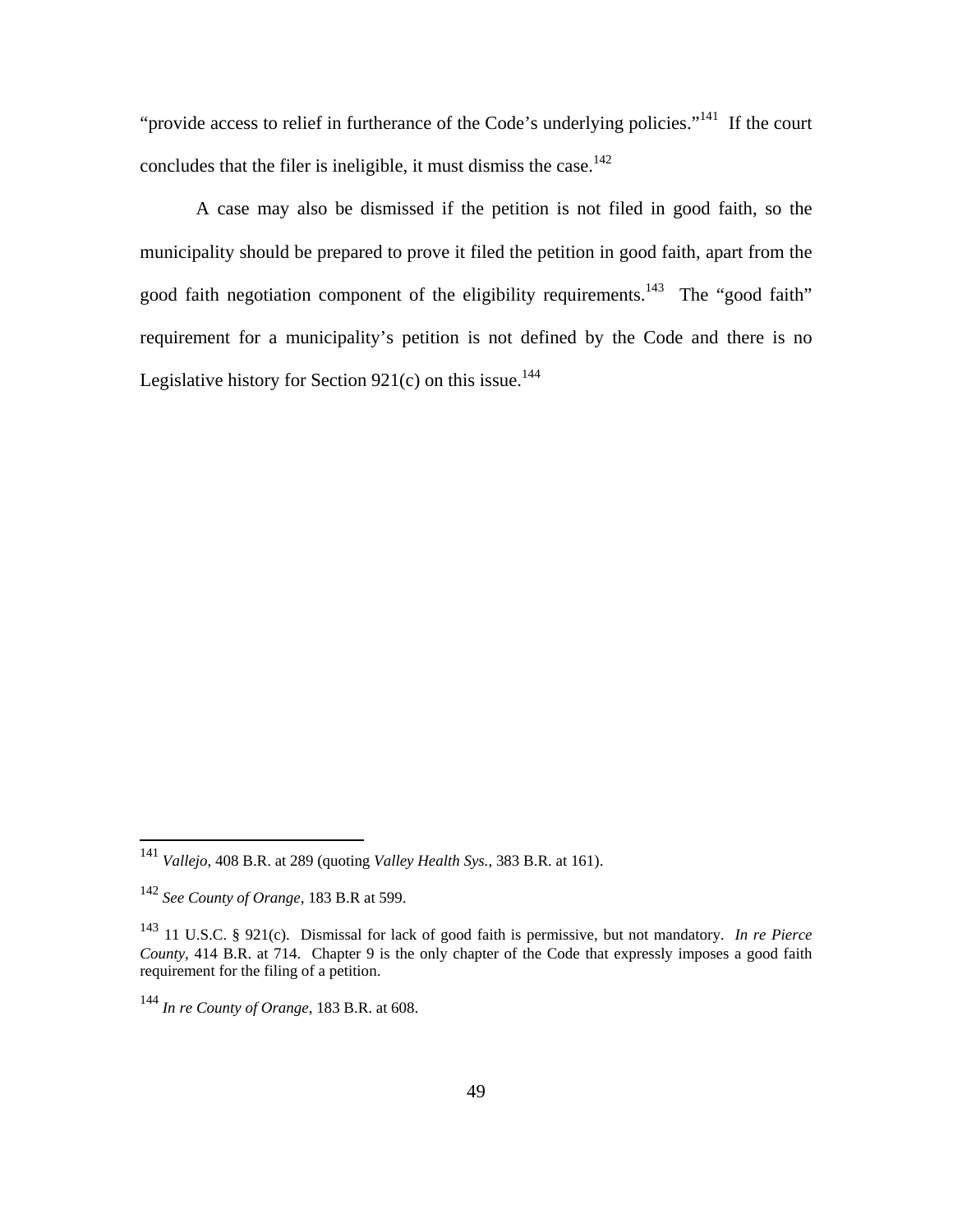#### **CHAPTER 4**

## **THE BOND ISSUE IN CHAPTER 9**

#### **I. GENERAL OBLIGATION BONDS VERSUS REVENUE BONDS**

As all public finance practitioners appreciate, there are significant differences between general obligation bonds and revenue bonds.<sup>145</sup> This distinction continues, and may be magnified, in a Chapter 9 case. Although it may seem elementary to many readers, we will review some of the basic concepts of public finance as prologue to the treatment of municipal bonds in a Chapter 9 case. General obligation bonds (GOs) are backed by the general taxing abilities of the issuer, rather than the dedication of a particular revenue stream, and are supported by the "full faith and credit" of the issuer. Accordingly, the risk of default by the issuer of GOs is generally perceived by the capital markets to be low. Since taxing authority is central to the payment of general obligation bonds, the issuers are generally states, counties or cities.

Revenue bonds are payable exclusively from a specific revenue source. Accordingly, revenue bonds are particularly appropriate to finance the construction or expansion of revenue producing public works projects such as public utilities, airports and toll roads. These revenue sources are generally pledged as security for the payment of the revenue bonds.

 $145$  For a general discussion of the differences in general obligation bonds and revenue bonds in Chapter 9, *see* David L. Dubrow, *Chapter 9 of the Bankruptcy Code: A Viable Option for Municipalities in Financial Crisis?*, 24 Urb. Law. 539, 569 (Summer 1992).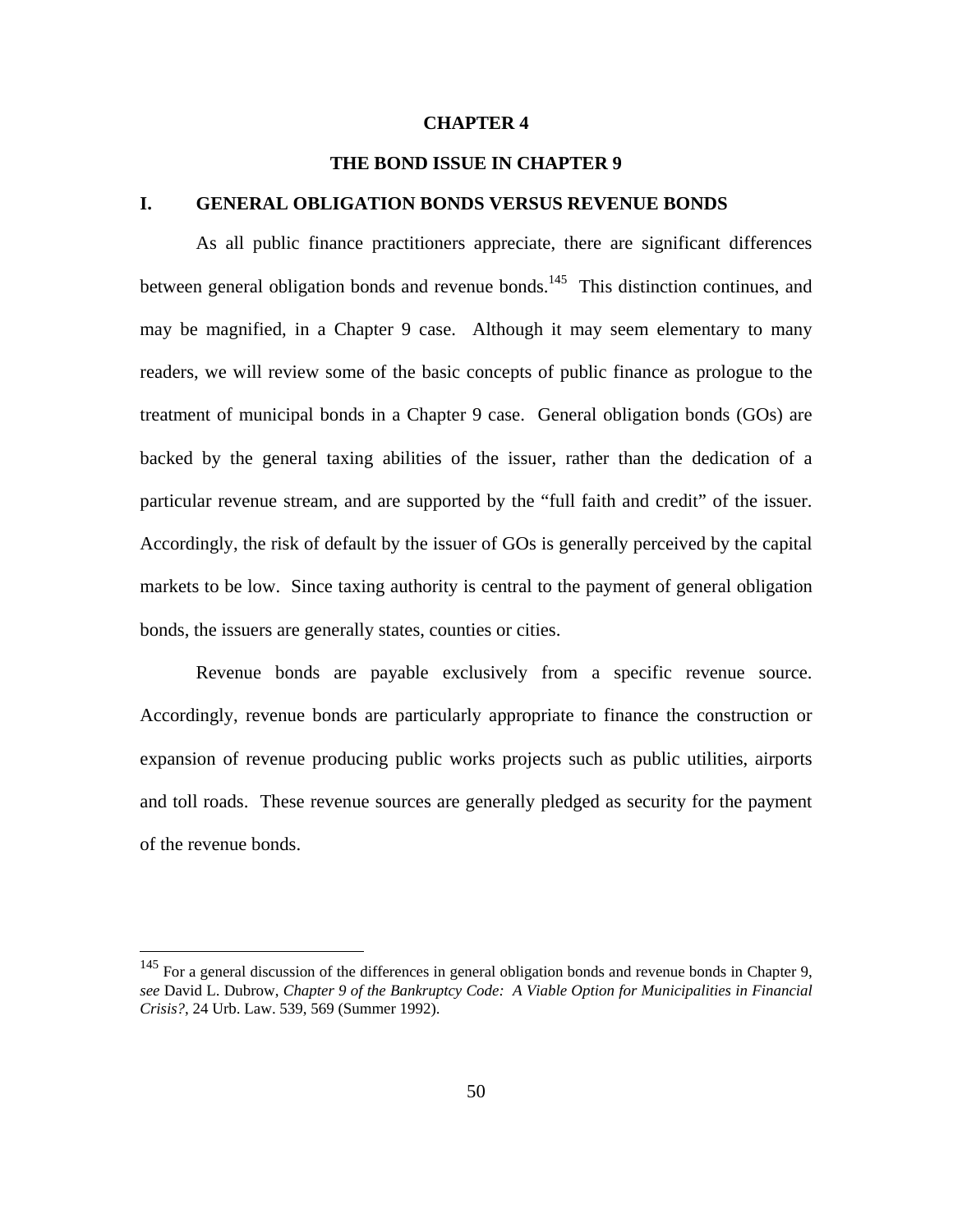Since revenue bonds are not supported by the taxing powers of an issuer as are general obligation bonds, revenue bonds are deemed to have a greater risk of default. Upon such a default, the bondholders have no claim upon the non-pledged revenues or assets. Revenue bonds are therefore often rated lower than GOs and customarily have a higher interest rate.

Contrary to the norms of the capital markets, a Chapter 9 bankruptcy case of an issuer is a situation in which revenue bonds, as secured obligations, often receive treatment that is superior to the treatment afforded to GOs, which are unsecured debt. This inversion of credit quality expectations is discussed in greater detail below.

Similarly, in certain situations, industrial development revenue bonds, or IDBs, may be issued by a governmental agency on behalf of a private sector business for the construction of factories and the acquisition of equipment. IDBs may be secured by the company's real estate, improvements and equipment, as well as certain credit enhancements such as a letter of credit.

### **II. THE BOND DOCUMENTS**

The mass of documents produced by bond lawyers is legendary among attorneys, underwriters and the other participants in the bond issuance process. Of great importance in Chapter 9 cases are those documents that describe the obligations of the issuers to bondholders, the collateral, if any, that secures those obligations, and the powers and remedies afforded to bondholders should the issuer default.

The bond resolution, or indenture, includes many of the terms of the contract between the issuer of the bonds and the bondholders. The indenture prescribes, among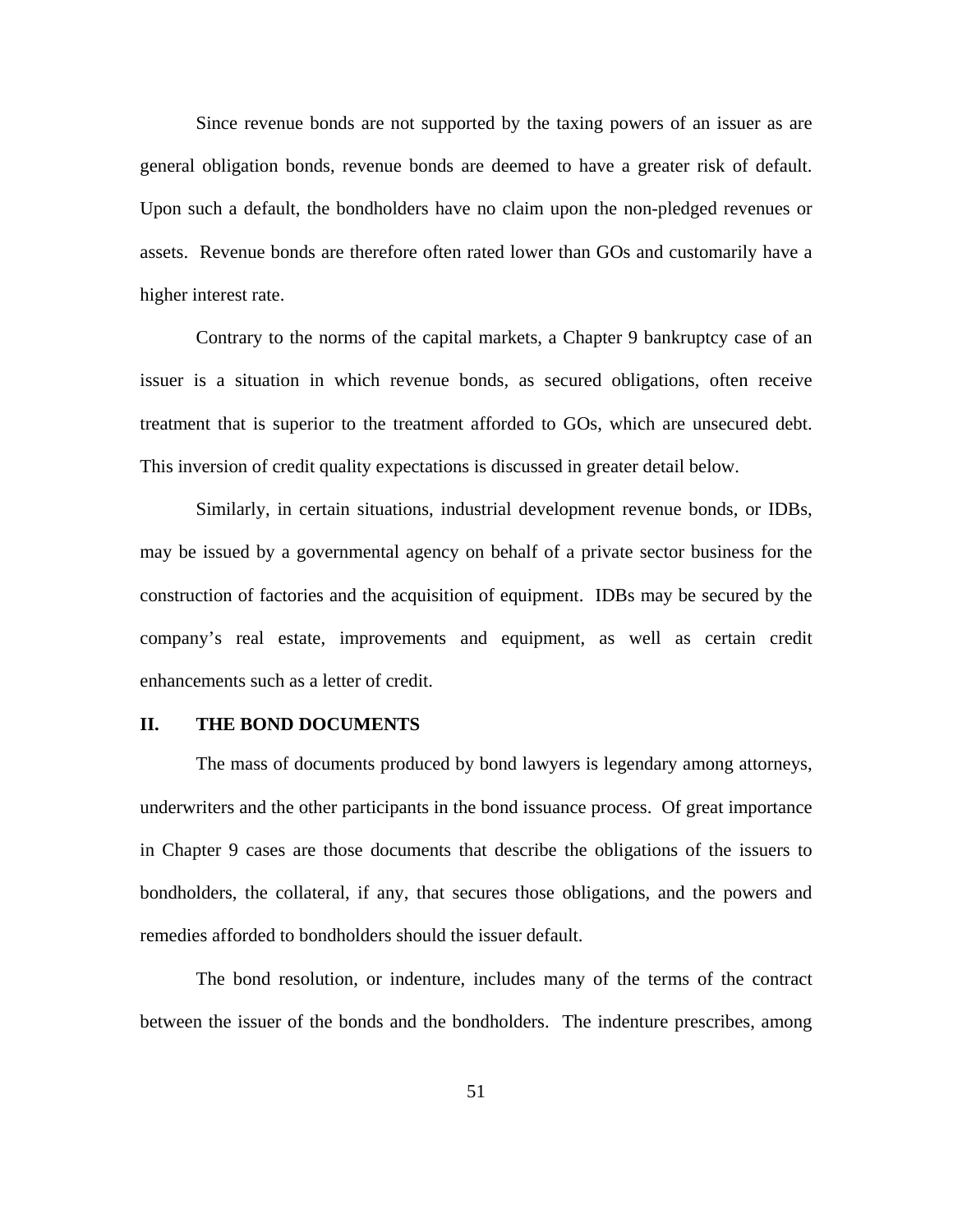other things, the form of the bonds, the rates of interest, the security for the bonds, the times for payment and the terms of any applicable calls or conversions.

In most municipal bond issues, the interest of the bondholders is represented by a trustee who administers the funds and property that are subject to the indenture. The parties to the indenture are the issuer and the trustee. The indenture contains provisions that grant to the trustee certain powers to enforce the indenture terms on behalf of the bondholders. The "prudent man" standard is the generally recognized standard of care for indenture trustees once a default has occurred or is anticipated; prior to such an occurrence, the indenture trustee's duties are generally governed by the detailed provisions in the indenture.<sup>146</sup> Most indentures include provisions which permit bondholders to compel the trustee to take certain actions, and in particular circumstances, to remove the trustee.

Another document that should be carefully considered in a Chapter 9 case is the authorizing resolution. This term encompasses certain resolutions of the issuer which include, among other things, a description of the nature of the bond (e.g. GO or special revenue), the issuer's duties to bondholders and the bondholders' rights with respect to the security for the bonds, if any. These documents also set forth the issuer's authorization to issue and sell the bonds. In some jurisdictions, these terms and issuer authorization are addressed in a bond ordinance rather than a resolution.

<u>.</u>

<sup>146</sup> *See generally*, Schwarcz, *Bond Defaults and the Dilemma of the Indenture Trustee*, 59:4 Ala. L. Rev. 1037 (2008).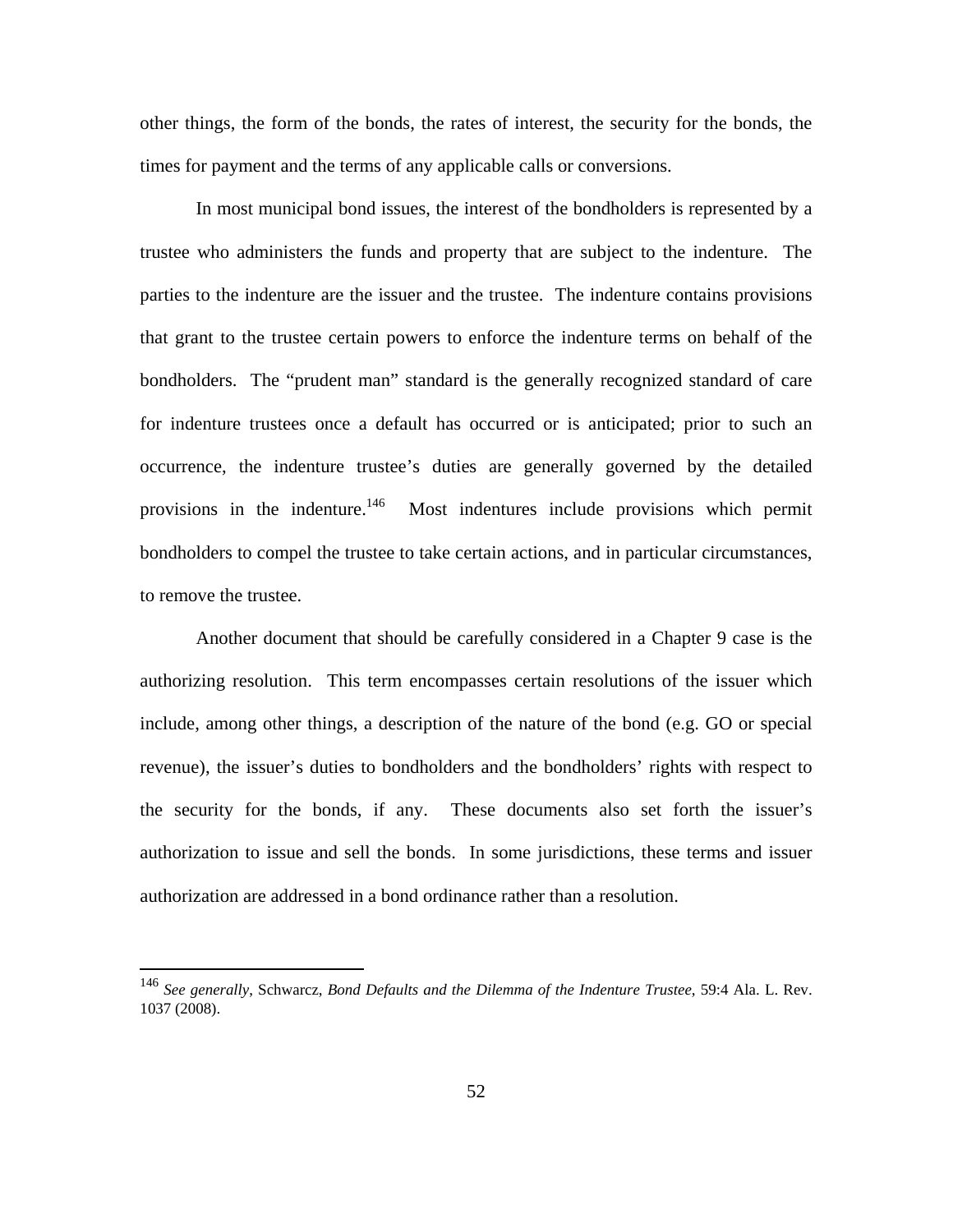# **III. PAYMENT CONSIDERATIONS IN CHAPTER 9**

## **A. Revenue Pledges**

Bonds secured by "special revenues" (as defined by the Bankruptcy Code)<sup>147</sup> receive favorable treatment in Chapter 9 cases because they continue to be secured by the liens established at the outset of the bond transaction.<sup>148</sup> Section 902(2) of the Bankruptcy Code defines special revenues as revenues derived from (1) the operation or ownership of transportation or utility projects, (2) special excise taxes, (3) incremental taxes attributable to a special project, (4) certain municipal functions and (5) taxes levied to finance a specific project.<sup>149</sup> Section 928(a) specifically provides that special revenues received by a municipal debtor after the commencement of a Chapter 9 case remain subject to a prepetition pledge.<sup>150</sup> This is a significant exception to Section 552(a) which exempts post-petition property from pre-petition liens, notwithstanding an after-acquired property provision in the grant of the security interest. Another advantage to the holders of revenue bonds is that Section 922 provides that the automatic stay imposed by Section

 $\overline{a}$ 

<sup>150</sup> *See In re County of Orange*, 179 B.R. 185 (Bankr. C.D. Cal. 1995) where the court reasoned as follows:

Prior to 1988, when a municipality filed Chapter 9, a risk existed that §552(a) could strip revenue bondholders of their liens on post-petition property of the debtor. Code §928 was enacted to remedy this problem by making §552(a) inapplicable to revenue bonds. Section 928 was narrowly crafted to apply only to special revenue bonds. Congress could have made §928 applicable to all municipal bonds, but it chose to limit its application.

179 B.R. at 191-92 (footnotes omitted).

 $147$  11 U.S.C. §902(2).

<sup>148 11</sup> U.S.C. §928.

 $149$  11 U.S.C. §902(2).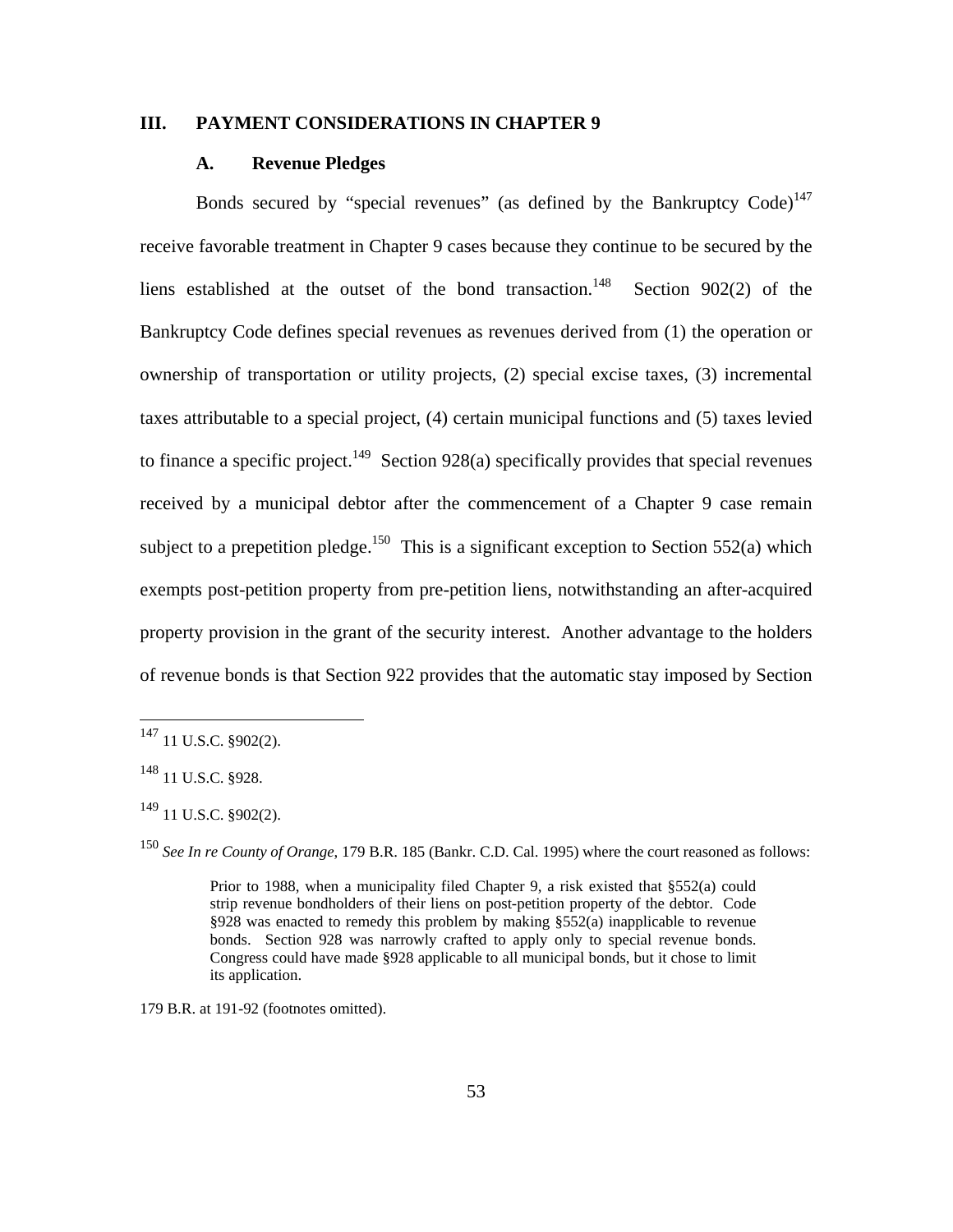362(a) does not stay the application of pledged revenues to the payment of the bond indebtedness.151 But while pledged revenues held or received by an indenture trustee can continue to be applied by the trustee to pay down bond debt without court approval, a municipal debtor, absent a court order, is not required by the Code to turn over special revenues to the trustee during the chapter 9 case despite the retention of the trustee's security interest in such revenues. Nevertheless, if a municipal debtor chooses to turn over special revenues (which, in some cases, may help facilitate the debtors' ultimate exit from bankruptcy and future access to the capital markets), it can do so without first obtaining court approval or notifying other creditors. Similarly, a municipality may elect to pay unsecured debt, including GOs after the commencement of the Chapter 9 without first obtaining court approval.

## **B. Gross Pledge versus Net Pledge**

 $\overline{a}$ 

The revenues pledged as security for revenue bonds may be subject to either a gross pledge or a net pledge. A gross pledge in an indenture requires the issuer to first apply revenues to the bond issue debt service costs. Once the pledged revenues are used for that purpose, operating costs may be paid from the balance. Conversely, a net pledge allows the issuer to first pay operating expenses from the projects receipts prior to any payment for the benefit of bondholders. However, this distinction is of little consequence in the Chapter 9 of the issuer since Section 928(b) provides that a lien on special revenues

<sup>&</sup>lt;sup>151</sup> 11 U.S.C. §922(d) provides: "Notwithstanding section 362 of this title and subsection (a) of this section, a petition filed under this chapter does not operate as a stay of application of pledged special revenues in a manner consistent with section 927 of this title to payment of indebtedness secured by such revenues."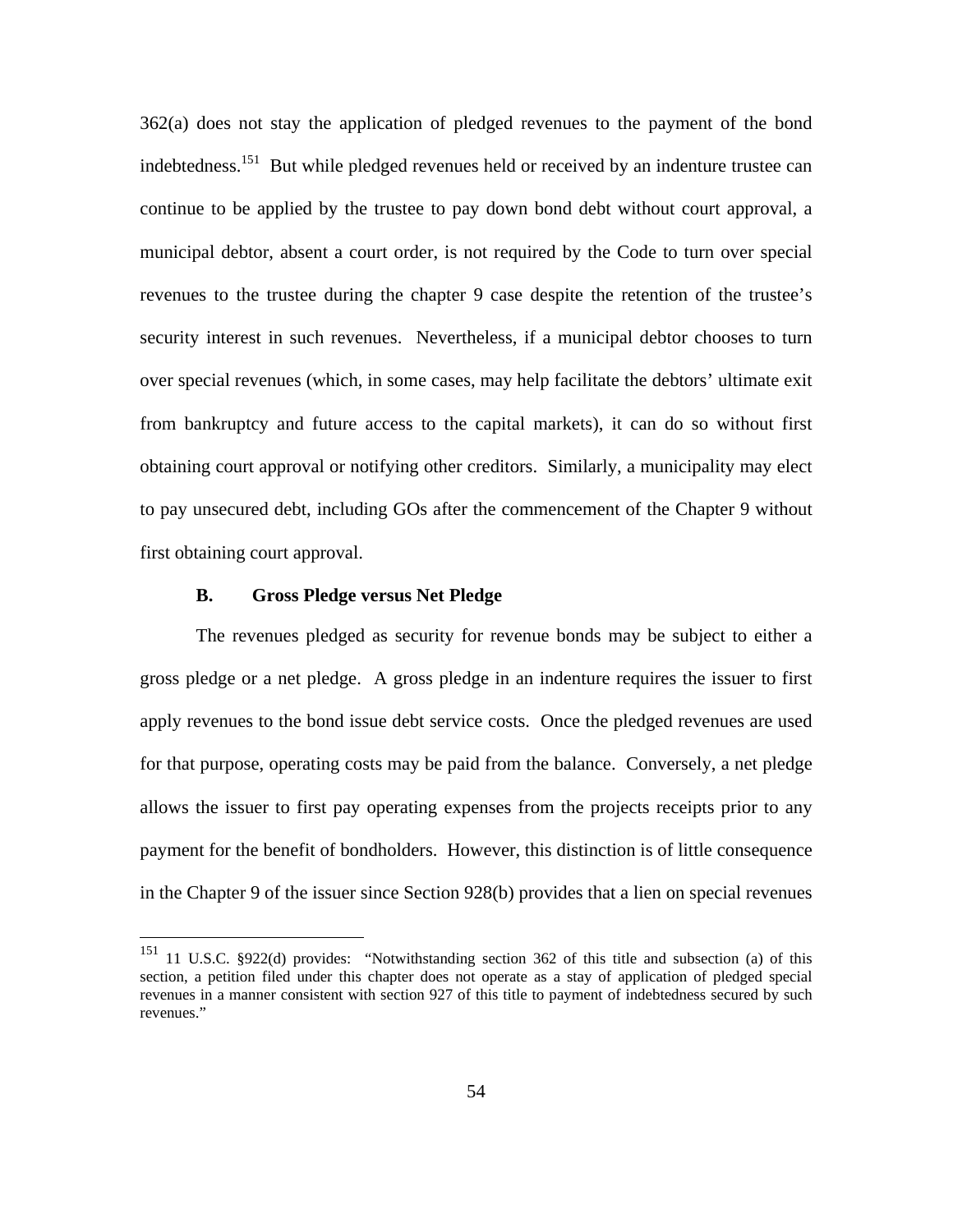is subject to the payment of operating expenses, even if the revenues are subject to a gross pledge.152

## **C. Preference Exception**

 $\overline{a}$ 

Section 926(b) provides that a transfer of property of the debtor to or for the benefit of a bondholder on account of a bond (either GO and revenue) is not subject to avoidance as a preference pursuant to Section  $547<sup>153</sup>$  Bondholders therefore are generally exempt from the threat of preference liability with respect to pre-petition payments on account of bonds.

## **D. Preservation of Nonrecourse Status.**

Section 927 suspends the operation of Section 1111(b) and prevents the creation of a recourse claim by the holders of revenue bonds should the dedicated revenues prove to be insufficient.<sup>154</sup> Thus revenue bonds will remain nonrecourse obligations throughout a Chapter 9 case. In the absence of Section 927, it might be possible for a revenue bond issue to become a general obligation bond issue, raising major issues with respect to debt limitations and authority to incur a general obligations debt under state law.

<sup>&</sup>lt;sup>152</sup> "Any such lien on special revenues, other than municipal betterment assessments, derived from a project or system shall be subject to the necessary operating expenses of such project or systems, as the case may be." 11 U.S.C. §928(b).

<sup>&</sup>lt;sup>153</sup> "A transfer of property of the debtor to or for the benefit of any holder of a bond or note, on account of such bond or note, may not be avoided under 547 of this title." 11 U.S.C. §926(b).

<sup>&</sup>lt;sup>154</sup> "The holder of a claim payable solely from special revenues of the debtor under applicable nonbankruptcy law shall not be treated as having recourse against the debtor on account of such claim pursuant to section 1111(b) of this title." 11 U.S.C. §927.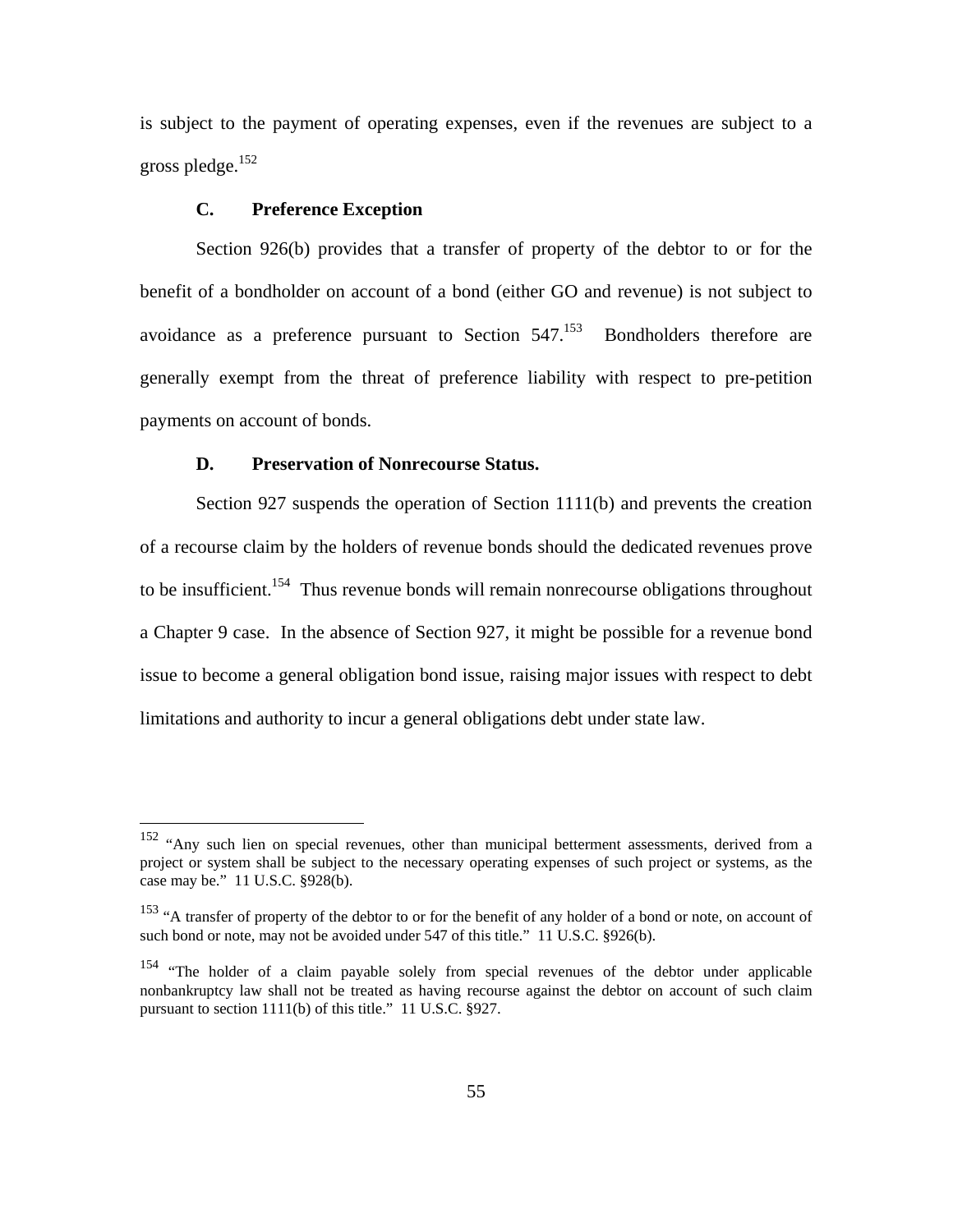# **E. Automatic Stay Exception.**

As addressed hereafter in greater detail,<sup>155</sup> the filing of a Chapter 9 petition results immediately in the imposition of a stay against most actions against the municipality and its properties. Nevertheless, a Chapter 9 petition does not stay the application of special revenue that are pledged as security.<sup>156</sup> This exception is subject to the provision made in Section 928(b) for the payment of necessary operating expenses.

<sup>155</sup> *See* Chapter 5, Section VII, *infra*.

<sup>156 11</sup> U.S.C. §922(d).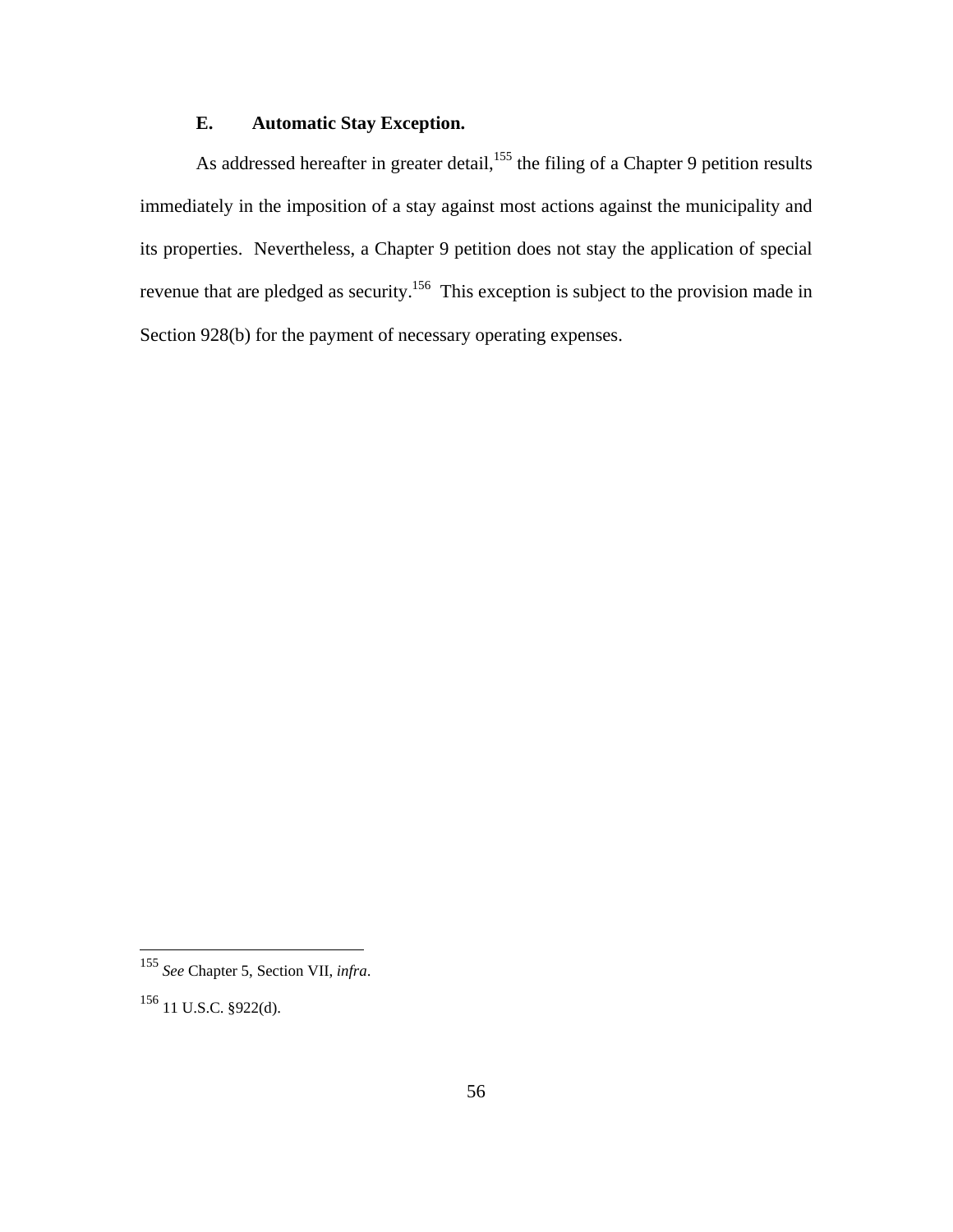#### **CHAPTER 5**

# **COMMENCEMENT OF THE CHAPTER 9 CASE AND PRE-CONFIRMATION CONSIDERATIONS**

Because the eligibility requirements of 11 U.S.C. §109 require a prospective Chapter 9 debtor to have either (i) obtained the agreement of a majority in amount of the creditors of each class, or (ii) negotiated in good faith with creditors and failed to obtain an agreement of creditors holding a majority in amount of each class, or (iii) determined that negotiation with creditors is impracticable, or (iv) reasonably believed that a creditor may attempt to obtain a transfer that is avoidable under §547, it is likely that the timing of filing a Chapter 9 petition will be tied to the municipality's inability to achieve a consensual restructuring of its debt, or to a sudden event affecting the municipality's cash flow (as in the *Orange County* case) and the need to obtain some of the protections of bankruptcy (e.g., the automatic stay) pending confirmation of a Chapter 9 plan.

# **I. PROCEDURAL REQUIREMENTS FOR FILING**

<u>.</u>

Assuming that the issuer is a "municipality" for purposes of the Code, the Chapter 9 case is commenced by filing a short petition, a list of the creditors holding the 20 largest unsecured claims, and the filing fee.<sup>157</sup> While the official bankruptcy forms do not designate a particular format for a Chapter 9 petition other than the general short form petition used for all chapters, the magnitude of a Chapter 9 filing, coupled with some of the fact-specific eligibility requirements of Section 109(c) of the Bankruptcy Code, make

<sup>&</sup>lt;sup>157</sup> 11 U.S.C. §§301, 901; Fed. R. Bankr. P. 1007(d). The amount of the filing fee is the same as that for Chapter 11 cases. 28 U.S.C. §1930(a)(2).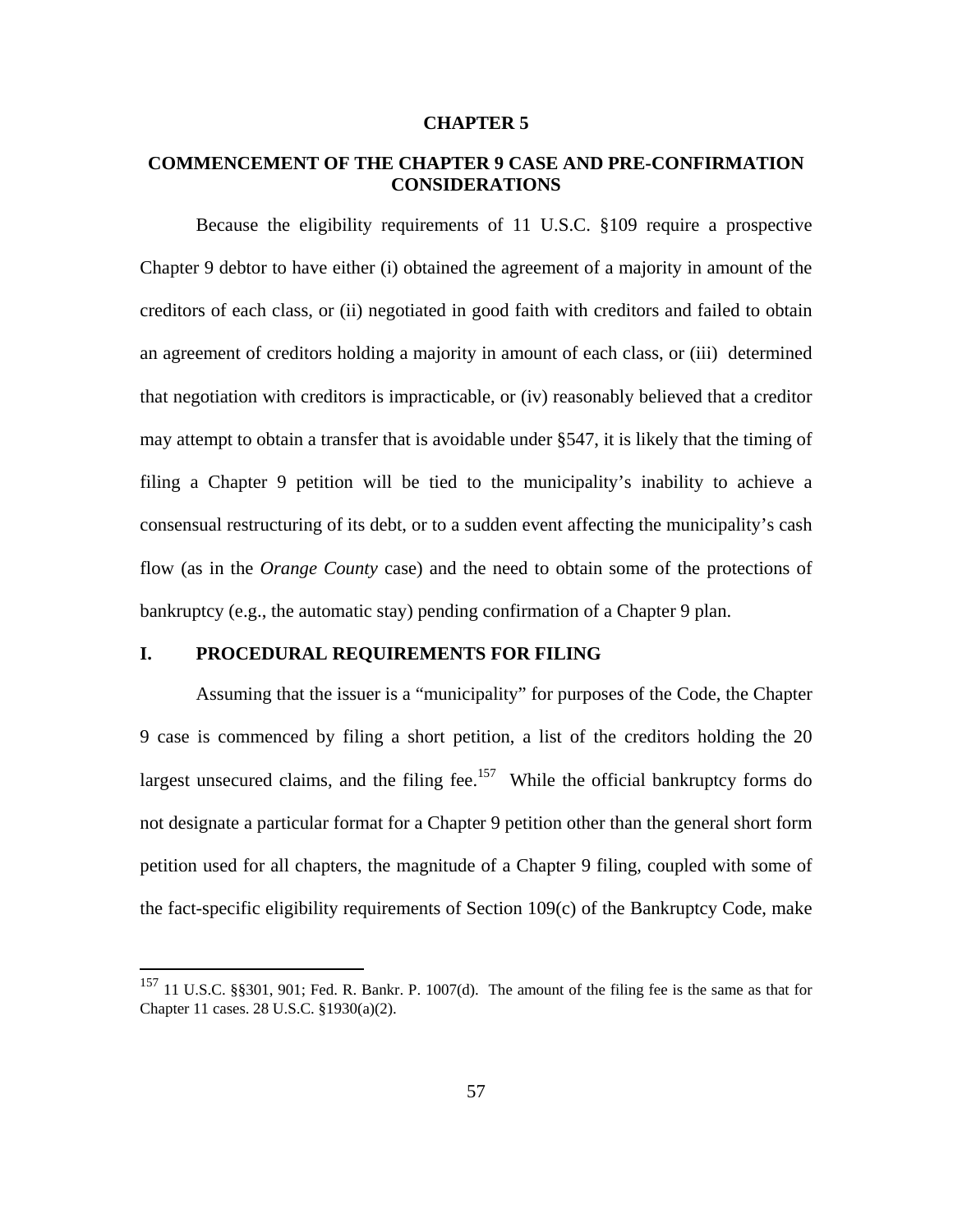it prudent for the Chapter 9 debtor to supplement the official form with pleadings and/or affidavits which establish the eligibility of the municipality to file for Chapter 9.

Proper authorization from the municipality's governing legislative body which authorizes the municipality, and its governing officers, to commence a petition of course must be obtained prior to filing the petition. In the event a Chapter 9 debtor is an unincorporated tax or special assessment district that does not have its own officials, a Chapter 9 case may still be filed by the district's governing authority or board or body having authority to levy taxes or assessments to meet the obligations of such district.<sup>158</sup> Chapter 9 anticipates that the bankruptcy court will consider eligibility issues for a municipal debtor "before" an order for relief is entered, in contrast to the usual result under Section 301 of the Code, where the filing of a voluntary petition operates immediately as an order for relief.<sup>159</sup>

Unlike a Chapter 11 debtor that is required to file detailed schedules itemizing the debtor's assets and liabilities, a Chapter 9 debtor need only file a list of creditors (or schedule of liabilities) and designate whether a creditor's claim is disputed, contingent, or unliquidated, and a list of the twenty largest unsecured creditors, exclusive of insiders.<sup>160</sup> The creditor list shall be filed within such time as the court fixes.<sup>161</sup> The schedule of

 $158$  11 U.S.C. §921(a).

<sup>159 11</sup> U.S.C. §921(d).

 $160$  11 U.S.C. §924; Fed. R. Bankr. P. 1007 (a), (d). For a Chapter 9 debtor, the term "insider" includes an elected official or relative of an elected official. 11 U.S.C. §101(31)(d). "Municipality" is defined as a "political subdivision or public agency or instrumentality of a State." 11 U.S.C. §101(40).

<sup>161</sup> Fed. R. Bankr. P. 1007(e).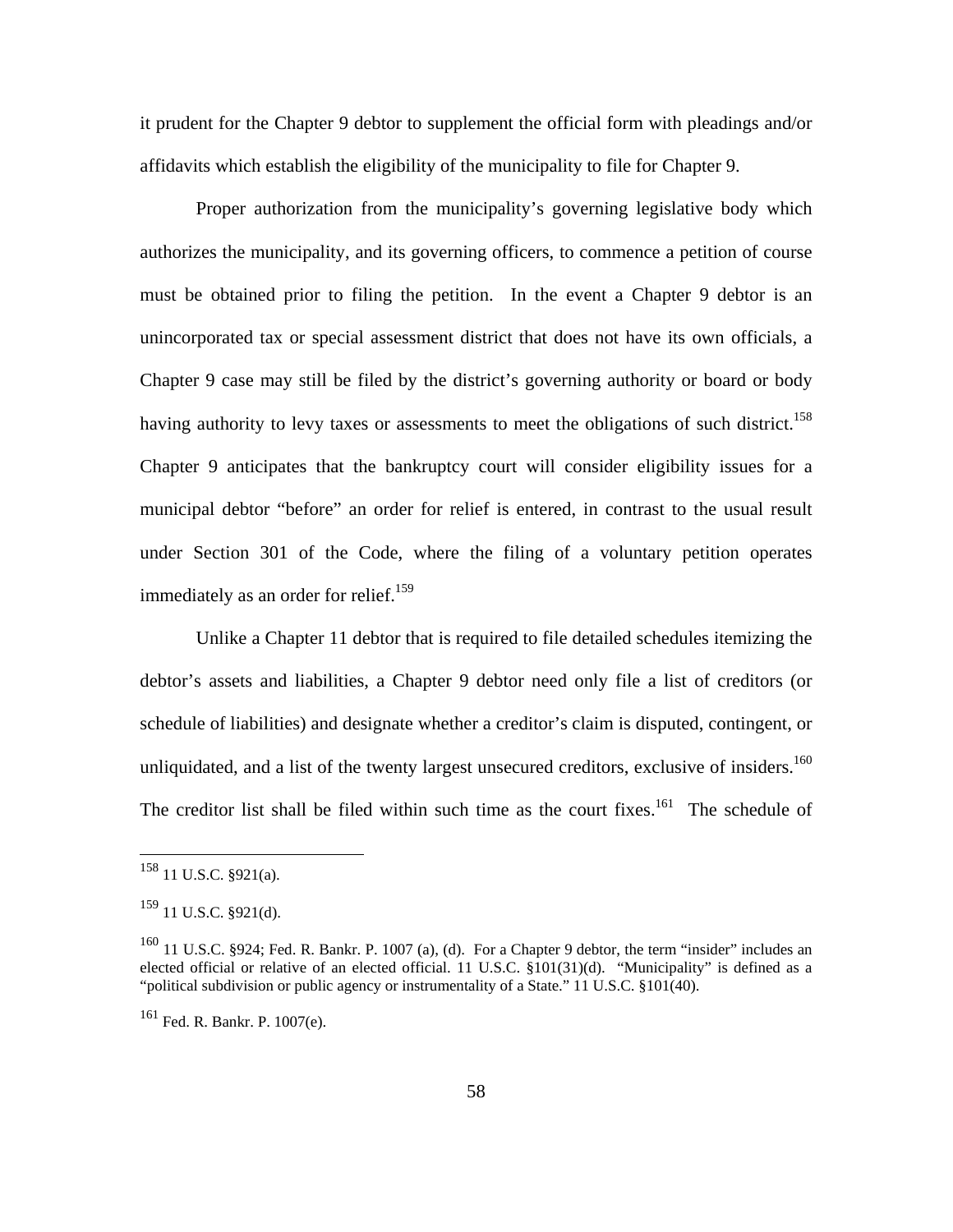liabilities constitutes prima facie evidence of the validity and amount of each claim included therein, other than claims scheduled as disputed, contingent or unliquidated.<sup>162</sup> If a claim is not scheduled or is scheduled as disputed, contingent or unliquidated, a proof of claim must be filed within such time limit as the court may fix.<sup>163</sup> If a proof of claim is filed, it supersedes the listing for that creditor in the municipality's schedules and shall be deemed allowed unless there is an objection to the claim.<sup>164</sup> A creditor whose claim is not listed in the schedule of liabilities but which otherwise has knowledge of the case may be barred from participating in distributions in a confirmed Chapter 9 plan if it fails to file a proof of claim. $165$ 

An indenture trustee may file a claim on behalf of all known and unknown holders of securities or bonds represented by the trust indenture.<sup>166</sup> Because a municipality does not necessarily know the identity of the holders of publicly traded municipal bonds (or the beneficial owners of such bonds if held in street name), it is likely that the indenture trustee will represent bondholder interests and initial legal notices relating to a Chapter 9 case will be sent to the trustee. The filing of a proof of claim by an indenture trustee, however, does not preclude individual bondholders from filing proof of claims for amounts owed pursuant to their respective bonds. In the

<sup>162 11</sup> U.S.C. §925; Fed.R. Bankr. P. 3003(b).

<sup>163</sup> Fed. R. Bankr. P. 3003(c).

<sup>&</sup>lt;sup>164</sup> Fed. R. Bankr. P. 3001(f) & 3003(c)(4)

<sup>165</sup> *Nebraska Security Bank v. Sanitary & Improvement Dist. No. 7*, 119 B.R. 193 (D. Neb .1990).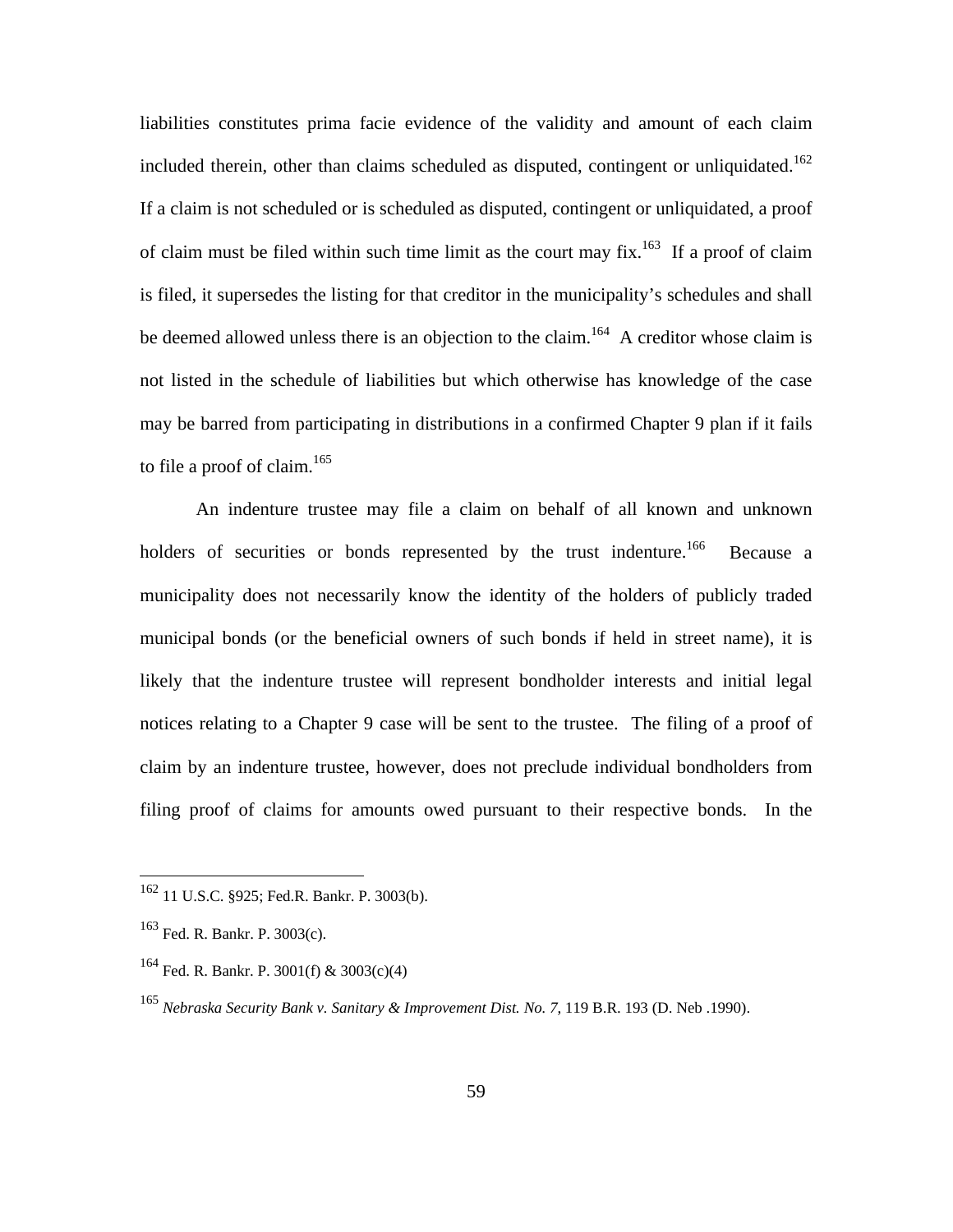absence of a power of attorney or other agency relationship, an individual bondholder may not file a claim on behalf of any other bondholder.<sup>167</sup>

If a proposed plan requires a revision of assessments so that the proportion of special assessments or special taxes to be assessed against some real property will be different from the proportion in effect at the date that the petition is filed, the Chapter 9 debtor must also file a list of the names and addresses of all known holders of title, legal or equitable, to the real property that is adversely affected, unless upon motion and for cause shown, the court orders otherwise.<sup>168</sup>

In addition to filing the petition, the list of creditors and a list of the 20 largest creditors, a Chapter 9 debtor must also give notice of the case filing (and any subsequent dismissal of the case) through publication at least once a week for three successive weeks in a newspaper of general circulation in the district where the case is commenced and in such other newspapers having general circulation among bond dealers and bondholders as the court may designate.<sup>169</sup> The assignment of a bankruptcy judge to the Chapter 9 case is made by the chief judge of the court appeals for the circuit in which the case is

169 11 U.S.C. §923.

 <sup>166 11</sup> U.S.C. §501(a); Fed. R. Bankr. P. 3003(c)(5).

<sup>167</sup> *In re Standard Metals Corp.*, 48 B.R. 778 (Bankr.D. Colo.1985).

<sup>168</sup> Fed. R. Bankr. P. 1007(e).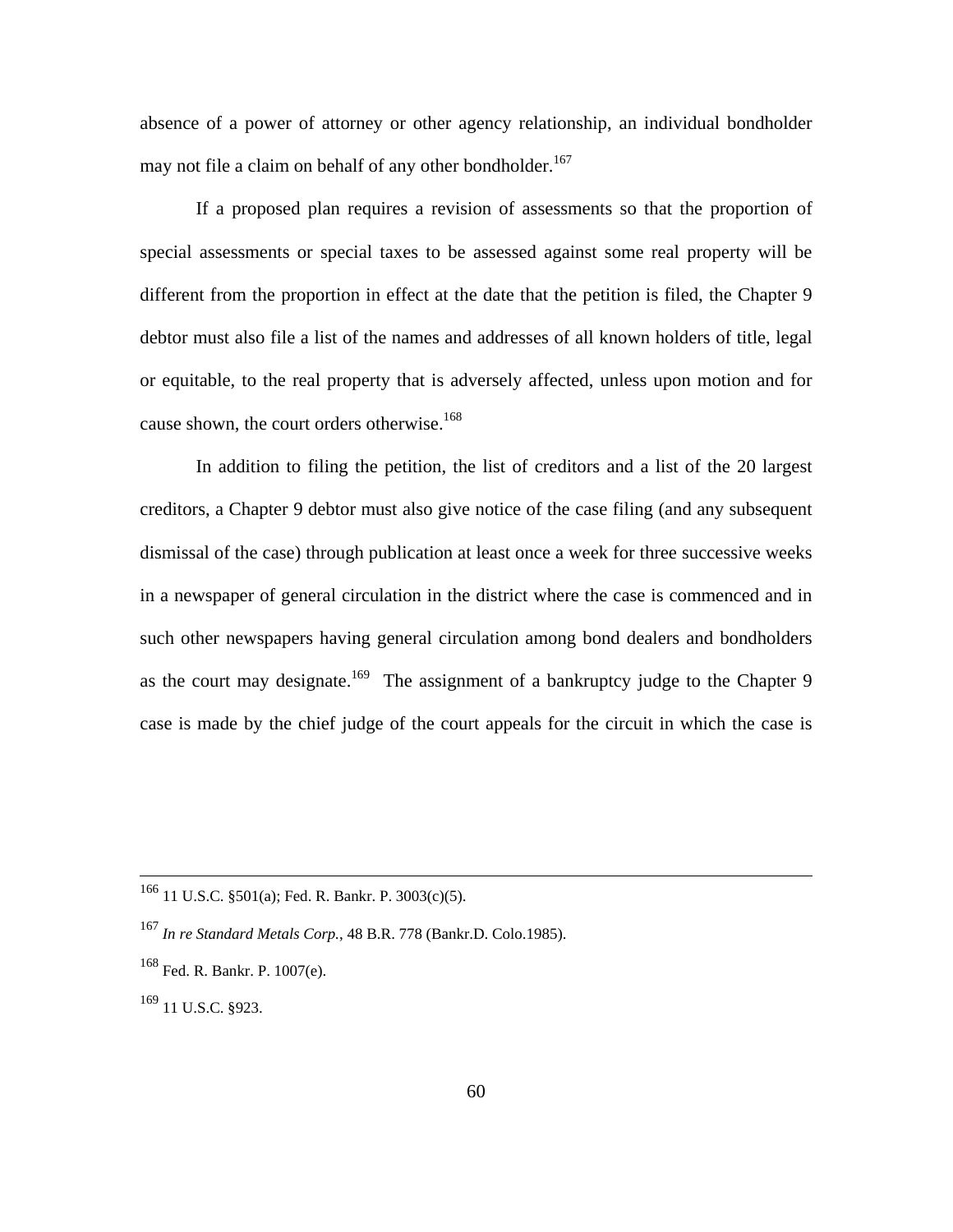pending.<sup>170</sup> Thus, in some circuits, a few bankruptcy judges become, through this assignment mechanism, familiar with the practices and issues unique to Chapter 9 cases.

## **II. MANAGEMENT OF THE DEBTOR**

Post-petition management of a Chapter 9 municipality remains the same as prior to filing. Elected officials and legislative bodies continue to perform their duties which are necessary to the daily operation of the municipality. As noted previously, the federal constitutional concerns for state sovereignty and their control of municipalities have produced several Supreme Court cases that illustrate, if not resolve, many of the historical problems with a federal law that affects state municipal governmental bodies, and their debts, contracts and revenues. Sections 903 and 904 succinctly prescribe limits on the powers of the bankruptcy court to intervene in political or governmental matters or to affect the property and revenues (i.e., their expenditure) of a municipality, as well as the debtor's income producing property.

As a result of these constitutional and statutory limitations, a bankruptcy court's role in Chapter 9 is far more restricted than in cases under other chapters. Absent the consent of the municipality or unless the plan otherwise provides, the court may not interfere with any of the political or governmental powers of the municipality, the municipality's use of its property or revenues or enjoyment of its income producing properties.<sup>171</sup> The municipality is free to incur post-petition debt, borrow funds, and buy

 $170$  11 U.S.C. §921(b).

<sup>171 11</sup> U.S.C. §904.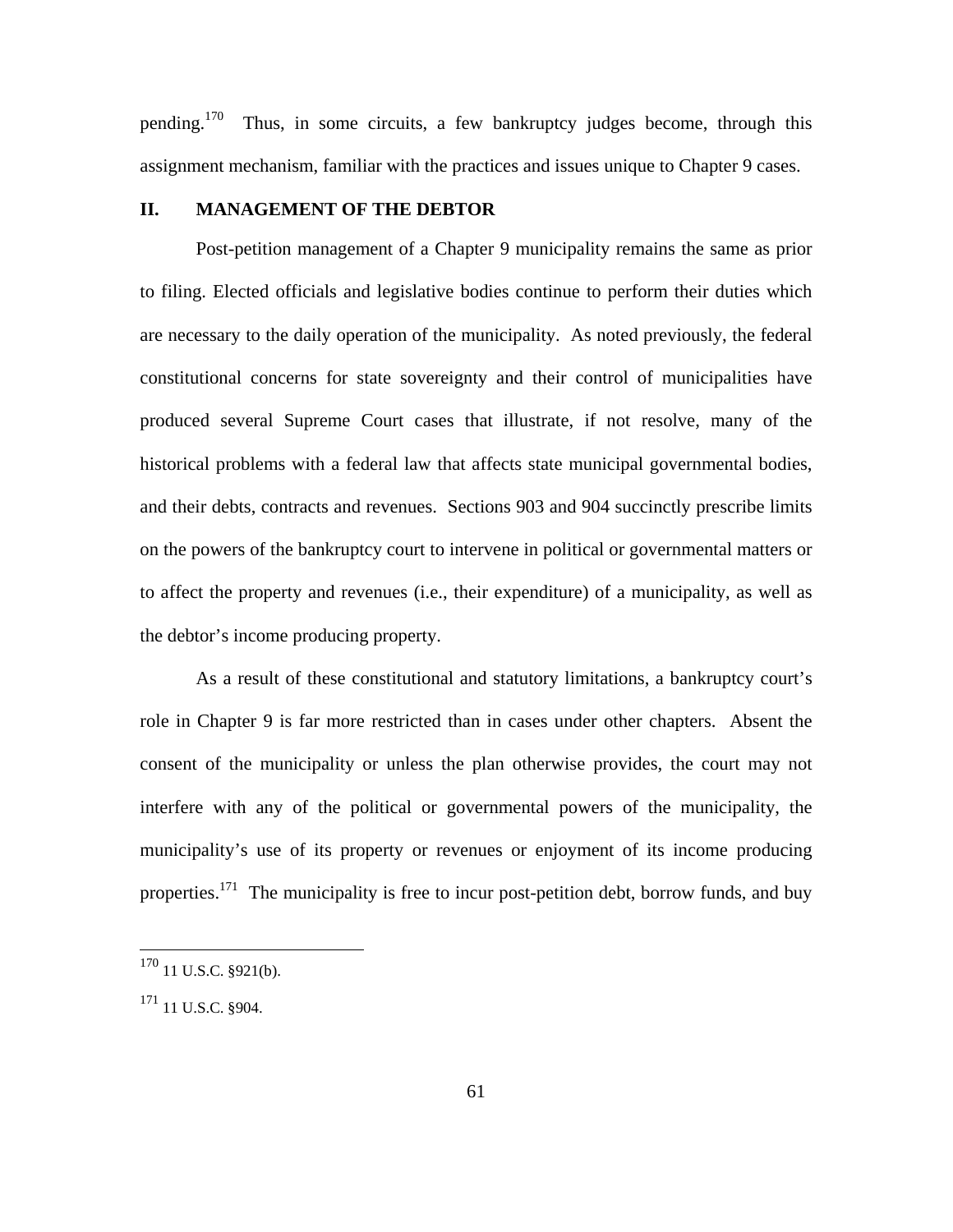or sell property (subject to the rights of lien holders). Similarly, the authority of a state to control the exercise of the political or governmental powers of the municipality is not impaired by Chapter  $9.172$ 

## **III. OFFICIAL COMMITTEES**

Chapter 9 does not include a provision that specifically addresses the composition or function of official committees. Instead, Section 901 provides that sections 1102 and 1103, which govern the creations and powers of committees, are applicable in Chapter 9.173

Section 1102 requires the UST to appoint an official committee of unsecured creditors "as soon as practicable after the order for relief."174 Other committees of creditors may be appointed as the UST deems appropriate.<sup>175</sup> Likewise, on request of a party in interest, the court may order the appointment of additional committees "to assure adequate representation of creditors."<sup>176</sup> The determination of adequacy of representation focuses on whether different classes of debt are treated differently under a plan and

<sup>175</sup> *Id.*

<sup>&</sup>lt;sup>172</sup> 11 U.S.C. §903.

<sup>&</sup>lt;sup>173</sup> 11 U.S.C. §901(a). Section 1102 provides for at least one committee of unsecured creditors. Committees are the primary means of negotiation between the debtor and its creditors during the formulation of the plan. *See* H.R. REP. NO. 95-595, 95th Cong., 1st Sess. 401 (1977). Section 1103 authorizes a committee to, among other things, consult with the debtor, investigate the business and financial condition of the debtor, participate in the formulation of a plan and employ legal counsel and other professionals.

 $174$  11 U.S.C. §1102(a)(1).

 $176$  11 U.S.C. §1102(a)(2).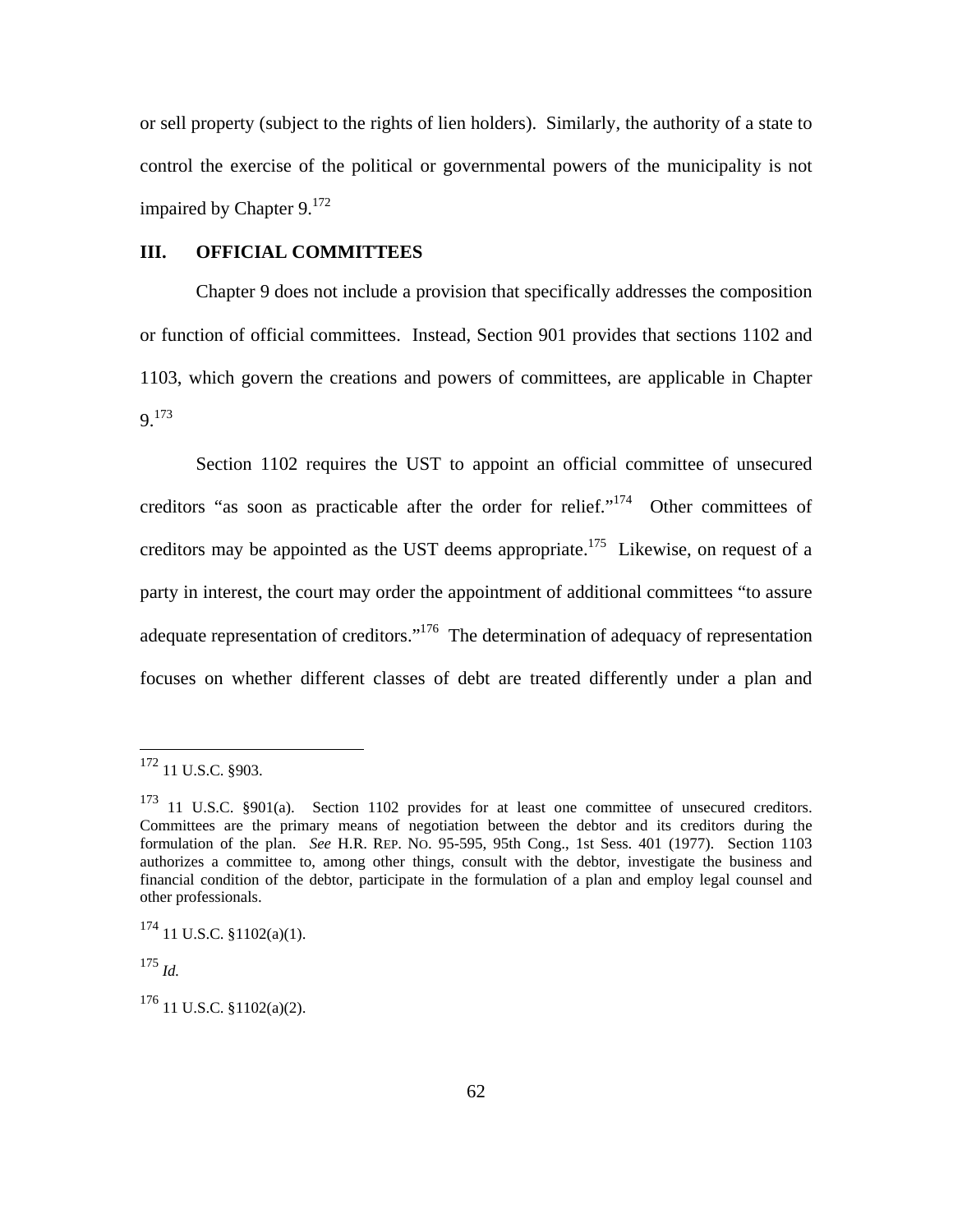require unique representation through additional committees.<sup>177</sup> Factors which a bankruptcy court may consider in deciding whether to grant motion for appointment of additional creditors' committees include: (1) the ability of an existing committee to function; (2) the nature of case; (3) standing and desires of the various constituencies; (4) ability of creditors to participate in the case even without their own official committees; (5) whether different classes may be treated differently under the plan and thus need representation; (6) motivation of movants; (7) the costs incurred by appointing additional committees; and (8) tasks that the committee or separate committee is to perform.<sup>178</sup> Upon the entry of an order for the creation of additional committees, the UST is required to appoint such a committee. $179$ 

Once a committee is appointed, a party in interest may move to change the member composition if the court concludes that a change is required "to ensure adequate representation of creditors  $\dots$  ."<sup>180</sup> For example, retired employees of a municipal debtor may not hold in the aggregate a substantial portion of the claims against the debtor, but the court may conclude that a committee should include a representative of this creditor constituency.181

<sup>179</sup> *Id*.

 $\overline{a}$ 

 $180$  11 U.S.C. §1102(a)(2).

<sup>&</sup>lt;sup>177</sup> H.R. Rep. No. 595, 95<sup>th</sup> Cong. 1<sup>st</sup> Sess. 401(1977); *In re Drexel Burnham Lambert Group, Inc.* 118 B.R. 209, 212 (Bankr. S.D.N.Y. 1990).

<sup>178</sup> *In re Enron*, 279 B.R. 671, 685-686 (Bankr. S.D.N.Y. 2002).

 $181$  11 U.S.C. §1102(a)(4). If a creditor is a small business concern whose claims in the aggregate represent a disproportionately large portion of that business' annual gross revenue, then the court may order the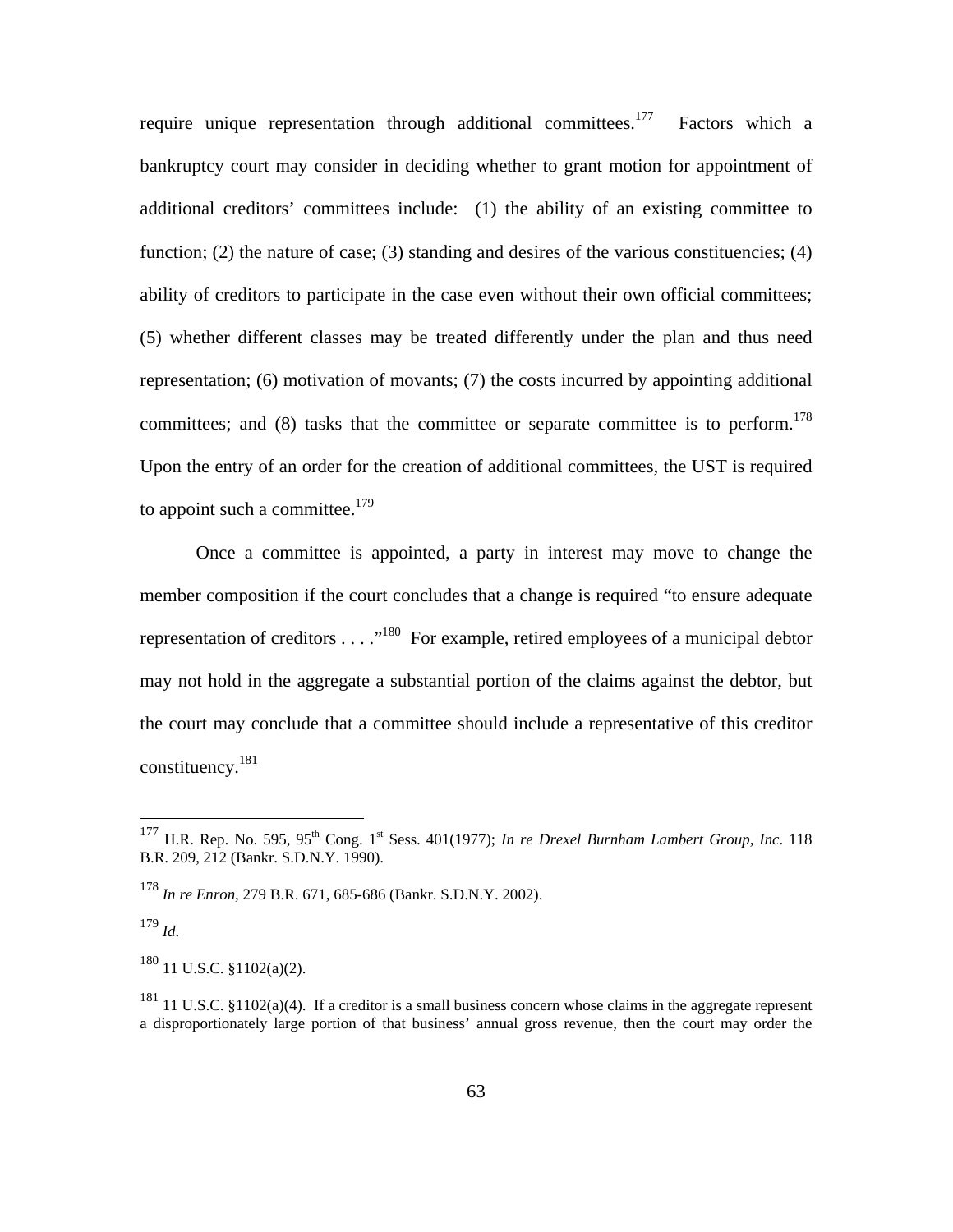Although Sections 1102 and 1103 apply in cases under Chapter 9 and Chapter 11, the committee in a Chapter 9 case differs from a Chapter 11 committee in several important respects. First, as previously noted, a creditors committee is appointed shortly after the entry of an order for relief.<sup>182</sup> As noted earlier, in Chapter 11 cases, the order for relief is entered upon the filing of a voluntary petition.<sup>183</sup> The creditors committee, and perhaps other official committees, are therefore integral participants in many of the significant issues that are addressed in the early stages of a Chapter 11 case. Conversely, in a Chapter 9 case, the order for relief is not entered until the court determines that the eligibility requirements for Chapter 9 have been met.<sup>184</sup> Accordingly, the threshold issue of eligibility for Chapter 9 relief is litigated without the participation of any official committees.<sup>185</sup>

Second, the Code does not specifically address the debtor's obligation to pay the fees and expenses of professionals retained by committees or to reimburse committee

trustee to increase the number of members on a committee to include that creditor. *Id.* For a definition of small businesses considered eligible for this exception *see* The Small Business Act, 15 U.S.C. §632(a)(1).

 $182$  11 U.S.C. §1102(a)(1).

<sup>183</sup> *See* 11 U.S.C. §301(b).

 $184$  11 U.S.C. §§109(c), 903 and 921(d).

<sup>185</sup> *See In re Colorado Centre Metro. Dist*., 113 B.R. 25 (Bankr. D. Colo. 1990) (finding that a committee cannot be formed until after the court enters an order for relief pursuant to 11 U.S.C. §921(d)); *see also In re City of Vallejo*, 408 B.R. 280, 288 (9th Cir. 2009) (describing the eight day trial of whether the City of Vallejo was eligible for Chapter 9 relief).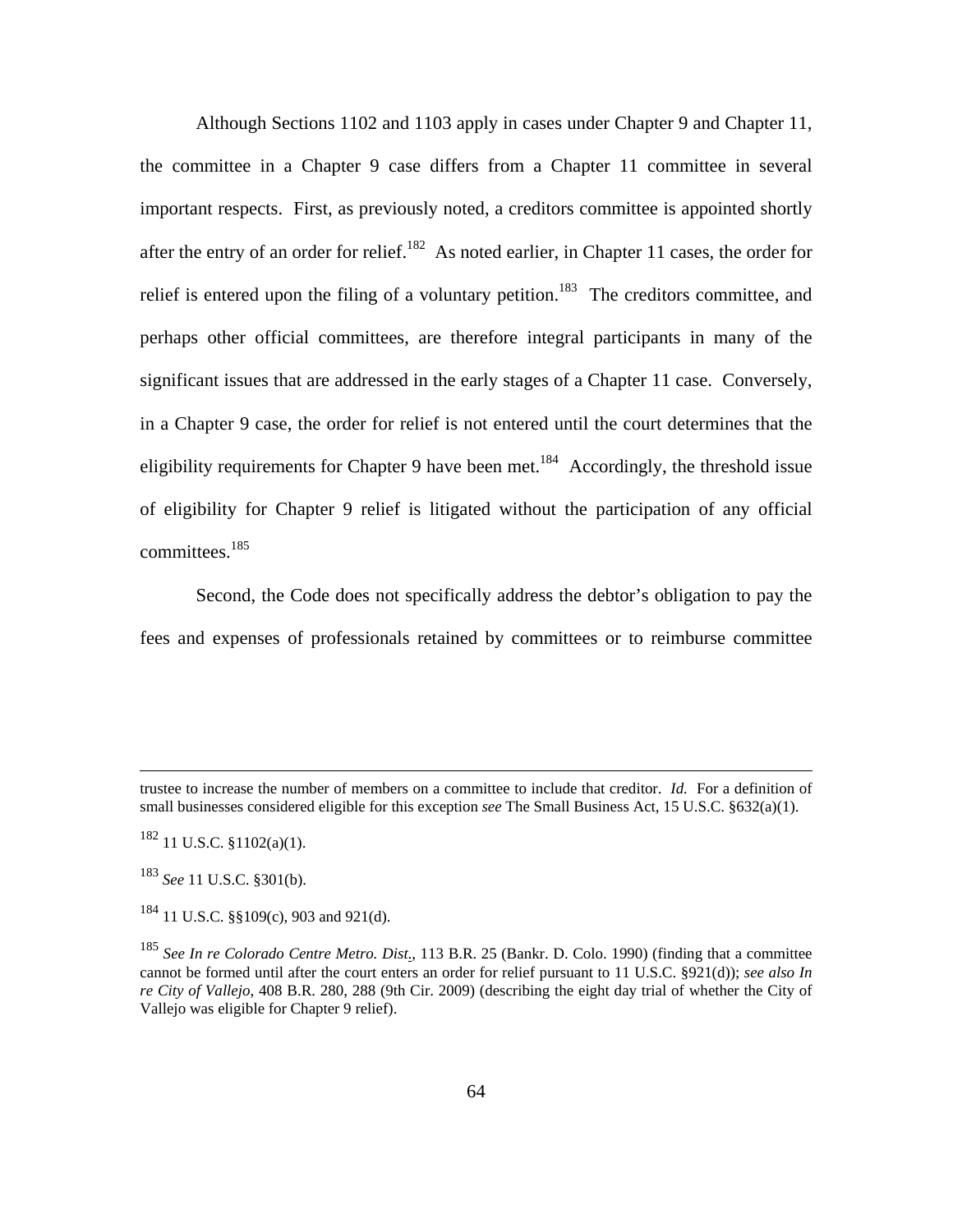members for their expenses.<sup>186</sup> This results from the failure of Section 901(a) to incorporate Sections 328 and 330. Outside of a Chapter 9 bankruptcy, Section 328 authorizes a committee, with court approval, to employ a professional person.<sup>187</sup> After notice and hearing, the court may award reasonable compensation and the reimbursement of actual, necessary expenses to "a professional person employed under Section 327."<sup>188</sup>

Since Sections 328 and 330 do not apply to Chapter 9 cases, the debtor has no statutory obligation to pay the professionals employed by the official committees or to reimburse committee members for their expenses.<sup>189</sup> Nevertheless, the debtor may wish to agree to pay those expenses since a knowledgeable and well-represented committee can be an important and persuasive ally of the municipal debtor on many of the significant issues in the Chapter 9 proceeding, including the negotiation of the plan for adjustment.

Once appointed, a committee is authorized to (i) consult with the municipality concerning the administration of the case, (ii) investigate the acts, conduct, assets, liabilities and financial condition of the municipality, (iii) participate in formulating a

 $188$  11 U.S.C. §330(a)(1).

<sup>186</sup> *In re East Shoshone Hosp. Dist*., 226 B.R. 430, 432 (Bankr. D. Idaho 1998) (finding that nothing in Chapter 9 demonstrates that it would be appropriate for a court to enter an order approving a Chapter 9 debtor's employment of legal counsel).

<sup>&</sup>lt;sup>187</sup> "The trustee, or a committee appointed under section 1102 of this title, with the court's approval, may employ or authorize the employment of a professional person under section 327 or 1103 of this title, as the case may be, on any reasonable terms and conditions of employment, including on a retainer, on an hourly basis, on a fixed or percentage fee basis or on a contingent fee basis." 11 U.S.C. §328(a).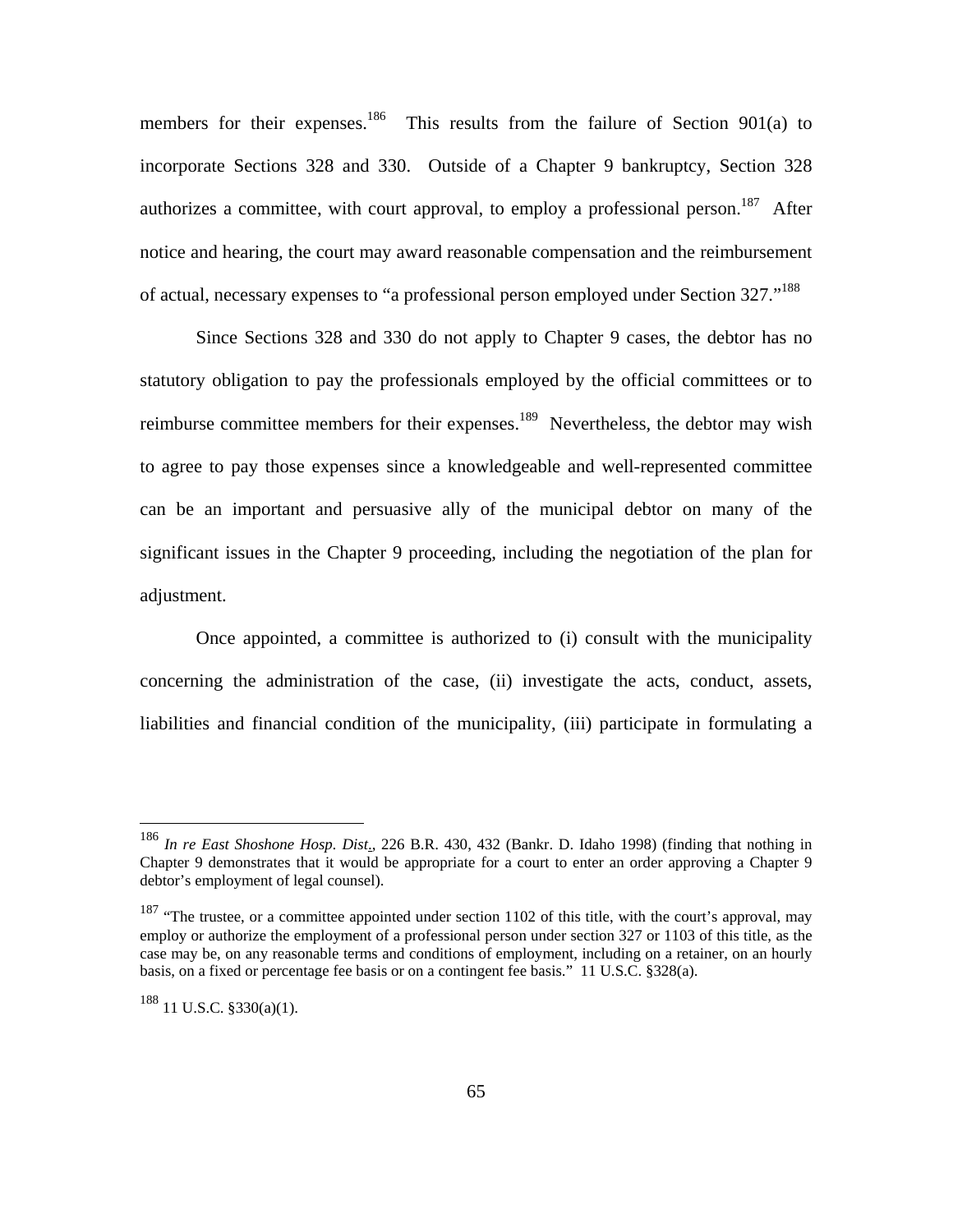plan and advise its constituents with respect to a plan, (iv) collect and file acceptances or rejections of a plan, and (v) seek the appointment of a trustee or examiner.<sup>190</sup> Chapter 9 Committees have the powers and obligations of committees generally and, with the amendment to Section 1102(b)(3), are subject to certain access and disclosure obligations.191 Those powers include the employment of counsel and other professionals to advise the committee, but recall that the "usual rules" of Sections 327 – 331 do not apply to Chapter 9, although the confirmation provisions of Section 943 do require disclosure and approval as to reasonableness of compensation paid by the municipality.<sup>192</sup>

## **IV. OBTAINING CREDIT UNDER SECTION 364**

Section 901 makes *parts* of Section 364 on obtaining post-petition credit applicable in Chapter 9. Section 364(c) [obtaining unsecured credit with priority over administrative claims, with a lien on otherwise unencumbered assets, or with a junior lien on encumbered assets], Section 364(d) [obtaining secured credit with a senior or equal lien on encumbered assets], Section 364(e) [protection of good faith creditor against reversal on appeal of the validity of post-petition debt or priority of post-petition

<sup>191</sup> *See* 11 U.S.C. §§1102(b)(3), 1103.

 <sup>189</sup> *See In re East Shoshone*, 226 B.R.430 (Bankr. D. Idaho 1998); *but see*, *In re Castle Pines North Metropolitan Dist.*, 129 BR 233 (Bankr. D. Colo. 1991) (holding that professional compensation is an administrative expense).

 $190$  11 U.S.C. §1103(c).

 $192$  11 U.S.C. §943(b)(3). This confirmation requirement is sometimes addressed in a plan or confirmation order by requiring counsel, and others, to apply for and be limited to compensation approved as reasonable by the court in a post-confirmation hearing. *See In re Corcoran Hospital District*, 233 B.R. 449, 452-53 (1999).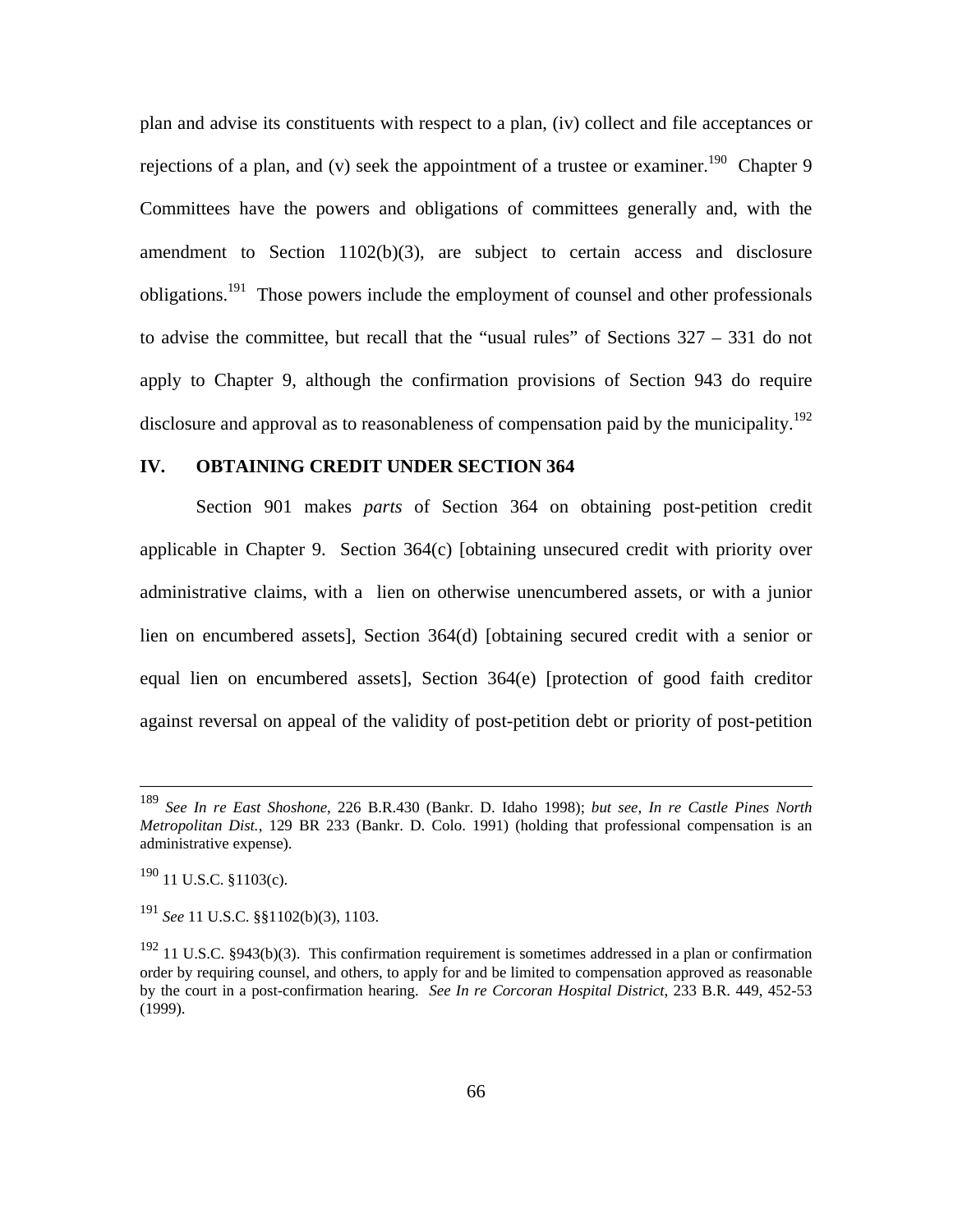lien], and Section 364(f) [exclusion from securities laws for offer or sale in a §364 transaction of a security that is not an equity security] all apply in Chapter 9. Sections 364 (a) and (b), which address the debtor's authority to obtain unsecured credit, either in ordinary course or outside the ordinary course, do not apply in a Chapter 9 case.<sup>193</sup> By virtue of Tenth Amendment concerns and the requirements of Sections 903 and 904, the bankruptcy court does not approve or monitor the municipal debtor – even though it is a Chapter 9 debtor – in its incurring of unsecured debt or obtaining unsecured credit, at least until those transactions impact administrative priorities or involve liens on property.194

## **V. PRELIMINARY DISMISSAL ISSUES: BAD FAITH AND INELIGIBILITY**

Once the petition is filed, the court, upon any objection to the petition, may dismiss the case if the petition does not meet the statutory requirements for filing or if it was not filed in good faith.<sup>195</sup> For example, petitions have been dismissed for bad faith where the municipality failed to exercise assessment powers to resolve its financial problems, did not engage in considered debate of the decision to file and utilized Chapter 9 as a litigation tactic.<sup>196</sup> While "good faith" is not defined in the Code, courts addressing

 $193$  11 U.S.C. §901(a).

<sup>&</sup>lt;sup>194</sup> For the same constitutional and statutory reasons that unsecured credit transactions of a municipal debtor do not require bankruptcy court approval, Section 363 on the use, sale or lease of property does not apply to the municipal debtor.

 $195$  11 U.S.C. §§109(c) and 921(c).

<sup>196</sup> *In re Sullivan County Regional Refuse Disposal District,* 165 B.R. 60 (Bankr. D.N.H. 1994)(case dismissed despite insolvency and desire to effect plan where municipality failed to engage in good faith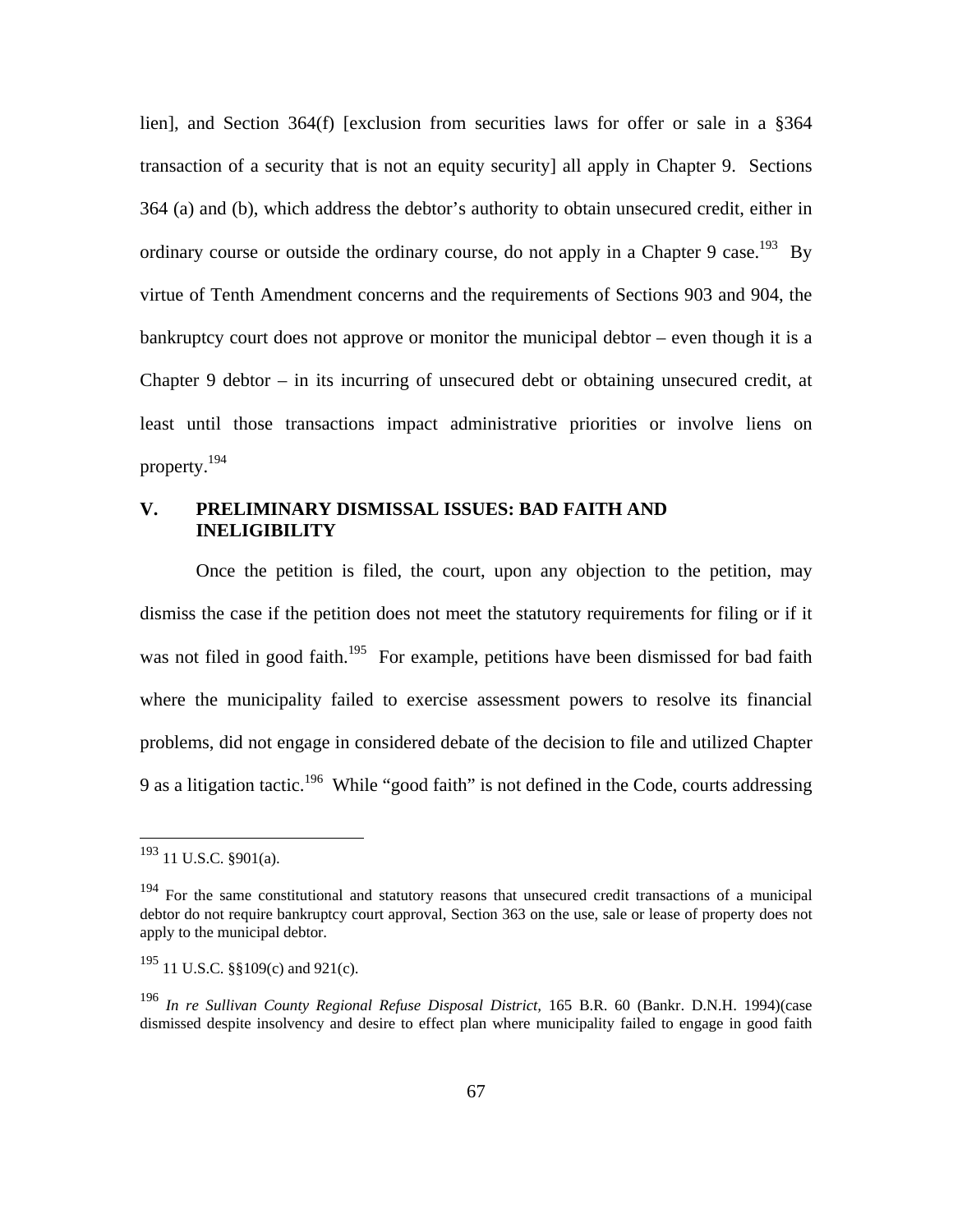the question in Chapter 9 have relied on case law which has imposed a good faith requirement for filing under other chapters of the Bankruptcy Code. Factors considered have included an evaluation of a debtor's "financial condition, motives, and local financial realities."197 Improper motives to delay creditors without benefitting them or to achieve results not intended by the Code may constitute bad faith.<sup>198</sup> Even when a case is filed in good faith, dismissal at inception is appropriate where other eligibility requirements are not met.<sup>199</sup> Determination of eligibility may take months, if not longer, and a contested matter regarding eligibility is a critical step in the case. A debtor may file a "Statement of Qualifications" with the petition to show – and to attempt to head off issues about – eligibility.<sup>200</sup> Denial of a motion to dismiss for bad faith is interlocutory in nature and not appealable as a final order. $^{201}$ 

<sup>198</sup> *Id*. at 81.

negotiations with other creditors, failed to give notice of financial troubles to anyone except largest creditor, and failed to negotiate a comprehensive plan outside of bankruptcy); *See In re Chillowee R-IV School Distr.*, 145 Br. 981 (Bankr. W.D. Mo 1992) (finding that it was not bad faith for school district to engage in prebankruptcy planning to file Chapter 9 in order to avoid payment of a judgment in favor of discharged teachers); *Matter of Jersey City Medical Center*, 817 F. 2d 1055(3<sup>rd</sup> Cir. 1987) (plan filed in good faith and did not discriminate unfairly by grouping unsecured creditors in different classes); *In re New York City Off-Track Betting Corp.*, 427 B.R. 256 (Bankr. S.D.N.Y. 2010) (petition not in bad faith simply because automatic stay permitted avoidance of mandatory statutory distributions).

<sup>197</sup> *In re Sullivan County Regional*, 165 B.R. at 82, quoting *In re Villages of Castle Rock*, 145 B.R. 76, 81 (Bankr. D. Colo. 1990)

<sup>199</sup> *In re Town of Westlake, Tex*.; 211 B.R. 860 (Bankr. N.D. Tex. 1997) (case dismissed where case was filed in good faith but debtor not insolvent and had no desire to effect plan to adjust debts).

<sup>200</sup> *See, e.g., In re New York Off-Track Betting Corp.*, 427 B.R. 256, 272 (Bankr. S.D.N.Y. 2010); *In re City of Vallejo*, 408 B.R. 280, 295 (B.A.P. 9<sup>th</sup> Cir. 2009).

 $^{201}$  *In re City of Desert Hot Springs*, 327 F.3d 930 (9<sup>th</sup> Cir. 2003).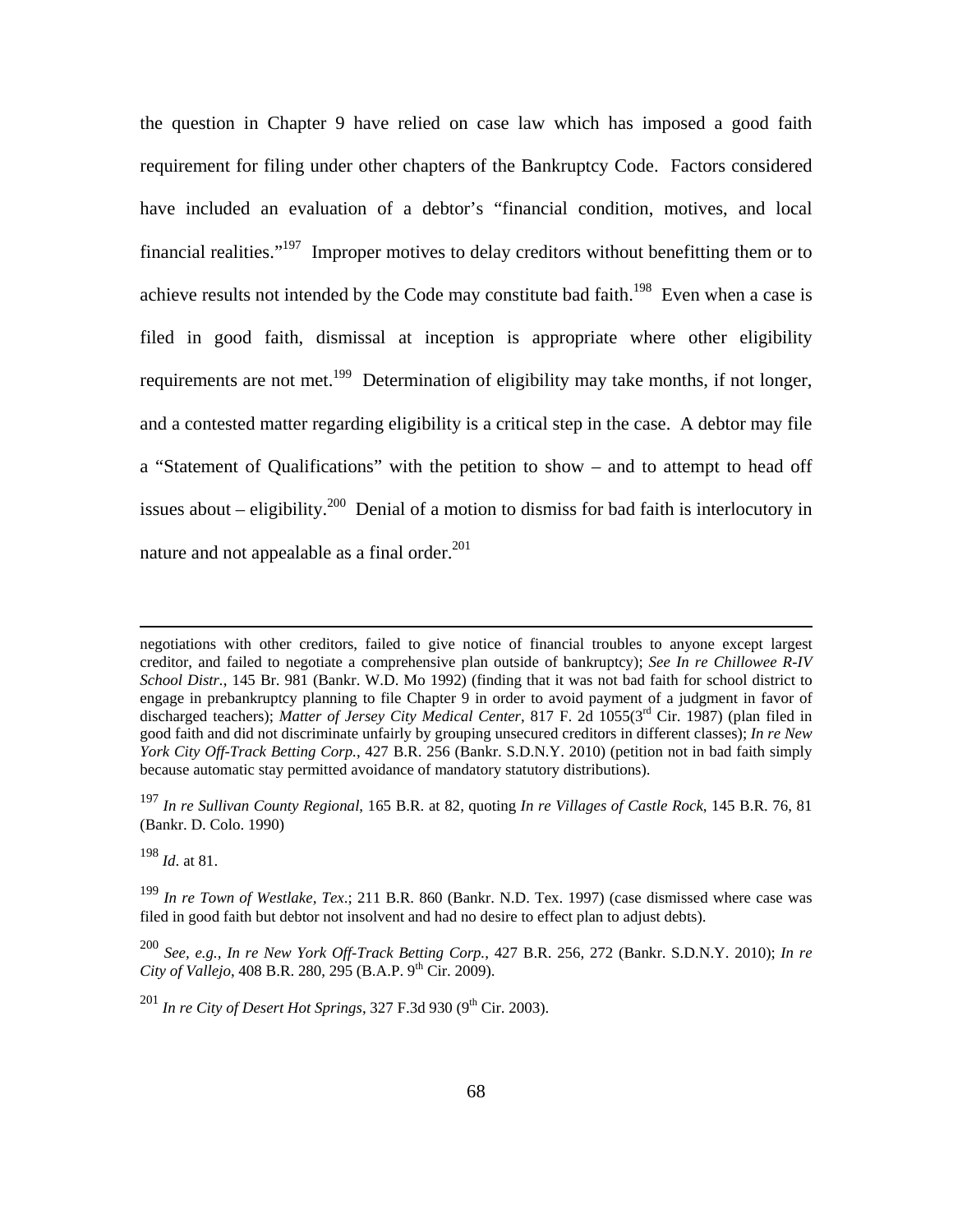### **VI. EMPLOYMENT OF PROFESSIONALS**

Unlike Chapter 11, a Chapter 9 debtor may employ professionals without court approval. This eliminates supervision by the UST of the employment of counsel and approval of fees and eliminates potential or actual conflicts from preventing employment, subject to non-bankruptcy ethical considerations. Fees to be paid to professionals at or after confirmation must be disclosed and are reviewable for reasonableness in connection with confirmation of the plan.<sup>202</sup>

### **VII. AUTOMATIC STAY**

A general policy of Chapter 9 is to give the municipal debtor relief from debt collection efforts in order to develop a plan to restructure its debts.<sup>203</sup> When efforts to restructure those debts outside of bankruptcy fail, the protection afforded by the automatic stay is often a motivating factor to file Chapter 9. Pursuant to 11 U.S.C. §362, the filing of the Chapter 9 petition will operate as a stay of all litigation and debt collection activities against a municipality and its property.<sup>204</sup> This can be a significant

 $202\,$ 202 11 U.S.C. §943(b)(3). 11 U.S.C. §§327-330, which regulate employment and compensation of professional in Chapter 11 cases are not incorporated into Chapter 9.

 $^{203}$  H.R. Rep. No. 595, 95<sup>th</sup> Cong., 1<sup>st</sup> Sess. 263(1977).

 $^{204}$  11 U.S.C. §362(a) provides:

**<sup>(</sup>a)** Except as provided in subsection (b) of this section, a petition filed under section 301, 302, or 303 of this title, or an application filed under section  $5(a)(3)$  of the Securities Investor Protection Act of 1970, operates as a stay, applicable to all entities, of--

**<sup>(1)</sup>** the commencement or continuation, including the issuance or employment of process, of a judicial, administrative, or other action or proceeding against the debtor that was or could have been commenced before the commencement of the case under this title, or to recover a claim against the debtor that arose before the commencement of the case under this title;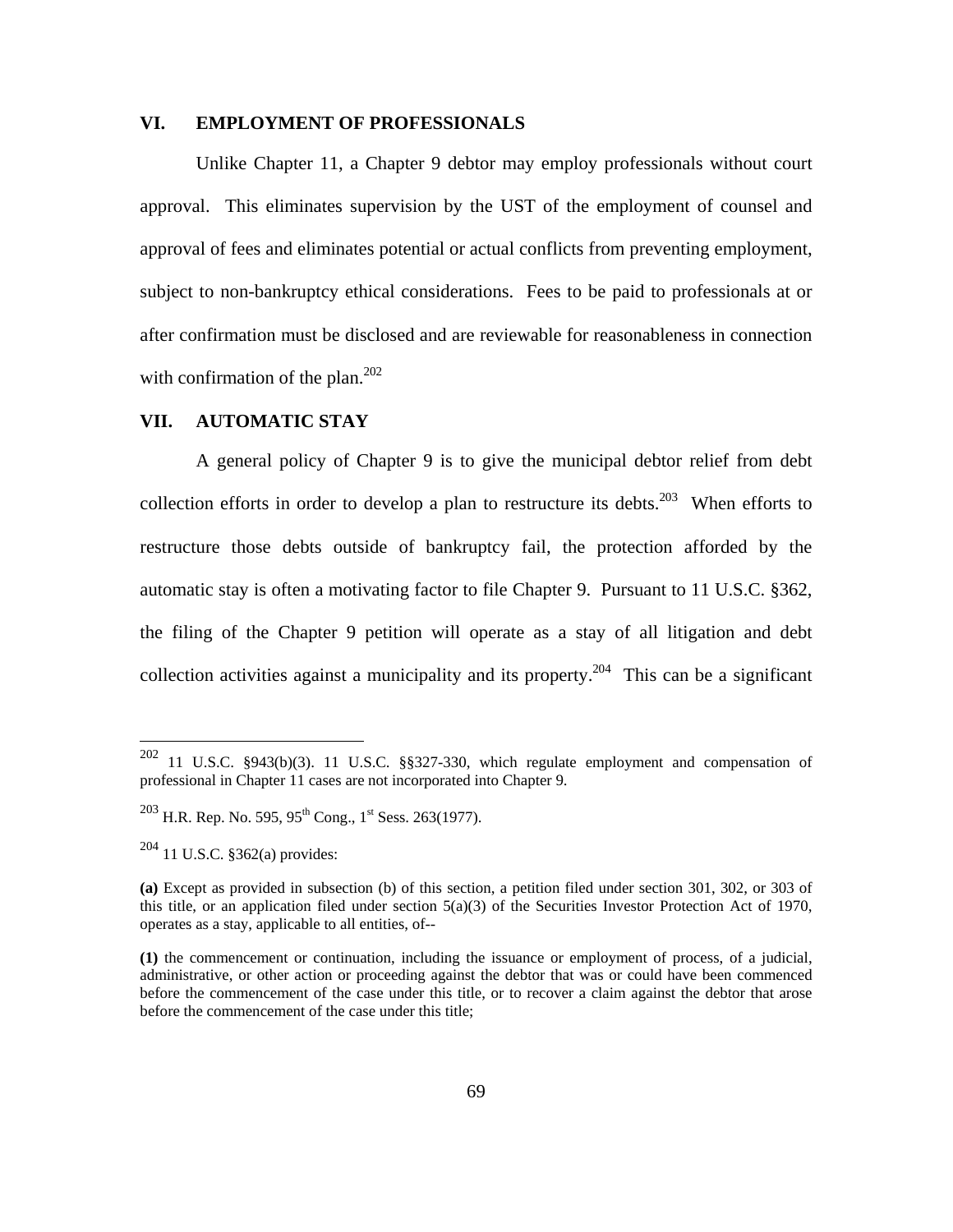benefit to a municipality which may be facing foreclosure actions by bondholders or enforcement of judgments by creditors. $205$  The automatic stay generally gives the municipality breathing room from the enforcement of prepetition obligations. The stay, however, does not protect the municipality from ongoing legal duties to comply with applicable state and federal laws.

There are a number of statutory exceptions to the automatic stay, many of which are inapplicable to a municipality. Some exceptions that do apply, however, could be quite important. For example, if a municipality is a lessee of non-residential real property pursuant to a lease that terminated prior to a Chapter 9 filing, the automatic stay will not

**(2)** the enforcement, against the debtor or against property of the estate, of a judgment obtained before the commencement of the case under this title;

**(3)** any act to obtain possession of property of the estate or of property from the estate or to exercise control over property of the estate;

**(4)** any act to create, perfect, or enforce any lien against property of the estate;

 $\overline{a}$ 

**(5)** any act to create, perfect, or enforce against property of the debtor any lien to the extent that such lien secures a claim that arose before the commencement of the case under this title;

**(6)** any act to collect, assess, or recover a claim against the debtor that arose before the commencement of the case under this title;

**(7)** the setoff of any debt owing to the debtor that arose before the commencement of the case under this title against any claim against the debtor; and

**(8)** the commencement or continuation of a proceeding before the United States Tax Court concerning a corporate debtor's tax liability for a taxable period the bankruptcy court may determine or concerning the tax liability of a debtor who is an individual for a taxable period ending before the date of the order for relief under this title.

For purposes of Chapter 9, "property of the estate" means property of the debtor. 11 U.S.C. §901(1).

<sup>205</sup> *See e.g., In re City of Desert Hot Springs*, 327 F.3d 930 (9<sup>th</sup> Cir. 2003) (city filed Chapter 9 to avoid seizure of bank accounts and levy on city assets by judgment creditor).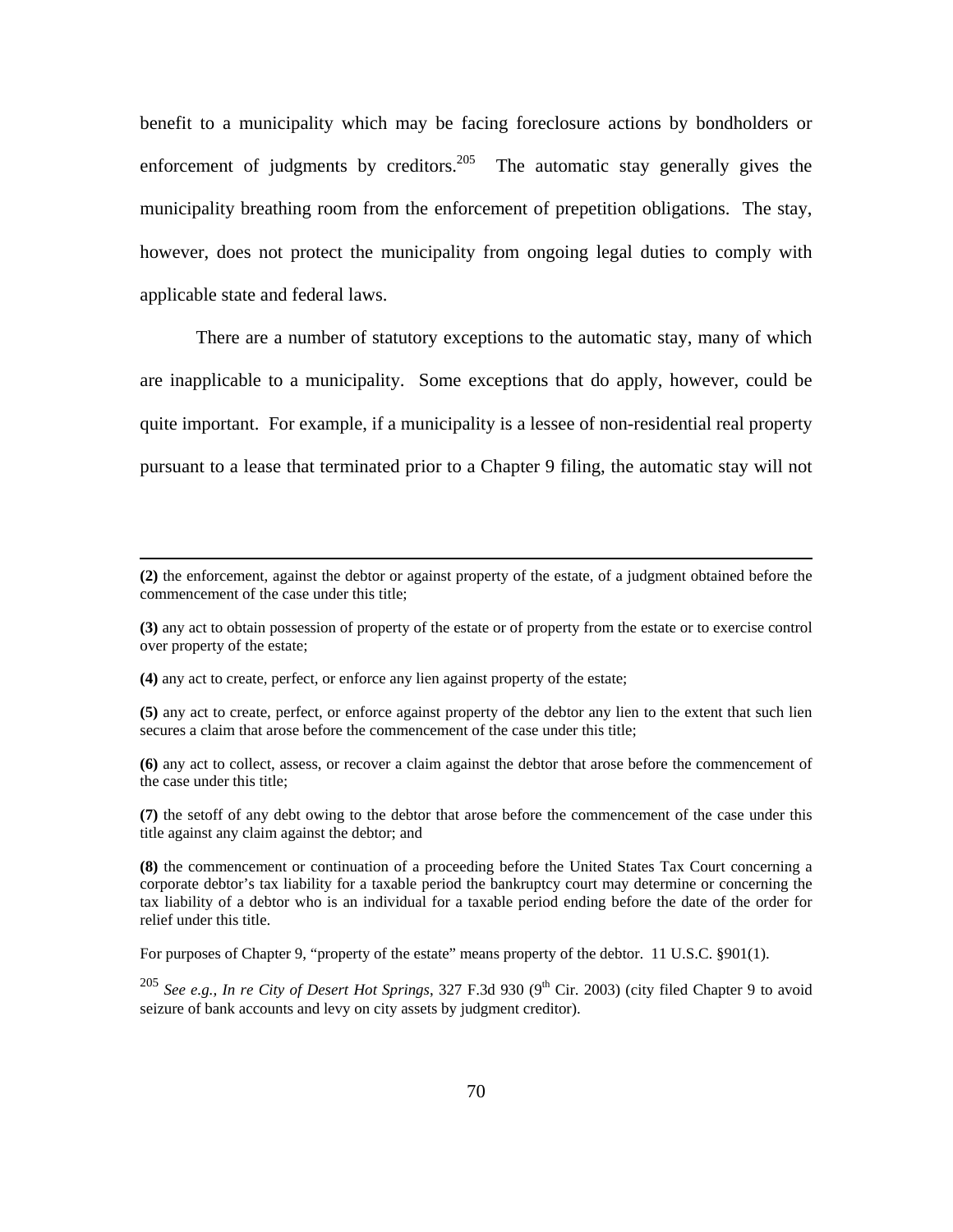stay further action by the landlord to recover possession.<sup>206</sup> Similarly, if the municipality is subject to regulations by other governmental entities, then the automatic stay may not protect the municipality from regulatory enforcement actions.<sup>207</sup> One set of exceptions to the automatic stay permits certain brokers and financial participants to exercise contractual setoff rights under various financial instruments and agreements, such as forward contracts, repurchase agreements and interest rate swap agreements.<sup>208</sup> Thus, to the extent a municipality has funds invested in these types of instruments or is a party to a contract or derivative within the categories excluded from the automatic stay, Chapter 9 will not stay the exercise of certain contractual rights by counterparties to those instruments. Set off issues and particularly the intricacies of the forward, swap and derivative contract rules are discussed in *Interest Rate Swaps for the General Bond Practitioner: Basic Structures, Documentary and State Law Issues*, a publication available from the National Association of Bond Lawyers (the portal website is http://www.nabl.org/library/index).

A creditor may file a motion for an order granting it relief from the stay.<sup>209</sup> The stay may be modified or terminated for "cause", including lack of adequate protection of

 $\overline{a}$ 

 $^{209}$  11 U.S.C. §362; Rule 4001(a), FRBP.

 $206$  11 U.S.C. §362(10).

 $207$  For example, if the debtor is an educational institution, the stay will not stay any actions by an accrediting agency regarding the debtor's accreditation as an educational institution. 11 U.S.C. §362(b)(14) and (15). Similarly, the stay does not preclude the debtor from being excluded from participating in the medicare program or other health program by the Secretary of Health and Human Services. 11 U.S.C. §362(b)(28).

<sup>208 11</sup> U.S.C. §362(b)(6), (7), (17); *see also* 11 U.S.C. §§555, 556, 559, 560.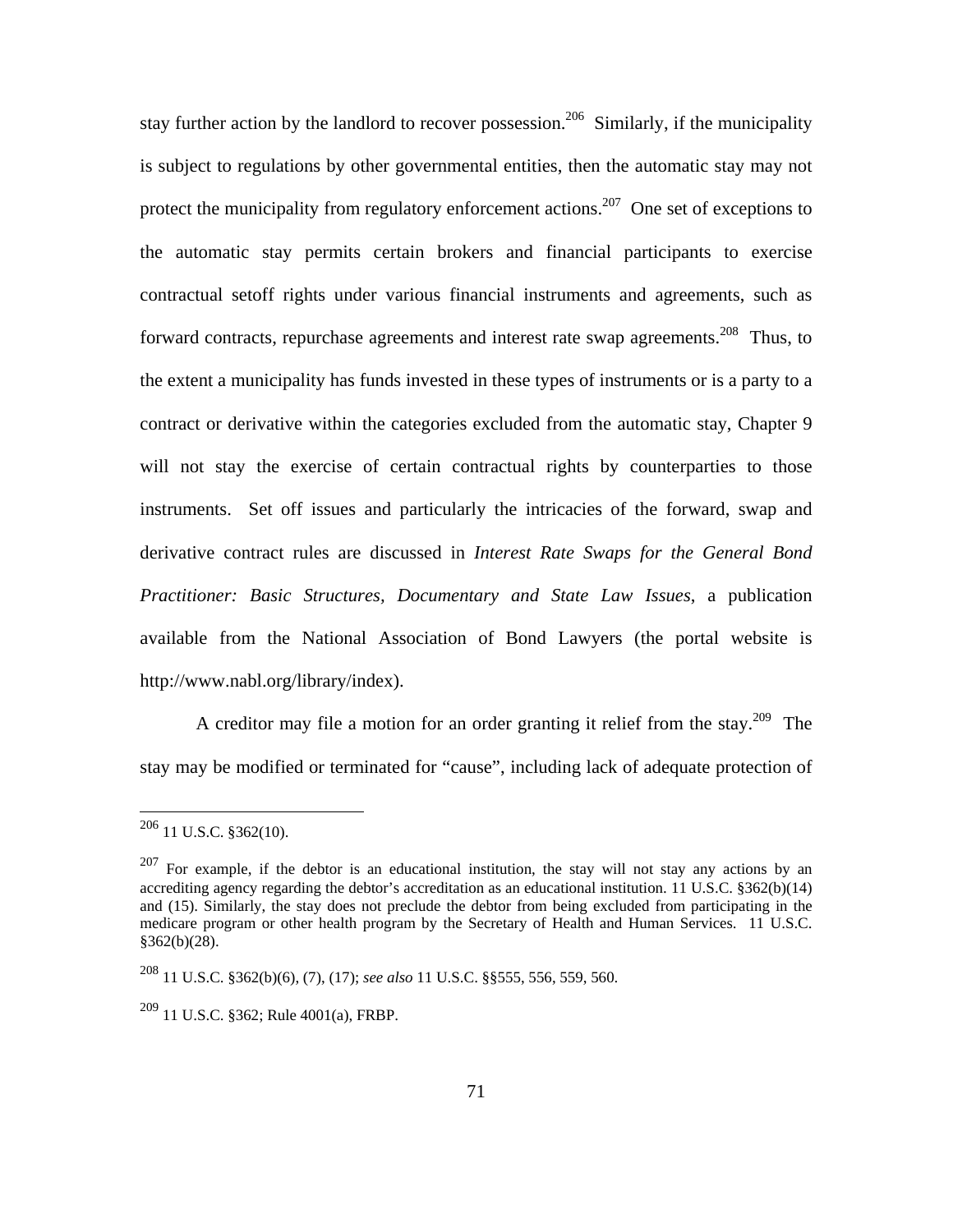an interest in property.<sup>210</sup> If the motion relates to specific property, relief may also be granted if the debtor does not have equity in the property and the property is not necessary to an effective reorganization.<sup>211</sup> Alternatively, the court has authority to provide for adequate protection of the creditor's interest in lieu of stay relief.<sup>212</sup> Should the adequate protection granted to a secured creditor who has been stayed with respect to its collateral prove to be inadequate, the creditor may have an allowed administrative claim to the extent that its adequate protection is inadequate.<sup>213</sup>

In addition to §362, 11 U.S.C. §922(a) imposes an automatic stay against (i) commencing or continuing legal actions against officers or inhabitants of a municipality that seek to enforce a claim against the municipality and (ii) enforcement of liens on or arising out of taxes or assessments owed to the municipality. For example, this extension of the stay prevents public officials from being named as defendants in mandamus actions to compel the collection of taxes or payment of debts. Nevertheless, as addressed previously,<sup>214</sup> a Chapter 9 petition does not stay the application of pledged special

1

<sup>&</sup>lt;sup>210</sup> 11 U.S.C. §362(d)(1). Cause is not limited to lack of adequate protection and could be based on other factors such as bad faith. *See e.g. In re City of Desert Hot Springs*, 81 Fed. Appx. 113 (9<sup>th</sup> Cir 2003) (affirming denial of stay relief for lack of sufficient proof of bad faith without deciding whether motion should have been filed as motion to dismiss).

 $211$  11 U.S.C. §362(d)(2).

<sup>212</sup> *See In re County of Orange*, 189 B.R. 499 (C.D. Cal. 1995) (denying stay relief for noteholders after finding noteholders held statutory lien as security, and remanding to trial court for adequate protection of interest in post-petition tax revenues).

 $^{213}$  11 U.S.C. §922(c).

<sup>214</sup> *See* Chapter 4, Section 3, *infra*.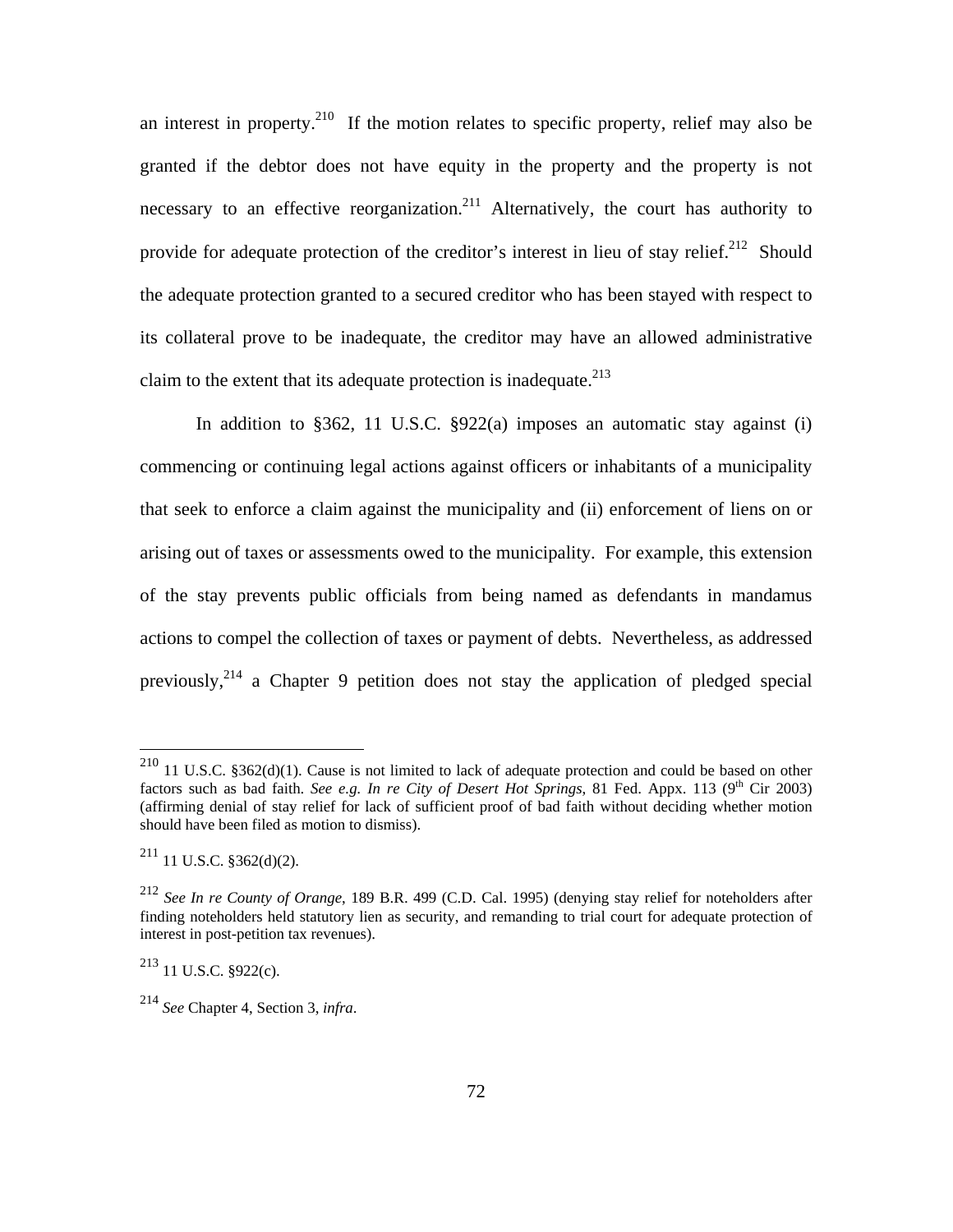revenues to the payment of indebtedness secured by such revenues so long as such application is consistent with the special revenue bond provisions of 11 U.S.C.  $§928$ <sup>215</sup>

## **VIII. ADEQUATE PROTECTION.**

Section 361 sets out ways in which "adequate protection" required by the Code, and "derived from the fifth amendment protection of property interests," is to be provided, when, for example, the Code's automatic stay of enforcement of remedies applies, or secured credit is obtained post-petition.<sup>216</sup> Adequate protection may be in the form of cash payment(s) when the automatic stay results in a decrease in the value of a creditor's interest in property, or in the form of replacement liens, or through "such other relief . . . as will result in the realization by such entity of the indubitable equivalent" of the entity's interest in the affected property.<sup>217</sup> Common situations in which adequate protection may be sought include the provision of compensation for loss arising from the operation of the automatic stay under Section 363 or provision of assurance of ultimate recovery of collateral values when post-petition credit is obtained and is secured with a lien of equal or senior rank to the protected interest.

 $217$  11 U.S.C. §361(3).

<sup>&</sup>lt;sup>215</sup> 11 U.S.C. §922(d). §922(d) erroneously refers to §927 instead of §928.

<sup>216 11</sup> U.S.C. §361. The constitutional element is noted in H. R. Rep. 95-595 accompanying H.R. 8200: "The concept [of adequate protection] is derived from the fifth amendment protection of property interests. See *Wright v. Union Central Life Ins. Co.,* 311 U.S. 273 (1940), *Louisville Joint Stock Land Bank v. Radford,* 295 U.S. 555(1935)." H. R. Rep. 95-595, Sept. 8, 1977, at 339, reprinted in App. C, *Collier on Bankruptcy* (15th ed. Rev.) (Alan N. Resnick & Henry J. Sommer, eds.), App. Pt. 4(d)(i), at App. Pt. 4- 1470. *See generally* 3 *Collier on Bankruptcy* (16th ed.) (Alan N. Resnick & Henry J. Sommer, eds*.*) *¶*361.02, at p. 361-4 – 9.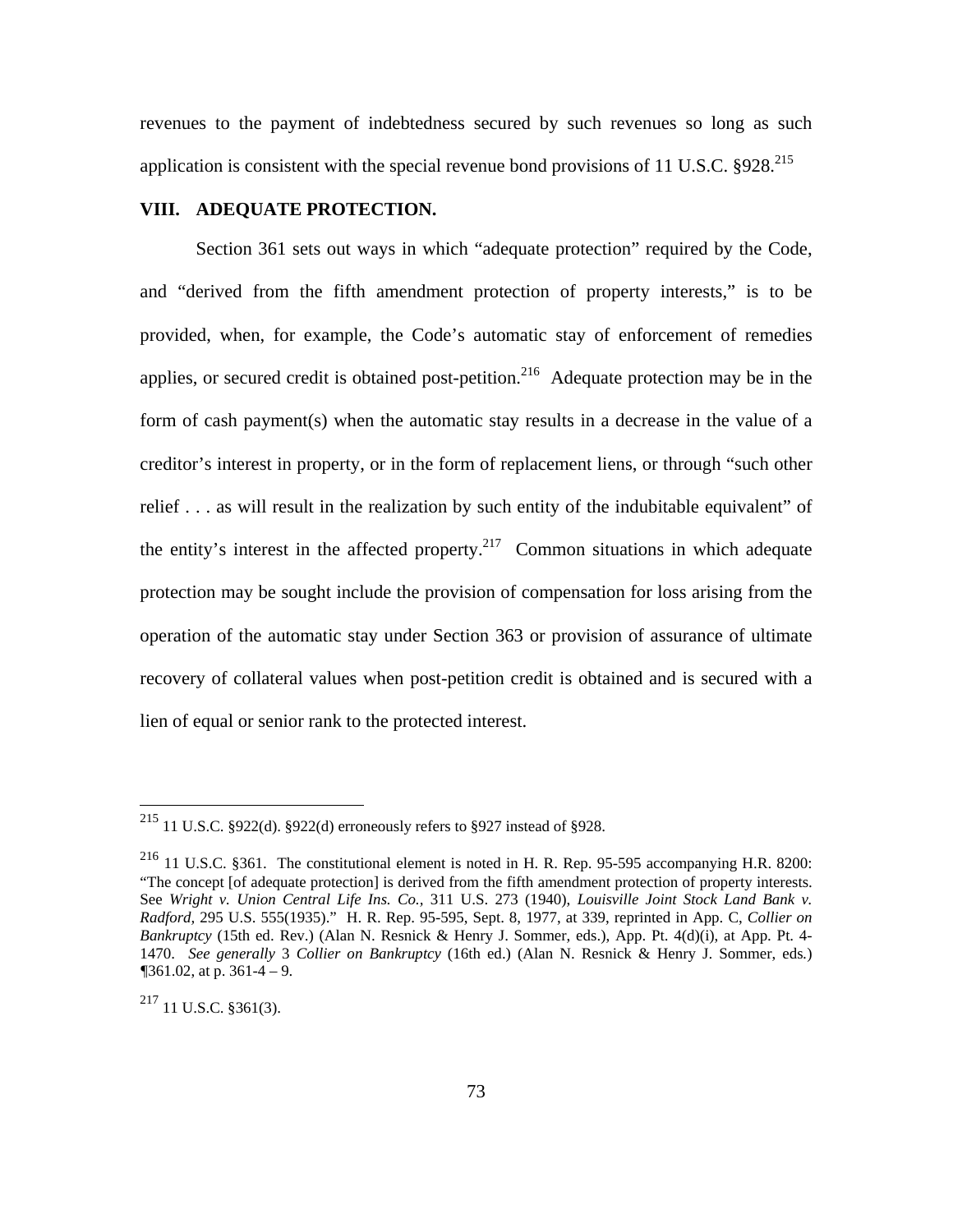### **IX. CHAPTER 5 AVOIDANCE POWERS**

As with Chapter 3, not all provisions of Chapter 5 of Title 11 apply in a Chapter 9 case. The following comments highlight some of the special provisions affecting avoidance powers in Chapter 9 cases.

Under Section 901, the avoiding powers provided by Section 544 [powers of a state law creditor], Section 545 [avoidance of statutory liens], Section 547 [preferential transfers], and Section 548 [fraudulent transfers] are available to the municipal debtor. The operation of Section 547 is limited, however, by Section 926, which precludes use of Section 547 preference avoidance powers with respect to transfers of property of the debtor to or for the benefit of the holder of a bond or note and made on account of such bond or note. $218$ 

In a similar way, the avoidance power provided by Section  $549(a)^{219}$  with regard to post-petition transfers made by a debtor without court authorization is effectively limited by Section 904. Section 549(a) applies to, and permits the avoidance of, transfers that occur after commencement of the case without court approval or specific authorization under Title 11. Section 904, however, by its terms, precludes interference by the bankruptcy court with the property or revenues of the municipality or the municipality's use or enjoyment of its property. "Thus, every transfer of property by a

<sup>218</sup> *See* 11 U.S.C. §926(b).

<sup>&</sup>lt;sup>219</sup> Sections 549(a), (c), and (d) are made applicable by Section 901(a).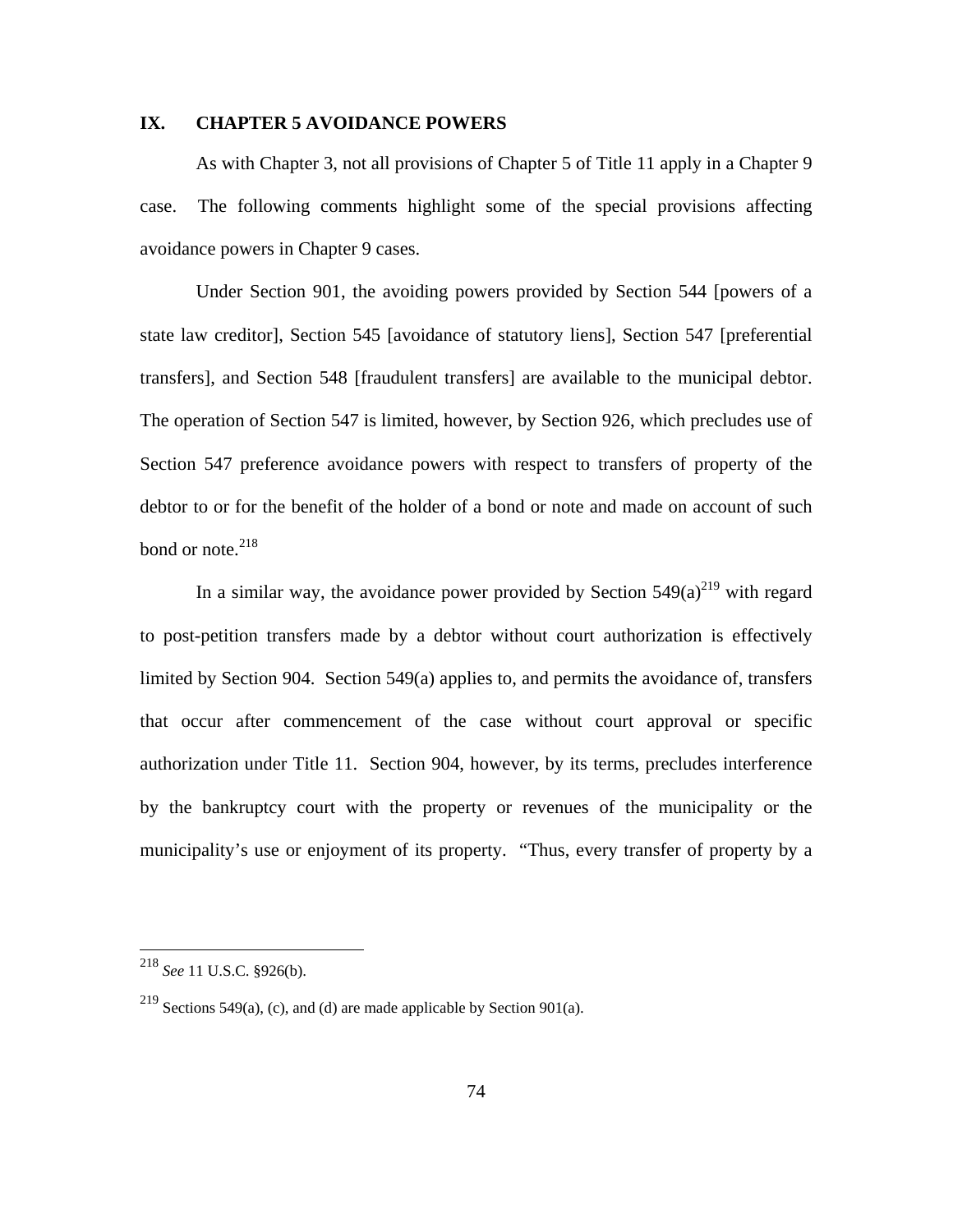municipality is authorized by the Bankruptcy Code, including payments of prepetition debt . . . . Thus section 549(a) has limited application, if any, to a Chapter 9 case."<sup>220</sup>

## **X. TREATMENT OF SECURED CLAIMS**

A major principle of the Bankruptcy Code is equality of treatment between similarly situated creditors. To this end, the Code recognizes disparate treatment between secured and unsecured creditors. Consistent with this policy, secured creditors are deemed to be secured only in an amount equal to the value of their interest in the collateral that secures their claim.<sup>221</sup> If a claim is "undersecured," it is bifurcated into separate secured and unsecured claims, even if the secured claim would otherwise be deemed to be non-recourse outside of bankruptcy. $222$ 

The ability to "strip down" a secured creditor's claim to the value of its collateral can be a powerful tool in a Chapter 9 case. As a result of the claims bifurcation provided by Section 506(a)(1), secured claims, other than claims based upon special revenue bonds, are deemed by 11 U.S.C. §1111(b) to be treated as recourse claims for purposes of a plan, unless (i) the class of which such claims are a part elects to waive its recourse unsecured claim and to be treated as a secured creditor under  $\S1111(b)(2)$  (the "§1111(b)(2) election") or (ii) such class is in fact nonrecourse and the property is to be

1

<sup>&</sup>lt;sup>220</sup> 6 *Collier on Bankruptcy (15<sup>th</sup> ed. Rev.)* (Alan N. Resnick & Henry J. Sommer, eds. 2005), ¶ 901.04[25].  $221$  11 U.S.C. §506(d).

 $222$  11 U.S.C. §506(a)(1).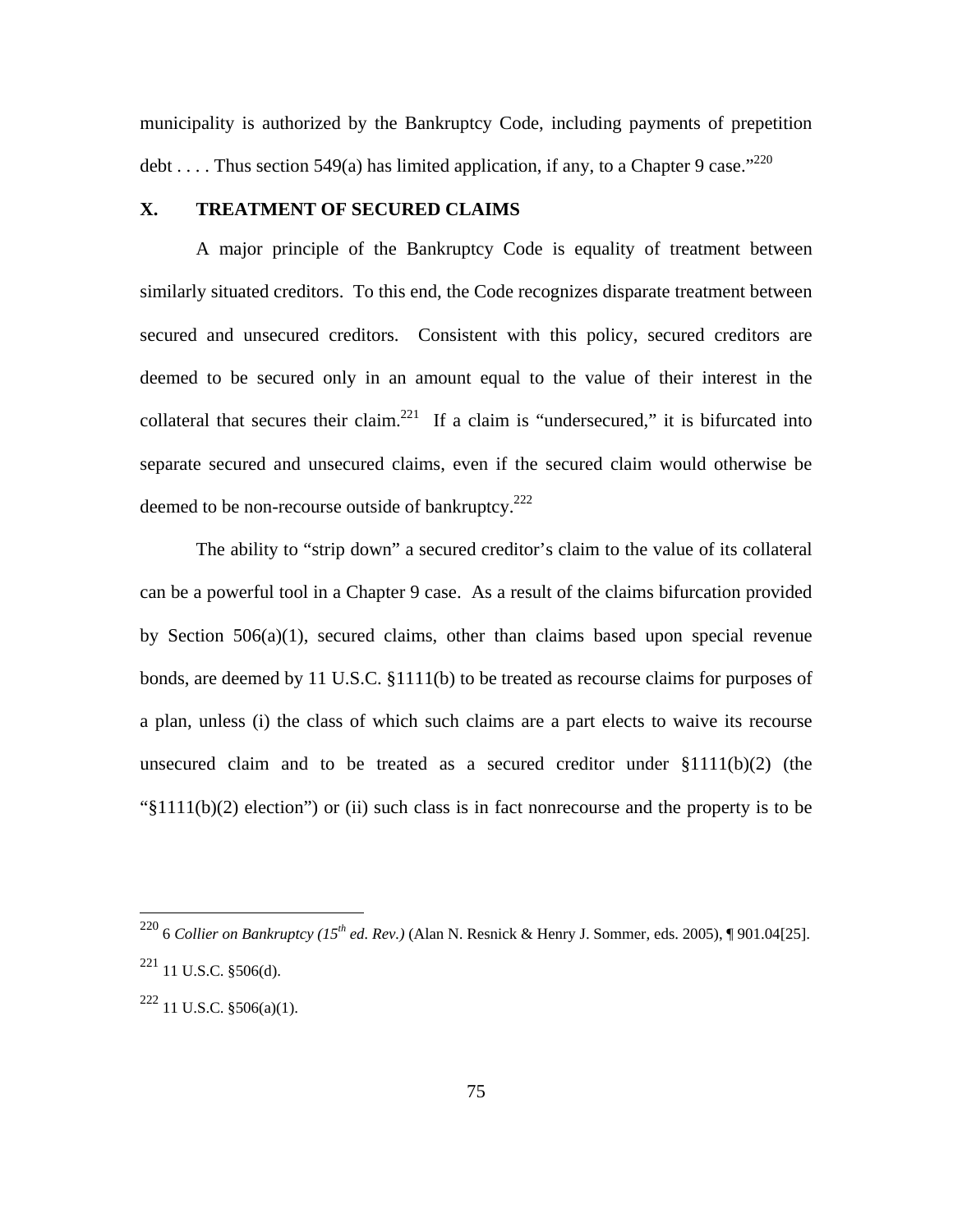sold by the municipality in connection with case or as part of the plan.<sup>223</sup> The §1111(b)(2) election may be made by a class of secured creditors at any time prior to approval of the disclosure statement or such other time as the court may  $fix.^{224}$  If a §1111(b)(2) election is made, the class so electing shall retain its lien on collateral and shall be entitled to receive a stream of payments over time at least equal to the creditor's total claim and having a present value equal to the present value of its collateral.<sup>225</sup> A class may not make the  $\S1111(b)(2)$  election if (i) the interest of the class in the collateral is of inconsequential value or (ii) the class has recourse against the municipality and the collateral is to be sold through the plan or during the case.<sup>226</sup>

The mechanics of making the §1111(b)(2) election present unique problems for a class of bondholders. While an indenture trustee has a right to be heard in a Chapter 9 case,<sup>227</sup> and may have the right to file a proof of claim,<sup>228</sup> indenture trustees ordinarily do not have the power to vote for a plan or make the  $$1111(b)(2)$  election in the absence of an express power of attorney or delegation of such authority by the bondholders since the

 $223$  11 U.S.C. §1111(b).

<sup>&</sup>lt;sup>224</sup> Fed. R. Bankr. P. 3014. For purposes of determining class acceptance for purposes of §1111(b)(2), holders of claims representing two-thirds in dollar amount and more than one-half in number of the total class must vote to make the election.

<sup>225 11</sup> U.S.C. §1129(b)(2)(A)(i); *General Elec. Credit Equities, Inc. v. Brice Rod. Devs*., (*In re Brice Rd. Devs., L.L.C.*), 392 B.R. 274, 285(6<sup>th</sup> Cir. B.A.P. 2008); *First Fed. Bank of Cal. v. Weinstein* (*In re Weinstein*), 227 B.R. 284, 294 (9<sup>th</sup> Cir B.A. P. 1998).

 $226$  11 U.S.C. §1111(b)(1)(B).

 $^{227}$  11 U.S.C. §1109 is made applicable to Chapter 9 by §901.

 $228$  11 U.S.C. §501 is made applicable to Chapter 9 by §901.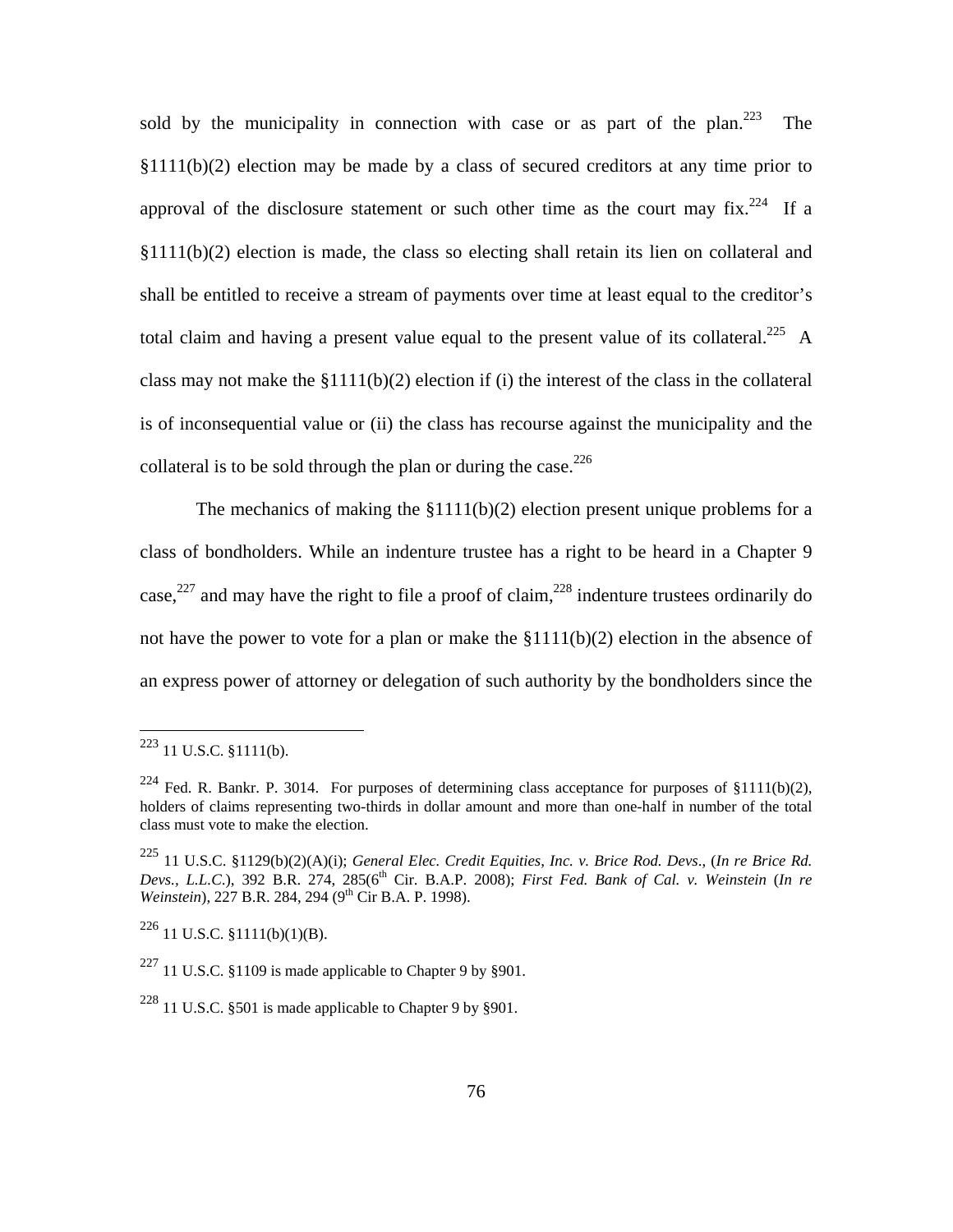indenture trustee is not the true creditor. Ascertaining the identity of the true creditor is further complicated by publicly traded bonds in "street name" i.e. typically in the name of a brokerage house or dealer who has purchased the bond for the account of a customer. To facilitate the prompt transfer of these bonds in a public market, registration of the bonds will usually remain in the name of the broker, who holds them as custodian for its customers. Moreover, the broker will typically hold the bonds in electronic form, rather than a physical certificate. Because the "street name" record holder of a bond is not usually the entity who is owed money by the debtor, the bankruptcy rules and the courts have recognized that the beneficial holders of the bonds, rather than the record holder, are the true parties in interest who may vote their claims for purposes of  $\S1111(b)(2)$  or for voting on a plan.<sup>229</sup>

The filing of a Chapter 9 petition may also prevent the attachment of a prepetition security interest to property acquired by a municipality after the case is filed. Claims based on special revenue bonds (which are typically non-recourse), however, are excepted from this treatment by Section 927. If such claims are non-recourse, they will remain non-recourse. $230$ 

<u>.</u>

<sup>&</sup>lt;sup>229</sup> *Fed. R. Bankr. R. 3017(e)* requires the bankruptcy court to develop procedures for transmitting the disclosure statement and plan in Chapter 9 and 11 cases to the beneficial holders of stocks, bonds, debentures, and other securities of the debtor. *See In re City of Colorado Springs Spring Creek General Imp. Dist.*, 177 B.R. 684 (Bankr. D. Colo. 1995) (denying confirmation of pre-packaged Chapter 9 plan on various grounds, including failure to demonstrate that disclosure statement had been adequately disseminated to beneficial bondholders); *In re Tenn-Fla Partners,* 1993 WL 151346 (Bankr. W.D. Tenn 1993) (finding that beneficial bondholders were creditors entitled to vote on plan and make §1111(b)(2) election); *In re Southland Corp.*, 124 B.R. 211 (Bankr. N.D. Tex. 1991) (finding that the record holder of a debt security was not the owner of a claim or true creditor for purposes of voting on a plan).

<sup>230</sup> *See* Chapter 4, Section III for the treatment afforded special revenue bonds in a Chapter 9 case.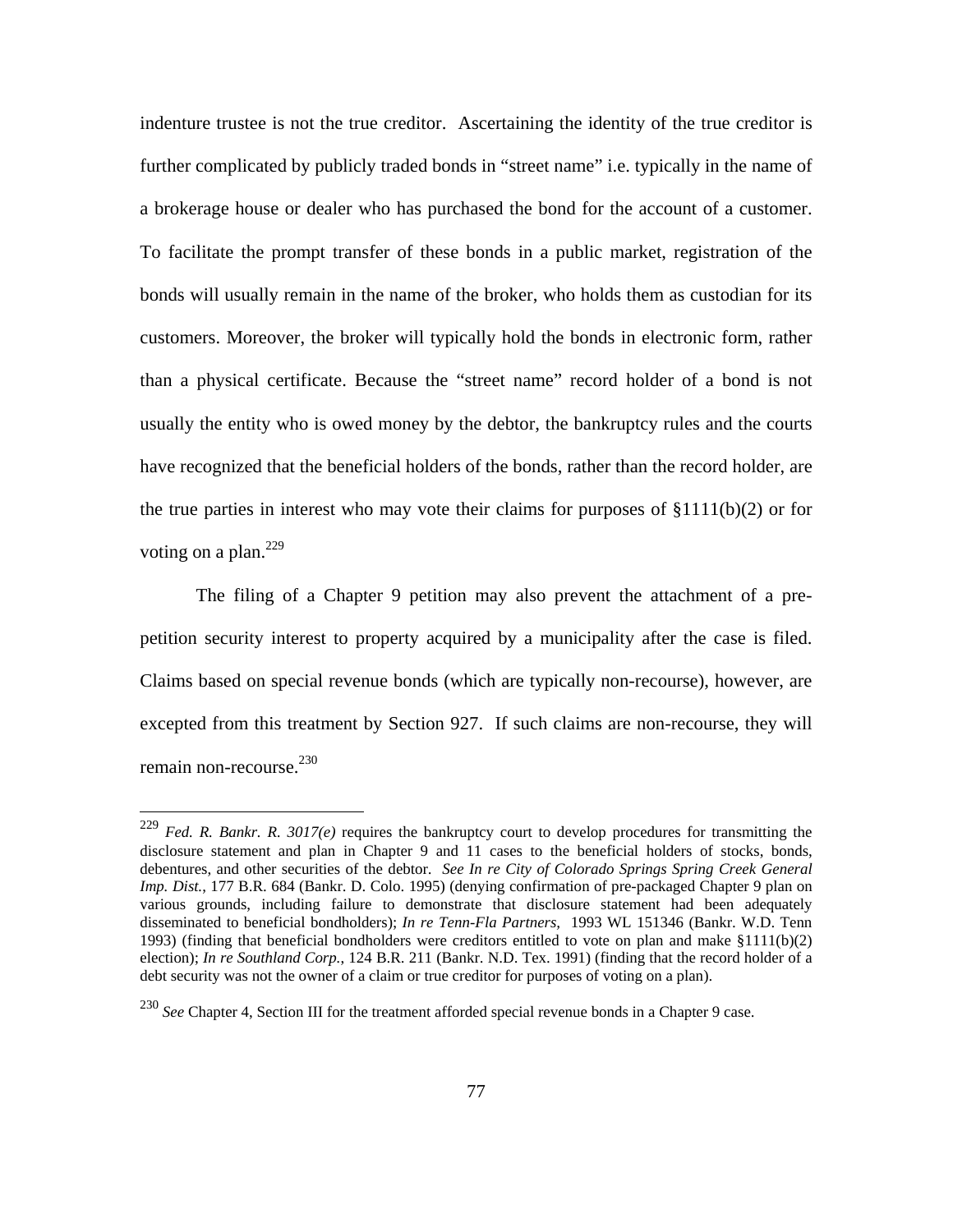## **XI. EXECUTORY CONTRACTS AND UNEXPIRED LEASES**

Section 365 of the Bankruptcy Code, which is made applicable to Chapter  $9<sub>1</sub><sup>231</sup>$ governs the circumstances in which a municipality may assume or reject an executory contract and, except as modified by Section 929, an unexpired lease. Section 365 is intended, in a case under any Chapter of the Code, to permit a trustee or debtor in possession to assume the advantages of beneficial contracts and to likewise reject burdensome contracts. By assuming favorable contracts, a debtor may be able to require otherwise reluctant parties to continue to do business with the debtor.<sup>232</sup> The ability to assume or reject contracts was provided to municipalities in the 1976 Municipal Bankruptcy Act, which was taken from similar powers in former Chapters X, XI and XII.233

## **A. Municipal Leases**

Municipal leases are afforded special treatment in Chapter 9 because many municipalities, as lessees, rely upon lease financing structures in the acquisition and construction of public facilities and equipment. Sometimes lease financing is combined with revenue bond financing to make a revenue bond issue more marketable. Municipal lease transactions are usually conditioned upon the municipality agreeing to appropriate sufficient funds in its annual budget to make the rental payments and may have default or

1

 $231$  11 U.S.C. §901(a).

<sup>232</sup> *In re Chateaugay Corp*., 10 F.3d 944, 955 (2nd Cir 1993).

<sup>233</sup> *See Lawrence P. King, Municipal Insolvency: The New Chapter IX of the Bankruptcy Act*, 1976 Duke L. J. 1157, 1169.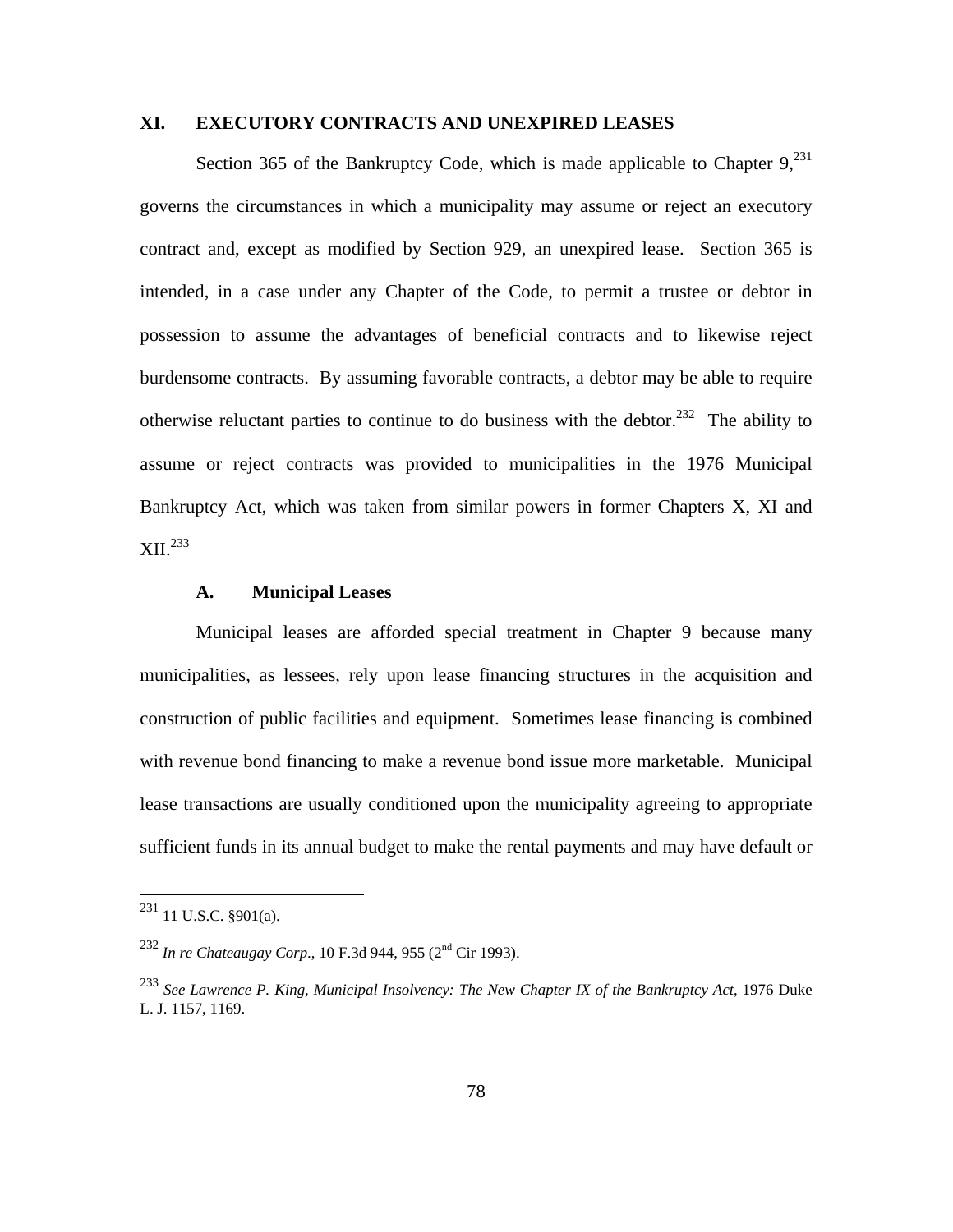termination provisions which are triggered if the municipality fails to appropriate rent for such lease.

Section 929 provides that a lease to a municipality shall not be treated as an executory contract or an unexpired lease for purposes of Section 365 or 502(b)(6) solely because the failure to appropriate rent would give rise to a right to terminate by the other party.234 This provision may preempt the application of state statutes that provide for the termination of municipal leases if a municipality fails to appropriate rent.<sup>235</sup> Municipal leases are treated as financing transactions rather than true leases; as a result, the lessor's damages are not subject to the limitations on damages which are imposed on true real estate leases.<sup>236</sup> Moreover, with respect to such financing leases, the municipal debtor will not be required to comply with the sometimes burdensome cure requirements and post-petition performance duties imposed by Section 365 that are discussed in the following section.

### **B. Contracts and Leases Not Excluded by §929**

With respect to the assumption of leases or executory contracts which are not excluded by Section 929, a municipality which desires to assume such a contract or lease must (i) cure, or provide assurance that it will promptly cure, any monetary defaults, (ii) compensate the other party to such contract or lease for any pecuniary losses caused by

 $^{234}$  11 U.S.C. §929.

 $^{235}$  S.Rep. No. 506, 100<sup>th</sup> Cong. 2d Sess 10-11 (Sept. 14, 1988).

<sup>&</sup>lt;sup>236</sup> 11 U.S.C. §929; S.Rep.No 100-597, 100<sup>th</sup> Cong. 2d Sess (4-5) (1988); *See also* 11 U.S.C. §502(b)(6).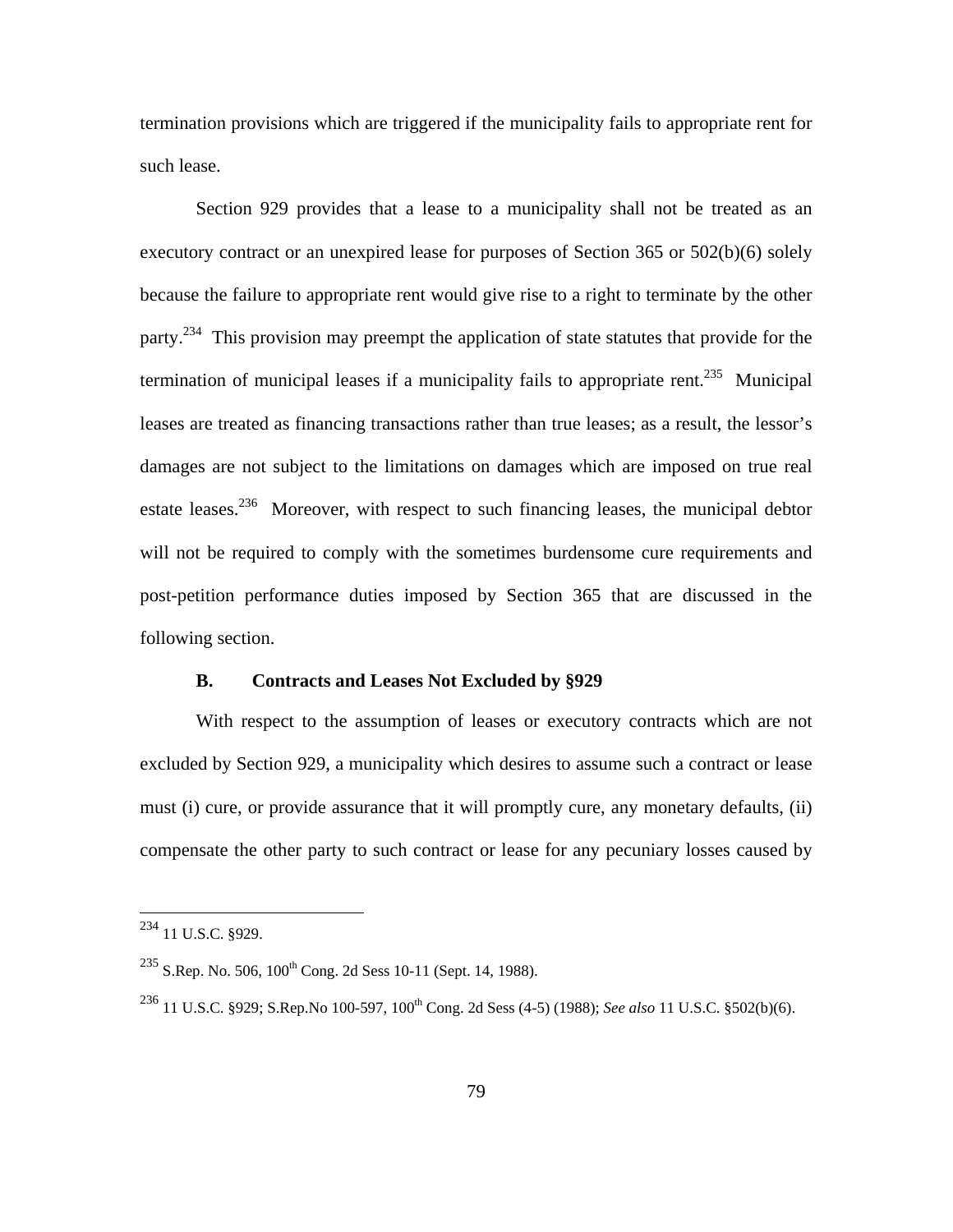default and (iii) provide adequate assurance of future performance.<sup>237</sup> Non-monetary defaults which cannot be cured retroactively may be cured by future performance under the lease.<sup>238</sup> A municipality is obligated to perform all post-petition obligations under nonresidential leases arising from and after the entry of the order for relief pending assumption or rejection.<sup>239</sup> Similarly, the debtor must perform all obligations arising under non-consumer personal property leases from or after 60 days after the entry of the order for relief, until the lease is assumed or rejected, unless otherwise ordered by the court.<sup>240</sup> All unexpired leases and executory contracts involving personal property may be assumed or rejected at any time prior to confirmation of a plan, although the counterparty to such agreements may move the court for an order requiring assumption or rejection within a specified period of time. $241$  Nonresidential leases in which the municipality is the lessee must be assumed or rejected within 120 days of the entry of the order of relief, provided, however, that the court may grant a single extension of an additional 90 days. $242$ 

 $^{237}$  11 U.S.C. §365(b)(1).

 $^{238}$  11 U.S.C. §365(b)(1).

 $^{239}$  11 U.S.C. §365(d)(3).

 $^{240}$  11 U.S.C. §365(d)(5).

 $^{241}$  11 U.S.C. §365(d)(2).

<sup>&</sup>lt;sup>242</sup> 11 U.S.C. §365(d)(4). The court may grant additional extensions only with the prior written consent of the lessor.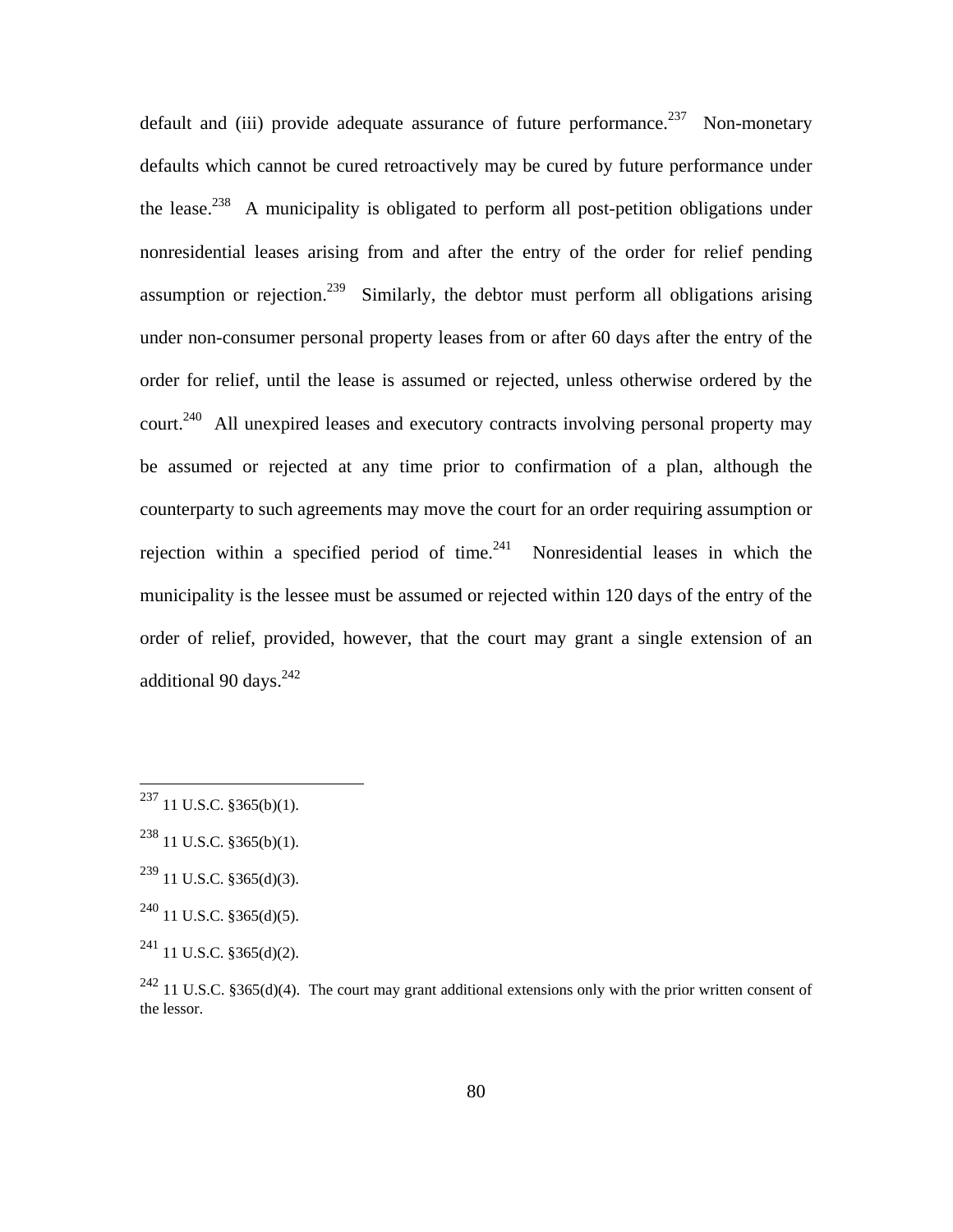The rejection of executory contracts or unexpired leases gives rise to claims for damages for breach of contract, which are treated as pre-petition general unsecured claims.<sup>243</sup> If rejection occurs after a prior assumption of such contract or lease by the debtor, the counterparty may have a breach of contract claim that is entitled to administrative claim status.<sup>244</sup> Damage claims arising from the rejection of unexpired leases of real property are limited to the rent for the remaining term, but not to exceed the greater of one year of rent or 15% of the remaining term of the lease but not to exceed 3 vears of such term. $^{245}$ 

# **XII. REJECTION OF COLLECTIVE BARGAINING AGREEMENTS AND PENSION BENEFIT PLANS**

### **A. Collective Bargaining Agreements.**

Unexpired collective bargaining agreements are executory contracts which may be assumed or rejected by a Chapter 9 debtor, subject to court approval.<sup>246</sup> It is important to note that Section 901 *does not* by its terms import Section 1113 with the special rules on rejection of collective bargaining agreements into Chapter 9. That difference is significant in many municipal credit crises, as collective bargaining agreements entail substantial current and future costs to the municipality. While Chapter 9 does not

 $^{243}$  11 U.S.C. §365(g)(1).

 $^{244}$  11 U.S.C. §365(g)(2)(A).

 $245$  11 U.S.C. §502(b)(6).

<sup>&</sup>lt;sup>246</sup> A recent and highly visible instance of the use of Chapter 9 for modification of labor agreements is the *City of Vallejo* Chapter 9 case in California. *See*, *IBEW v. City of Vallejo (In re City of Vallejo*), 432 B.R. 262, 2010 U.S. Dist. LEXIS 67598 (E.D.Cal.), June 14, 2010.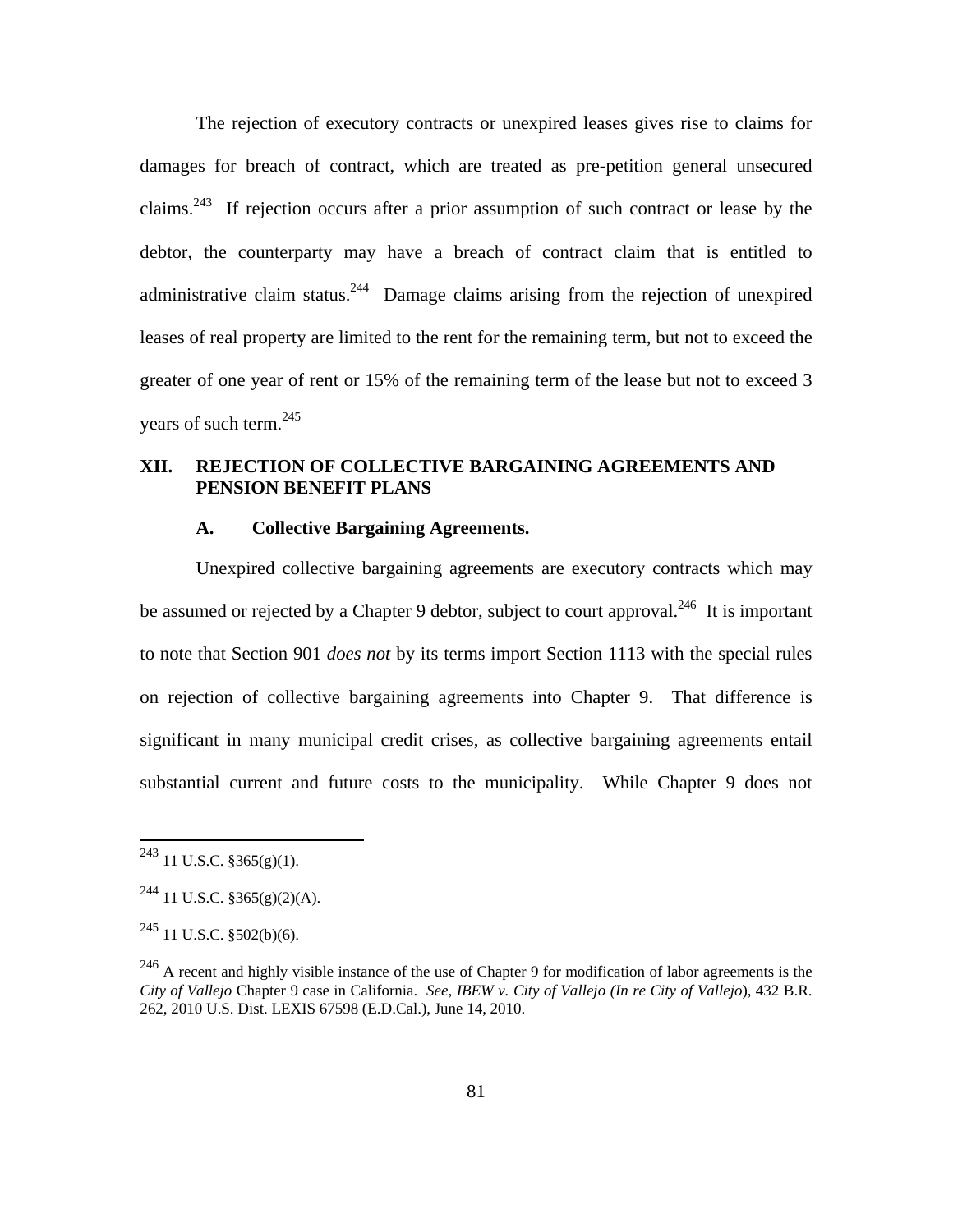incorporate some of the procedural and substantive requirements on the rejection of these contracts which are imposed upon a Chapter 11 debtor, the court must find that certain criteria are met before rejection may be ordered. A Chapter 9 debtor seeking to reject a collective bargaining agreement must demonstrate that (i) the agreement is burdensome and hinders its ability to propose a viable plan for adjustment, (ii) a balancing of the equities favors rejection, and (iii) reasonable efforts to negotiate a consensual modification have been made and are not likely to produce prompt and favorable results.<sup>247</sup> In an appropriate case, some of the bankruptcy court's findings of Chapter 9 eligibility (e.g. failing to obtain agreement with creditors after good faith negotiation) may form the basis for approving rejection of a collective bargaining agreement.<sup>248</sup>

#### **B. Pension Benefit Plans.**

1

Pension benefit plans are often a significant liability for municipalities and may be a major influence in a decision to file Chapter 9. It is unclear whether the rejection of retirement plans is subject to the same standards as the rejection of collective bargaining agreements. Nevertheless, a plan for adjustment, as it relates to pension benefits, must satisfy the good faith standard. Unlike cases in Chapters 7 and 11, unsecured pension and retirement benefit claimants have no priority over general unsecured creditors in

<sup>247</sup> *In re City of Vallejo*, 403 B.R. 72 (Bankr. E.D. Ca. 2009), aff'd 432 B.R. 262, 2010 WL 2465455 (E.D. Ca. June 14, 2010); *N.L.R.B. v Bildisco & Bildisco*, 465 U.S. 513, 521-26 (1984). A review of differing views on what Chapter 9 permits a municipal debtor to do in regard to its labor agreements is found in 6 *Collier on Bankruptcy (15<sup>th</sup> ed. Rev.)* (Alan N. Resnick & Henry J. Sommer, eds.) [[901.04]9][a].

<sup>248</sup> *In re City of Vallejo,* 432 B.R. 262, 2010 WL 2465455 (E.D. Ca. June 15, 2010).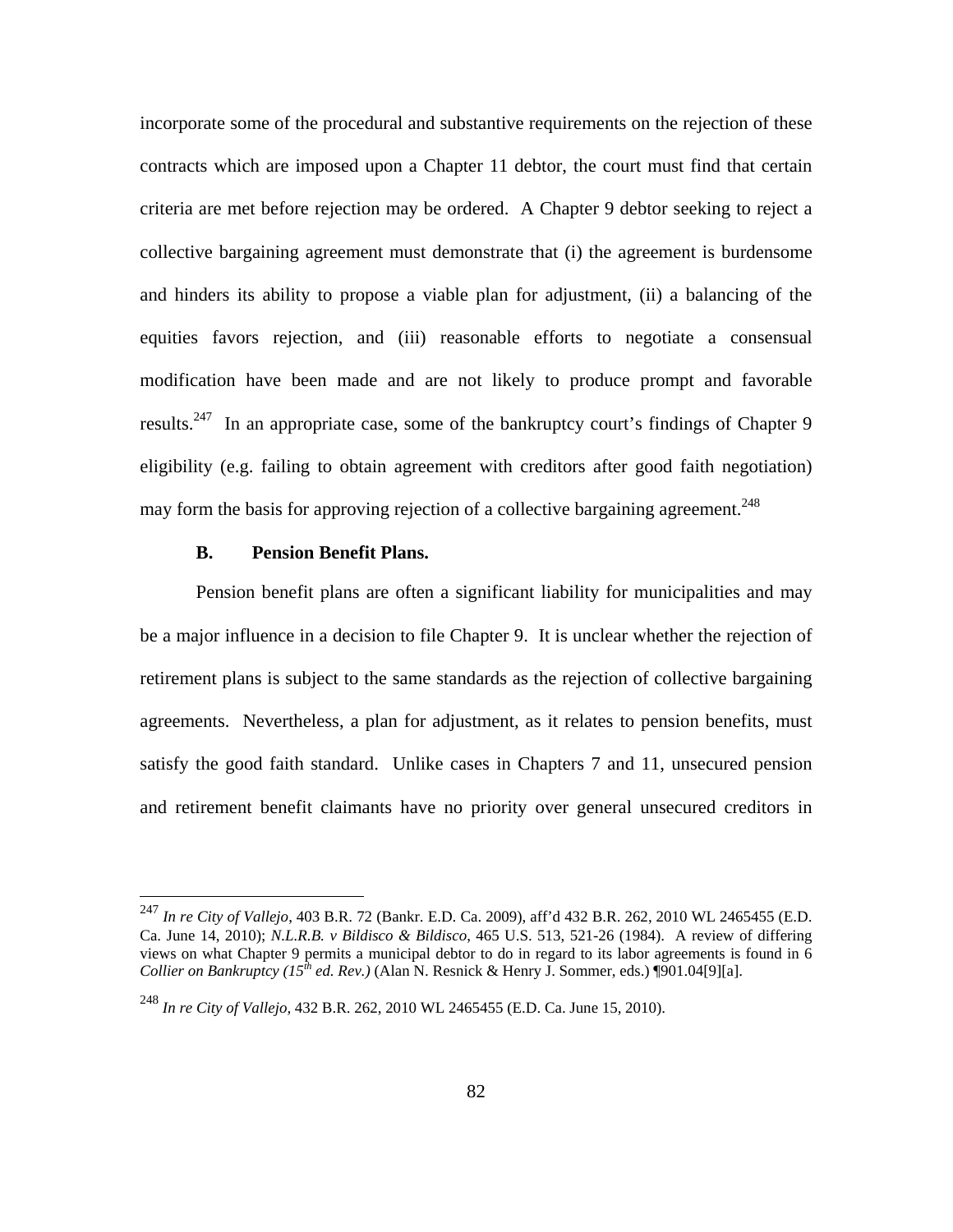Chapter 9 proceedings.<sup>249</sup> If a Chapter 9 debtor is permitted to reject its pension plan agreements, retirees will be treated like other general unsecured creditors (for amounts not payable from funds held in an effective trust or as collateral) and future benefits are likely to be substantially reduced. While the number of reported decisions dealing with the rejection of pension plans is sparse, a threat of rejection provides a municipality with significant leverage in negotiations for the restructuring of these obligations.

1

<sup>249</sup> *In re City of Prichard, Alabama*, No. 09-15000 (Bankr. S.D. Ala., March 10, 2010).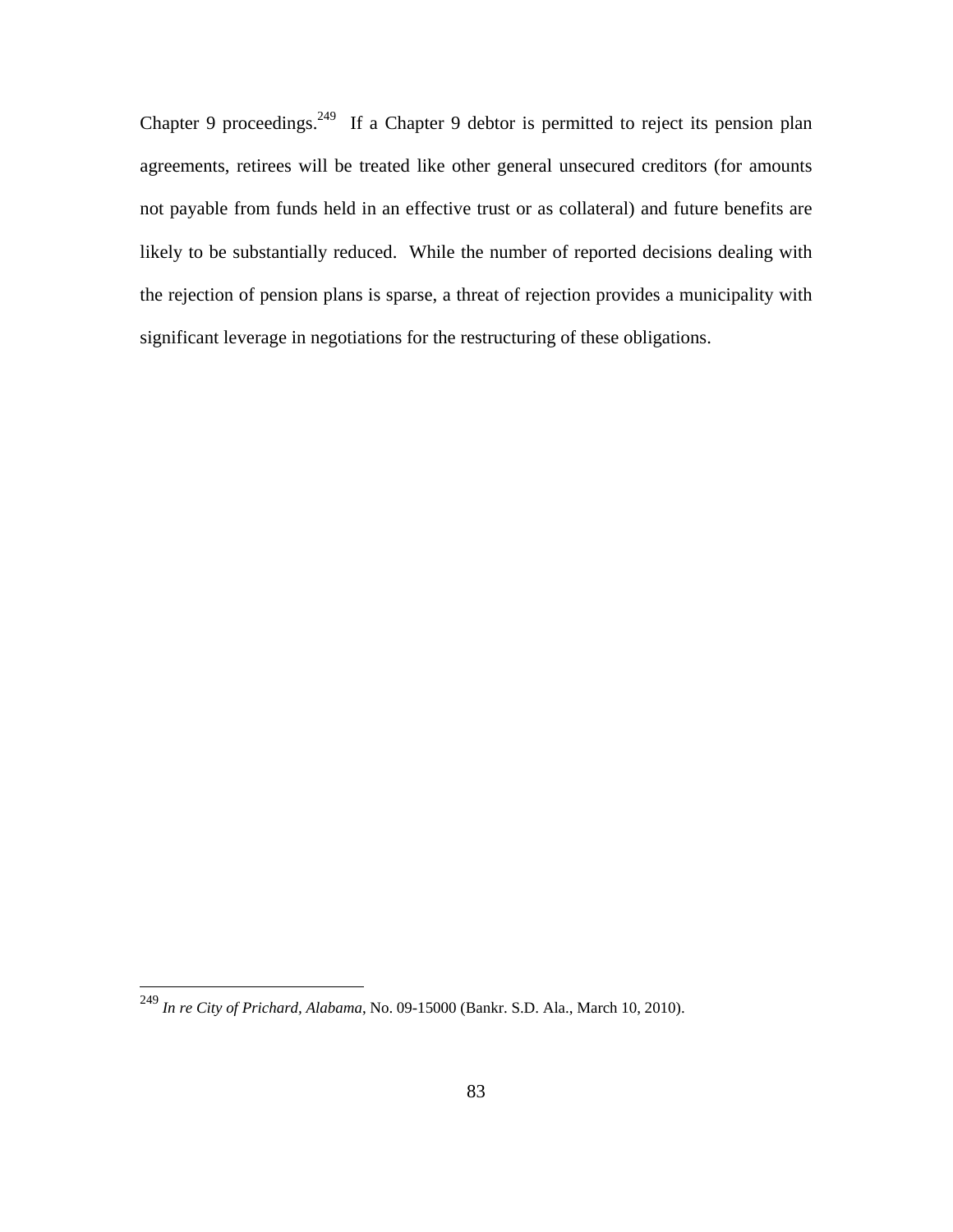#### **CHAPTER 6**

### **THE PLAN FOR ADJUSTMENT**

The previous chapter addresses some of the issues dealt with at the beginning of a Chapter 9 case as well as various strategic and case management issues that the municipality and its creditors must be mindful of. This chapter extends that focus to the objective of Chapter 9 – the plan for the adjustment of the municipality's obligations to its creditors and the confirmation of that plan.

### **I. WHAT IS A PLAN FOR ADJUSTMENT?**

#### **A. Comparison of Plans in Chapter 9 and Chapter 11 Cases**

Just as a plan of reorganization is the bullseye of a Chapter 11 case in which reorganization is the target, so is the plan for adjustment in Chapter 9. Although the similarities between the Chapter 9 and Chapter 11 plans are numerous, there are significant differences.

The Chapter 11 debtor has the exclusive right to file a plan of reorganization for a defined period.<sup>250</sup> Thereafter, any party in interest can propose a Chapter 11 plan.<sup>251</sup>

In Chapter 9 cases only a municipal debtor can file a plan for adjustment.<sup>252</sup> This is required by the Tenth Amendment mandate that only the municipality may control its governmental affairs in the course of the bankruptcy case.<sup>253</sup>

<sup>&</sup>lt;sup>250</sup> 11 U.S.C. §1121(b) ("Except as otherwise provided in this section, only the debtor may file a plan until after 120 days after the date of the order for relief under this chapter.")

 $^{251}$  11 U.S.C. §1121(c).

<sup>252 11</sup> U.S.C. §941.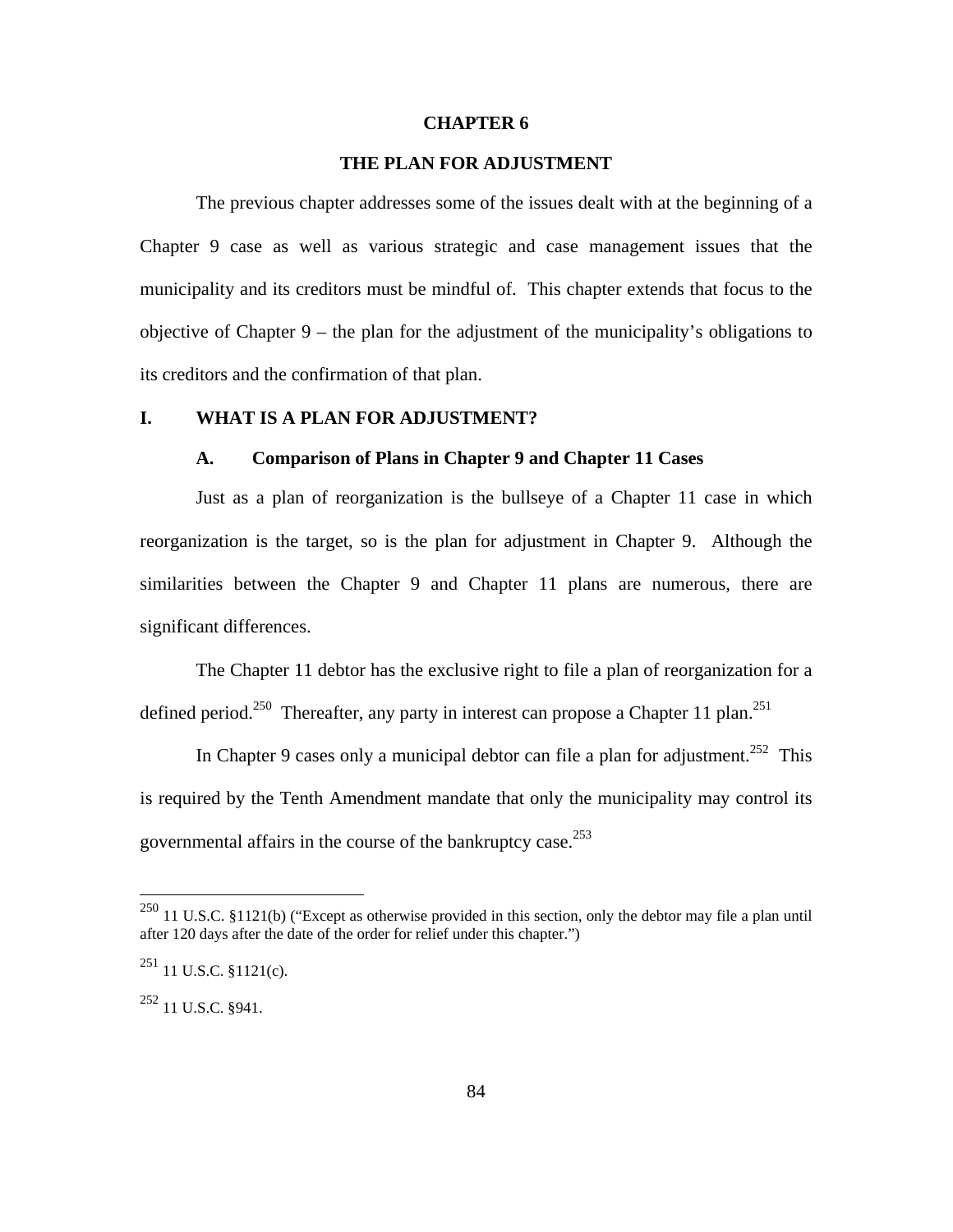Many Chapter 11 plans provide for the liquidation of the debtor in possession rather than its reorganization. Chapter 9 neither provides for nor permits the liquidation of the municipality.<sup>254</sup> If a plan for adjustment is not confirmed, the Chapter 9 case is to be dismissed absent an extension of time to file a new or modified plan.<sup>255</sup>

As a result of the inability of creditors to force a municipal liquidation or otherwise to propose their own plan in the Chapter 9 case, the negotiating dynamic for the municipality and its creditors is noticeably different from the Chapter 11 bargaining environment.<sup>256</sup> Of course, this is experienced by the municipality and its creditors even before the Chapter 9 case is initiated, since eligibility for Chapter 9 requires, among other things, that the municipality has negotiated with its creditors in an effort to avoid the bankruptcy filing or meets another of the requirements of Section  $109(c)(5)$ <sup>257</sup> With these distinctions in mind, let's look at the contents of the plan for adjustment.

<sup>255</sup> *See* 11 U.S.C. §930.

 <sup>253</sup> U.S. CONST. amend. X.

<sup>254</sup> *Newhouse v. Corcoran Irrigation Dist.,* 114 F.2d 690, 691 (9th Cir. 1940) (noting that the assets of a Chapter 9 debtor cannot be disposed of for the debtor's benefit), cert. denied, 311 U.S. 717 (1941).

<sup>256</sup> Since Sections 903 and 904 limit the bankruptcy court's power over Chapter 9 debtors, the court has minimal control over the municipality's finances, revenue, or property. *See In re New York City Off-Track Betting Corp.*; 434 B.R. 131, 140 (Bankr. S.D.N.Y. 2010) ("As a general matter, section 904 of the Bankruptcy Code places severe limits on the power of courts to compel any action from Chapter 9 debtors").

<sup>257 11</sup> U.S.C. §109(c); and *see In re Hamilton Creek Metro. Dist.,* 143 F.3d 1381, 1386 (10th Cir. 1998) (holding that municipality was not eligible for Chapter 9 relief merely because it was economically distressed); *In re City of Bridgeport*, 129 B.R. 332, 334 (Bankr. D. Conn. 1991) (applying the requirements for Chapter 9 relief upon opposition from the municipality's creditors).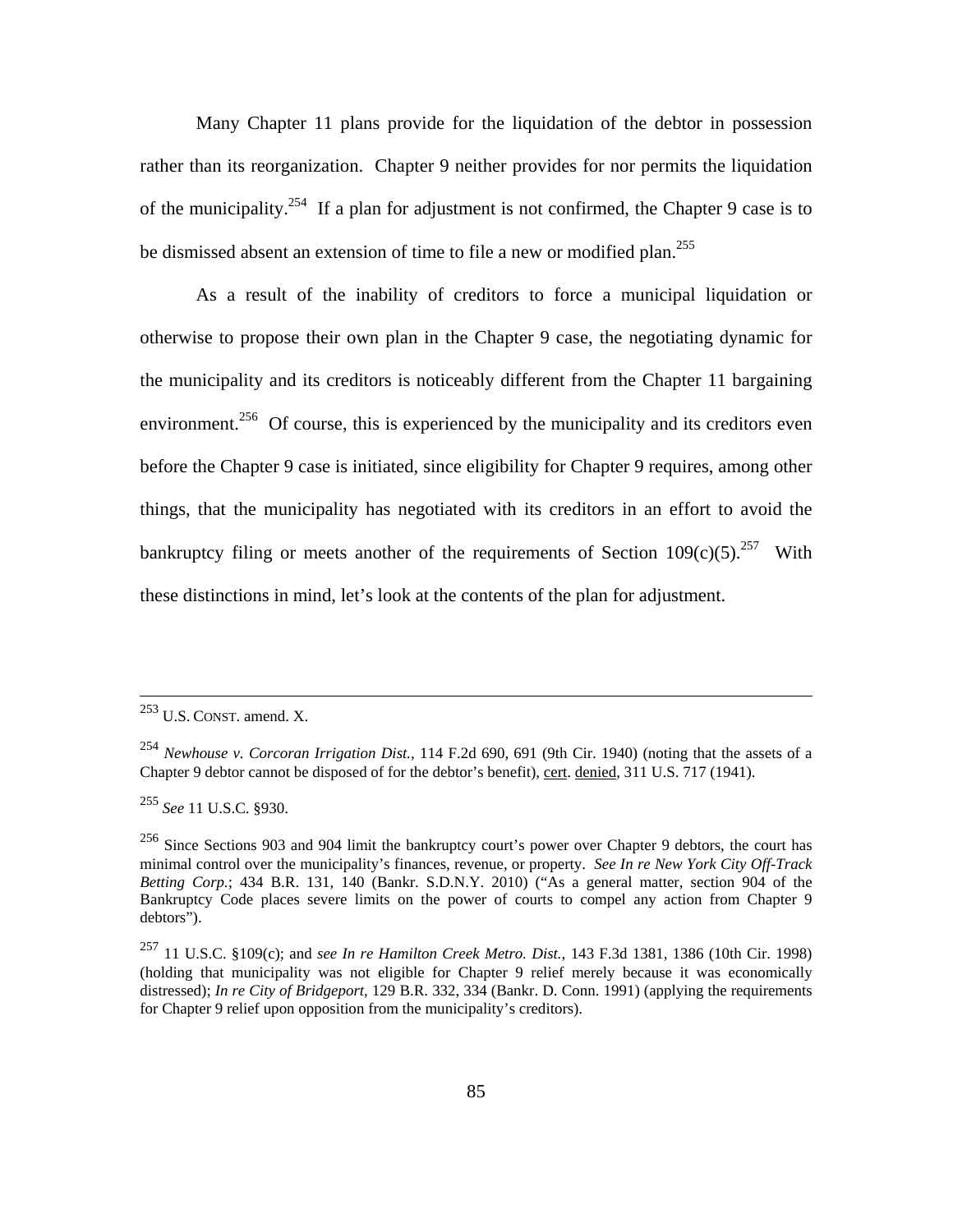### **B. Content of the Chapter 9 Plan**

Section 1123 prescribes the contents of the Chapter 11 plan. Section 901 makes

Sections 1122,  $1123(a)(1)$  through (5),  $1123(b)$  and  $1123(d)$  applicable to the Chapter 9

case. A plan for adjustment must therefore:

Designate, subject to Section 1122, classes of claims, other than certain priority claims;<sup>258</sup>

Specify any class of claims that is not impaired pursuant to the treatment proposed by the plan; $^{259}$ 

Specify the treatment proposed in the plan for each impaired class of claims;<sup>260</sup>

Provide for the same treatment for each claim in a particular class of claims unless the holder of a particular claim has agreed to a less favorable treatment; $^{261}$  and

Provide adequate means for the plan to be implemented.<sup>262</sup>

Although not required, a plan for adjustment may also:

Impair or leave impaired any class of claims, whether secured or unsecured: $263$ 

Assume, reject or assign any executory contract or unexpired lease: $264$ 

 $^{258}$  11 U.S.C. §1123(a)(1).

<sup>259 11</sup> U.S.C. §1123(a)(2).

 $^{260}$  11 U.S.C. §1123(a)(3).

 $261$  11 U.S.C. §1123(a)(4).

 $262$  11 U.S.C. §1123(a)(5).

 $^{263}$  11 U.S.C. §1123(b)(1).

<sup>264 11</sup> U.S.C. §1123(b)(2).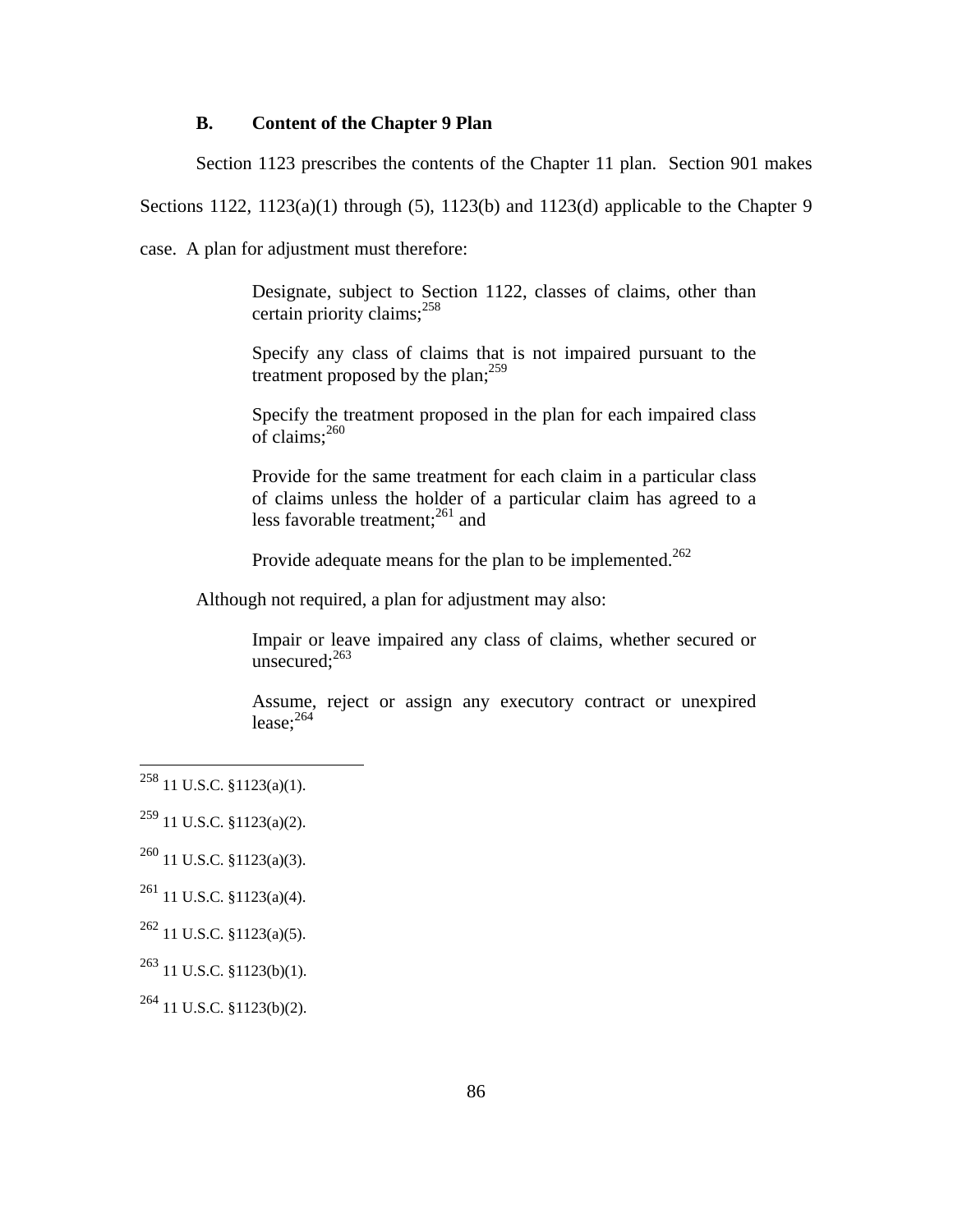Provide for the settlement or enforcement of any claim held by the  $dektor: <sup>265</sup>$ 

Provide for the sale of property of the debtor and the distribution of proceeds to creditors or the debtor;  $2^{66}$ 

Modify the rights of secured or unsecured creditors;<sup>267</sup> and

Include any other provision that is not inconsistent with the applicable provisions of the Bankruptcy Code. $^{268}$ 

## **C. Filing the Plan.**

A plan for adjustment may be filed by the municipality with its Chapter 9 petition.269 Otherwise, the plan must be filed in accordance with the schedule established by the court.<sup>270</sup>

## **D. The Disclosure Statement**

Prior to soliciting votes to accept or reject its plan for adjustment, the municipal

debtor must prepare a written disclosure statement that the court determines contains

 $\overline{a}$ 

270 11 U.S.C. §941.

 $^{265}$  11 U.S.C. §1123(b)(3).

<sup>266 11</sup> U.S.C. §1123(b)(4).

 $^{267}$  11 U.S.C. §1123(b)(5).

<sup>268 11</sup> U.S.C. §1123(b)(6).

<sup>&</sup>lt;sup>269</sup> The simultaneous filing of the petition and the plan may be appropriate in a number of circumstances. For example, pre-filing negotiations with creditors may result in agreements with all classes of impaired claims. Also, those negotiations may have been successful with some impaired classes, but reached an impasse with others. Of course, political inferences or civic morale may dictate that a plan be put forth as soon as possible, even if it is only a platform from which the municipality continues negotiations with its creditors.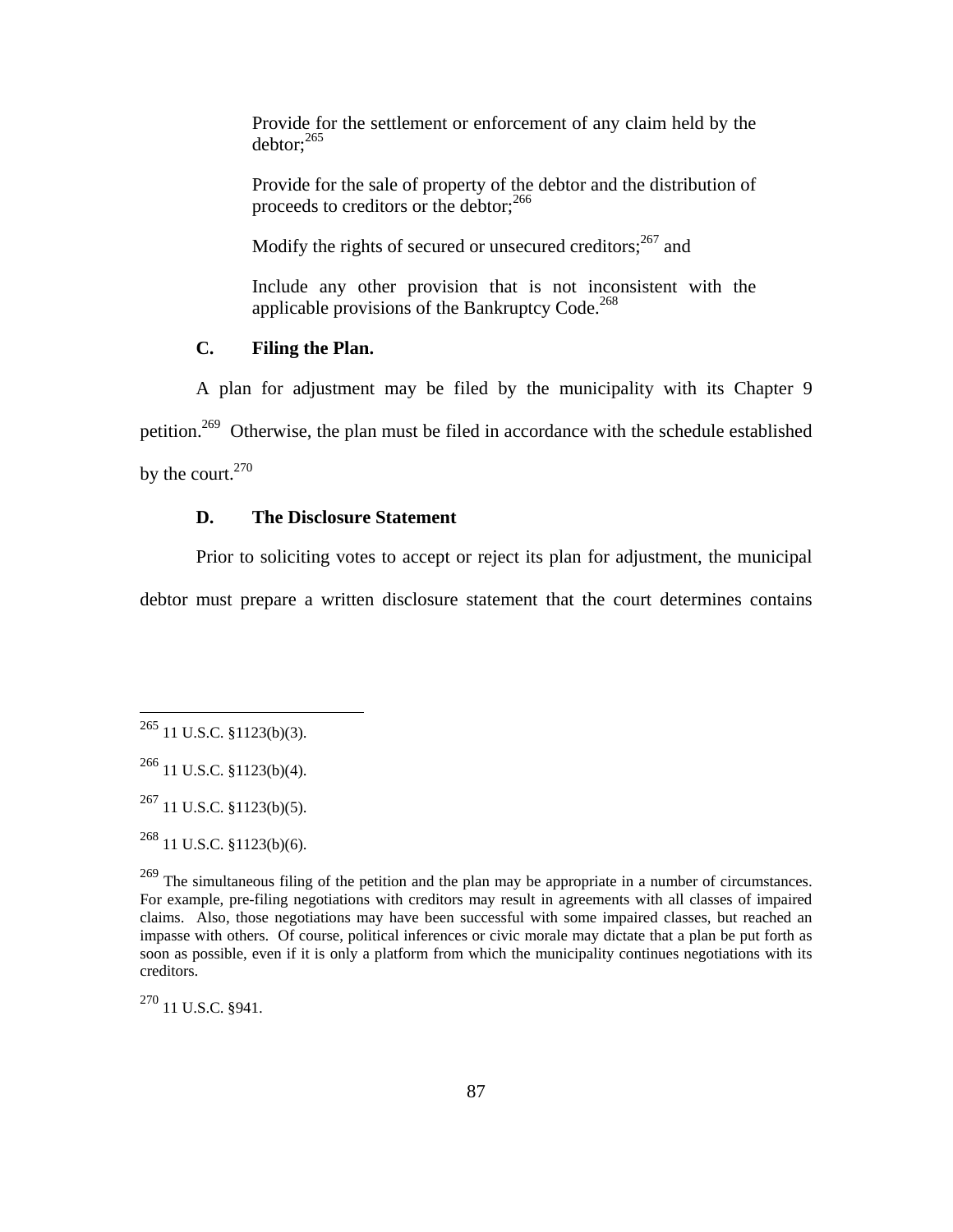information adequate to allow a hypothetical creditor of each relevant class of claims to make an informed judgment when voting to accept or reject the plan.<sup>271</sup>

The hearing to consider the disclosure statement and any objections to it may be held upon at least 28 days' prior written notice to the creditors and other parties in interest.<sup>272</sup> If the disclosure statement is approved, the court will establish the time in which the holders of impaired claims may vote to accept or reject the plan as well as the date of the confirmation hearing.<sup>273</sup> The debtor will then mail or cause to be mailed to all creditors (1) the plan or a court-approved summary of the plan, (2) the court-approved disclosure statement, (3) notice of the time in which creditors can vote to accept or reject the plan, (4) the time fixed by the court for filing objections to the confirmation of the plan, (5) a form of a ballot, and (6) such other information as the court may require.<sup>274</sup> With respect to bondholders, the disclosure statement must be sent to the beneficial holders of the bonds, and not merely the "street name" record holder or indenture trustee.<sup>275</sup>

1

 $^{271}$  11 U.S.C. §1125(a)(1).

 $272$  Fed. R. Bankr. P. 3017(a).

<sup>273</sup> Fed. R. Bankr. P. 3017(c).

<sup>274</sup> Fed. R. Bankr. P. 3017(d).

<sup>&</sup>lt;sup>275</sup> Fed. R. Bankr P. 3017(e). The Advisory Committee Note to Rule 3017(e) indicates the rule is designed to insure that "the plan, disclosure statement, ballot and other materials … reach the beneficial holders of securities held in nominee name"; *In re City of Colorado Springs Spring Creek General Imp. Dist.*, 177 B.R. 684 (Bankr. D. Colo. 1995) (denying confirmation of pre-packaged Chapter 9 plan on various grounds, including failure to adequately disseminate disclosure statement to beneficial bondholders); *In re Pioneer Finance Corp.*, 246 B.R. 626 (Bankr. D. Nev. 2000) (Prepetition solicitation of pre-packaged Chapter 11 plan was inadequate where no evidence that beneficial holders of bonds had been solicited or that record holders of bonds were authorized to vote on behalf of beneficial holders).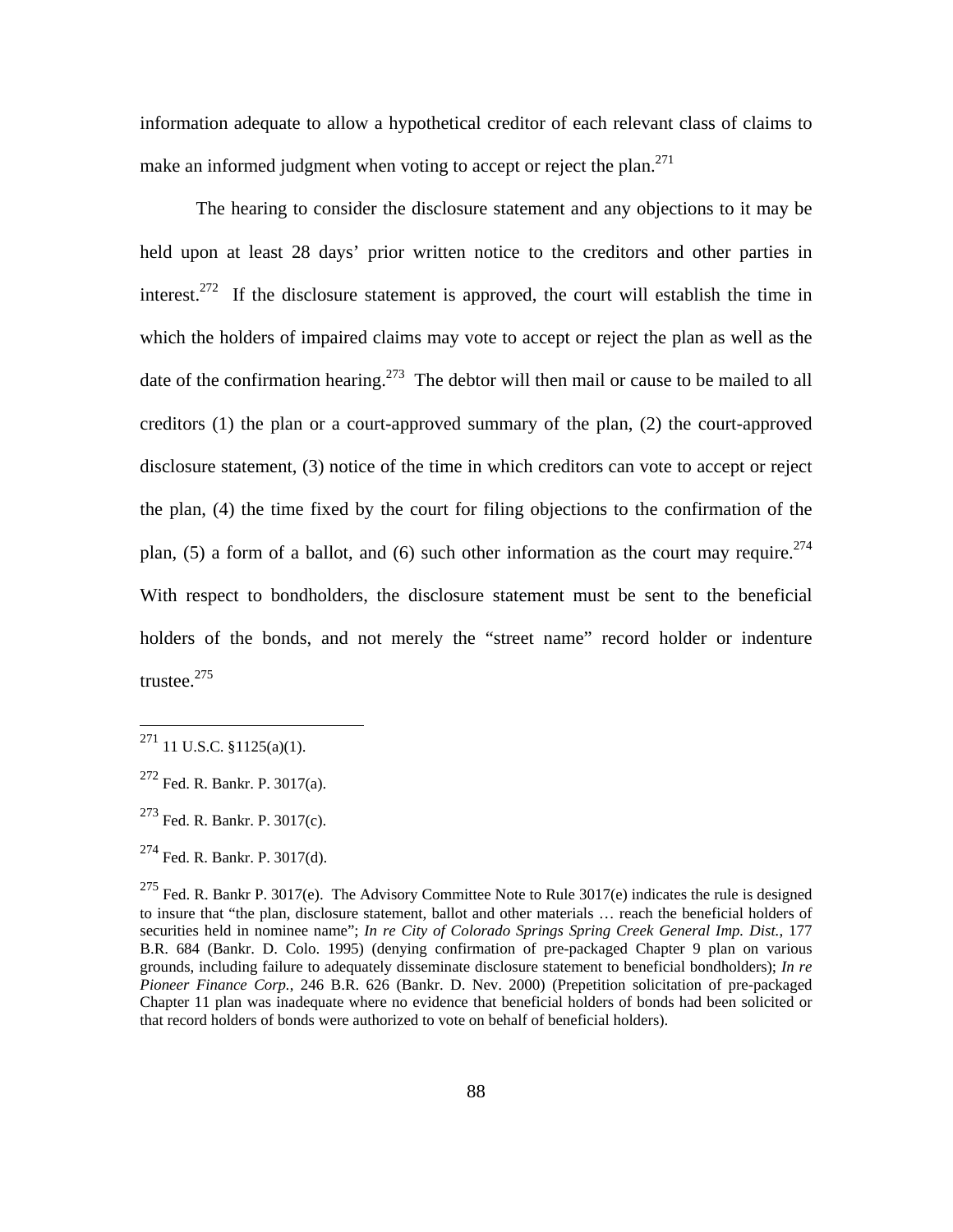### **E. Modification of the Plans.**

At any time prior to confirmation, the municipal debtor may modify its previously-filed plan.276 Any such modification must comply with all relevant requirements of Chapter  $9.277$  Moreover, this would include a determination as to whether the modification is "material" thereby requiring a revised disclosure statement and the resolicitation of votes.  $278$  A plan modification is effective immediately upon filing. $279$ 

### **II. CONFIRMATION OF THE PLAN**

Confirmation of the plan for adjustment is the preeminent objective of the Chapter 9 case. Section 943 provides that the court "shall" confirm a plan if it satisfies certain criteria. Prior to entry of the confirmation order, the court must determine that all of the following criteria are satisfied.

<sup>277</sup> *Id*.

 $\overline{a}$ 

 $^{279}$  11 U.S.C. §942.

 $276$  11 U.S.C. §942.

 $278$  A plan modification is not material unless it "so affects a creditor or interest holder who accepts the plan that such entity, if it knew of the modification, would be likely to reconsider its acceptance." *In re Am. Solar King Corp*., 90 B.R. 808, 824 (Bankr. W.D. Tex. 1988) (chapter 11 case); *see also* 9 COLLIER ON BANKRUPTCY, 13019.01 (15<sup>th</sup> ed. 1987).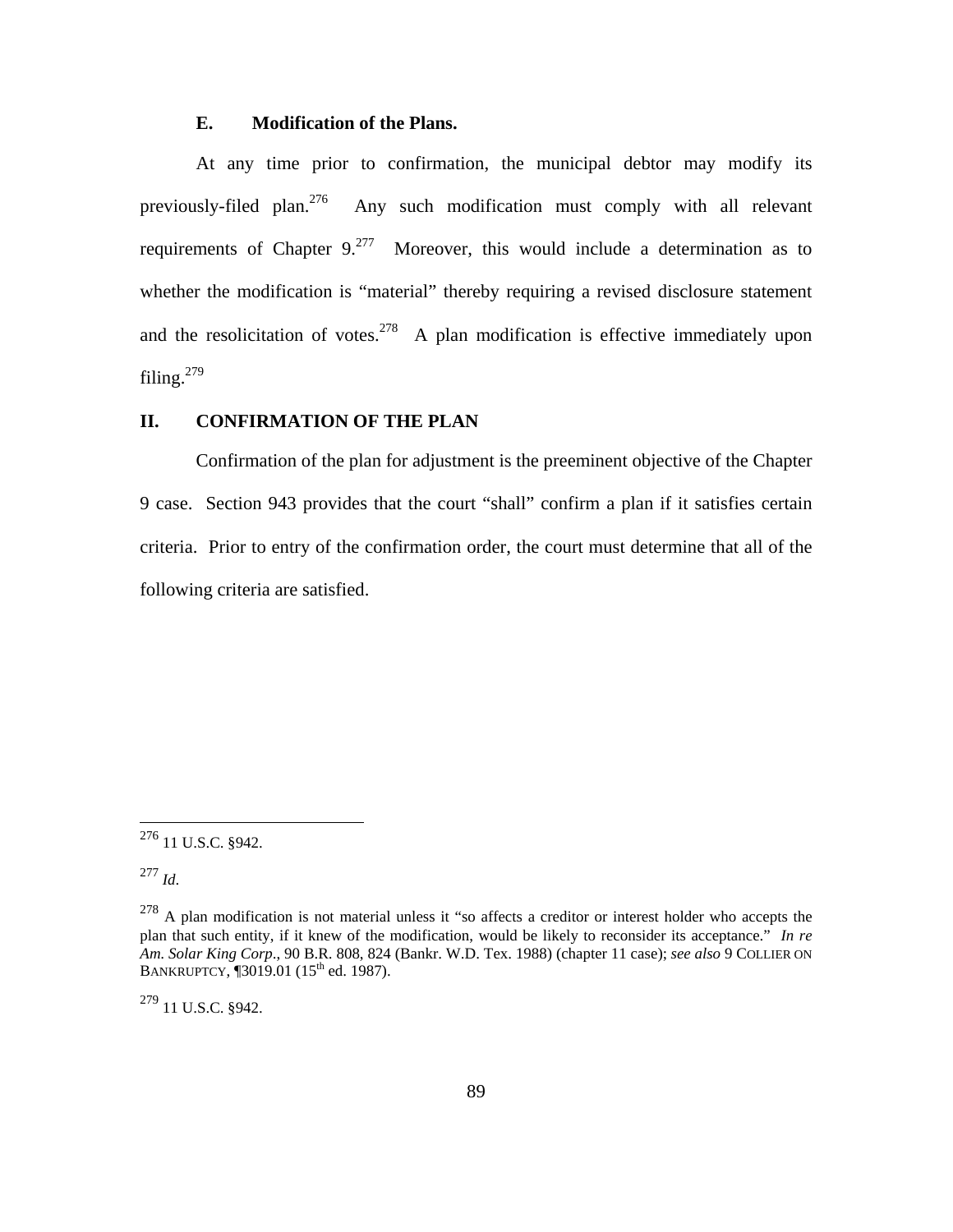#### **A. Debtor Compliance**

The debtor must comply with the applicable provisions of the Bankruptcy Code.<sup>280</sup> In the Chapter 9 case, this means Chapters 1 and 9 as well as other provisions of the Bankruptcy Code that are incorporated by Section 901.

## **B. Good Faith**

The municipality must propose the plan for adjustment in good faith and not by any means that is forbidden by law.<sup>281</sup> As noted earlier in the context of eligibility as a Chapter 9 debtor, good faith is not defined by the Code and is determined by the court on a case-by-case basis, based upon the totality of the circumstances.<sup>282</sup> Factors that have been considered include: whether certain individuals or groups stand to receive a disproportionately large benefit as a result of confirmation, $283$  whether the municipality

 $^{280}$  11 U.S.C. §1129(a)(2).

 $281$  11 U.S.C. §1129(a)(3). If the court does not receive any objections calling into question the debtor's good faith, the court may make such determination without reviewing relevant evidence. Fed. R. Bankr. P. 3020(b)(2).

<sup>282</sup> *In re Mount Carbon Metro. Dist.,* 242 B.R. 18 (Bankr. D. Colo. 1999) (finding that good faith should be determined by examining the totality of the circumstances). *In re Matter of Metropolitan Realty Corp*., 433 F.2d 676 (5th Cir. 1970) (finding that good faith implies honesty and a genuine desire to use the bankruptcy process to reorganize rather than for some unworthy purpose); *see also In re Southern Land Title Corp*, 301 F. Supp. 379, 428 (Bankr. E.D. La. 1968); and Robert L. Ordin, *The Good Faith Principle in the Bankruptcy Code: A Case Study*, 38 BUS. LAW. 1795 (1983). Given the bookend requirements of good faith at both the commencement of the case and its consummate objective of confirmation, one can convincingly argue that the standard of good faith is implicit in all decisions and conduct of the municipal debtor.

<sup>283</sup> *See Town of Belleair v. Groves*, 132 F.2d 542 (5th Cir. 1942) (refusing to confirm the town's plan for adjustment because "property-owning bondholders would receive benefits, above and apart from the surrender price proposed for their bonds in which the other bondholders would not participate, and that such special benefits were substantial inducements toward approval of the plan"), cert denied, 318 U.S. 769 (1943).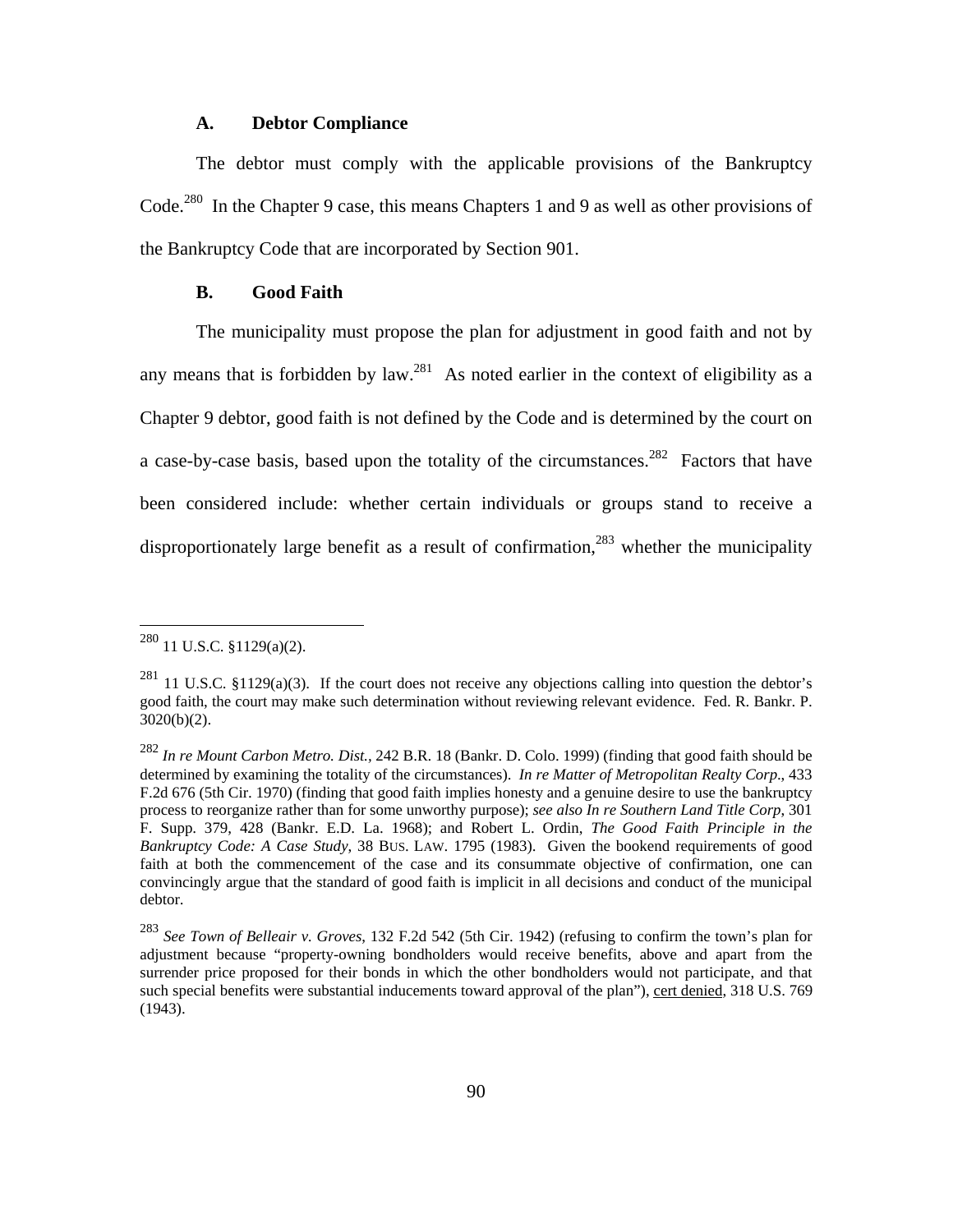properly disclosed all material information,<sup>284</sup> whether the municipality seeks confirmation to impair the interests of the parties least willing to negotiate a settlement that would favor the municipality,  $285$  or whether there exists a legitimate reason for the municipality's refusal to raise taxes to avoid bankruptcy.<sup>286</sup>

## **C. Government Regulatory Approvals**

Should a governmental regulatory commission have jurisdiction over the rates of the debtor for services, goods or otherwise after confirmation of the plan, any and all approvals for rate changes provided in the plan must be obtained or such rate change must be conditioned on such approval.<sup>287</sup>

## **D. Acceptance by Classes**

At least one class of impaired claims must vote to approve the plan.<sup>288</sup> Holders of allowed claims or interests within each class are permitted to vote.<sup>289</sup> With respect to a class of bondholders, the beneficial holders of the bonds, rather than the "street name"

<sup>284</sup> *In re Wolf Creek Valley Metro. Dist.,* 138 B.R. 610 (Bankr. D. Colo. 1992). "Good faith requires a full disclosure of all material facts." *Id.* at 618.

<sup>285</sup> *Wright v. City of Coral Gables*, 137 F.2d 192, 195 (5th Cir. 1943) (finding that that it was not good faith to use Chapter 9 relief "to bludgeon into submission those whom the city had not been able to make settlements satisfactory to itself").

<sup>286</sup> *In re Corcoran Hosp. Dist.,* 233 B.R. 449, 459 (Bankr. E.D. Cal. 1999) (finding that raising the hospital district's assessment tax would be a "futile exercise" and that a failure to increase taxes was not an indication of a lack of good faith).

<sup>287 11.</sup> U.S.C. §1129(a)(6).

 $^{288}$  11 U.S.C. §1129(a)(8).

 $^{289}$  11 U.S.C. §1126(a).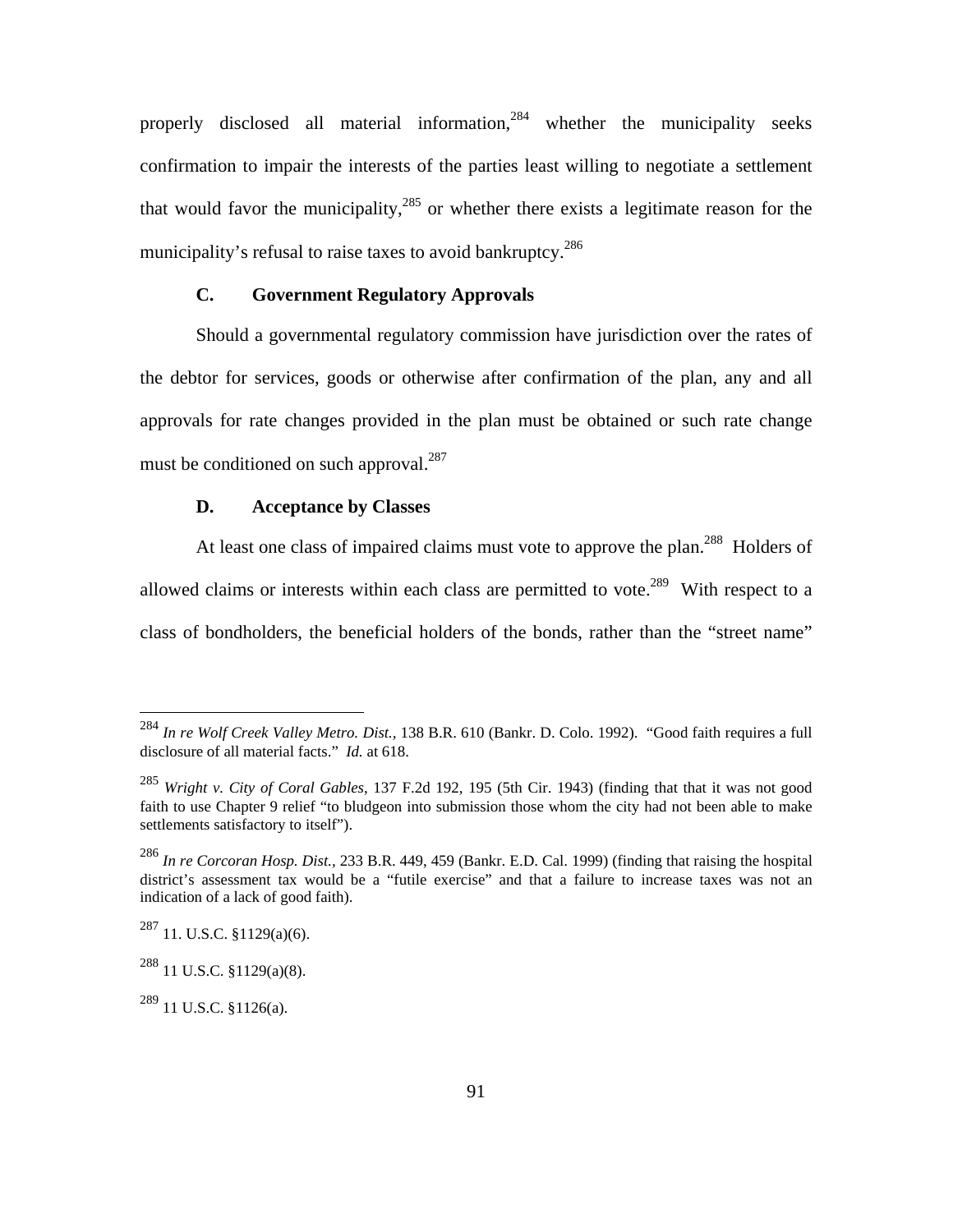record holder, are the persons entitled to vote.<sup>290</sup> Classes of unimpaired claims are deemed to have accepted the plan.<sup>291</sup> A class accepts the plan if the claims in the class vote, at least two-thirds in amount and more than one-half in number, to accept the plan.292 Conversely, if the plan proposes that claims in a certain class will receive nothing, that class is deemed to have rejected the plan.<sup>293</sup> Even if less than all impaired classes accept the plan, confirmation by "cramdown" may be possible if at least one class of impaired claims accepts the plan, determined without consideration of acceptance cast by any insider of the debtor. $^{294}$ 

## **E. Plan Compliance**

The plan must comply with the provisions of Chapter 9. <sup>295</sup> Since most of the confirmation requirements are contained in Section 1129 which is in Chapter 11, this requirement is seldom an obstacle to confirmation. The plan must also comply with those provisions of the Bankruptcy Code that are made applicable to Chapter 9 cases pursuant to 11 U.S.C.  $\S$ §103(e) and 901.<sup>296</sup>

<sup>290</sup> *In re Southland Corp.*, 124 B.R. 211 (Bankr. N.D. Tex 1991) (beneficial holders of bonds, rather than record holders, were entitled to vote on Chapter 11 plan); *In re Tenn-Fla Partners,* 1993 WL 151346 (Bankr. W.D. Tenn 1993) (finding that beneficial bondholders had right to make §1111(b)(2) election and vote on Chapter 11 plan).

 $^{291}$  11 U.S.C. §1124(1).

 $^{292}$  11 U.S.C. §1126(c).

 $^{293}$  11 U.S.C. §1126(g).

<sup>&</sup>lt;sup>294</sup> 11 U.S.C. §§1129(b) and (a)(10).

 $^{295}$  11 U.S.C. §943(b)(2).

 $296$  11 U.S.C. §943(b)(1).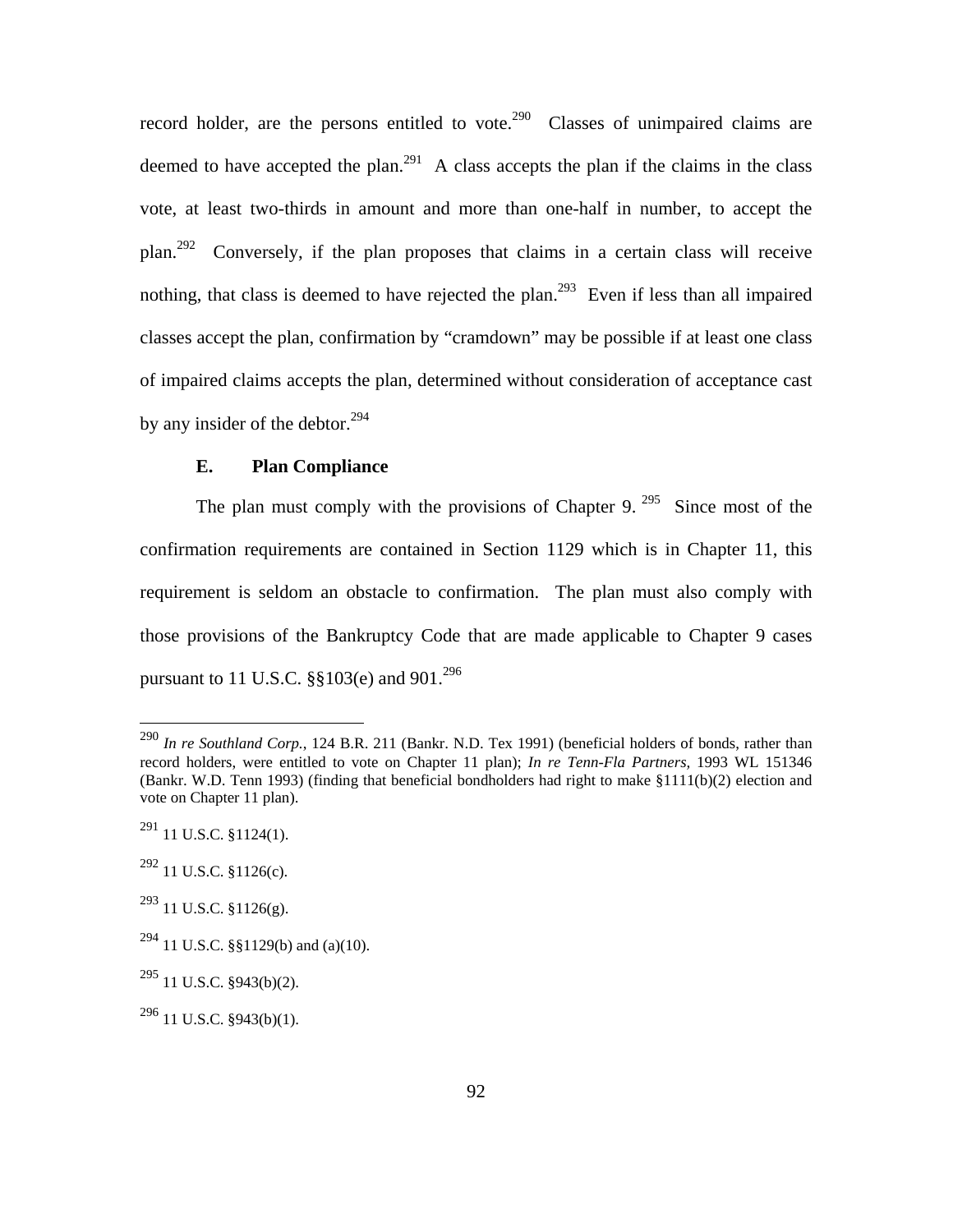## **F. Reasonable Payments are Disclosed**

All amounts to be paid by the municipality for services or expenses in the case or incident to the plan must be reasonable and fully disclosed.<sup>297</sup>

#### **G. No Legal Inhibition**

The debtor must not be prohibited by law from taking any action necessary to implement the plan.<sup>298</sup> Contrary to a Chapter 11 plan of reorganization, a Chapter 9 plan cannot be confirmed as a means of avoiding the application of state law or permitting a plan for adjustment to contradict applicable state law.<sup>299</sup>

#### **H. Payment of Administrative Expenses**

On the effective date of the plan, the holder of claims entitled to an administrative expense priority must be paid cash in the full amount of the allowed claim. The holders of a particular administrative claim may agree to less than full payment, payment other than cash, or payment after the effective date. $300$ 

## **I. Regulatory or Electoral Approval**

Any regulatory or electoral approval under nonbankruptcy law that is required to carry out any provision of the plan must have been obtained or such provision of the plan

1

 $^{297}$  11 U.S.C. §943(b)(3).

 $^{298}$  11 U.S.C. §943(b)(4).

<sup>299</sup> *See In re Sanitary & Improvement Dist. No. 7*, 98 B.R. 970 (Bankr. D. Neb. 1989).

<sup>300 11</sup> U.S.C. §943(b)(5). Accordingly, notwithstanding the lack of application of Sections 328 and 330 in Chapter 9 cases, the payment of administrative expenses, including those of professionals, committees, or indenture trustees, at or after confirmation, require disclosure and a favorable determination under §943(b)(3) for confirmation.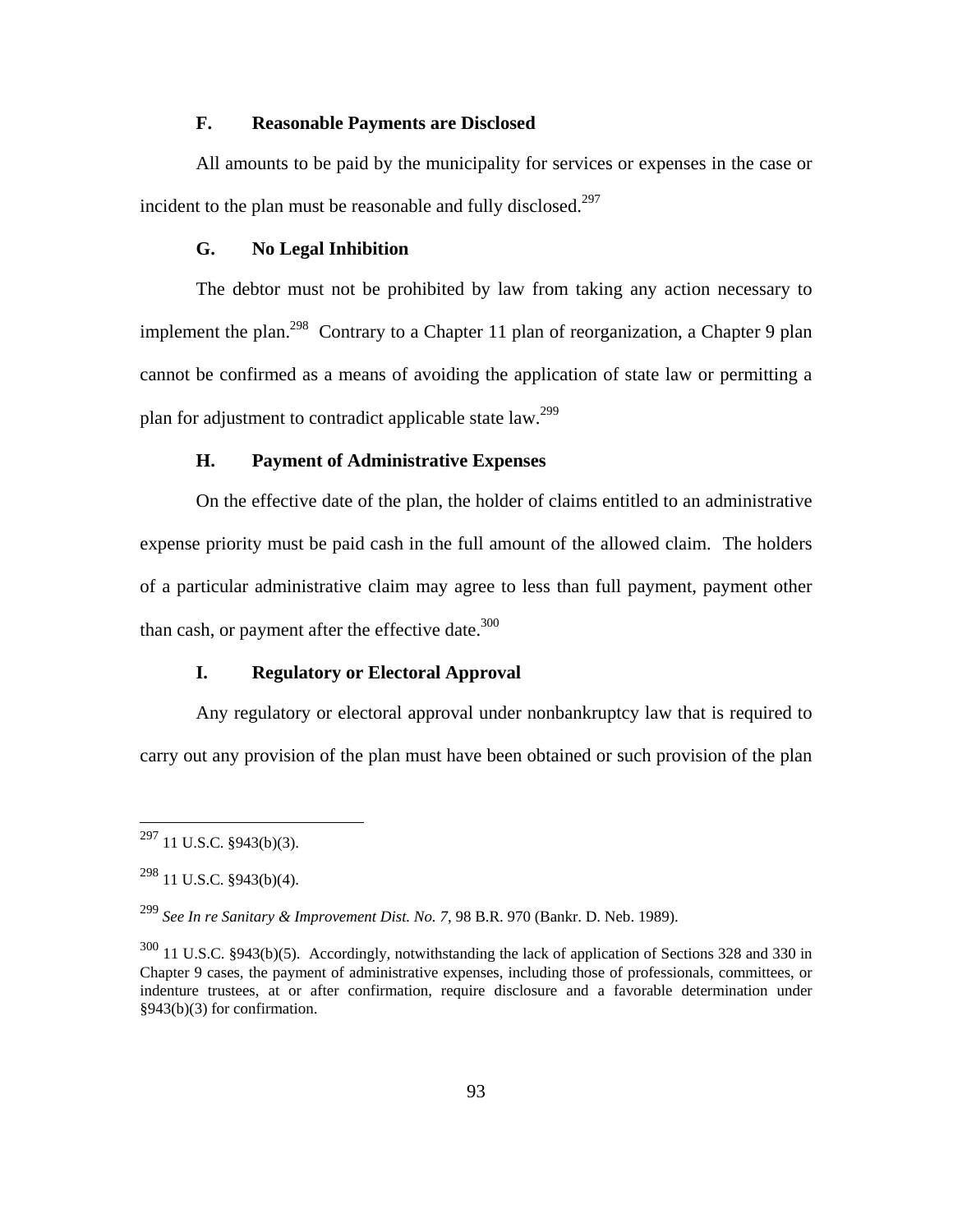is conditioned upon obtaining that approval. $301$  This requirement is similar, if not identical, to the requirement of Section 1129(a)(6) described in the preceding Item C.

#### **J. Best Interests of Creditors and Feasible**

The plan must be in the best interests of the creditors of the municipality.<sup>302</sup> In the context of Chapter 9, this means that the payments to creditors proposed by the plan are no less than what would be obtained through the dismissal of the case whereupon creditors would be free to exercise their nonbankruptcy remedies. $303$ 

Feasibility requires the debtor to demonstrate that it has or will have the ability to make the payments and perform the obligations required by the plan, yet maintain a level of operations necessary for its ongoing municipal duties. This may require the court to make a careful examination of the debtor's projected revenues and expenses.

### **III. EFFECT OF CONFIRMATION**

The liabilities of the municipality, as "adjusted" by a confirmed plan, supercede the pre-petition contractual relationship between the municipality and its creditors. To the extent that the pre-petition rights of a creditor are altered by the plan, the plan for adjustment creates a new contract between the municipality and its creditors that binds

1

 $301$  11 U.S.C. §943(b)(6).

<sup>302 11</sup> U.S.C. §943(b)(7).

<sup>&</sup>lt;sup>303</sup> "The best interests of creditors test was contained in former Chapter XI of the Bankruptcy Act. It was generally taken to mean that the payments under the plan to creditors would yield at least as much as would be received on a liquidation of the debtor's business and the distribution of the proceeds to creditors. In other words, the plan had to be better than the alternative . . . . The same information does not work in a Chapter 9 case. A municipality cannot be liquidated . . . . The court must find a middle ground [and] apply the test to require a reasonable effort by the municipality that is a better alternative to its creditors than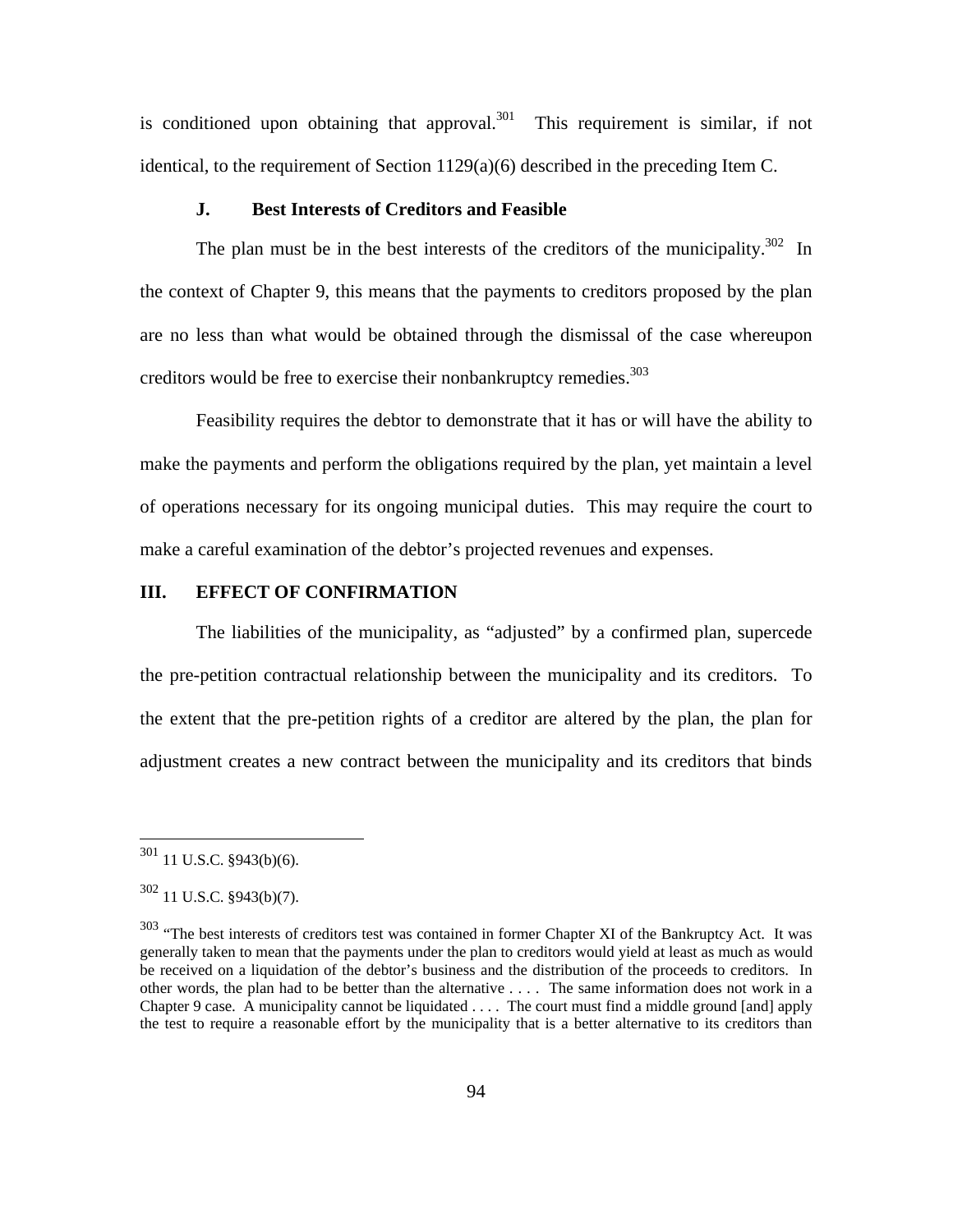both the municipality and the creditor, without regard to whether (i) the creditor filed a proof of claim or has a claim which is deemed filed, or (ii) the claim is allowed by the court, or (iii) the creditor has accepted the plan.<sup>304</sup>

Once the Chapter 9 plan for adjustment is confirmed, the municipality emerges from Chapter 9 protection and is required to fulfill its obligations to creditors under the terms of the plan. The municipality is discharged from all debts when (i) the plan is confirmed; (2) the debtor deposits with the disbursing agent any consideration to be distributed under the plan by such agent; and (3) the court has determined that any security to be distributed and any provision made to pay or secure payment of such obligations under the plan are valid.<sup>305</sup> The municipality, however, is not discharged of debts which are expressly excepted from discharge by the plan for adjustment or the order confirming the plan or which are owed by the debtor to an entity that had neither notice nor actual knowledge of the case prior to confirmation of the plan.<sup>306</sup>

#### **IV. RETENTION OF JURISDICTION**

The bankruptcy court may retain jurisdiction of the municipality's case after confirmation for such period of time as is necessary to ensure the successful

dismissal of the case." *Collier on Bankruptcy* (16<sup>th</sup> ed.) (Alan N. Resnick & Henry J. Sommer, eds.),  $\P$ 943.03(7)(a)(footnote omitted).

 $304$  11 U.S.C. §944(a).

 $305$  11 U.S.C. §944(b).

<sup>&</sup>lt;sup>306</sup> 11 U.S.C. §944(c). Bondholders that had actual notice of the Chapter 9 case but did not receive actual notice of a bar date to file proof of claims had claims which were discharged and were denied leave to file late claims. *Matter of Sanitary & Imp. Distr. No. 7, Lancaster County, Neb. ,*112 B. R. 990 ( Bankr. D. Neb. 1990) *affirmed, Nebraska State Bank v. Sanitary & Imp Dist. No. 7*, 119 B.R. 193 ( D. Neb 1990).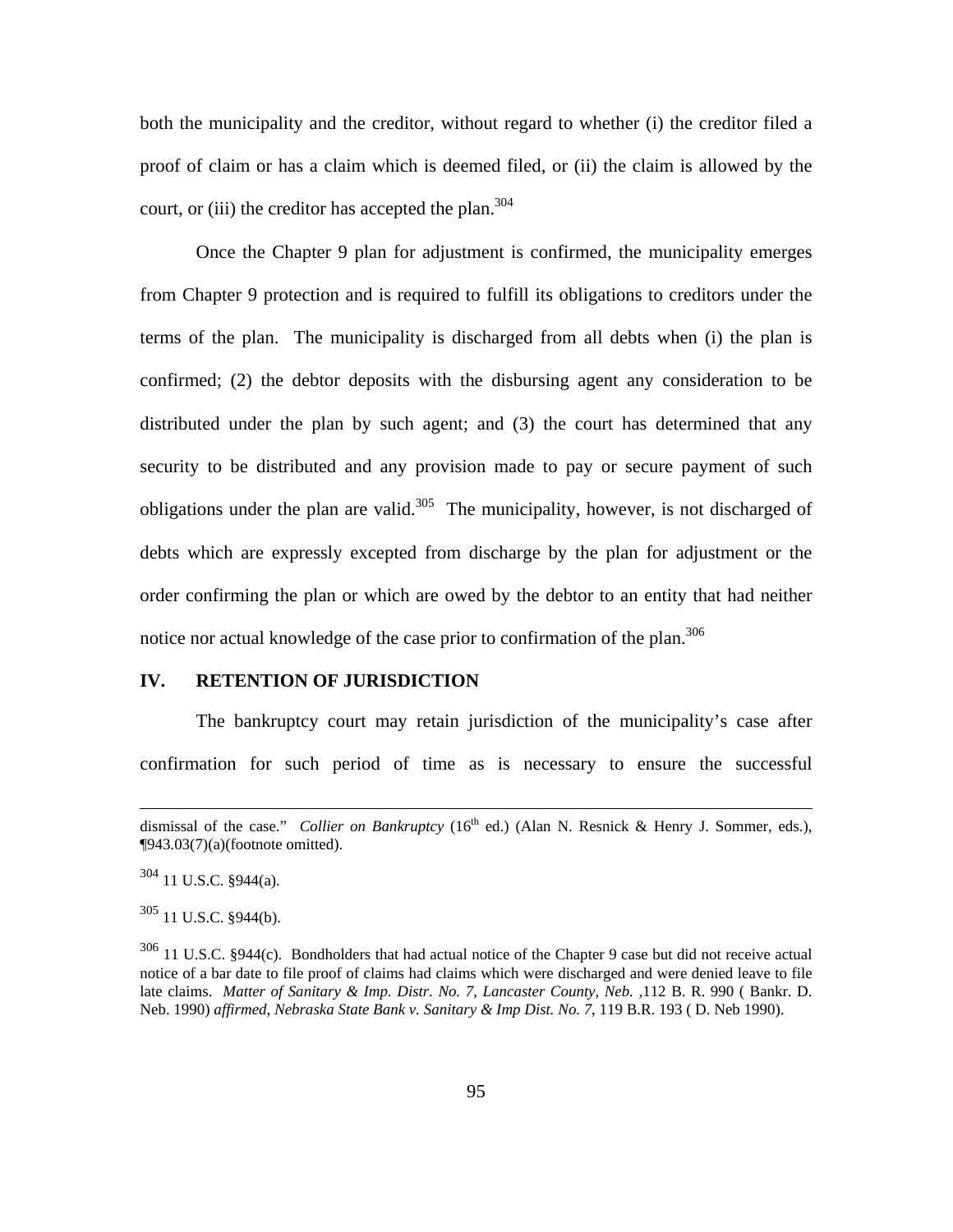implementation of the plan.<sup>307</sup> The terms of the plan for adjustment may also provide for retention of jurisdiction over certain post-confirmation matters, such as correcting plan defects.<sup>308</sup> determining controversies, suits and disputes over the interpretation and enforcement of the plan, classification of claims and to hear matters that were pending on the confirmation date. Post-confirmation jurisdiction may also extend to determination of claim objections, motions to allow late filed claims, and the continuation of adversary proceedings commenced prior to confirmation.<sup>309</sup> While there is little case law addressing how long a court may retain jurisdiction post confirmation, some courts have indicated that jurisdiction is appropriate at least through the point that consummation of the plan has commenced.<sup>310</sup> Where a Chapter 9 debtor has failed to perform its obligations under a confirmed plan, the court has post-confirmation jurisdiction to deny

 $307$  11 U.S.C. §945(a).

<sup>308</sup> *In re Wolf Creek Valley Metropolitan Dist. IV,* 138 B.R. 612 (D. Co. 1992), district court, in reviewing an appeal from a confirmation order, found that a plan provision which authorized retained jurisdiction of the bankruptcy court to consider plan modifications, provided the jurisdictional basis for court to approve a plan modification necessitated by surprise or mistake.

<sup>309</sup> *Matter of Sanitary & Improvement District No. VII*, 112 B.R. 990 (B.R. D. Neb. 1990), which found that bankruptcy court had post confirmation jurisdiction to determine that creditors had notice of bankruptcy case and were not entitled to file late claims even though they had no specific notice of the claims bar date. The court further noted that under §945(a), it was not divested of jurisdiction simply because the plan had been confirmed and a discharge granted.

<sup>310</sup> *In re Lake Grady Road & Bridge District*, 119 B.R. 853 (B.R. D. Fla. 1990), where the court noted that the plan itself had broad retention of jurisdiction provisions to determine all controversies, disputes, conflicts, or causes of action, whether or not subject to an action pending as of the confirmation date.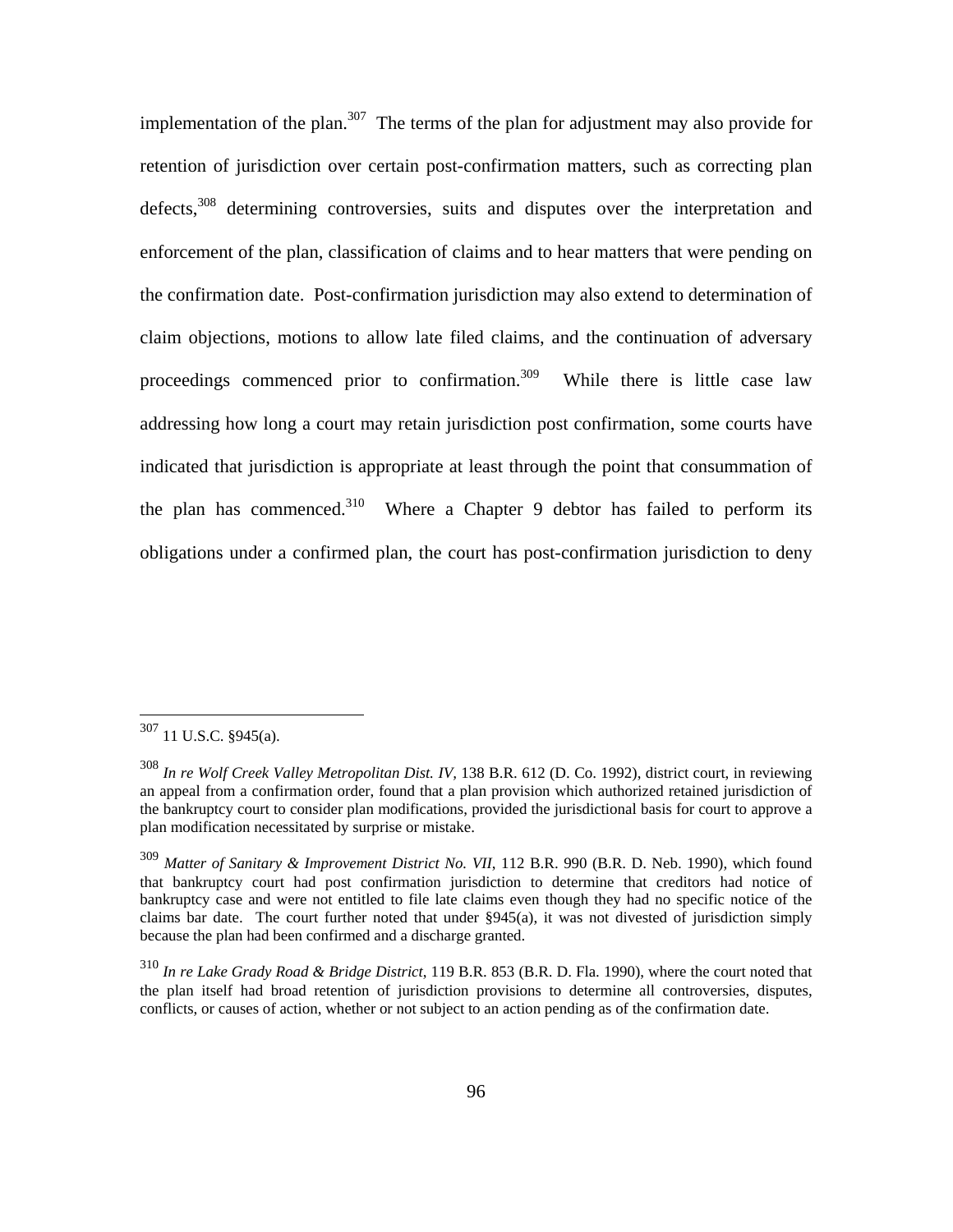the debtor's motion to close the case and find that the plan has not been substantially consummated.<sup>311</sup>

<sup>311</sup> *Id*. at 857.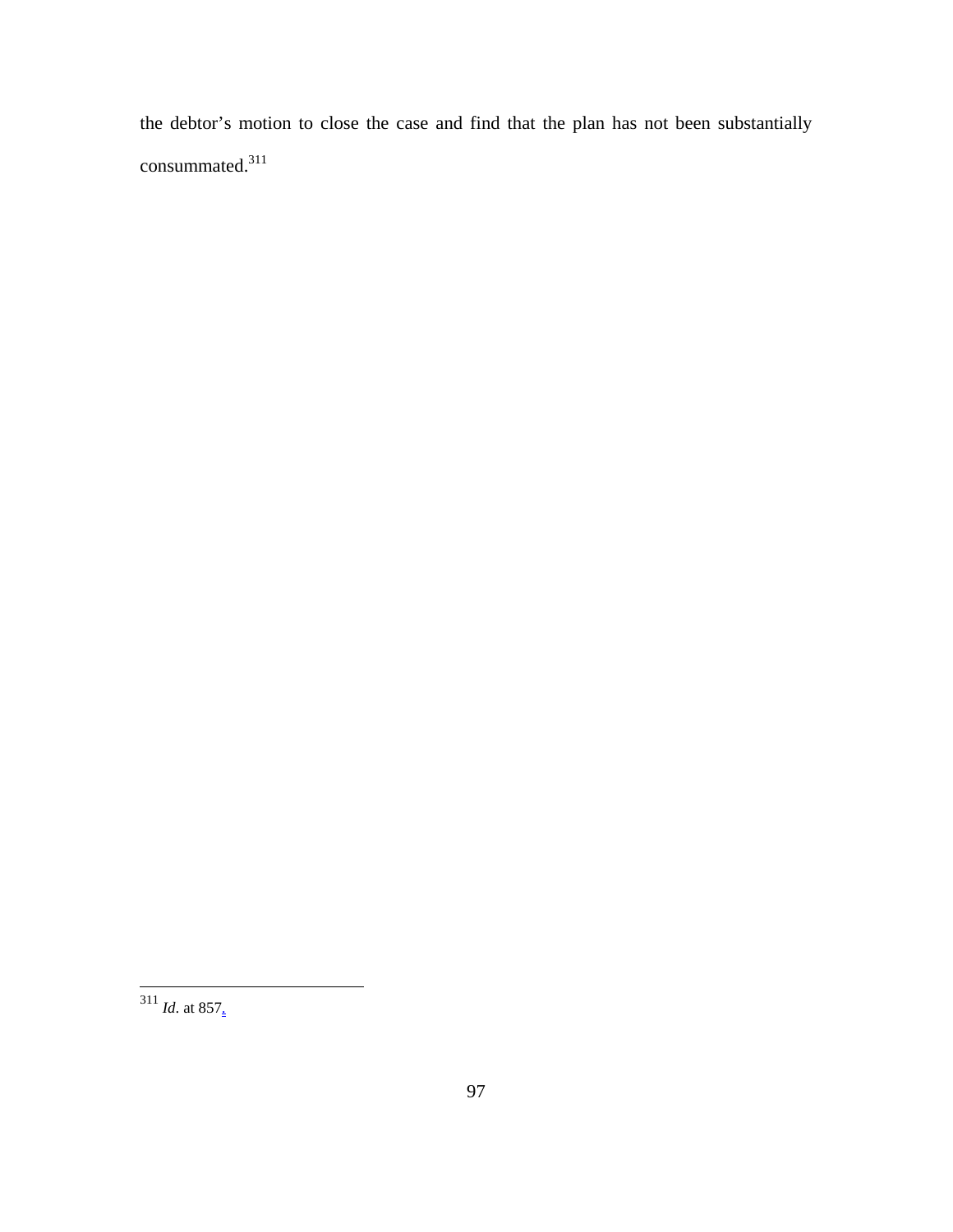#### **CHAPTER 7**

### **DISMISSAL OF THE CHAPTER 9 CASE**

The previous chapters address the commencement and administration of a Chapter 9 case, as well as the statutory requirements for plan confirmation. Of course, not all Chapter 9 cases realize a confirmed plan, resulting in one or more parties seeking a dismissal of the case. The provisions related to dismissal are outlined here.

#### **I. STATUTORY PROVISIONS.**

1

Chapter 9 of the Bankruptcy Code contains a specific dismissal provision set forth in Section 930.<sup>312</sup> As Chapter 9 is available only to "municipalities" and such is the only chapter that a municipality may proceed under, Section 930 does not provide for conversion of the case to another chapter of the Bankruptcy Code.<sup>313</sup>

Section 930(a) permits the court, after "notice and a hearing,"<sup>314</sup> to dismiss a Chapter 9 case for "cause", which includes (i) want of prosecution, (ii) unreasonable delay by the debtor that is prejudicial to creditors, (iii) failure to propose a plan for adjustment within the time fixed under Section 941, (iv) failure to have a plan for adjustment accepted within a time fixed by the court, (v) the denial of confirmation of a plan and denial of additional time to file either a modification of the plan or another plan, and (vi) if the court has retained jurisdiction after confirmation, the occurrence of a

 $312$  Dismissal provisions in other chapters that may be compared to Section 930 include Sections 707, 1112, and 1307.

<sup>313</sup> *E.g.,* §706 of Chapter 7, 11 U.S.C. §706, permitting conversion of a Chapter 7 case to a case under Chapter 11, 12 or 13.

<sup>314</sup> *See*, on the construction of "after notice and a hearing," 11 U.S.C. §102(1).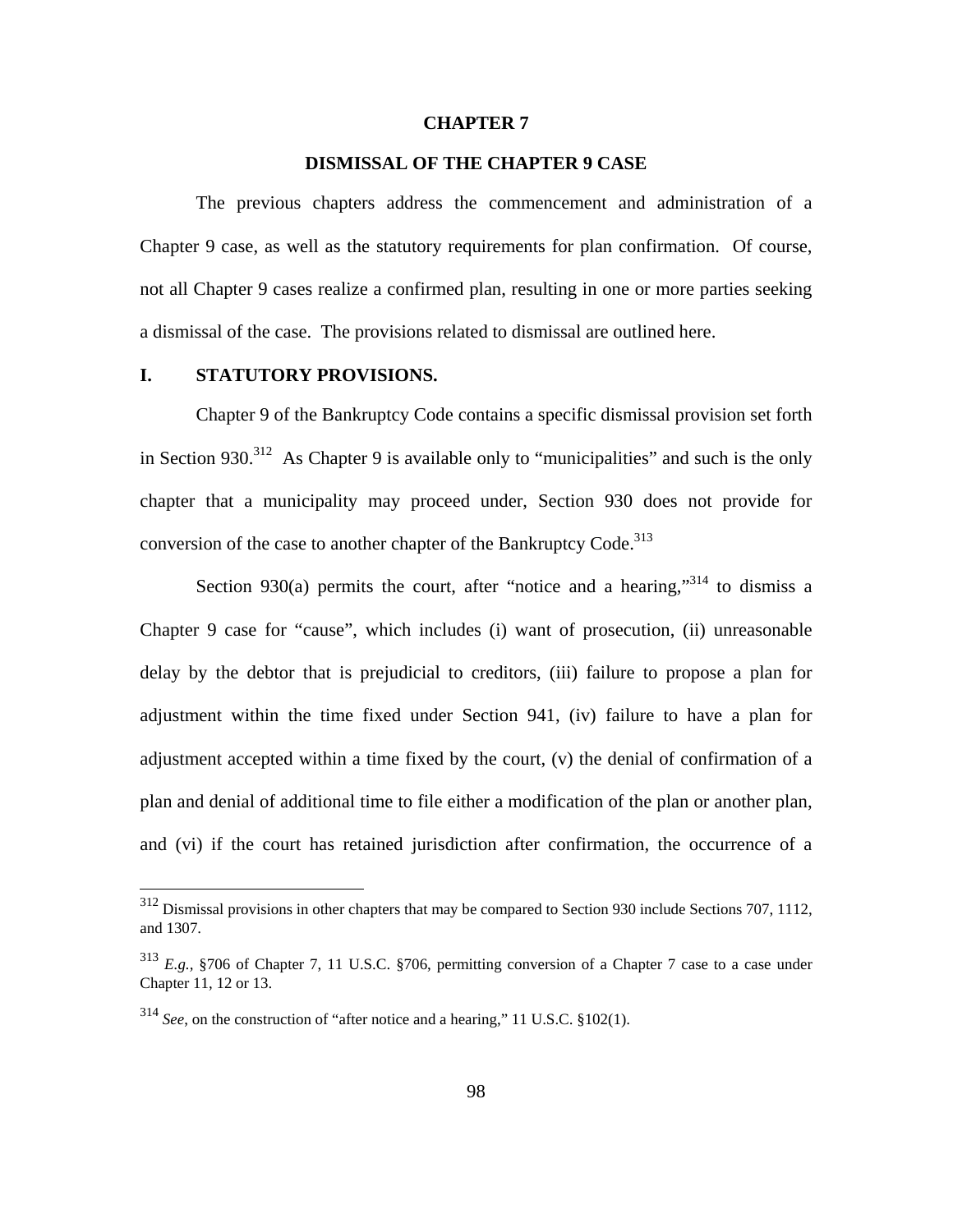material default by the debtor under the plan, or the termination of the plan by reason of the occurrence of a condition specified in that plan.<sup>315</sup> Section 930 makes clear that the list of causes is not exclusive, but "includes" the factors that are specifically described. The statute is permissive, as it states "the court may" dismiss for cause after notice and a hearing.

Nevertheless, Section 930(b) imposes an apparently mandatory dismissal in one circumstance: "The court *shall* dismiss a case under this chapter if confirmation of a plan under this chapter is refused."<sup>316</sup> This appears to cover, in mandatory terms, what would be optional under Section 930(a)(5), by which a case may dismissed when confirmation is *denied* and additional time to modify or file a new plan is also denied. The House and Senate proposed differing versions of what is now Section 930 during the course of enacting 1978 Code. *Collier's on Bankruptcy* comments: "Inclusion of both provisions, one in the permissive dismissal subsection and one in the mandatory dismissal subsection, was probably a legislative oversight. The House bill did not contain the mandatory dismissal provision, but contained the other provision in the permissive dismissal section. The Senate bill did not contain the denial of confirmation ground in its permissive dismissal provision, but contained the mandatory dismissal provision.

 $315$  11 U.S.C. §930(a).

<sup>316 11</sup> U.S.C. §930(b), emphasis added.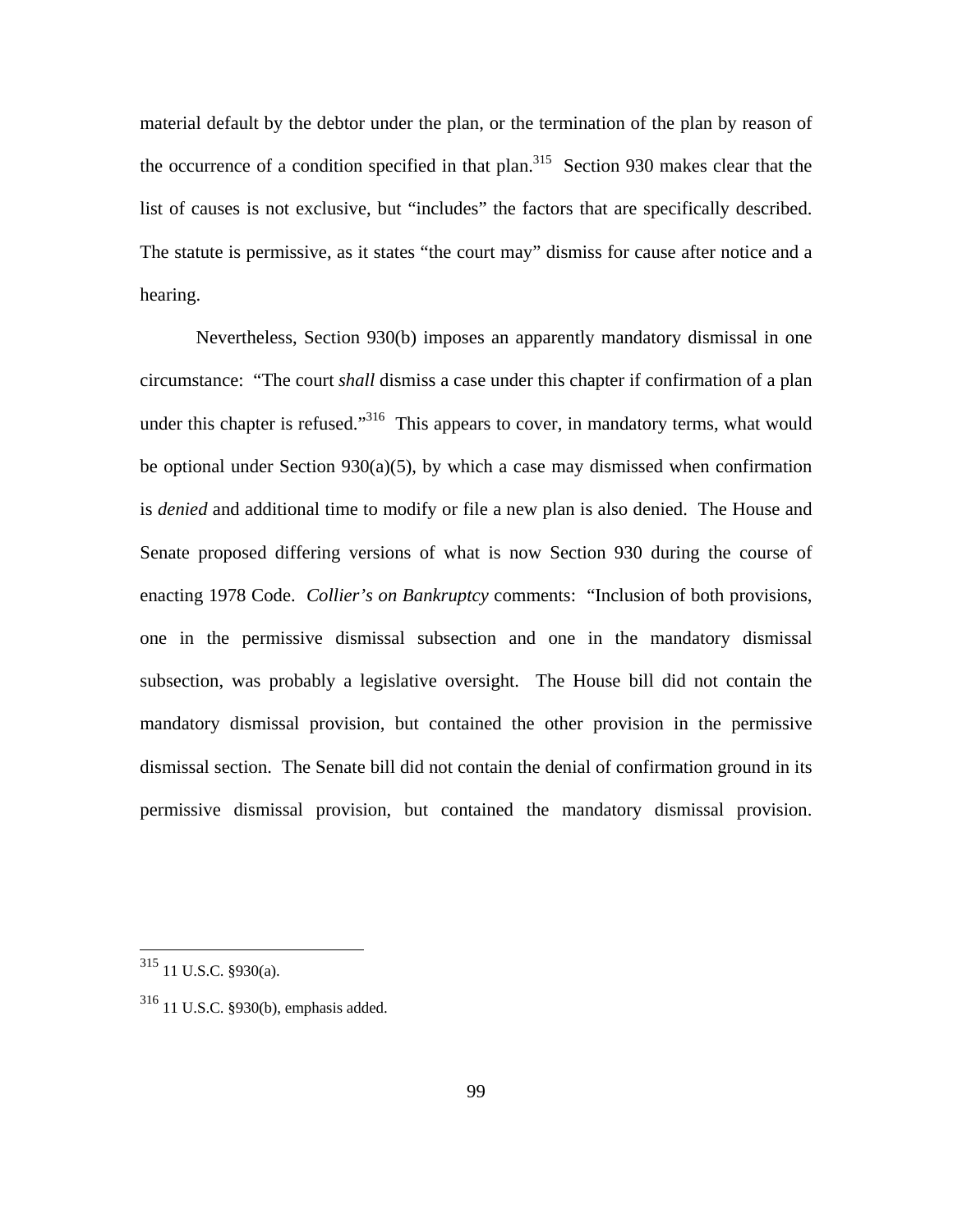Undoubtedly, both provisions were incorporated into the enacted version without consideration of their redundancy."<sup>317</sup>

Concern over the application of the "dismissal on refusal to confirm" provision and a suggestion to the bankruptcy courts on how to avoid the problem were expressed at the time of the 1976 municipal bankruptcy amendments:

Unfortunately, section 98(b) provides that if confirmation is refused the court *must* dismiss the case. Such dismissal would take the petitioner out of the supervision of the court and probably put it back in the same position it was in before it filed. To obviate this result, a court should to the extent possible refrain from refusing confirmation but rather should put off a decision on the confirmation issue and permit the filing of a modified plan in the hope that such a plan could be confirmed.<sup>318</sup>

In any event, counsel for the municipal debtor must take into account that dismissal is possible, if not likely, if confirmation of its plan is denied.

Section 349 of the Code prescribes the statutory effects of dismissal of a Chapter 9 bankruptcy case. Section 349(a) generally preserves the debtor's right to file a new petition for relief and to obtain a discharge in such later case, unless the court, for cause, orders otherwise. Also, unless the court otherwise orders, dismissal of a Chapter 9 case reinstates a variety of transfers and liens that have been avoided (for example, preferential transfers, fraudulent transfers, or avoided set offs), and vacates orders and judgments for the recovery or transfer of property in such instances, and revests property

<sup>317 6</sup> *Collier on Bankruptcy* (16th ed*.)* (Alan N. Resnick & Henry J. Sommer, eds.), ¶930.03, text following n.2.

<sup>318</sup> Lawrence P. King, *Municipal Insolvency: The New Chapter IX of the Bankruptcy Act*, 1976 Duke L. J. 1157 (1976), at 1174.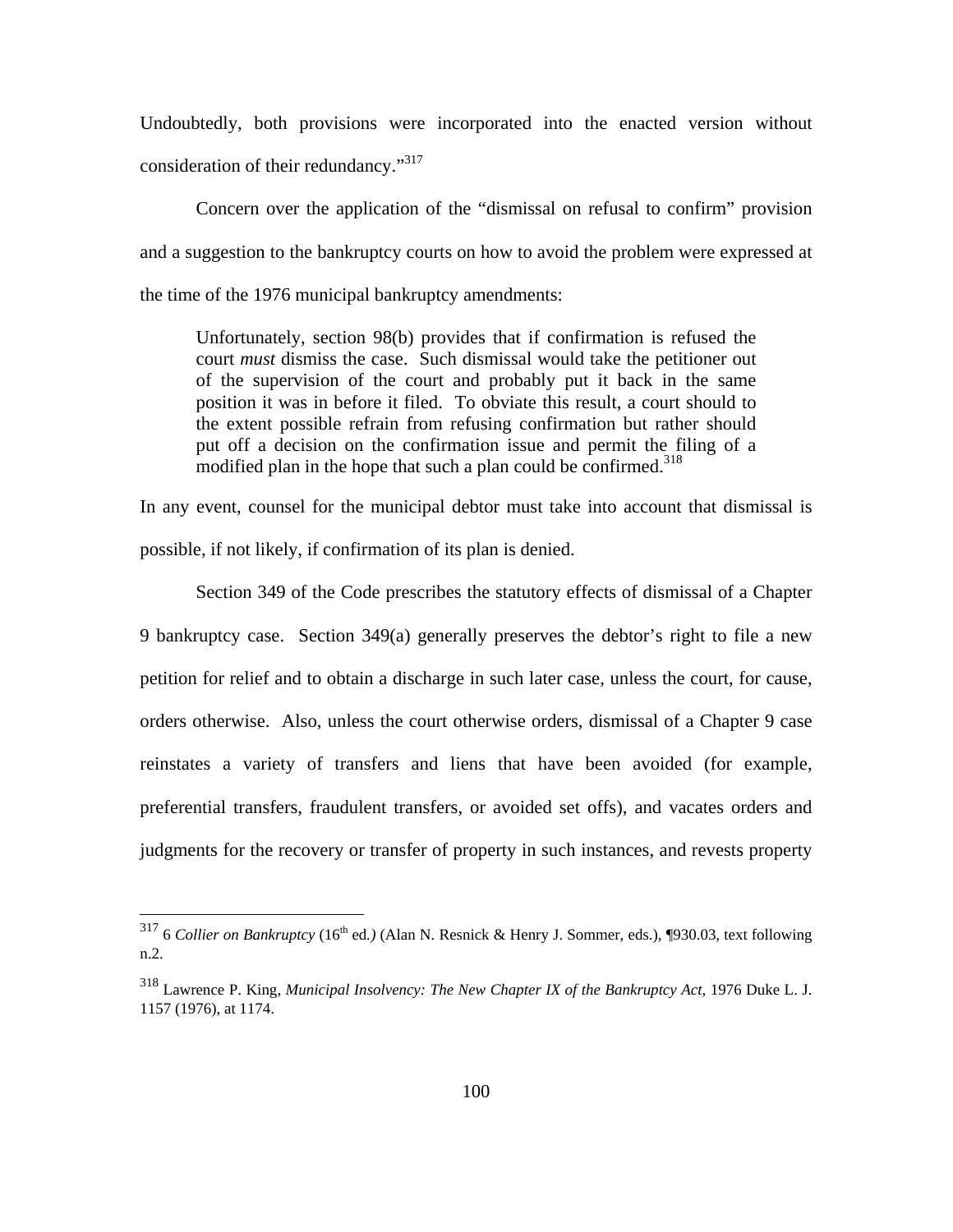of the estate, meaning property of the debtor under Section 902(1), in the entity in which such property was vested immediately before the case was commenced. If a municipal debtor is considering, or facing, a dismissal motion under Section 930, counsel should carefully evaluate the effect of dismissal under Section 349.<sup>319</sup>

## **II. CASE LAW**

 $\overline{a}$ 

As with most of Chapter 9, there is little case law that is instructive on Section 930, and the few reported cases on the issue do not lend themselves to a predictable pattern. A sense of how courts may respond to a motion for dismissal under Section 930 is provided in *In re Richmond Unified School District,* 133 B.R. 221 (Bankr. N.D.Cal. 1991), and *In re Sanitary & Improvement District #7,* 98 B.R. 970 (Bankr. D. Neb. 1989). The *District #7* opinion denied confirmation of a plan for adjustment (actually the debtor's Fourth Amended and Substituted Plan, a plan caption that suggests a controversial and extended proceeding) over the objection of bondholders. The court nevertheless granted the debtor leave to file an amended or modified plan under Section  $930(a)(5)$  rather than dismiss under Section  $930(b)$ , noting that there was a possibility of confirmation using "cramdown" powers. $320$  Put another way, the court followed the suggestion of Professor King in 1976 to find a way to use the permissive rule of Section 930(a) and sidestep the mandatory dismissal rule of Section 930(b).

 $319$  Note that §921(c) provides for dismissal if the debtor did not file the petition in good faith or the petition does not meet the requirements of Chapter 9. 11 U.S.C. §921(c). This provision looks to the debtor's satisfaction of eligibility and good faith requirements at the outset of the case, and may operate independently of §930. *See e.g., Int'l. Ass. of Firefighters v. City of Vallejo,* 408 B.R. 280 (B.A.P., 9<sup>th</sup> Cir. 2009) and *In re County of Orange*, 183 B.R. 594 (Bankr. C.D.Cal. 1995).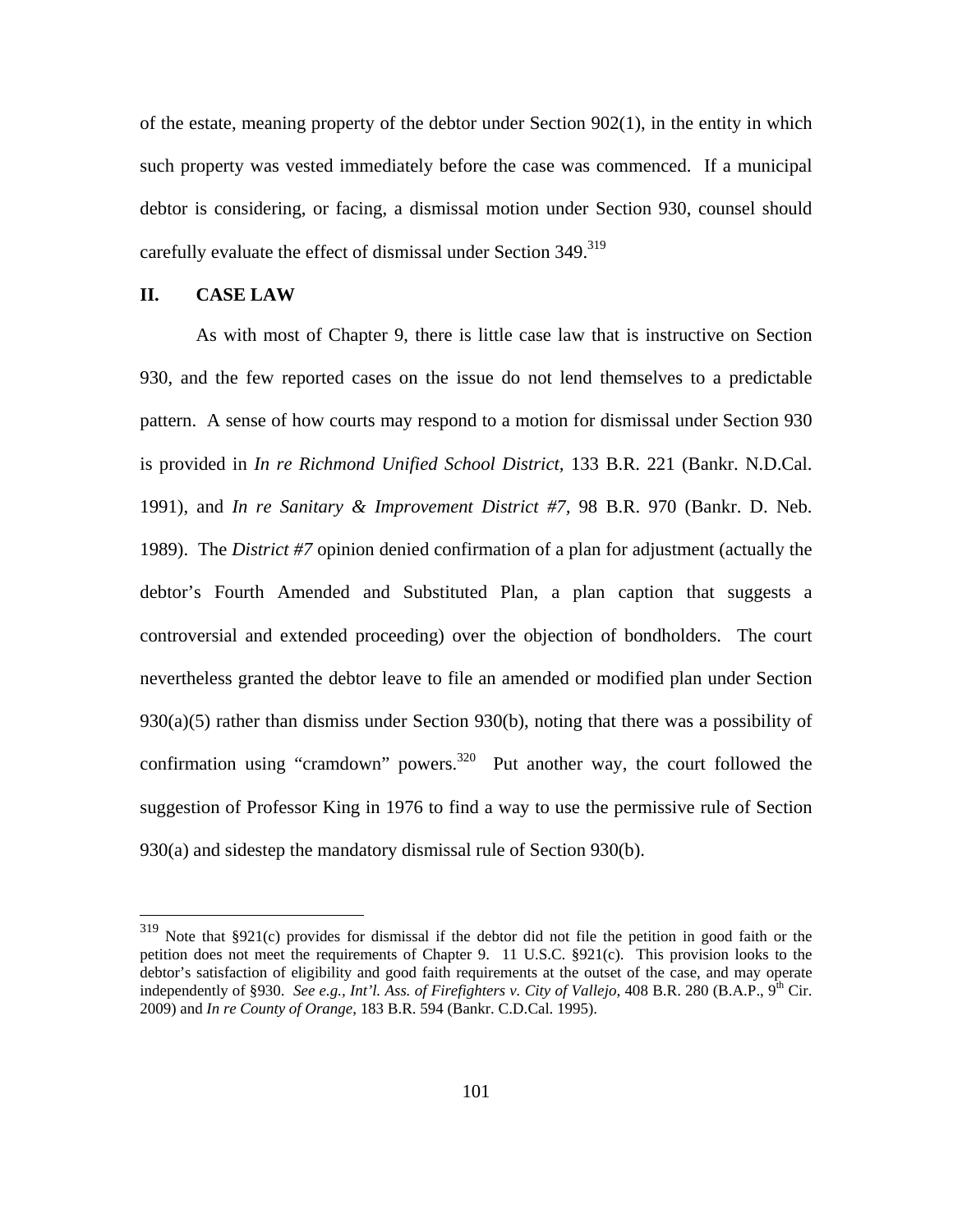In *Richmond Unified School District*, the court dealt with a motion by the debtor, acting through its administrator (appointed by the State School Superintendant after a state court case in which powers of the district board passed to the superintendant), to dismiss the Chapter 9 case of the school district. The motion was opposed by several parties, including teachers' and employees' unions. The *Richmond* court held that a motion (effectively) by the municipal debtor for dismissal constituted "cause" for purposes of Section 930 and should be granted, as of right and without an evidentiary hearing.<sup>321</sup> This result can be seen, as the court there asserted, as a special application of the principle of federal non-interference embodied in Sections 903 and 904 when the debtor municipality seeks dismissal.<sup>322</sup>

 <sup>320</sup> *Sanitary & Improvement Dist. #7*, 98 B. R. at 975.

<sup>321</sup> *Richmond Unified District,* 133 B.R. at 224: "[P]rior to confirmation and absent a clear waiver of its autonomy rights under section 904 . . . a Chapter 9 debtor's request for dismissal is "cause" for dismissal and [the debtor] is entitled to an order of dismissal without necessity of an evidentiary showing that dismissal would be in the best interest of creditors."

<sup>322</sup> *Id.,* 133 B.R. at 225: "Given these restrictions, precious little would be served by the continuation of a case that the debtor wishes dismissed before a plan has been confirmed."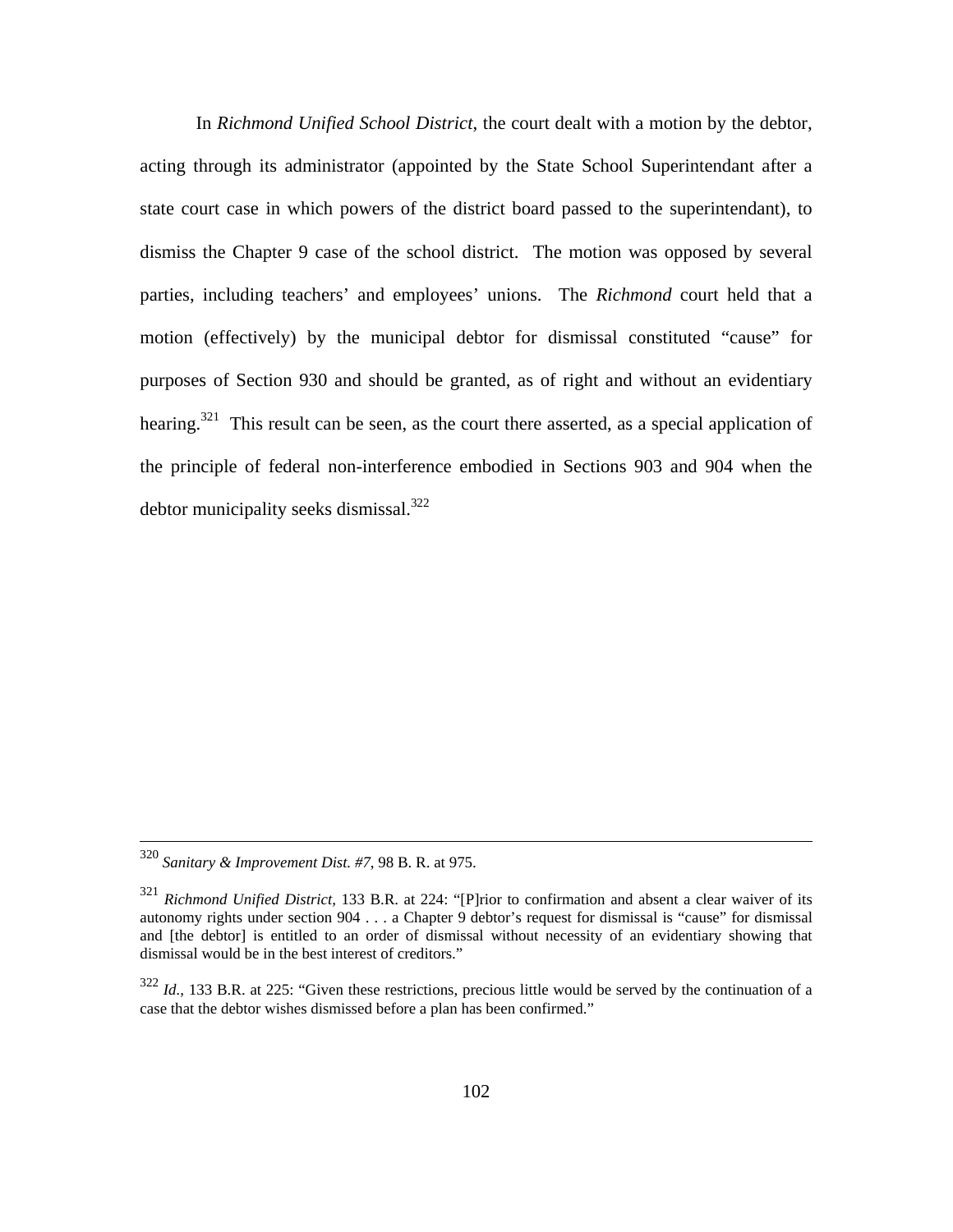## **CHAPTER 8**

## **WHAT LIES AHEAD?**

Municipal bankruptcy law is, in some respects, like the depths of the Mariana Trench in the Pacific Ocean. It has a long history, but there have been relatively few explorations. Many predict, however, that this will soon change. As governmental revenues continue to decline and operational costs rise, many bond insurers have ceased operations, rating agencies have downgraded multitudes of municipal bonds, and some investors are purchasing credit default swap agreements to bet on the eventual default of the issuers. As the prospects for political and legislative solutions for these crises become more bleak, the remedies afforded by Chapter 9 become, if not attractive, more compelling. Indeed, Congress has recently held public hearings to consider the possibility of making states eligible as debtors under the Bankruptcy Code.

Needless to say, the future of municipal bankruptcy law is uncertain. It is undeniable, however, that Chapter 9 is no longer of interest only to bankruptcy lawyer. As elected officials, county and municipal managers, budget officials, bond lawyers, financial advisors and capital markets address the problems now before them, and hopefully the plans for a prosperous future, all such participants should become increasingly knowledgeable of what can and cannot be accomplished in Chapter 9.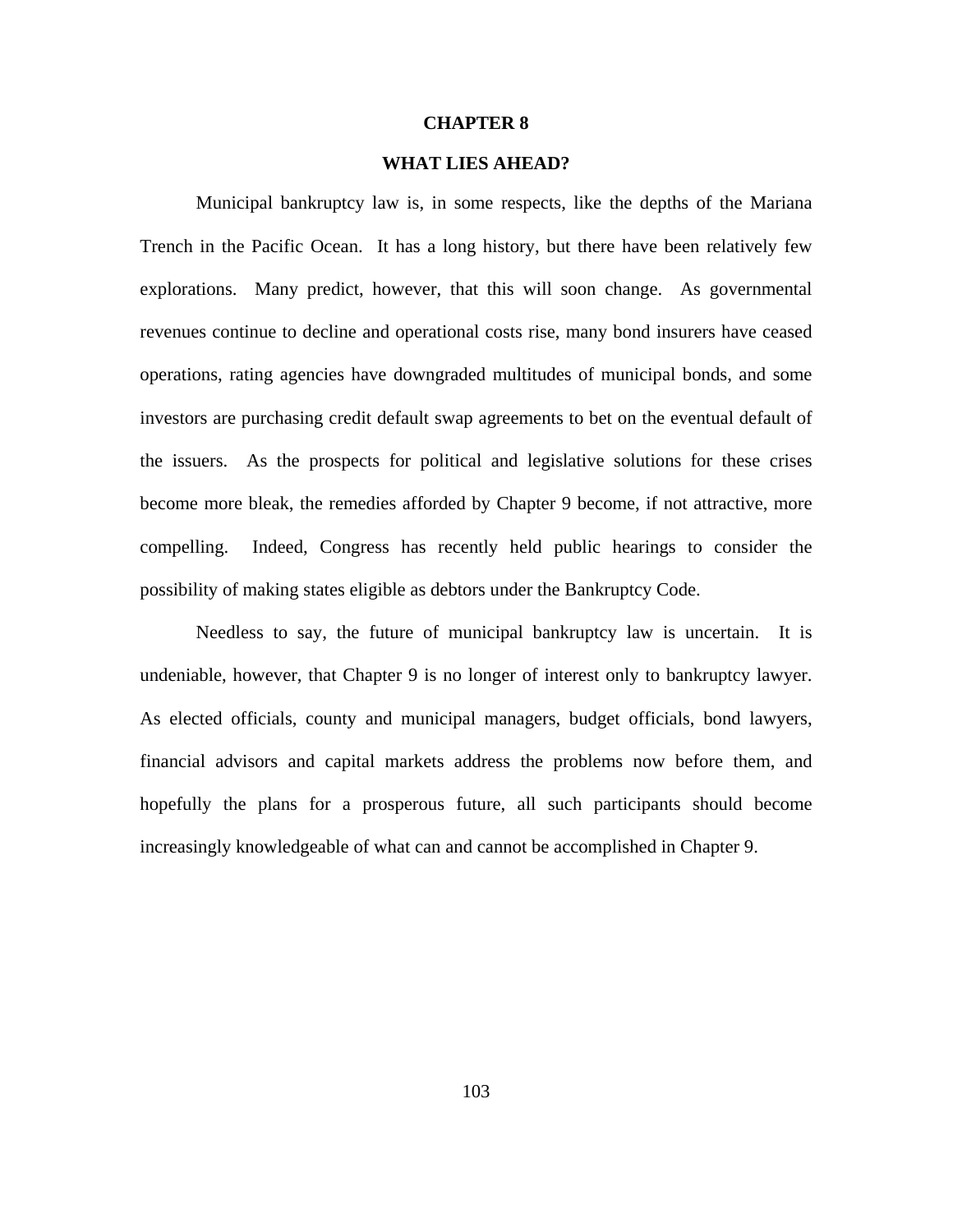## STATE ENABLING STATUTES

## $(as of 6-1-2011*)$

| <b>State</b> | Form of<br>Authorization              | <b>Scope of Authorization</b>                                                                                         | <b>Applicable Statute</b>         | <b>Local Procedures</b>                                                                                                                                                                                                                                                                                                                                                                                                                                                                  |
|--------------|---------------------------------------|-----------------------------------------------------------------------------------------------------------------------|-----------------------------------|------------------------------------------------------------------------------------------------------------------------------------------------------------------------------------------------------------------------------------------------------------------------------------------------------------------------------------------------------------------------------------------------------------------------------------------------------------------------------------------|
| Alabama      | <b>Direct Access</b>                  | Applies to "each county,<br>city or town, or municipal<br>authority organized under<br>[§ 11-47-210]."                | Ala. Code § 11-81-3               | Municipality's governing body has the<br>"power to take all steps and proceedings<br>contemplated or permitted by [Chapter 9]."<br>Ala. Code § 11-81-3.                                                                                                                                                                                                                                                                                                                                  |
| Alaska       | <b>Not Specifically</b><br>Authorized | N/A                                                                                                                   | N/A                               | N/A                                                                                                                                                                                                                                                                                                                                                                                                                                                                                      |
| Arizona      | <b>Direct Access</b>                  | Applies to "taxing districts,"<br>as defined in the<br>Bankruptcy Act of 1898.<br>Ariz. Rev. Stat. Ann. § 35-<br>601. | Ariz. Rev. Stat. Ann. §<br>35-603 | Taxing district must adopt a resolution<br>authorizing the filing of the petition and<br>authorizing its attorney (or appointed<br>special counsel) to file the petition and to<br>represent the taxing district in the<br>bankruptcy proceedings. Ariz. Rev. Stat.<br>Ann. § 35-604. Taxing district must file a<br>certified copy of a resolution consenting to<br>the plan of readjustment with the court<br>before the plan can become effective. Ariz.<br>Rev. Stat. Ann. § 35-606. |
| Arkansas     | <b>Direct Access</b>                  | Applies to "taxing agencies<br>or instrumentalities named<br>in § 14-74-102."                                         | Ark. Code Ann. § 14-<br>74-103    | Municipalities are authorized to institute<br>bankruptcy proceedings "through their<br>governing boards." Ark. Code Ann. § 14-<br>74-103.                                                                                                                                                                                                                                                                                                                                                |

\*Due to pending and future legislation, readers are urged to review the actual legislation as of a current date.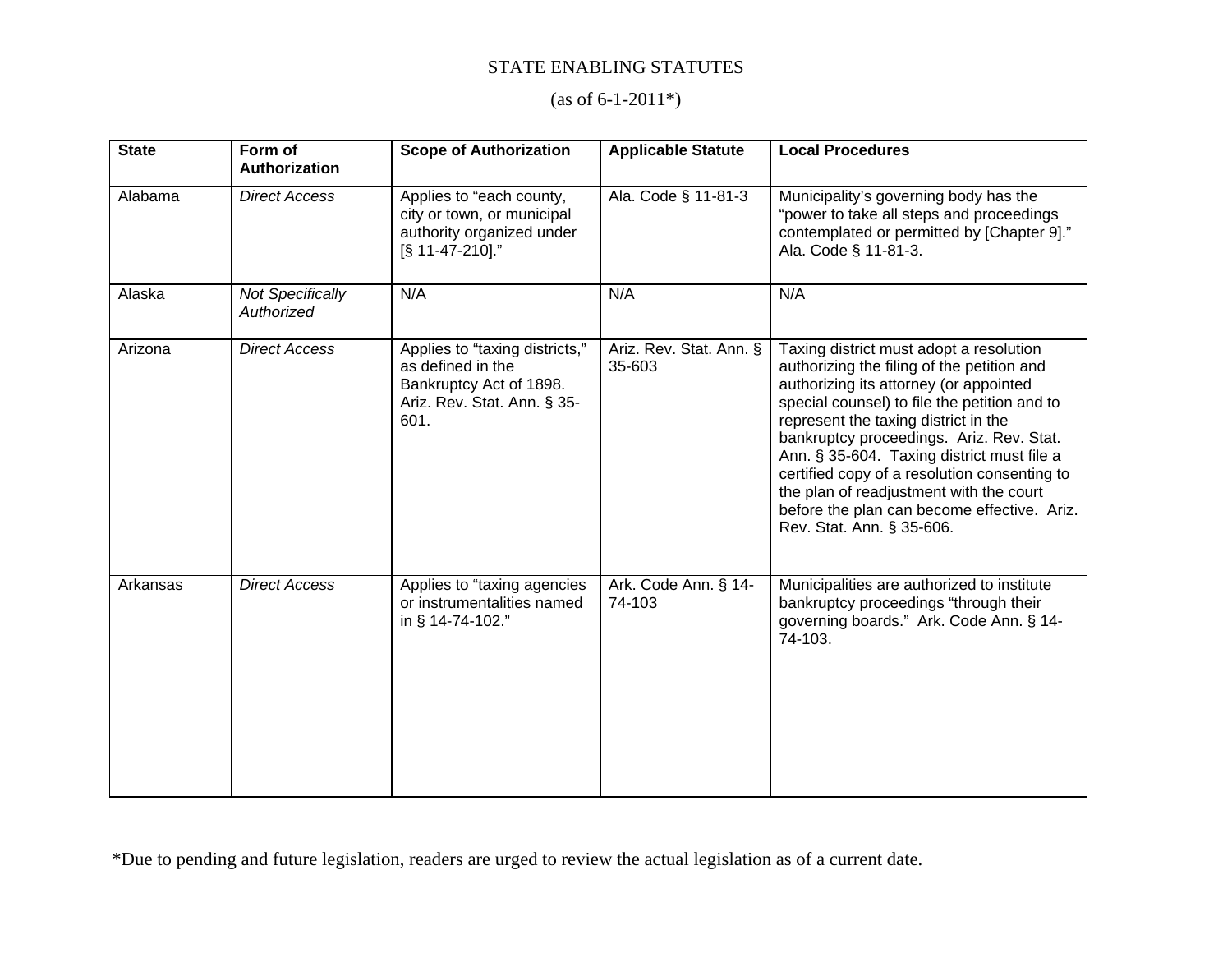| California | <b>Direct Access</b> | Applies to a "local public"<br>entity," which has the same<br>meaning as "municipality"                                                                                                                                                                                                                                                                                                                       | Cal. Gov't Code §<br>53760                       | Muncipalities are authorized to exercise<br>powers "pursuant to applicable federal<br>bankruptcy law." Cal. Gov't Code § 53760.                                                                                                                                                                                                                                                                                                                                                                                                                                                                                                                                                                                                                            |
|------------|----------------------|---------------------------------------------------------------------------------------------------------------------------------------------------------------------------------------------------------------------------------------------------------------------------------------------------------------------------------------------------------------------------------------------------------------|--------------------------------------------------|------------------------------------------------------------------------------------------------------------------------------------------------------------------------------------------------------------------------------------------------------------------------------------------------------------------------------------------------------------------------------------------------------------------------------------------------------------------------------------------------------------------------------------------------------------------------------------------------------------------------------------------------------------------------------------------------------------------------------------------------------------|
|            |                      | in the Bankruptcy Code.                                                                                                                                                                                                                                                                                                                                                                                       |                                                  |                                                                                                                                                                                                                                                                                                                                                                                                                                                                                                                                                                                                                                                                                                                                                            |
| Colorado   | <b>Direct Access</b> | Applies to "any insolvent<br>taxing district." Colo. Rev.<br>Stat. § 32-1-1403. Taxing<br>district means a special<br>district that is organized or<br>acting under the Special<br>District Act's provisions.<br>Colo. Rev. Stat. § 32-1-<br>1402. Also applies to any<br>"irrigation or drainage<br>district organized under the<br>laws of the state of<br>Colorado." Colo. Rev. Stat.<br>Ann. § 37-32-102. | Colo. Rev. Stat. §§<br>32-1-1403, 37-32-<br>102. | Taxing Districts: The board of directors of<br>the district must file the petition at a regular<br>or special meeting. The board must<br>publish notice and postcard or letter<br>notification to property owners within the<br>district and to the division of local<br>government in the department of local<br>affairs of the place, time, and date of such<br>meeting and such proposed action.<br>Postcard or letter notification must be<br>mailed to the property owners within the<br>district not less than ten days prior to the<br>meeting. Colo. Rev. Stat. § 32-1-1403.5.<br>Irrigation or Drainage Districts: The<br>board of directors of such<br>district must adopt a resolution authorizing<br>the filing. Colo. Rev. Stat. § 37-32-103. |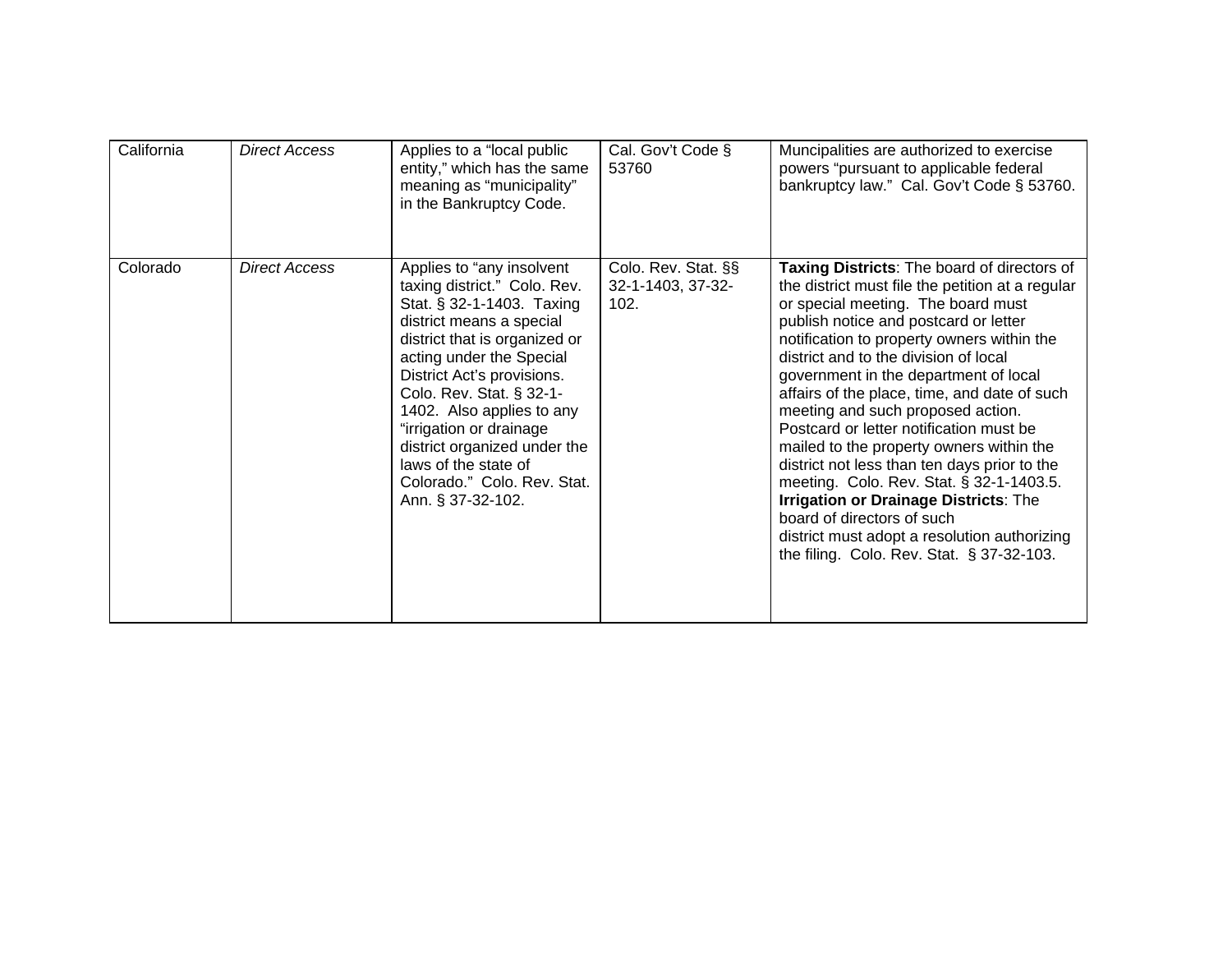| Connecticut             | <b>Indirect Access</b>                | Applies to municipalities,<br>which means any town,<br>city, borough, consolidated<br>town<br>and city, consolidated city<br>and borough, any<br>metropolitan district,<br>any district, as defined in<br>section 7-324, and any<br>other political<br>subdivision of the state<br>having the power to levy<br>taxes and to issue<br>bonds, notes or other<br>obligations. Conn. Gen.<br>Stat. § 7-560(13). | Conn. Gen. Stat. § 7-<br>566 | Municipalities must obtain the express prior<br>written consent of the governor. If the<br>Governor consents, he must<br>submit explain his consent in a report to<br>the Treasurer and the appropriate joint<br>standing committee of the<br>General Assembly. Conn. Gen. Stat. § 7-<br>566. |
|-------------------------|---------------------------------------|-------------------------------------------------------------------------------------------------------------------------------------------------------------------------------------------------------------------------------------------------------------------------------------------------------------------------------------------------------------------------------------------------------------|------------------------------|-----------------------------------------------------------------------------------------------------------------------------------------------------------------------------------------------------------------------------------------------------------------------------------------------|
| Delaware                | <b>Not Specifically</b><br>Authorized | N/A                                                                                                                                                                                                                                                                                                                                                                                                         | N/A                          | N/A                                                                                                                                                                                                                                                                                           |
| District of<br>Columbia | <b>Not Specifically</b><br>Authorized | N/A                                                                                                                                                                                                                                                                                                                                                                                                         | N/A                          | N/A                                                                                                                                                                                                                                                                                           |
| Florida                 | <b>Direct Access</b>                  | Applies to municipalities,<br>taxing districts and political<br>subdivisions.                                                                                                                                                                                                                                                                                                                               | Fla. Stat. § 218.01          | Decision to file is "at the<br>discretion of the [municipalities'] governing<br>authorities."                                                                                                                                                                                                 |
| Georgia                 | <b>Not Authorized</b>                 | Counties, municipalities,<br>etc., are not authorized to<br>file petition for bankruptcy.                                                                                                                                                                                                                                                                                                                   | Ga. Code Ann. § 36-<br>80-05 | N/A                                                                                                                                                                                                                                                                                           |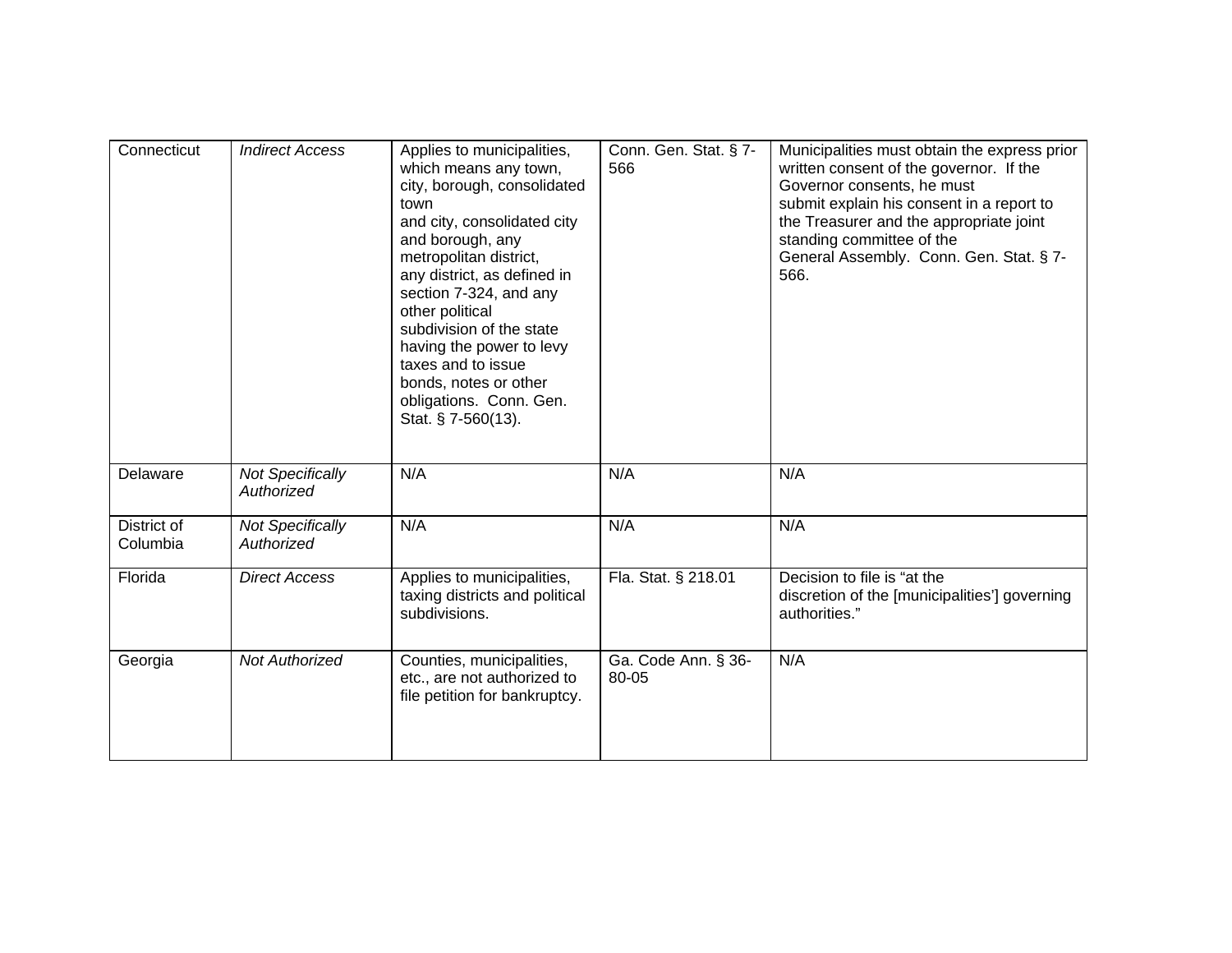| Hawaii   | <b>Not Specifically</b><br>Authorized | N/A                                                                                                                                                                                                                                                                                   | N/A                                | N/A                                                                                                                                                                                                                                                                                                                                                                                                                                  |
|----------|---------------------------------------|---------------------------------------------------------------------------------------------------------------------------------------------------------------------------------------------------------------------------------------------------------------------------------------|------------------------------------|--------------------------------------------------------------------------------------------------------------------------------------------------------------------------------------------------------------------------------------------------------------------------------------------------------------------------------------------------------------------------------------------------------------------------------------|
| Idaho    | <b>Direct Access</b>                  | Applies to "any taxing<br>district" as defined in the<br>Bankruptcy Act of 1898.<br>Idaho Code Ann. § 67-<br>3901.                                                                                                                                                                    | Idaho Code Ann. §<br>67-3903       | The taxing district must adopt a resolution<br>authorizing the filing of the petition and<br>authorizing its attorney to file the petition<br>and to represent it in the bankruptcy<br>proceedings. Idaho Code Ann. § 67-3904.<br>Before the plan can become effective, the<br>taxing district must file a certified copy of a<br>resolution consenting to<br>the plan of readjustment with the court.<br>Idaho Code Ann. § 67-3906. |
| Illinois | <b>Indirect Access</b>                | Applies to a "unit of local<br>government," which means<br>counties, municipalities<br>(cities, villages, and<br>incorporated towns),<br>townships, special districts,<br>etc., but does not include<br>school districts. 50 III.<br>Comp. Stat. 320/3(d); Ill<br>Const. Art. 7, § 1. | 50 III. Comp. Stat.<br>320/9(b)(4) | The Financial Planning and Supervision<br>Commission must recommend that the unit<br>of local government file a petition under<br>Chapter 9. 50 III. Comp. Stat. 320/9(b)(4).                                                                                                                                                                                                                                                        |
| Indiana  | <b>Not Specifically</b><br>Authorized | N/A                                                                                                                                                                                                                                                                                   | N/A                                | N/A                                                                                                                                                                                                                                                                                                                                                                                                                                  |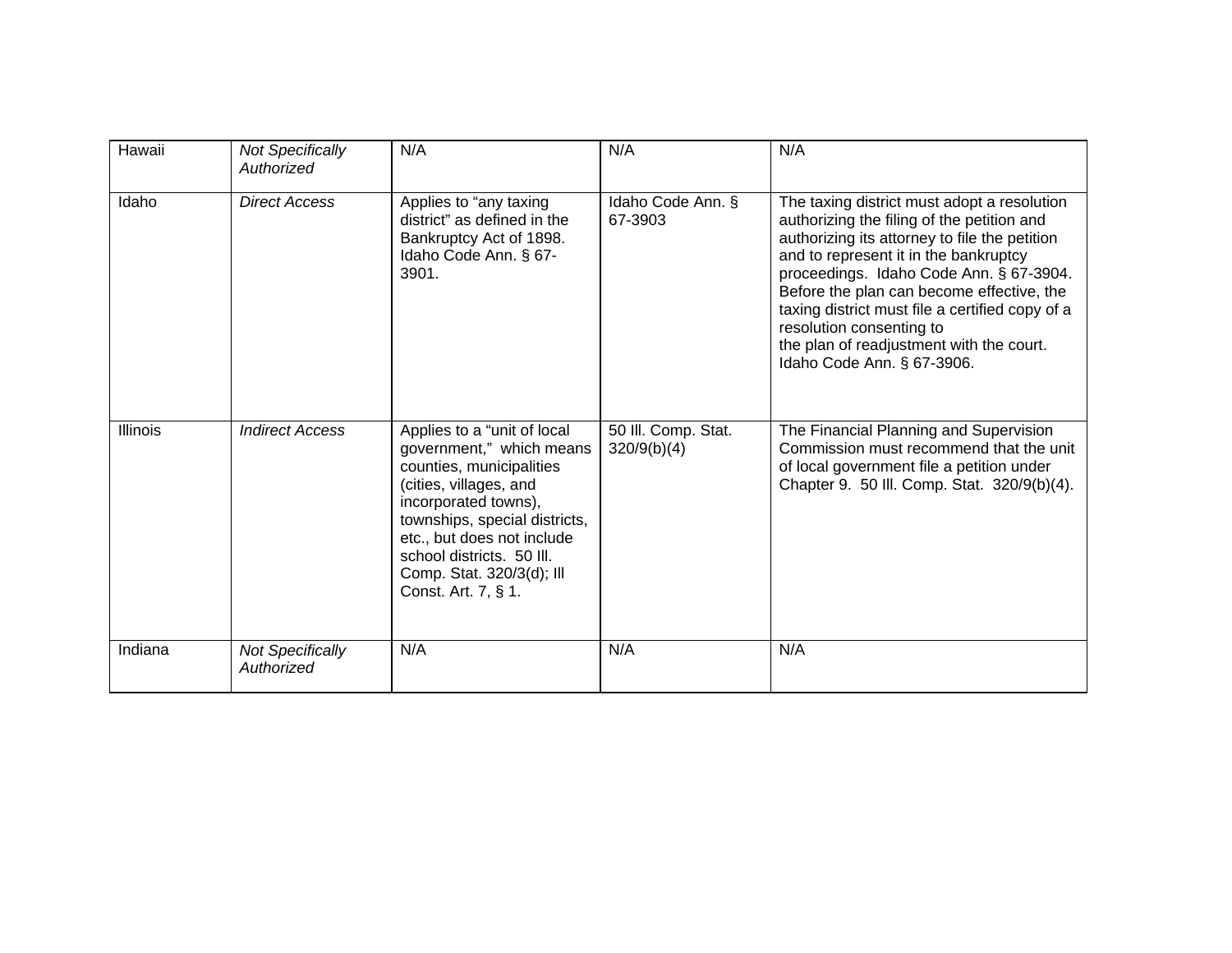| lowa          | <b>Direct Access</b>                  | Applies to a city, county, or<br>other political subdivision.                                                                                                   | lowa Code § 76.16A                                   | Municipality may only file a petition if it is<br>rendered insolvent "as a result of a debt<br>involuntarily incurred." Iowa Code §<br>76.16A.                                                                                                           |
|---------------|---------------------------------------|-----------------------------------------------------------------------------------------------------------------------------------------------------------------|------------------------------------------------------|----------------------------------------------------------------------------------------------------------------------------------------------------------------------------------------------------------------------------------------------------------|
| Kansas        | <b>Not Specifically</b><br>Authorized | N/A                                                                                                                                                             | N/A                                                  | N/A                                                                                                                                                                                                                                                      |
| Kentucky      | <b>Indirect Access</b>                | Applies to any "taxing<br>agency or instrumentality"<br>as defined in the Federal<br>Bankruptcy Act, as<br>amended in 1940.                                     | Ky. Rev. Stat. Ann. §<br>66.400                      | A county may not file the petition unless<br>the proposed plan is first approved by the<br>state local debt officer and the state local<br>officer, as defined in Ky. Rev. Stat. Ann. §<br>68.001.                                                       |
| Louisiana     | <b>Indirect Access</b>                | Applies to "any parish,<br>municipality, political<br>subdivision, public board or<br>public corporation, taxing<br>district, or other agency of<br>the state." | La. Rev. Stat. Ann. §§<br>13:4741 and 39:619-<br>620 | Approval to file the petition is required from<br>the State Bond Commission. La. Rev.<br>Stat. Ann. § 13:4741. Approval of the<br>petition and plan is also required by the<br>Governor and state Attorney General. La.<br>Rev. Stat. Ann. § 39:619-620. |
| Maine         | <b>Not Specifically</b><br>Authorized | N/A                                                                                                                                                             | N/A                                                  | N/A                                                                                                                                                                                                                                                      |
| Maryland      | <b>Not Specifically</b><br>Authorized | N/A                                                                                                                                                             | N/A                                                  | N/A                                                                                                                                                                                                                                                      |
| Massachusetts | <b>Not Specifically</b><br>Authorized | N/A                                                                                                                                                             | N/A                                                  | N/A                                                                                                                                                                                                                                                      |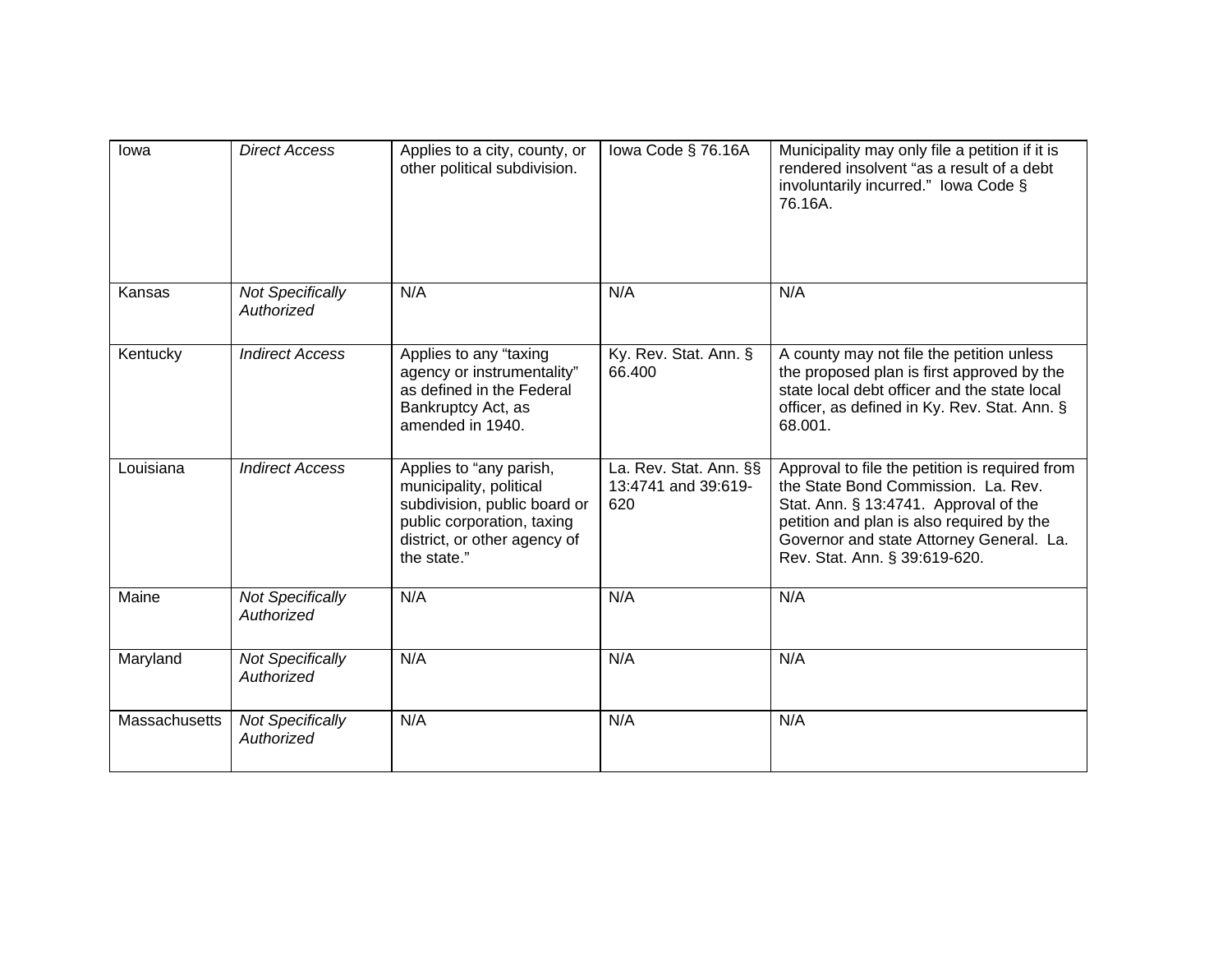| Michigan  | <b>Indirect Access</b> | Applies to any "local<br>government" for which an<br>emergency financial<br>manager has been<br>appointed. "Local<br>government" is defined as<br>"a city, a village, a<br>township, a county,<br>an authority established by<br>law, or a public utility<br>owned by a city,<br>village, township, or<br>county." MCL 141.1211(c).<br>Also applies to any "school<br>district for which an<br>emergency financial<br>manager has been<br>appointed." | MCL 141.1222 and<br>141.1241 | <b>Local Governments: Emergencial</b><br>financial manager must authorize filing the<br>petition and give written notice to the local<br>emergency financial assistance loan board.<br>MCL 141.1222. School Districts:<br>Emergency financial manager must<br>authorizing filing the petition and give<br>written notice to the superintendent of<br>public instruction. MCL 141.1241. |
|-----------|------------------------|-------------------------------------------------------------------------------------------------------------------------------------------------------------------------------------------------------------------------------------------------------------------------------------------------------------------------------------------------------------------------------------------------------------------------------------------------------|------------------------------|----------------------------------------------------------------------------------------------------------------------------------------------------------------------------------------------------------------------------------------------------------------------------------------------------------------------------------------------------------------------------------------|
| Minnesota | <b>Direct Access</b>   | Applies to a municipality as<br>defined by the Bankruptcy<br>Code, as amended in 1996,<br>"but limited to a county,<br>statutory or home rule<br>charter city, or town; or a<br>housing and<br>redevelopment<br>authority, economic<br>development authority, or<br>rural development financing<br>authority established under<br>chapter 469, a home rule<br>charter, or special<br>law."                                                            | Minn. Stat. § 471.831        | N/A                                                                                                                                                                                                                                                                                                                                                                                    |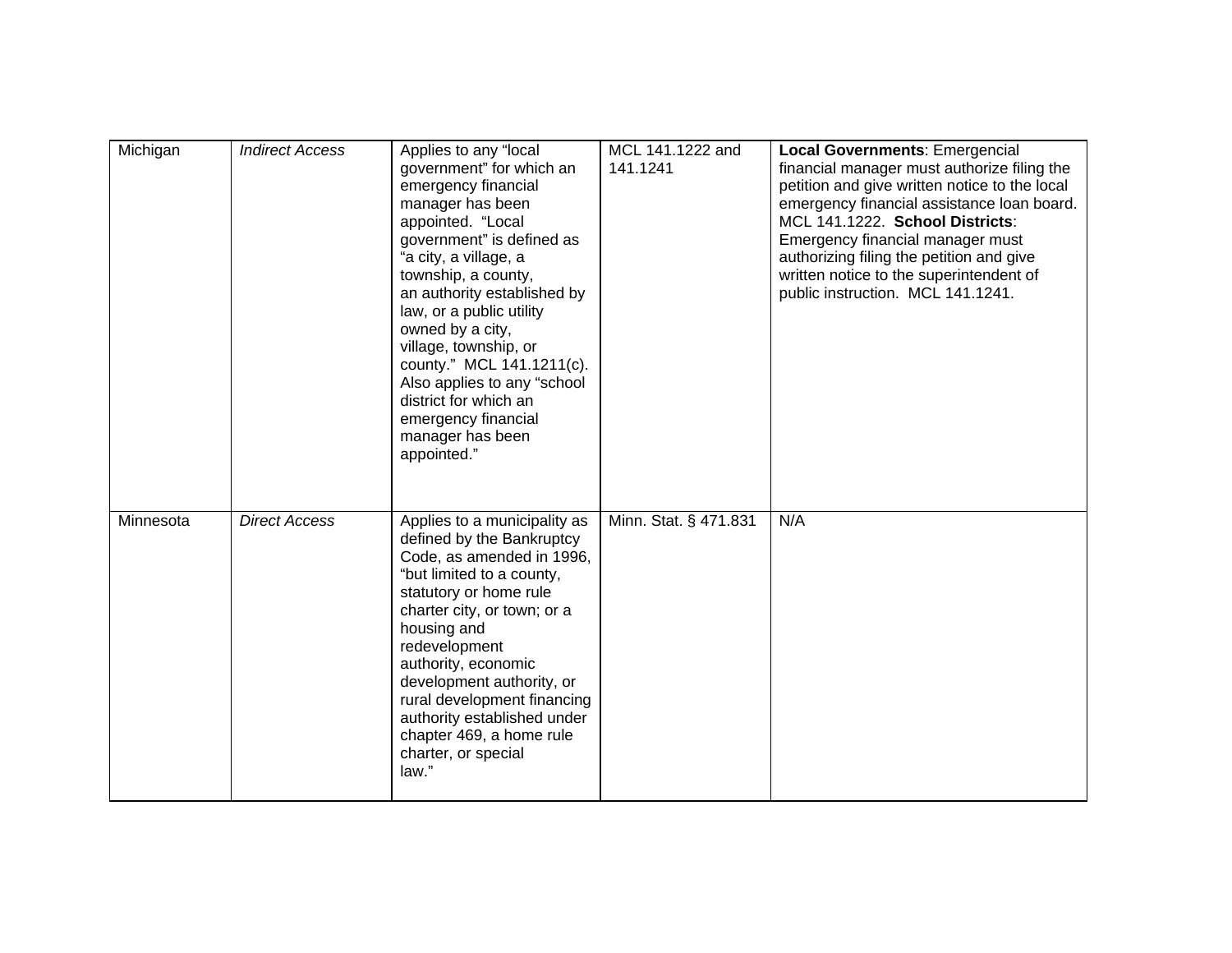| Mississippi             | <b>Not Specifically</b><br>Authorized | N/A                                                                                                                                                                                                                                          | N/A                                             | N/A                                                                                                                                                                                                                                                                                                                                                                                                                                                   |
|-------------------------|---------------------------------------|----------------------------------------------------------------------------------------------------------------------------------------------------------------------------------------------------------------------------------------------|-------------------------------------------------|-------------------------------------------------------------------------------------------------------------------------------------------------------------------------------------------------------------------------------------------------------------------------------------------------------------------------------------------------------------------------------------------------------------------------------------------------------|
| Missouri                | <b>Direct Access</b>                  | Applies to any municipality<br>or political subdivision.                                                                                                                                                                                     | Mo. Ann. Stat.<br>427.100                       | N/A                                                                                                                                                                                                                                                                                                                                                                                                                                                   |
| Montana                 | <b>Direct Access</b>                  | Applies to a "local entity,"<br>which is defined as a<br>"district created under title<br>7, chapter 12, a city, or a<br>town." Counties are<br>specifically excluded from<br>this definition. Also applies<br>to any "irrigation district." | Mont. Code Ann. §§<br>7-7-132 and 85-7-<br>2041 | Local Entities: The local entity's legislative<br>body must pass an ordinance or resolution<br>declaring that it meets certain<br>requirements. It must also accept the local<br>entity's proposed plan for adjustment.<br>Mont. Code Ann. § 7-7-132. Irrigation<br><b>Districts:</b> The board of commissioners or<br>directors of the irrigation district may initiate<br>and carry out the filing of the petition.<br>Mont. Code Ann. § 85-7-2041. |
| Nebraska                | <b>Direct Access</b>                  | Applies to "any county, city,<br>village, school district,<br>agency of the state<br>government, drainage<br>district, sanitary and<br>improvement district, or<br>other political subdivision of<br>the State."                             | Neb. Rev. Stat. § 13-<br>402                    | N/A                                                                                                                                                                                                                                                                                                                                                                                                                                                   |
| Nevada                  | <b>Not Specifically</b><br>Authorized | N/A                                                                                                                                                                                                                                          | N/A                                             | N/A                                                                                                                                                                                                                                                                                                                                                                                                                                                   |
| <b>New</b><br>Hampshire | <b>Not Specifically</b><br>Authorized | N/A                                                                                                                                                                                                                                          | N/A                                             | N/A                                                                                                                                                                                                                                                                                                                                                                                                                                                   |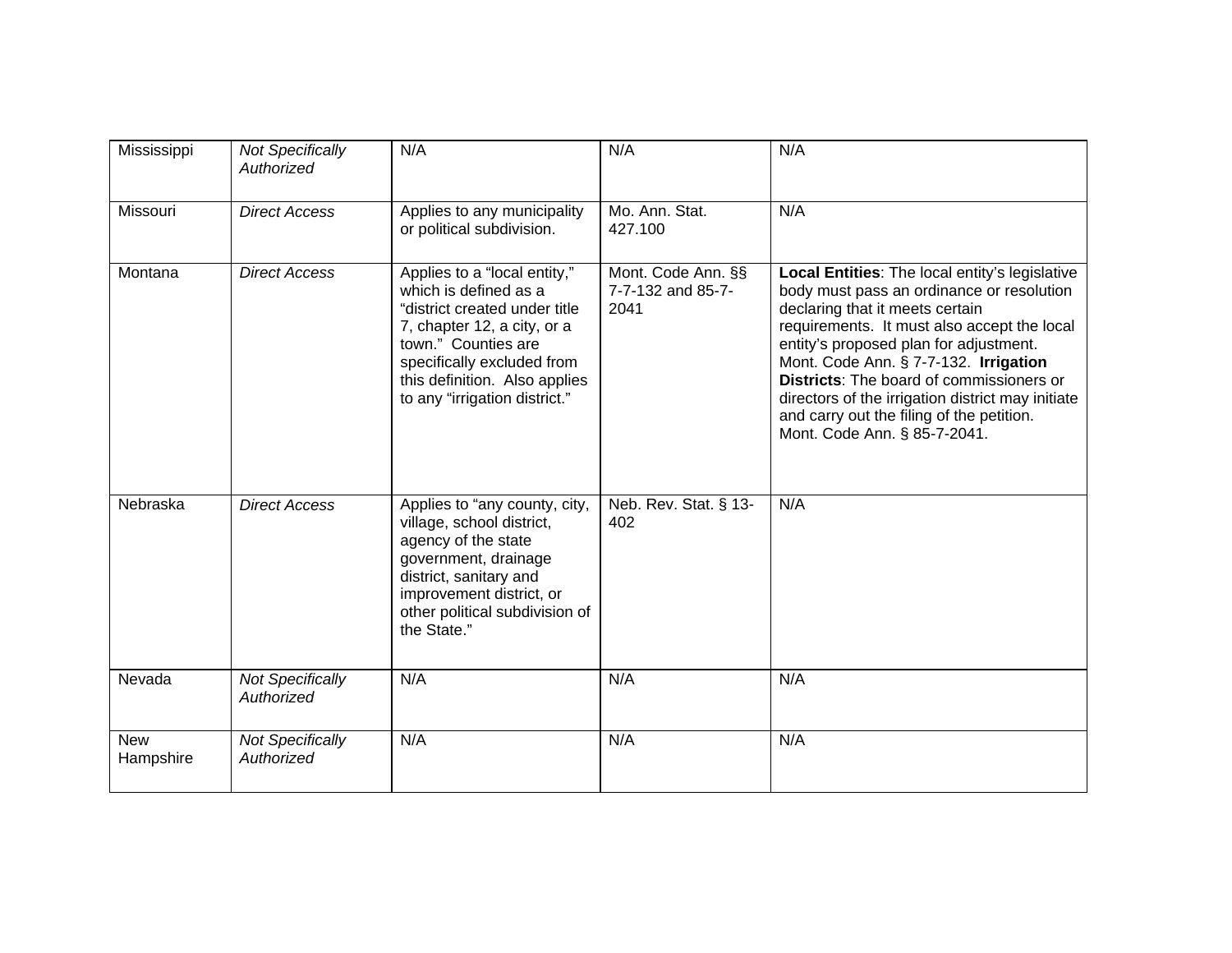| New Jersey     | <b>Indirect Access</b>                                 | Applies to any political<br>subdivision, which is<br>defined as a "county,<br>municipality, school district<br>or other political subdivision<br>of this State."                 | N.J. Stat. Ann. §<br>52:27-40  | Prior to filing the petition, the political<br>subdivision must get the approval of the<br>Municipal Finance Commission. N.J. Stat.<br>Ann. § 52:27-40. An ordinance or<br>resolution of the governing body of the<br>political subdivision must authorize filing<br>the petition. N.J. Stat. Ann. § 52:27-41.<br>The Municipal Finance Commission must<br>approve the readjustment plan. N.J. Stat.<br>Ann. § 52:27-42. To get the Commission's<br>approval of the petition, plan, or other<br>papers to be filed in the court, the political<br>subdivision must file a certified copy of a<br>resolution of its governing body requesting<br>its approval with the office of the<br>Commission. N.J. Stat. Ann. § 52:27-45. |
|----------------|--------------------------------------------------------|----------------------------------------------------------------------------------------------------------------------------------------------------------------------------------|--------------------------------|--------------------------------------------------------------------------------------------------------------------------------------------------------------------------------------------------------------------------------------------------------------------------------------------------------------------------------------------------------------------------------------------------------------------------------------------------------------------------------------------------------------------------------------------------------------------------------------------------------------------------------------------------------------------------------------------------------------------------------|
| New Mexico     | <b>Not Specifically</b><br>Authorized                  | N/A                                                                                                                                                                              | N/A                            | N/A                                                                                                                                                                                                                                                                                                                                                                                                                                                                                                                                                                                                                                                                                                                            |
| New York       | <b>Direct Access</b><br>(Municipal Distres<br>Statute) | Appplies to "a municipality<br>or its emergency financial<br>control board." Municipality<br>is defined as a "county,<br>city, town, or village." N.Y.<br>Local Fin. Law § 2.00. | N.Y. Local Fin. Law §<br>85.80 | A municipality or its emergency financial<br>control board may file under Chapter 9 in<br>addition to or in lieu of filing in the New<br>York Supreme Court under N.Y. Local Fin.<br>Law § 85.30.                                                                                                                                                                                                                                                                                                                                                                                                                                                                                                                              |
| North Carolina | <b>Indirect Access</b>                                 | Applies to "any taxing<br>district, local improvement<br>district,<br>school district, county, city,<br>town or village in the<br>State."                                        | N.C. Gen. Stat. § 23-<br>48    | Local units must get the approval of the<br>Local Government Commission of<br>North Carolina before filing the petition.                                                                                                                                                                                                                                                                                                                                                                                                                                                                                                                                                                                                       |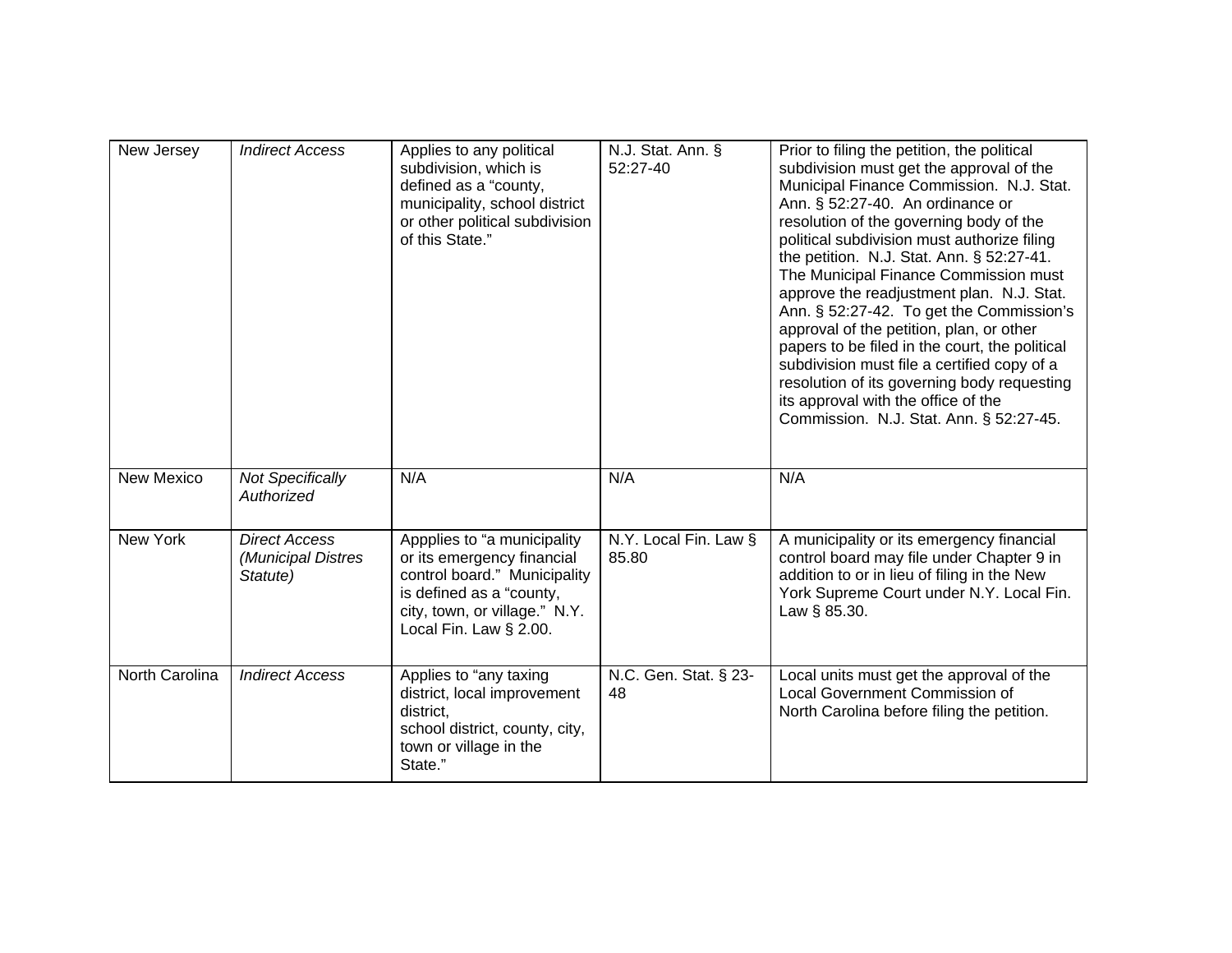| North Dakota | <b>Not Specifically</b><br>Authorized                     | N/A                                                                                              | N/A                               | N/A                                                                                                                                                                                                                                                                                                                                                                                                                                                           |
|--------------|-----------------------------------------------------------|--------------------------------------------------------------------------------------------------|-----------------------------------|---------------------------------------------------------------------------------------------------------------------------------------------------------------------------------------------------------------------------------------------------------------------------------------------------------------------------------------------------------------------------------------------------------------------------------------------------------------|
| Ohio         | <b>Indirect Access</b>                                    | Applies to the taxing<br>authority of any subdivision<br>provided for in the<br>Bankruptcy Code. | Ohio Rev. Code Ann.<br>\$133.6    | Approval of the Tax Commissioner is<br>required before filing the petition.                                                                                                                                                                                                                                                                                                                                                                                   |
| Oklahoma     | <b>Direct Access</b>                                      | Applies to "debtor<br>municipal corporation or<br>political subdivision" of the<br>state.        | Okla. Stat. tit. 62, §<br>283.    | N/A                                                                                                                                                                                                                                                                                                                                                                                                                                                           |
| Oregon       | <b>Direct Access</b>                                      | Applies only to "any<br>irrigation or drainage<br>district of this state."                       | Or. Rev. Stat. §<br>548.705       | Board of Directors or Board of Supervisors<br>may file the petition.                                                                                                                                                                                                                                                                                                                                                                                          |
| Pennsylvania | <b>Indirect Access</b><br>(Municipal Distress<br>Statute) | Applies to a political<br>subdivision.                                                           | 53 Pa. Cons. Stat. §<br>11701.261 | The State Department of Internal Affairs<br>must give written approval before filing. 53<br>Pa. Cons. Stat. § 5571. Certain conditions<br>must be met before filing. 53 Pa. Cons.<br>Stat. § 11701.261(a). The municipality<br>may only file if authorized by a majority<br>vote of its governing body. 53 Pa. Cons.<br>Stat. § 11701.261(b). Upon filing, the<br>municipality must comply with state<br>requirements. 53 Pa. Cons. Stat. §<br>11701.262-263. |
| Rhode Island | <b>Not Specifically</b><br>Authorized                     | N/A                                                                                              | N/A                               | N/A                                                                                                                                                                                                                                                                                                                                                                                                                                                           |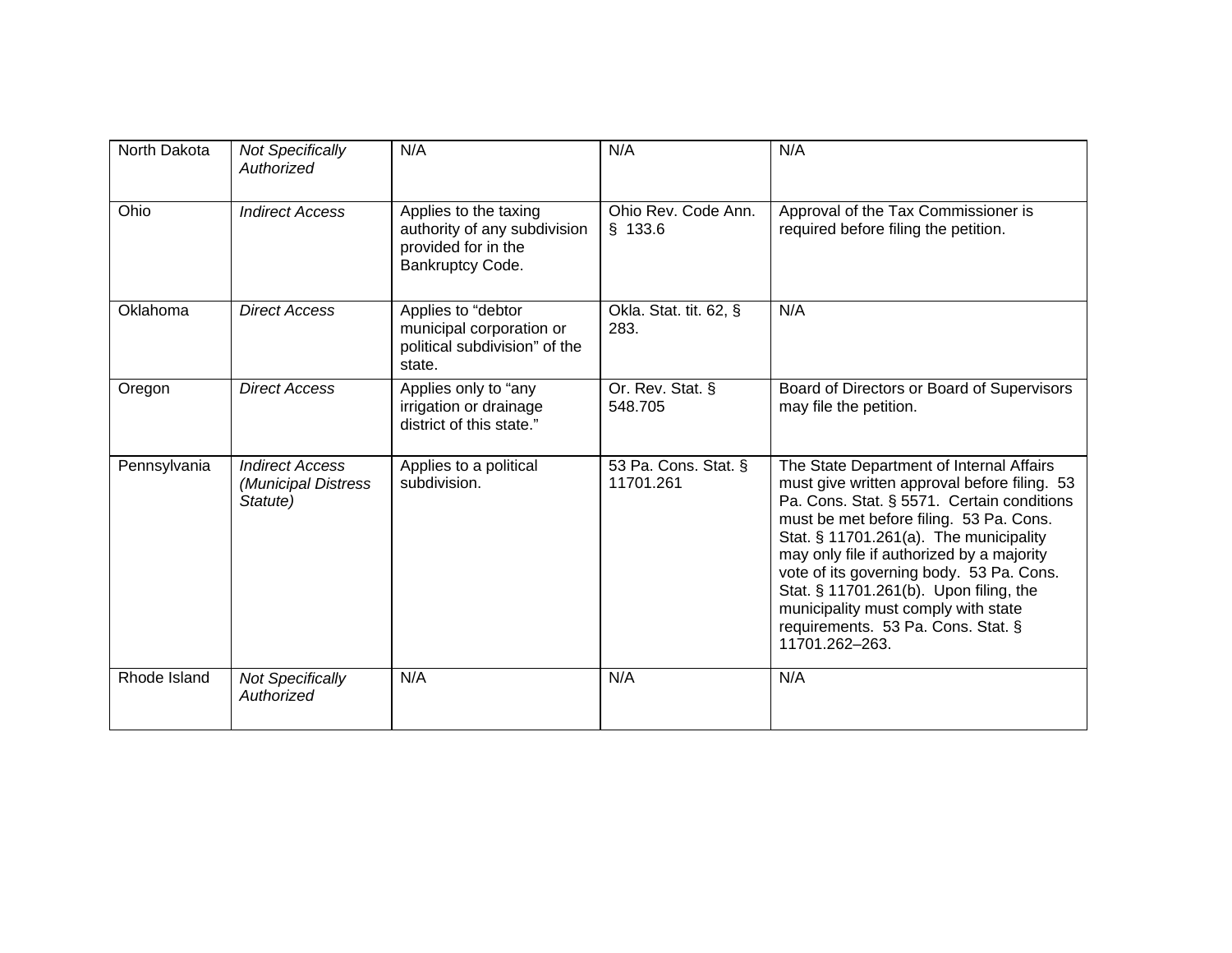| South Carolina | <b>Direct Access</b>                  | Applies to "any county,<br>municipal corporation,<br>township, school district,<br>drainage district or other<br>taxing or governmental unit<br>organized under the laws of<br>the State."                                                                                                                                                                                     | S.C. Code Ann. § 6-1-<br>10            | N/A |
|----------------|---------------------------------------|--------------------------------------------------------------------------------------------------------------------------------------------------------------------------------------------------------------------------------------------------------------------------------------------------------------------------------------------------------------------------------|----------------------------------------|-----|
| South Dakota   | <b>Not Specifically</b><br>Authorized | N/A                                                                                                                                                                                                                                                                                                                                                                            | N/A                                    | N/A |
| Tennessee      | <b>Not Specifically</b><br>Authorized | N/A                                                                                                                                                                                                                                                                                                                                                                            | N/A                                    | N/A |
| Texas          | <b>Direct Access</b>                  | Applies to a municipality<br>that has the power to<br>incur indebtedness through<br>the action of its governing<br>body. Applies to a taxing<br>district or other political<br>subdivision that<br>has the power to incur<br>indebtedness either<br>through the action of its<br>governing body or through<br>that of the county or<br>municipality in which it<br>is located. | Tex. Rev. Civ. Stat.<br>Ann. § 140.001 | N/A |
| Utah           | <b>Not Specifically</b><br>Authorized | N/A                                                                                                                                                                                                                                                                                                                                                                            | N/A                                    | N/A |